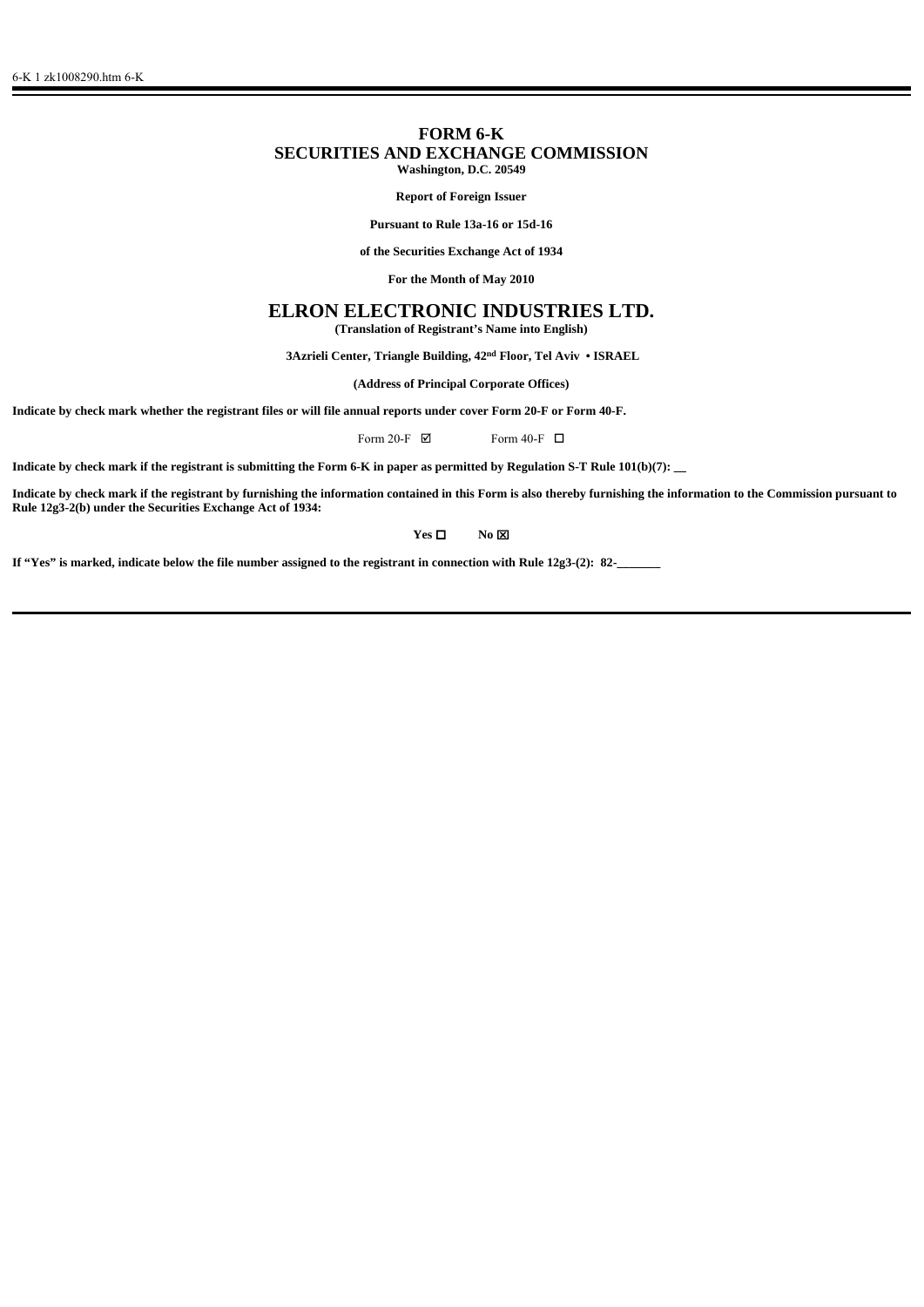English Translations of Registrant's Reports filed with the Israeli Securities Authority on May 13, 2010 in connection with the Registrant's Financial Results for the First Quarter of 2010.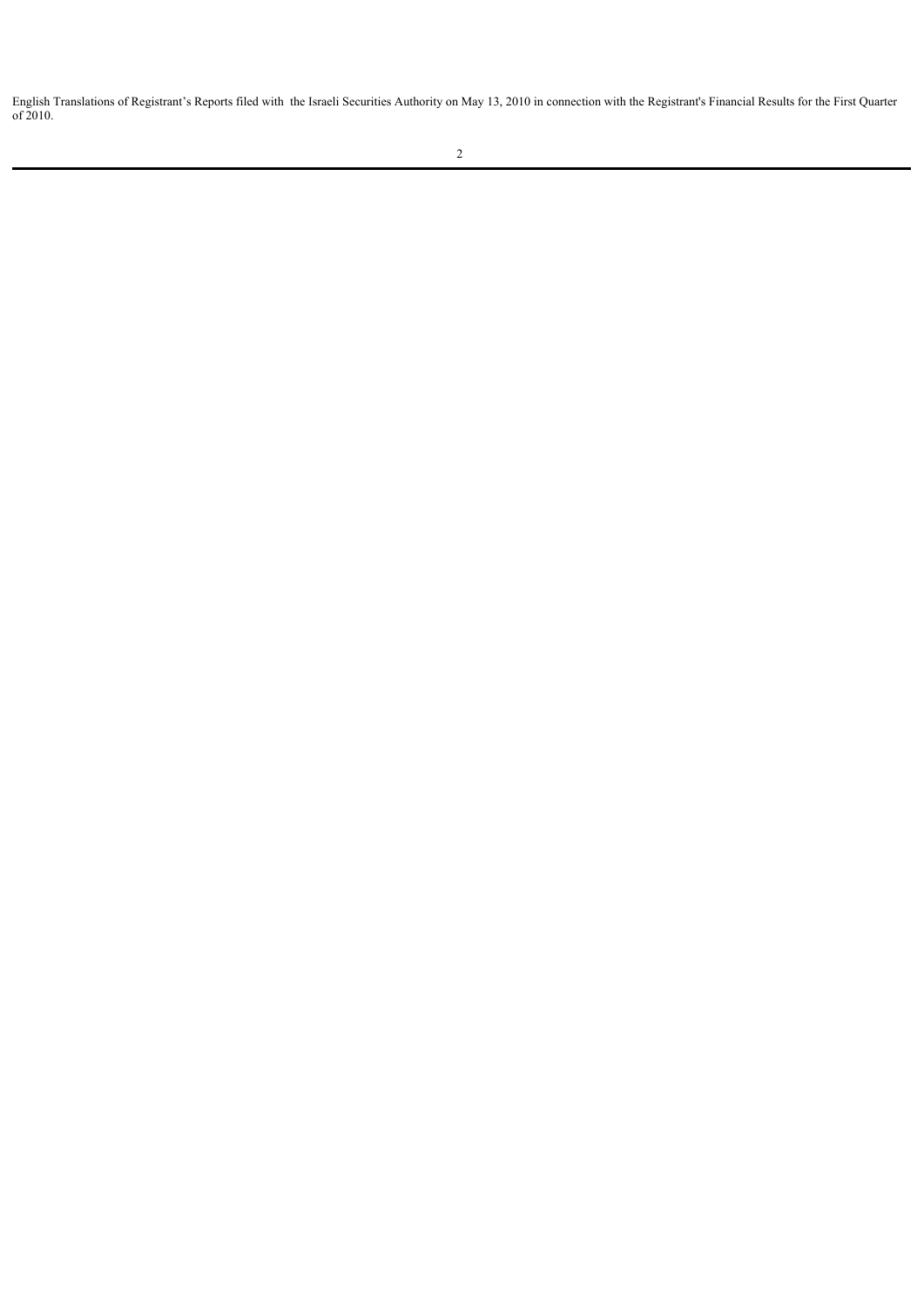## SIGNATURE

Pursuant to the requirements of the Securities Exchange Act of 1934, the Registrant has duly caused this report to be signed on its behalf by the undersigned, thereunto duly authorized.

ELRON ELECTRONIC INDUSTRIES LTD. (Registrant)

Dated: May 13, 2010 By: /s/ Yaron Elad Yaron Elad VP & CFO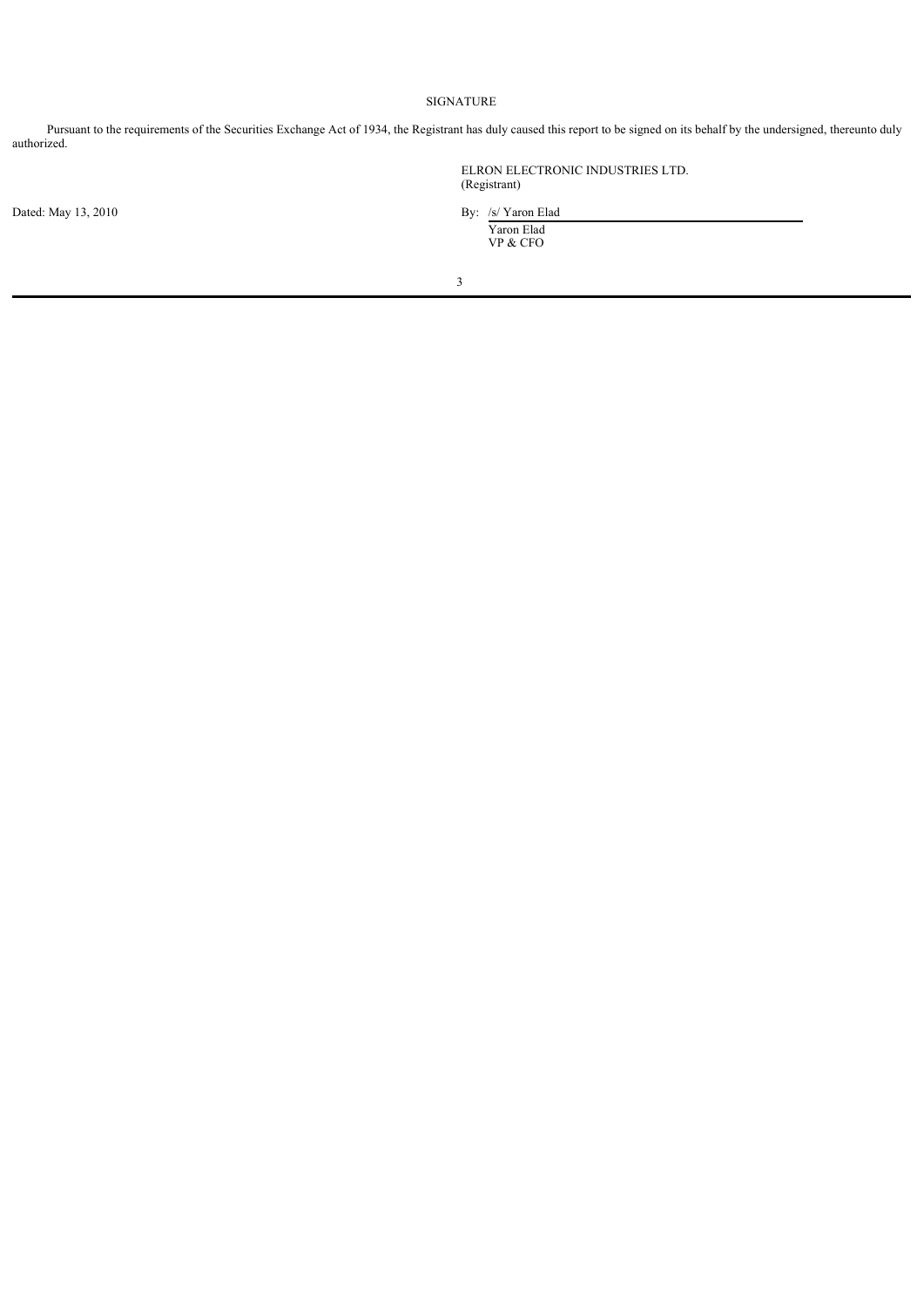#### **Elron Electronic Industries Ltd.**

#### **English Translation of Quarterly Report for the Period ended March 31, 2010**

On January 6, 2010, the Company's shares were delisted from NASDAQ and the Company ceased to be regarded as a foreign entity pursuant to Section 1 of the Israeli Securities Law. Accordingly, from the aforesaid date, the Company ceased to report under the reporting regime applicable to dual listed companies and began to report pursuant to Chapter 6 of the Israeli Securities Law.

According to a response letter received by the Company from the Israeli Securities Authority's staff pursuant to the Company's request for a preliminary directive ("ISA Letter"), the Company elected not to publish its annual report for 2009 pursuant to the provisions of Chapter 6 of the Israeli Securities Law. Nevertheless, on March 28, 2010, the Company published its annual report on Form 20F for 2009 as required by U.S. law, ref. no. 2010-01-435822 (an amendment to the aforesaid statement was published by the Company on April 13, 2010, ref. no. 2010-01-448629). In addition and according to the ISA Letter, the Company is publishing this report pursuant to the provisions of Chapter 6 of the Securities Law, containing a full description (and not only an update) of any matter required to be described in the periodic report with respect to the Company and the development of its business, in which any material change or update occurred with respect to information that would have been provided in the periodic report for 2009, had the Company published a periodic report pursuant to Chapter 6 of the Securities Law, and also containing a report of the Board of Directors for the reporting period pursuant to the provisions of Section 10 of the Securities Regulations (Periodic and Immediate Reports), 5730-1970, with respect to the periods included in the interim financial statements in the first quarterly report for 2010. Notwithstanding, for the sake of completion, at times this report includes information with regard to which no material change or update has taken place during the reporting period.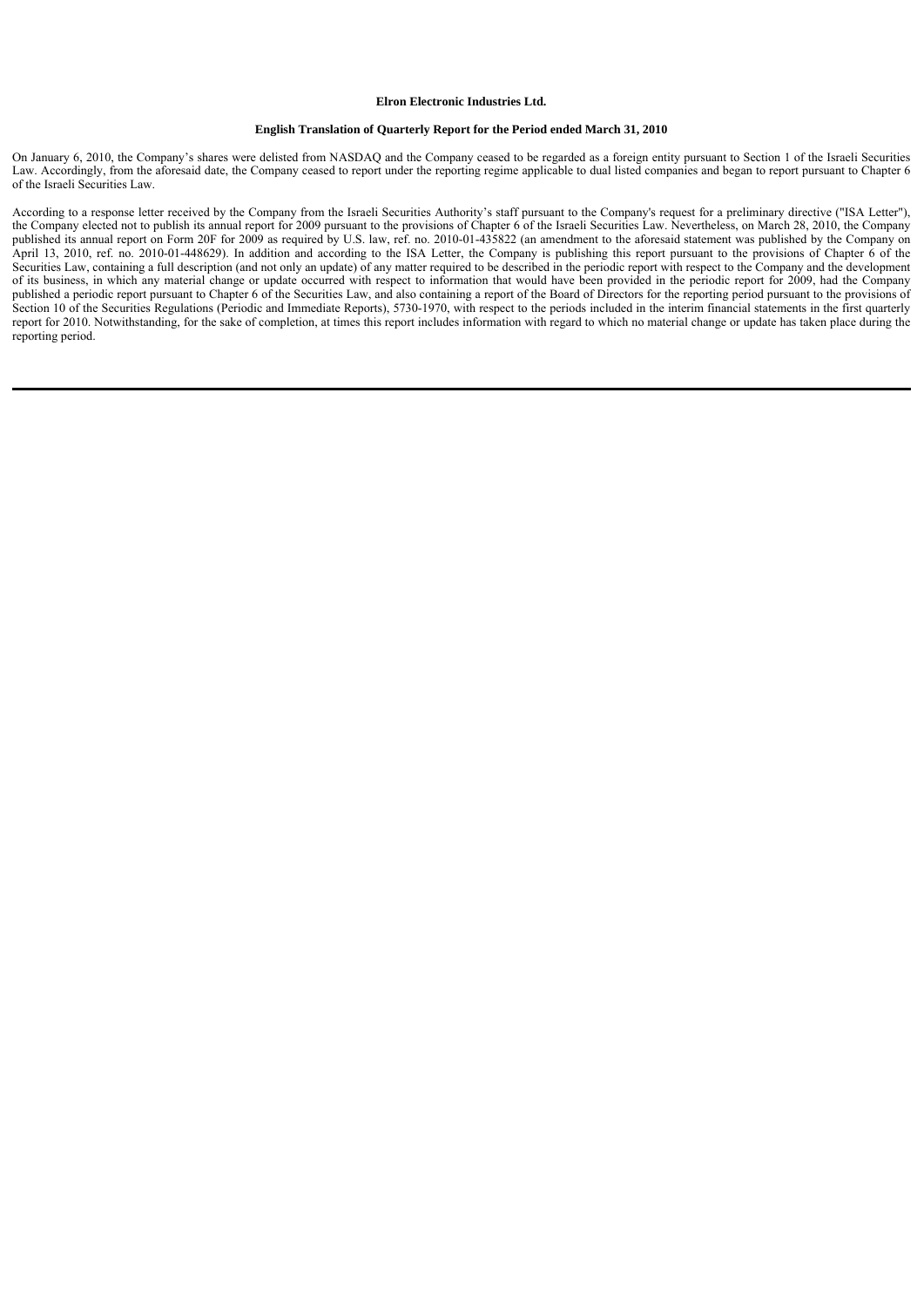# **Part A – Updates Regarding the Description of the Corporation's Businesses for the Period ended on March 31, 2010**

### **Definitions**

In this report, the following expressions shall have the following meanings, unless specifically otherwise specified.

| <b>Term</b>            | Meaning                                 |
|------------------------|-----------------------------------------|
| The Company/Elron      | Elron Electronic Industries Ltd.        |
| Dollar                 | U.S. dollar                             |
| <b>DIC</b>             | Discount Investment Corporation Ltd.    |
| <b>IDB</b>             | IDB Holding Corporation Ltd.            |
| <b>IDB</b> Development | IDB Development Corporation Ltd.        |
| <b>DEP</b>             | DEP Technology Holdings Ltd.            |
| <b>RDC</b>             | RDC Rafael Development Corporation Ltd. |
| Medingo                | Medingo Ltd.                            |
| Wavion                 | Wavion Inc.                             |
| Given Imaging          | Given Imaging Ltd.                      |
| Starling               | Starling Advanced Communications Ltd.   |
| Teledata               | Teledata Networks Ltd.                  |
| Galil Medical          | Galil Medical Ltd.                      |
| Companies Law          | Companies Law, 5759-1999                |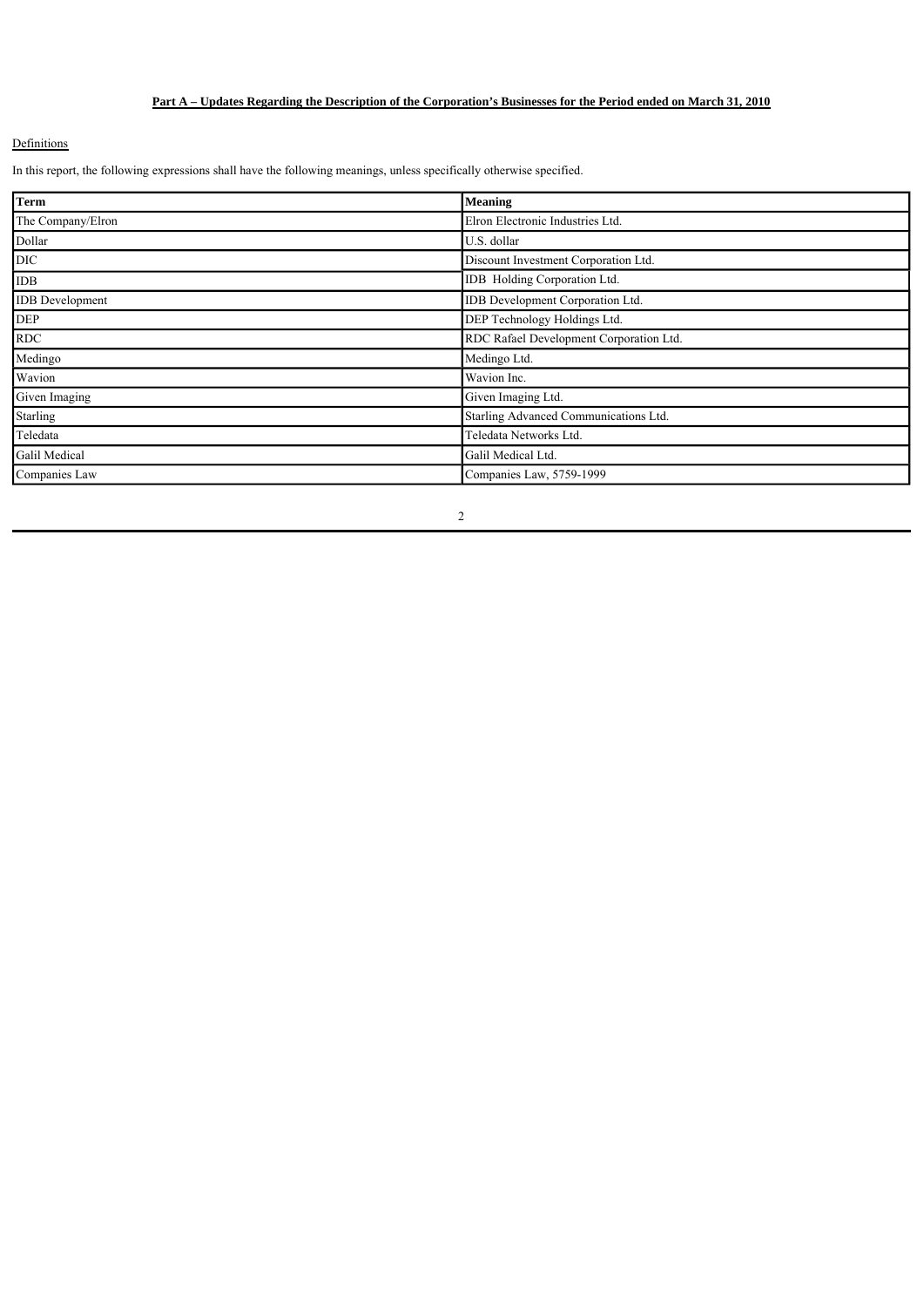| Securities Law                      | Israeli Securities Law, 5728-1968                                                                                                                                                   |
|-------------------------------------|-------------------------------------------------------------------------------------------------------------------------------------------------------------------------------------|
| Group Companies                     | Consolidated Companies, Associate Companies and Other Companies Held by the<br>Company.                                                                                             |
| <b>Consolidated Companies</b>       | Companies that are controlled by the Company pursuant to Accounting Standard IAS<br>27R, and whose financial statements are consolidated with the Company's financial<br>statements |
| <b>Associate Companies</b>          | Companies in which the Company has a material influence and are not Consolidated<br>Companies.                                                                                      |
| Other Companies Held by the Company | [Companies held by the Company, which are neither Consolidated Companies nor<br>Associate Companies.                                                                                |

# **Forward-Looking Information**

**In this report, which contains a description of the entity's businesses for the first quarter of 2010, the Company included, with respect to itself and to the Group Companies, forward-looking information, as defined in the Securities Law. Such information includes,** *inter alia***, projections, goals, evaluations and estimates, which refer to future events or matters, whose realization is uncertain and beyond the Company's control. Forward-looking information in this report shall be generally identified specifically or by such expressions as "the Company expects", "the Company estimates", "the Company intends" and similar expressions.**

Forward-looking information does not constitute a proven fact and is only based on the subjective estimation of the Company, which has relied in its assumptions, *inter alia***, on the analysis of general information which was before it at the time of the preparation of this report, including public releases, studies and surveys, with respect to which no assurance as to the veracity or completeness of the information contained therein was provided, and its veracity was not examined independently by the Company.**

**In addition, the realization and/or non-realization of the forward-looking information shall be affected by factors that cannot be evaluated in advance and are beyond the Company's control.**

**Therefore, although the Company believes that its expectations, as specified in this report, are reasonable, there is no certainty that the Company's actual results in the future will be in accordance with such expectations and they may differ from those presented in the forward-looking information as set forth herein.**

**In cases where forward-looking information has been included as aforesaid, same has been specifically indicated.**

 $\overline{\phantom{a}}$ 

 $\overline{\phantom{a}}$ 

 $\overline{\phantom{a}}$ 

 $\overline{\phantom{a}}$ 

 $\overline{\phantom{a}}$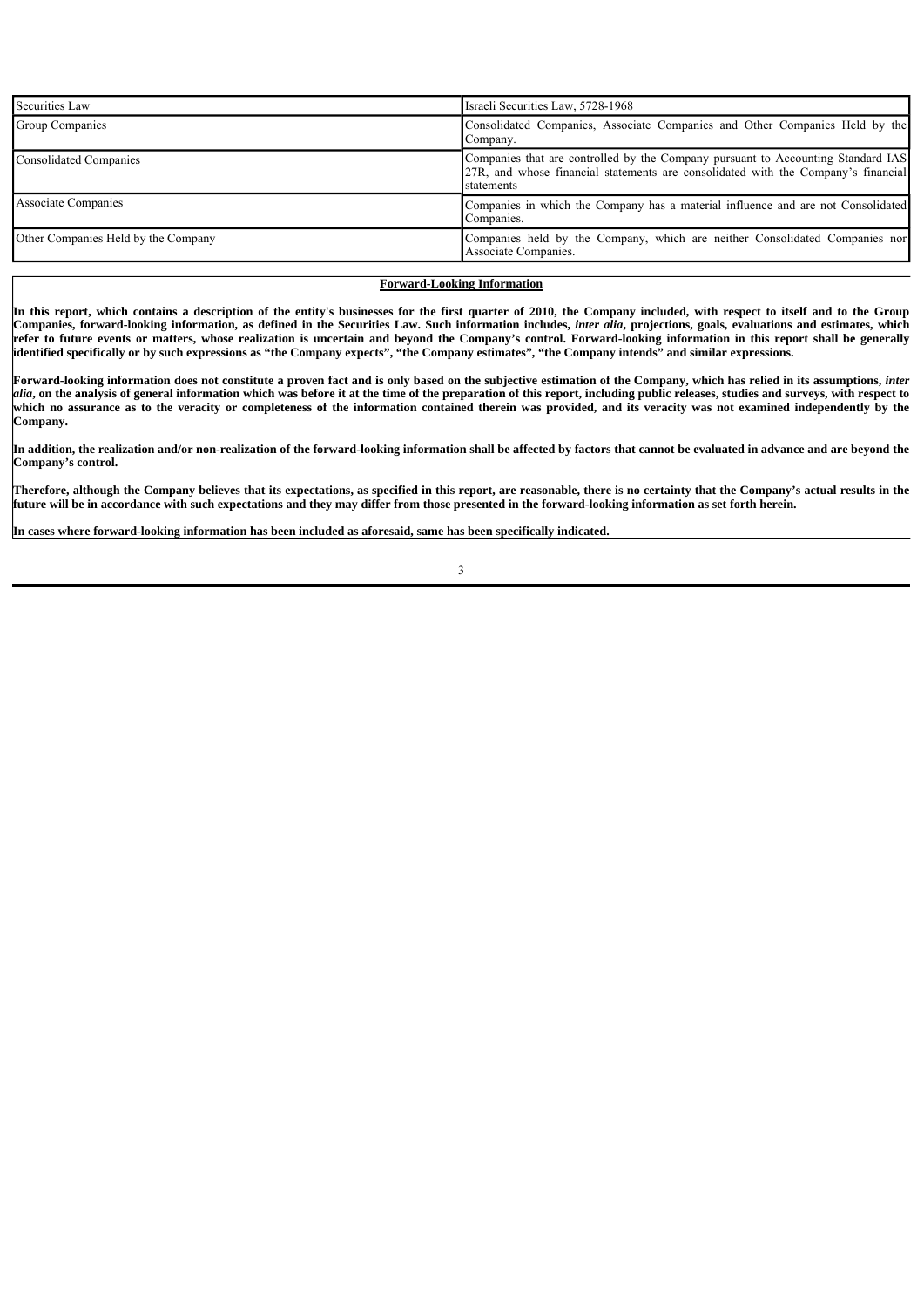#### 1. **Activities of the Entity**

Elron is a technology operating holding company from the IDB Group, operating through Group Companies. The Company usually invests in companies in such a manner that vests it with influence on their direction and management. The activities of some of the Group Companies developed and grew out of the Company's subsidiary, RDC, which has first rights to exploit commercially certain technologies of Rafael Advanced Defense Systems Ltd.("Rafael"), the largest research and development organization of Israel's Ministry of Defense, in non-military markets.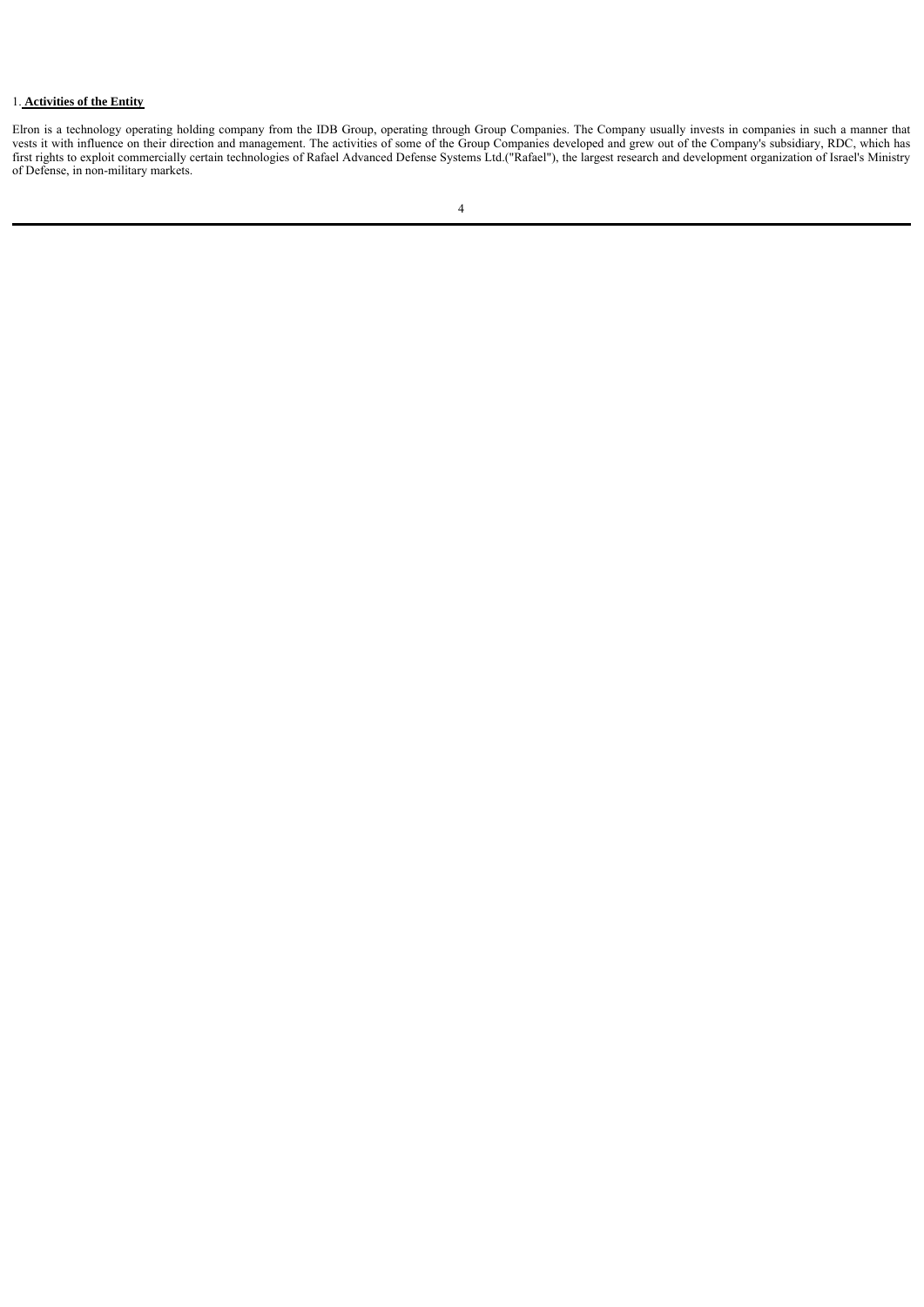The following is a diagram of the Company's holding structure, including companies held by the Company and by DEP and RDC directly (except for non-active companies)!



\* Holding at balance sheet date before completion of sale of Galil Medical.

<sup>1</sup> The data in the diagram describe the holdings in the issued capital (and represent the Company's holdings in preference shares in the Group Companies as if converted to ordinary shares) not on a fully diluted basis.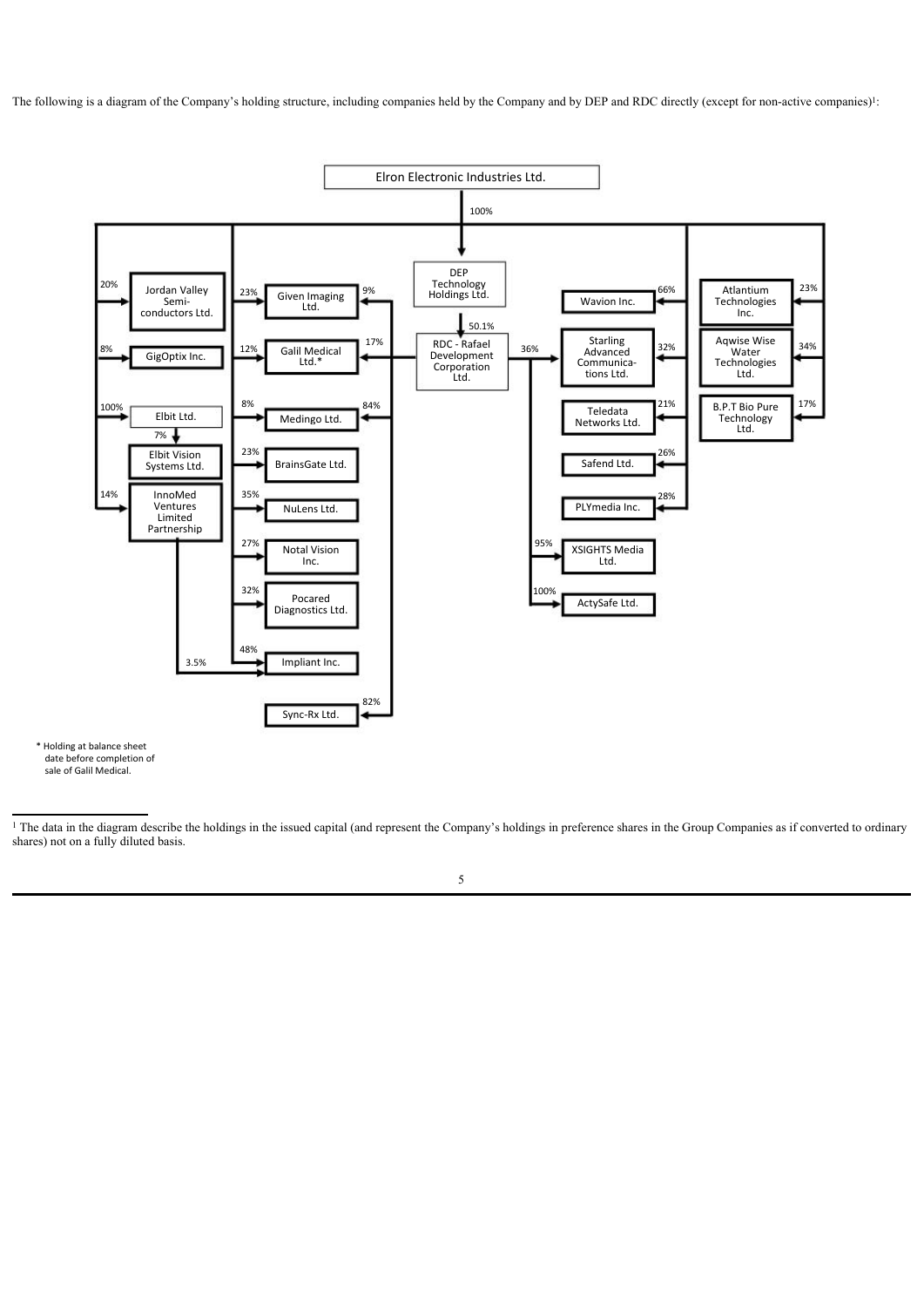# 2. **Changes in the Entity's Businesses**

The following are important changes or new matters that occurred in the entity's businesses since January 1, 2010:

### **Agreement to Sell Company's and RDC's Holdings in Medingo**

For a description of the agreement for the sale of Elron's and RDC's holdings in Medingo see Note 3b to the interim consolidated financial statements as of March 31, 2010.

Medingo was established by RDC in November 2005 to develop medical devices aimed to improve the quality of life for people living with diabetes. Medingo has seven patents issued and 153 pending patent applications.

The data included in Note 3b to the interim consolidated financial statements as of March 31, 2010 includes forward-looking information. Forward-looking information is uncertain information concerning the future, based on information existing in the Company on the date of the report, which includes estimates or intentions of the Company as of the date of the report. The actual results may be materially different than the results estimated in or implied by this information, *inter alia* if the aforesaid transaction is not completed or completed differently than the aforesaid.

### **Agreement to Sell Company's and RDC's Holdings in Galil Medical**

For a description of the agreement for the sale of Elron's and RDC's holdings in Galil Medical see Note 3g to the interim consolidated financial statements as of March 31, 2010.

#### **Sale of Company's Holdings in Teledata**

For a description of the agreement for the sale of Elron's holdings in Teledata see Note 3f to the interim consolidated financial statements as of March 31, 2010.

Teledata, founded in 1981, provides innovative access products and solutions for both traditional and Next Generation Networks, or NGN, to telecom operators and service providers, which allow operators to provide a large variety of services over copper lines and optic fibers, including voice, data and video (Triple Play) for business and residential customers. Teledata's solutions provide a smooth migration path from existing legacy networks into NGN technologies. Teledata has a range of products which it sells directly and indirectly through distributors to Europe, Asia, Africa and Latin America.

The data included in Note 3f to the interim consolidated financial statements as of March 31, 2010 includes forward-looking information. Forward-looking information is uncertain information concerning the future, based on information existing in the Company on the date of the report, which includes estimates or intentions of the Company as of the date of the report. The actual results may be materially different than the results estimated in or implied by this information, *inter alia* if the aforesaid transaction is not completed or completed differently than the aforesaid.

### 3. **Investments in the Entity's Capital and Transaction in its Shares**

IDB Development increased the cumulative percentage of its (indirect) holdings in the Company above 50% as a result of the purchase of the Company's shares in insignificant quantities by Clal Insurance Enterprise Holdings Ltd. and/or entities (mainly institutional entities) managed by companies under its control.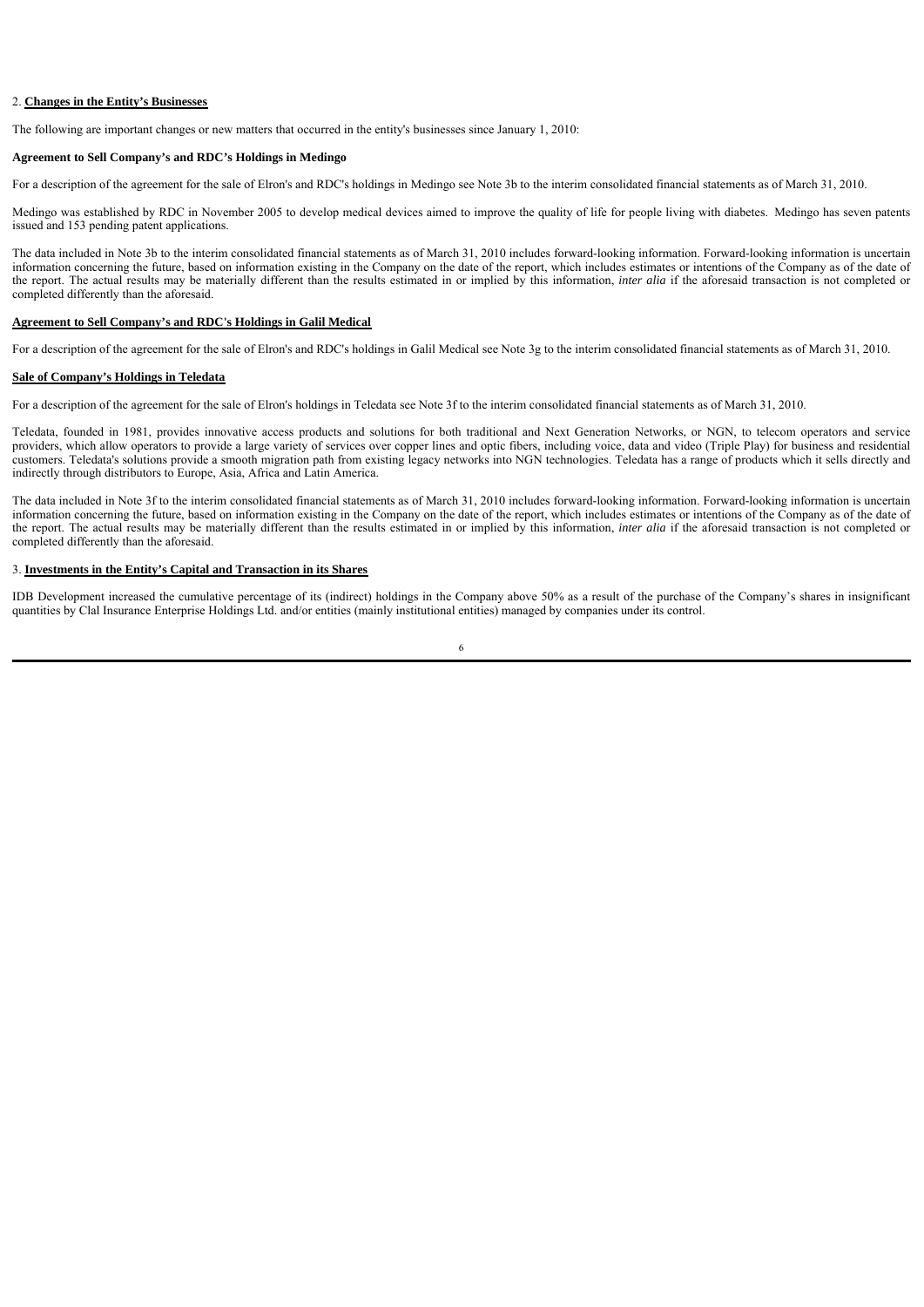In this regard, on March 25, 2010, IDB Development received an approval from the Director General of the Israel Anti-Trust Authority to hold more than 50% of the Company's issued share capital. This approval also enables DIC to increase its holdings in the Company's issued share capital to more than 50% of the Company's issued capital.

### 4. **General Environment and Effect of External Factors on the Entity's Activities**

#### **General Environment and Effect in the Medical Devices Industry – Regulation of the Healthcare System in the United States.**

Changes in legislation and regulation of the healthcare system and efforts made by cost-bearing third parties to control the costs of the health services may materially adversely affect the businesses of the Group Companies engaged in the development of medical devices.

Recently, significant reforms have been raised and adopted in connection with the United States healthcare system. The federal legislation that was approved changes the nature of the health insurance reimbursement, introduces new models of patient treatment and the policy of reimbursement or monetary compensation of medical treatments. Various proposals to reform healthcare issues in the United States. have also been raised at the state level. The Company, at this stage, cannot anticipate which and what of these legislative or regulative initiatives will be implemented at the United States. federal or state level, if any, or the future effect of such legislation or regulation on the Group Companies engaged in medical devices. However, insofar as significant changes will occur in the United States healthcare system, which may derogate from or reduce the reimbursement for products of the Group Companies engaged in medical devices, it may damage the businesses of these companies.

### 5. **Products and Services**

#### **Given Imaging – Transfer of Manufacturing Lines for Bravo Capsules**

In the course of 2009, the Bravo capsule and related systems thereof were manufactured for Given Imaging by Medtronic pursuant to the terms of a supply agreement, which Given Imaging signed with Medtronic in the framework of the acquisition of the Bravo pH monitoring activity from Medtronic. Simultaneously, Given Imaging completed the transfer of the industrial manufacturing lines and the know-how of this product from the United States to Israel. From January 1, 2010, Given Imaging is now manufacturing the Bravo capsule product in its manufacturing facility in Israel, in two manufacturing lines. The Bravo pH monitoring system is the only wireless, catheter-free pH test for Gastro Esophageal Reflux Disease, or GERD. The system uses a disposable capsule temporarily placed in the esophagus that measures pH levels and transmits the data to an external receiver.

#### 6. **New Products**

#### **Given Imaging – Software for Observing and Analyzing pH Test Results with the Bravo Capsule**

The Bravo capsule system manufactured by Given Imaging also includes software for observing and analyzing the pH test results. The current software, named POLYGRAM NET, was developed by Medtronic. In the course of 2009, Given Imaging completed the development of its own software, named Rapid pH. Given Imaging commenced the marketing and sale of the software at the beginning of 2010.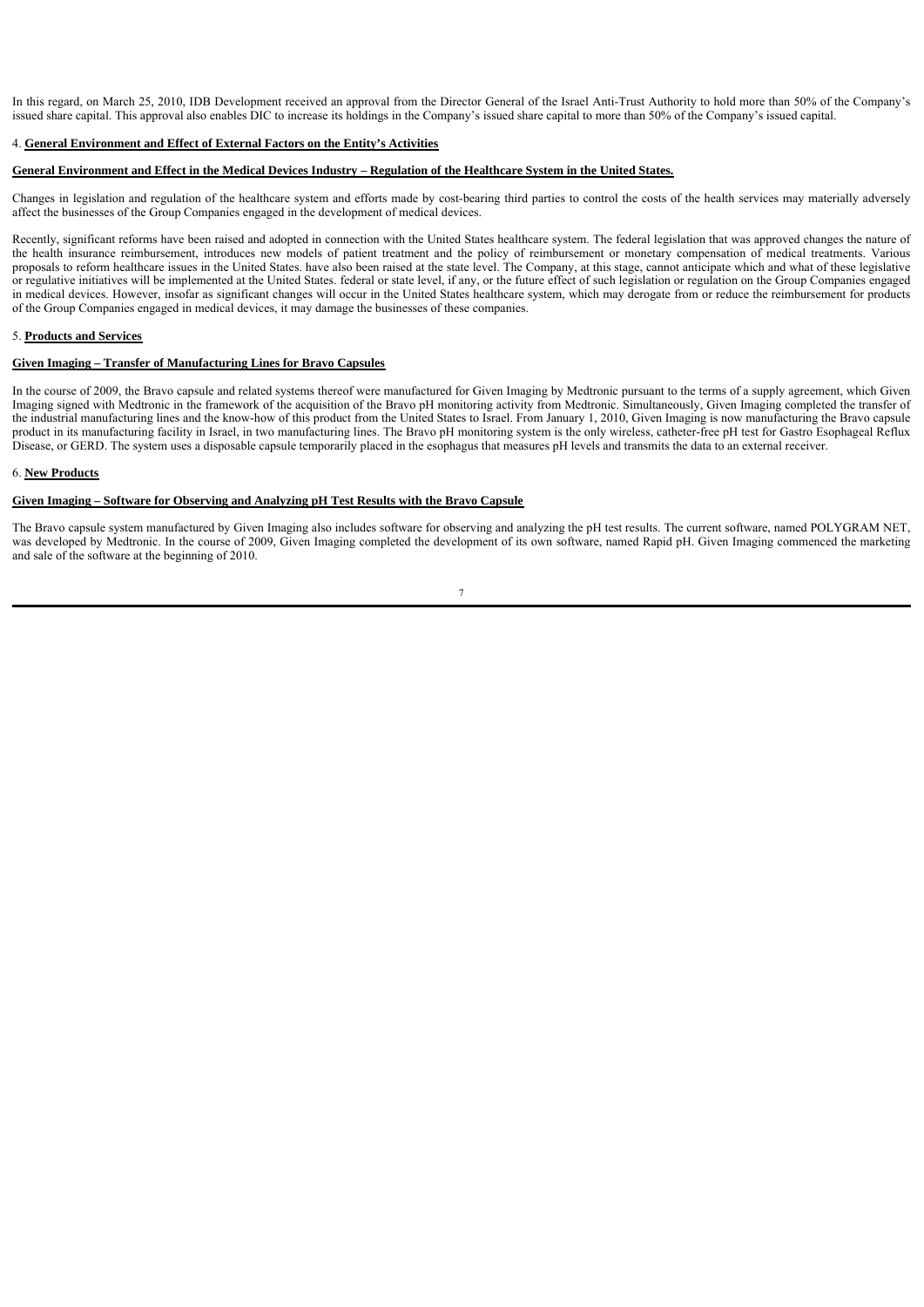### **Given Imaging – Intention to Commence the Marketing of the PillCam COLON 2 Capsules**

PillCam COLON is one of the video capsules developed by Given Imaging (in this section: the "**Capsule**"). The Capsule contains a photographic and lighting device at the two ends of the Capsule. The Capsule is a complementary instrument for the colonoscopy examination and represents an appropriate indication for patients who underwent a brief colonoscopy examination or who are unable or unwilling to undergo a colonoscopy examination. The use of the capsule does not require the administration of tranquilizers or sedation medication intubation or radioactivity.

Given Imaging began marketing the new generation of the Capsule in Europe after obtaining the CE mark in the second half of 2007. In November 2009, Given Imaging obtained the CE mark for the second generation of the Pill Cam COLON 2 product. Given Imaging intends to begin selling the second generation of the Capsule in Europe in the course of 2010. This product has not yet obtained the FDA approval for marketing in the United States.

#### **Medingo – Approval and Marketing of the SOLO System**

Medingo, which develops medical devices intended to improve the quality of life of people with diabetes, developed a low-cost insulin micro-device, named Solo Micro-Pump™ (the "**Solo Device**"), which is expected to replace the more expensive conventional pump model. The Solo Device is an Insulin micro-device with a remote control enabling to customize many parameters of the treatment to the patient's specific needs.

The Solo Device consists of two main components. The first component is the micro-pump itself, which is mostly disposable. The second component is the remote-control device that enables the patients to customize personally the treatment by the user and doctor, thereby obtaining full optimization of the glucose level in the blood. The Solo Device enables the re-use of expensive parts of the system (pumping mechanism, remote-control device) and one-time use of inexpensive parts every 2-3 days, according to health and safety recommendations.

In July 2009, Medingo obtained FDA approval to market the Solo Device system in the United States. In January 2010, this approval was expanded to children under the age of 18. The ISO approval was received in November 2009. The CE approval is expected to be received in the course of 2010.

Medingo has manufactured a limited number of units via manual assembly for prototypes, clinical trials and initial sales of the Solo Device system. Medingo expects that, subject to the volume of orders, it may be required to design and purchase automatic assembly machines in order to satisfy the demand for the product in the future in order to increase the operational efficiency.

For details concerning the sale of Medingo see Note 3b to the interim consolidated financial statements as of March 31, 2010.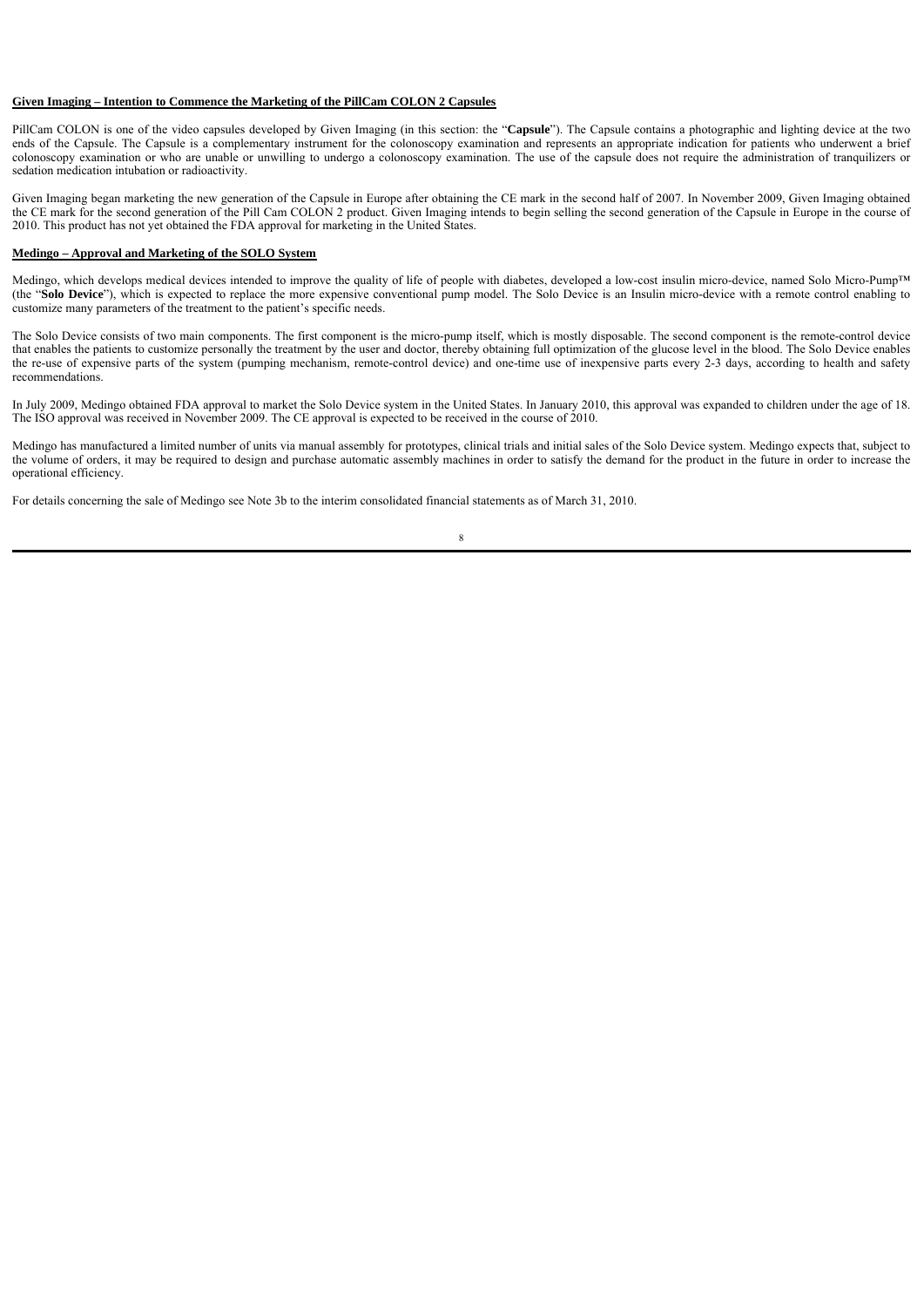#### 7. **Customers**

On March 11 2010, Starling reported that SpaceStar Aerospace Technology Applications Co. Ltd. ("**SpaceStar**") had notified Starling that after examination of the vehicle antenna system by SpaceStar (an examination that was a condition for the commencement of serial supplies), it had approved the continued performance of the transaction and transition to the supply phase of the antenna system pursuant to the terms of the agreement.

The agreement includes certain requirements concerning the antenna system's technical specifications, which is an improved system as compared with the systems supplied until now. In addition, various components of the antenna system will be partly manufactured by Starling and partly by SpaceStar. The assembly and examination of the antenna systems will be carried out by SpaceStar in its factories in China. Starling will provide SpaceStar with information and instruction for the aforesaid assembly and examination activities. The antenna systems that will be jointly manufactured by Starling and SpaceStar will be marketed under a joint brand of Starling and SpaceStar. SpaceStar will be permitted to market and sell these products to its customers, provided that these sales shall be made to customers approved in advance by Starling.

Information regarding the planned supply of antenna systems according to this order or according to the total obligation of Starling toward SpaceStar constitutes forward-looking information and may not materialize.

Starling was founded in late-2003 as a private company in Israel, engaged in the development, manufacture, marketing and sale of antenna systems for satellite communication enabling broad-band data transfer to mobile platforms, such as aircraft, trains and special-purpose vehicles (security and rescue vehicles and so forth). Starling's antenna system allows the transfer of information in the Ku Band frequency range. This frequency range allows the transfer of information at rapid rates in various applications, such as internet, email, telephone and television to the end-user. Starling's securities, including its shares, are traded on the Tel Aviv Stock Exchange. The Company, by itself and through its holdings in RDC, holds 68% of Starling's issued capital (50% concatenated holding).

#### 8. **Human Capital**

#### 8.1 **Changes During the Report Period**

Since January 2010, Mr. Yaron Elad, a CPA, has served as the Company's Chief Financial Officer. Mr. Elad joined the Company in July 2007 as a comptroller and since January 2010, as aforementioned, has served as the Chief Financial Officer.

#### 8.2 **Compensation of Senior Officers**

See Section III.5 of the Board of Directors Report for the first quarter of 2010 concerning bonuses granted to senior officers during the reporting period.

9. **Investments** For details about the Company's investments in its Group Companies after January 1, 2010, see Note 3 of the Financial Statements as well as Section I.4 of the Board of Directors' Report for the First Quarter of 2010.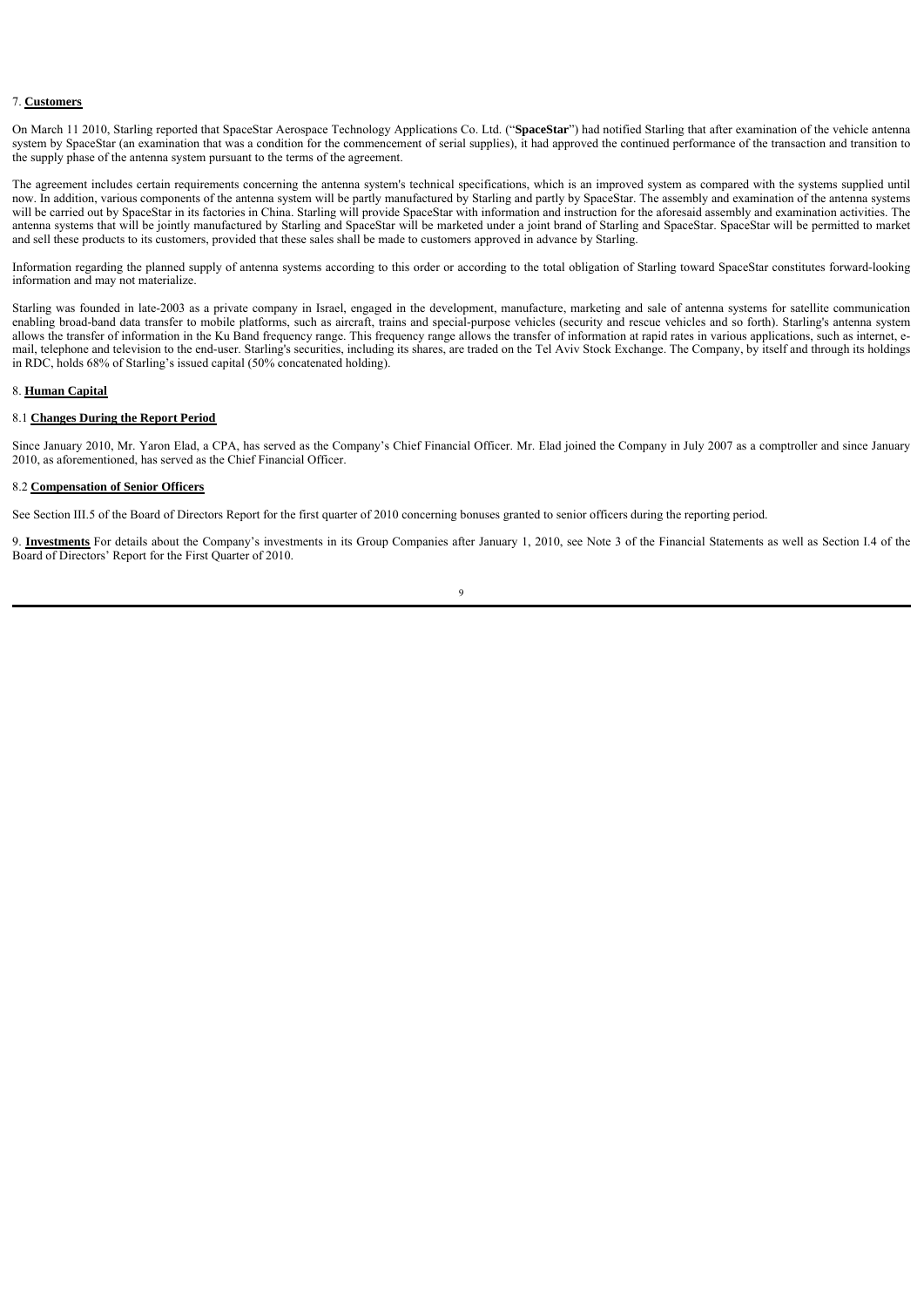## **General**

During the period of this Report (i.e. January 1, 2010, to March 31, 2010), the Company invested in its Group Companies the total sum of \$9.4 million. For details about the Company's investments in its Group Companies, see Note 3 of the consolidated financial statements for the first quarter.

#### 10. **Material Agreements**

With respect to material agreements since January 1, 2010, see description of the principles of the agreement for the sale of Medingo and the principles of the agreement for the sale of Teledata in Notes 3b and 3f to the interim consolidated financial statements.

11. **Legal Proceedings** See Note 4 to the consolidated financial statements for the first quarter

| $/s/ Zvi$ Slovin | /s/ Ari Bronshtein | /s/ Yaron Elad |
|------------------|--------------------|----------------|
| Zvi Slovin       | Ari Bronshtein     | Yaron Elad     |
| $Co-CEO$         | $Co-CEO$           | CFO            |

May 13, 2010, Tel Aviv

 $\blacksquare$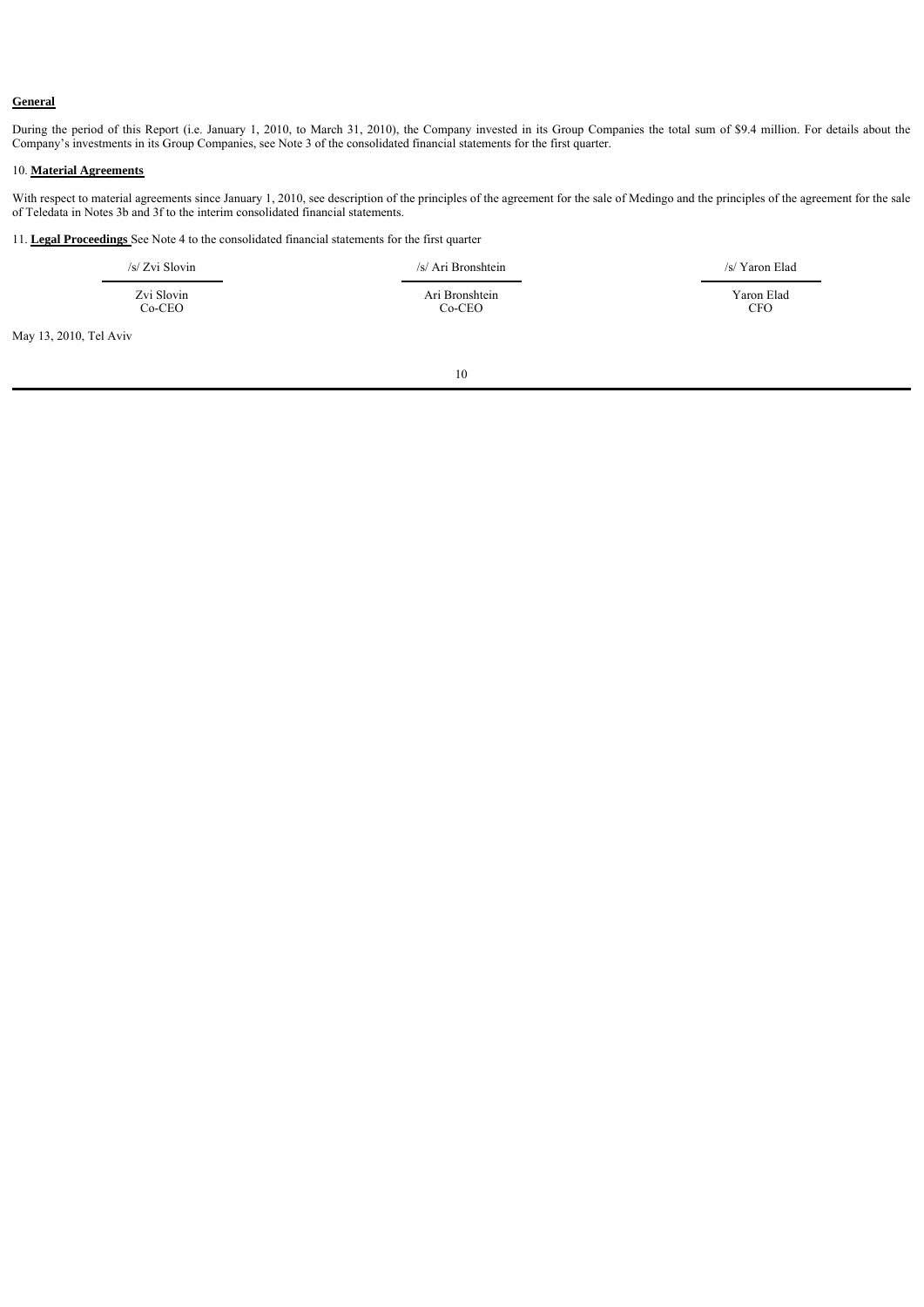# **I. Board of Directors' Analysis of the Company's Business**

#### **1. General**

Elron Electronic Industries Ltd. ("Elron" or "the Company"), a member of the IDB Holding group, is a high technology operational holding company that operates through subsidiaries, associates and available-for-sale investments, referred to as "group companies". Elron generally invests in companies in a manner that vests it with influence on their direction and management. Some of Elron's group companies grew out of its subsidiary, RDC – Rafael Development Corporation ("RDC"), established by Elron together with Rafael Advanced Defense Systems Ltd. ("Rafael"), the largest research and development organization of Israel's Ministry of Defense. RDC has first rights to exploit commercially certain technologies of Rafael in non-military markets.

Elron supports its group companies and is directly involved in their direction including through membership on their boards of directors and communication with their managements: selecting and manning senior management positions, business plan preparation, research and development and operational guidance, and introductions to potential strategic partners. Elron's group companies currently comprise public and privately held companies at various levels of development and progress. See the annex to the financial statements for details on the holdings of Elron.

The field of technology in which the group companies operate is characterized by the high degree of risk inherent in their products, their continuous technological innovation and their penetration into world markets, which require investment of considerable resources and continuous development efforts. The future success of Elron's group companies is dependent upon their technological quality, intellectual property, prices and nature of their products in comparison to the products of their competitors and their ability to introduce new products to the markets at the right time, while offering cost effective solutions suitable to their customers' needs. Furthermore, the future success of Elron's group companies is dependent upon the condition of the capital markets and their availability to raise financing.

Elron's goal is to build and realize value for its shareholders through the sale to third parties of a portion or all of its holdings in, or the issuance of shares by, its group companies, while simultaneously seeking opportunities to acquire or invest in new and existing companies at different stages of development including early stage and more mature companies. The Company believes that this strategy is conducive to its goal of increasing shareholder value as well as contributes to obtaining capital to support the growth of its group companies and to invest in new business opportunities. The nature of Elron's business, therefore, is expected to result in volatility in its results of operations, depending on the transactions that occur within a given period.

Elron's operational results in any given period is due, for the most part, to the results of operations of those of its group companies which are accounted by the Company under the consolidation or equity method of accounting and dispositions and changes in holdings of group companies as well as impairment charges. As most of Elron's group companies are technology companies which have not yet generated significant revenues and which invest considerable resources in research and development and in marketing activities, without further exit transactions, the Company has experienced, and expects to continue to experience, losses in respect of these companies to the extent they are accounted by it under the consolidation or equity method of accounting, as well as impairment charges for those investments in which the carrying amount will exceed the fair value.

Elron's capital resources in any given period are primarily affected by the extent of its investment in existing and new companies, the realization of certain holdings and available credit lines or loans, as well as the impact of any dividends or distributions to its shareholders and/or from its group companies. The results of operations of Elron's group companies, and consequently, Elron's results of operations and capital resources, are affected by general economic conditions as well as by factors specifically related to the technology markets and capital markets, which significantly affect the ability of Elron's group companies to raise financing and Elron's ability to dispose of holdings and realize gains from its holdings.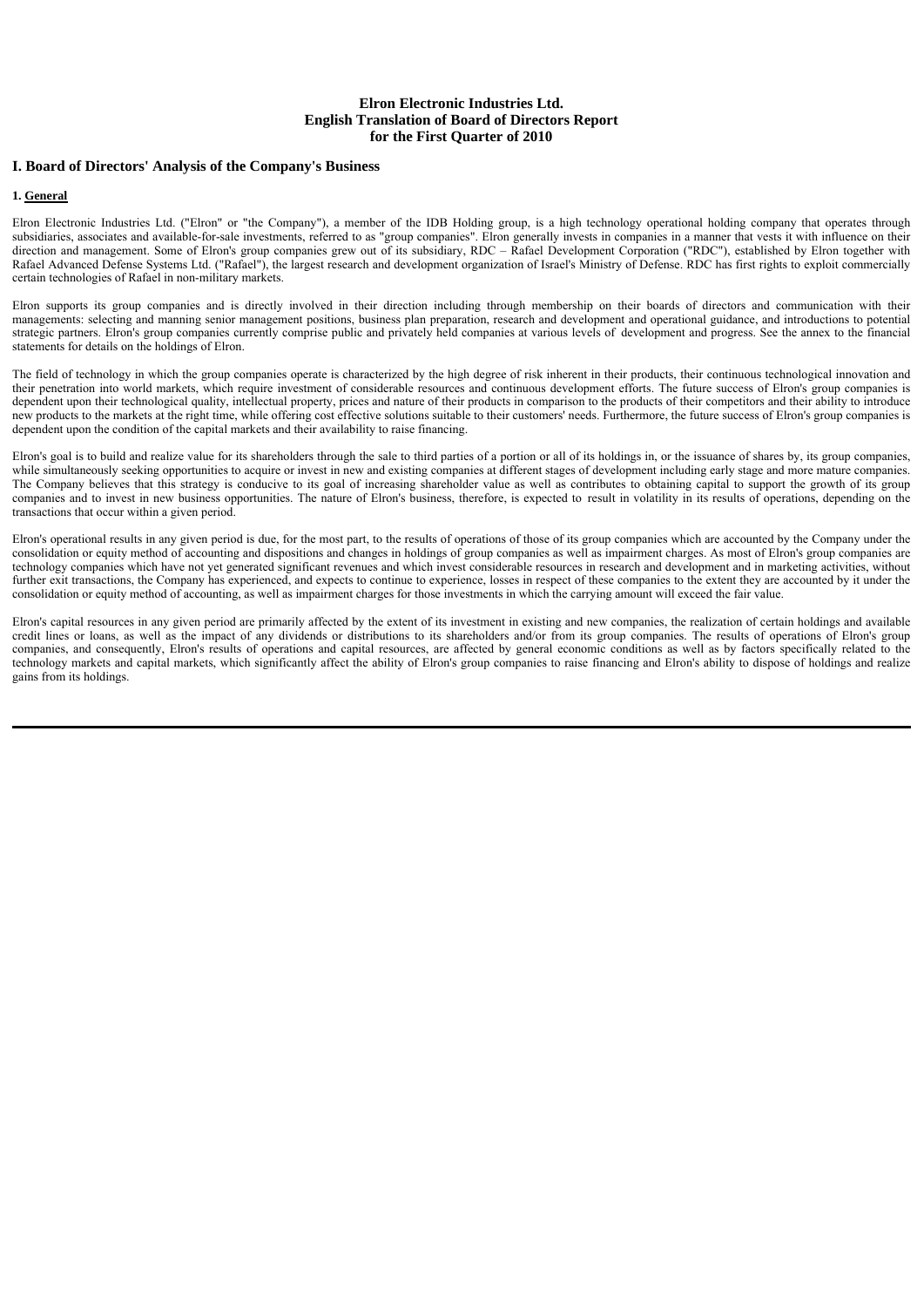The global markets are currently experiencing an economic slowdown which is adversely affecting Elron's and its group companies' businesses. As a result, high-technology companies, such as Elron's group companies, have experienced and may experience in the future difficulties in raising additional financing required to effectively operate and grow their businesses. This slowdown, and the financial crisis that preceded it (see Section II.5), have also adversely affected the Company's financial results, which are directly impacted by its ability to conclude profitable "exit" transactions of companies in its group.

During 2009 and the first quarter of 2010, the Company continued to invest in and support its existing group companies, investing in fewer existing companies than in the past in an effort to focus on such companies.

Elron entered into a Services Agreement with Discount Investment Corporation Ltd. ("DIC"), the Company's principal shareholder, pursuant to which, effective from May 1, 2009, Elron receives managerial and administrative services from DIC. Other than the CEO and CFO who are to be appointed by Elron following its proposal of such officers, and approval by DIC and the Board of Directors, the services are performed by persons designated by DIC, all of whom are employed or otherwise engaged by DIC. For these services Elron pays DIC an annual fee equal to NIS 4.7 million linked to the Israeli consumer price index (currently equivalent to approximately \$1.3 million) per year. The term of the Services Agreement is three years, subject to either party having the right to terminate it on at least 120 days prior notice if DIC is no longer the Company's largest shareholder. In connection with the Services Agreement, all employees except the Company's Chairman ended their employment with Elron in May 2009, some of whom joined DIC immediately thereafter.

#### **2. Major Events in the First Quarter of 2010**

The major changes are described in Notes 1 and 3 to the Company's consolidated interim financial statements, the most notable of which are the following changes:

**Delisting and Transition to IFRS.** On January 6, 2010, Elron voluntarily delisted from the Nasdaq Global Select Market. Elron further intends to terminate the registration of its ordinary shares under the Securities Exchange Act of 1934 ("Exchange Act") as soon as possible under Securities and Exchange Commission ("SEC") rules, thereby terminating its obligation to file annual and other reports with the SEC. The Company does not expect such deregistration to take effect earlier than the first quarter of 2011, if at all. Elron's ordinary shares will continue to be listed and traded on the Tel Aviv Stock Exchange, its principal trading market. As a result of the delisting, Elron is now required to comply with reporting requirements in accordance with both Israeli and U.S applicable securities laws and regulations.

As a result of the delisting from Nasdaq, Elron commenced reporting in accordance with the reporting obligations under the Israel Securities Law (1968) applicable to reporting companies in Israel which are not dual-listed. As a result, Elron changed its financial reporting principles from generally accepted accounting principles in the United States ("U.S. GAAP") to International Financial Reporting Standards ("IFRS"). As permitted under the Exchange Act and the regulations promulgated thereunder, Elron's consolidated financial statements are prepared in conformity with IFRS (without reconciliation to U.S. GAAP). Elron's consolidated financial statements for the year ended December 31, 2009 were the Company's first annual financial statements prepared in accordance with IFRS. The preparation of the Company's consolidated financial statements in accordance with IFRS resulted in changes to the accounting policies as compared with the most recent annual financial statements as of December 31, 2008 and for the year then ended prepared under U.S. GAAP. Elron's significant accounting policies are more fully described in Note 2 to its consolidated financial statements as of December 31, 2009. The material differences between reporting according to U.S. GAAP and IFRS principles are more fully described in Note 6 to the Company's consolidated interim financial statements as of March 31, 2010.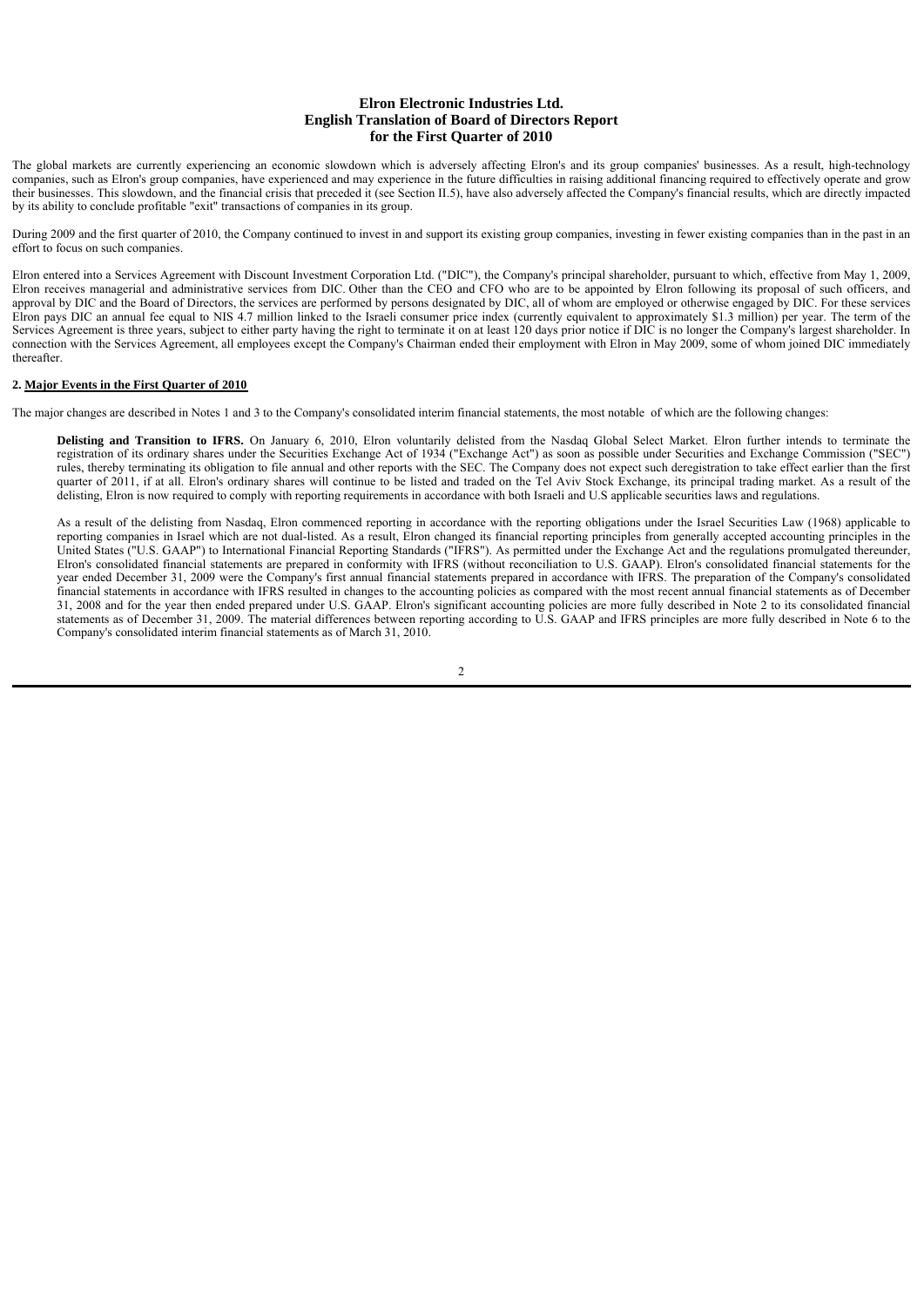**Execution of an Agreement to Sell Medingo.** In October 2009, a non-binding indication of interest was received from F. Hoffman-La Roche Ltd. ("the Acquirer") regarding a potential acquisition of all the shares of Medingo Ltd. ("Medingo"). Medingo, which is currently 92% held by Elron, including 84% held by RDC, is engaged in the development of an insulin micro-pump for people with diabetes. Following negotiations between the parties, on April 13, 2010, subsequent to the balance sheet date, a definitive sale agreement was executed, the principal terms of which include, inter alia, the following terms: (i) upon completion of the transaction, the selling shareholders will receive consideration in the aggregate amount of \$160 million, subject to certain adjustments, of which an amount of \$29 million will be held in escrow for a period of up to 24 months to cover mainly potential indemnification payments which may be due from the selling shareholders in connection with breaches, if any, of the sale agreement and certain potential future claims relating to Medingo, if any ("Escrow Amount"), (ii) the selling shareholders will receive gradual payments of additional contingent consideration of up to \$40 million conditional upon Medingo achieving, gradually, over a certain period (currently estimated by the parties to extend up to approximately 5 years from completion of the transaction) certain operational milestones ("Contingent Consideration"), (iii) during the interim period between the execution of a definitive agreement and the completion of the transaction, certain activities of Medingo will require consent of or coordination with the purchaser as customary in transactions of such type, (iv) following the completion of the transaction, Elron's and RDC's maximum potential indemnification obligations under the sale agreement will be limited to approximately 110% of their respective parts of the total consideration amount, except – with respect to each of them separately – in case of fraud or willful misconduct by it, (v) the completion of the transaction is subject to obtaining applicable regulatory approvals within 4 months following the execution of the definitive agreement, subject to extension of 90 days (if required).

In the event of completion of the transaction:

1. Elron and RDC expect to receive aggregate proceeds currently estimated to be between \$14 and \$19 million for Elron, and \$94 and \$145 million for RDC (including up to \$3 million for Elron and \$28 million for RDC, from the Contingent Consideration to the extent payable).

2. Elron would record a net gain estimated at this stage to be between \$59 million and \$84 million. Part of the net gain exceeding \$59 million may be recorded in later stages taking into consideration certain future events which may affect the amounts to be released to the selling shareholders from the Escrow Amount or their entitlement to the Contingent Consideration. The net gain amounts include Elron's share of the net gain estimated at this stage to be recorded by RDC.

There is no assurance as to the completion of the transaction and the timing thereof.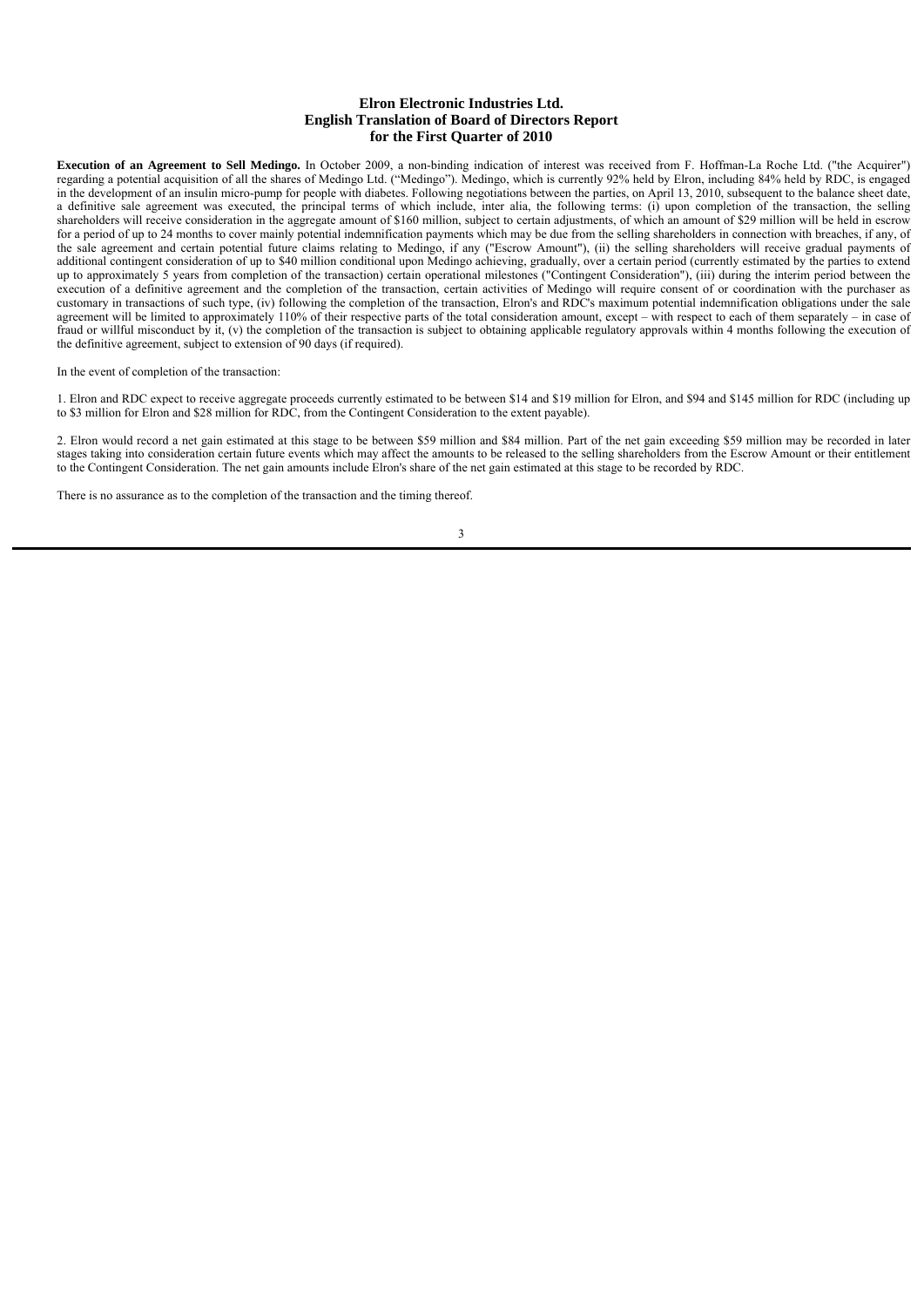**Execution of an Agreement to Sell Teledata.** In February 2010, Elron and other major shareholders of Teledata Networks Ltd. ("Teledata") commenced negotiations for the sale, by way of merger, of all of the outstanding shares of Teledata to Enablence Technologies Inc. (the "Acquirer"), a non-Israeli company publicly traded in Canada. Teledata, which is currently 21% held by Elron, provides innovative access products and solutions for both traditional and Next Generation Networks, or NGN, to telecom operators and service providers. In April 2010, following negotiations between the parties and discussions with other Teledata shareholders, a definitive merger agreement was executed between Teledata, its principal shareholders, including the Company ("Major Shareholders") and the Acquirer, including, inter alia, the following principal terms: (i) upon completion of the transaction, consideration will be received in the aggregate amount of \$50 million, including \$10 million payable in cash, \$10 million payable in non-tradable bonds of the Acquirer and \$30 million payable in tradable shares of the Acquirer. Of this consideration, shares of the Acquirer equivalent to \$5 million will be deposited in escrow for a period of up to 12 months to cover, mainly, possible indemnification which may become due to the Acquirer in connection with breaches, if any, of the merger agreement by any of the other parties thereto and possible future claims relating to Teledata, if any, (ii) upon completion of the transaction all outstanding shareholders' loans granted to Teledata by Elron (in the aggregate amount of approximately \$1 million, and which are convertible into Teledata shares) shall be assigned to the Acquirer. The abovementioned consideration includes the consideration for such assignment, (iii) each of the Major Shareholders shall only be liable for part of the indemnification amounts that may become due to the Acquirer, each according to its share of the consideration, and will not be liable for any breaches of the merger agreement by any other major shareholders. The liability of each Major Shareholder's liability for its representations and obligations towards the Acquirer will be limited to its share of the aggregate consideration, while its liability for representations and obligations relating to Teledata shall be limited (except in certain matters) to each such shareholder's share of the consideration held in escrow described above, (iv) any shares of the Acquirer to be received as part of the consideration shall be subject to a lock-up period of 6 to 12 months commencing from the closing date of the transaction, (v) on the closing date of the transaction, all shareholders' guarantees granted by the Major Shareholders to Teledata, and all obligations of the Major Shareholders to grant shareholders guarantees or collaterals for loans to Teledata shall be cancelled. The aggregate amount of such obligations granted by Elron is approximately \$4.2 million (including actual guarantees granted by Elron to Teledata in the aggregate amount of approximately \$2 million), (vi) during the interim period between the execution of the definitive merger agreement and the completion of the transaction, certain activities of Teledata, not in the ordinary course of business, will require consent of the Acquirer as customary in transactions of such type, (vii) the completion of the transaction is subject, inter alia, to obtaining required regulatory approvals and other approvals required by law and agreements with certain third parties. Should the merger not be completed by December 31, 2010, each party to the transaction shall have the right to terminate it, subject to postponement of this date in certain circumstances set forth in the merger agreement.

In the event of completion of the Transaction:

1. Elron expects to receive aggregate proceeds of approximately \$24 million, including approximately \$3 million payable in cash, approximately \$4 million payable in bonds of the Acquirer and approximately \$17 million payable in shares of the Acquirer (of which shares of the Acquirer in an amount equivalent to approximately \$2 million will be held in escrow).

2. Elron would record a net gain, estimated at this stage, to be between \$22 million and \$25 million. Elron estimates at this stage, that out of the said aggregate net gain, upon the completion of the transaction, a net gain of approximately \$22 million would be recorded. The balance of the said aggregate net gain may be recorded in later stages, or not at all, taking into consideration certain future events which may affect the amount of shares to be released to Elron from the shares in escrow.

There is no assurance as to the completion of the transaction and the timing thereof.

#### **3. Results of Operations**

The Company operates in one business segment, which is the investment in and enhancement of companies. This segment includes the Company's headquarters and the investment in and support of the group companies. During the period of this report, no changes or expansions occurred in the Company's business segments. The Company has no other business segments as defined by the Schedule to the Securities Regulations (Prospectus Details and Draft – Structure and Form), 5729-1969.

The loss attributable to Elron's shareholders in the first quarter of 2010 amounted to \$12,897 thousand, as compared to a loss of \$12,164 thousand in the first quarter of 2009. The net loss per share attributable to Elron's shareholders in the first quarter of 2010 amounted to \$0.44, as compared to a net loss per share of \$0.41 in the first quarter of 2009.

The loss for the first quarter of 2010 resulted mainly from Elron's share of the net loss of its group companies in the amount of approximately \$11,271 thousand (net of noncontrolling interest), which resulted mainly from the losses of Starling, Medingo, Wavion and Teledata. These amounts include excess cost amortization in respect of certain group companies in the amount of \$1,417 thousand.

The loss for the first quarter of 2009 resulted mainly from Elron's share of the net losses of its group companies in the amount of \$9,808 thousand (net of non-controlling interest), resulting mainly from the losses of Starling, Medingo and Pocared. These amounts include excess cost amortization in respect of certain group companies in the amount of approximately \$1,525 thousand.

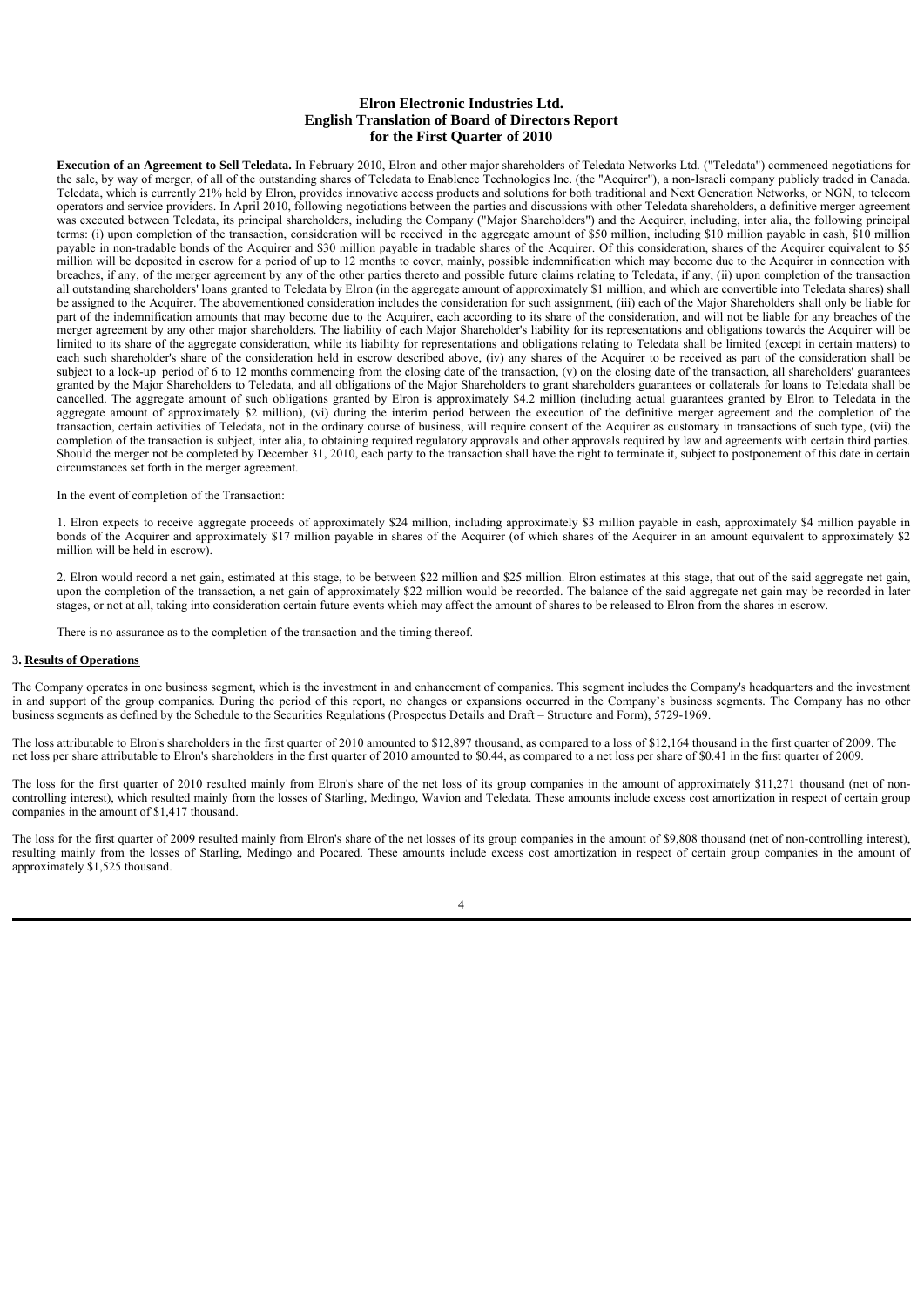# **I. Composition of the Company's Results of Operations**

|                                                                                                     | For the three<br>months ended<br><b>March 31, 2010</b> | For the three<br>months ended<br><b>March 31, 2009</b> | For the year<br>ended December<br>31, 2009 |
|-----------------------------------------------------------------------------------------------------|--------------------------------------------------------|--------------------------------------------------------|--------------------------------------------|
|                                                                                                     | <b>Unaudited</b>                                       |                                                        | <b>Audited</b>                             |
|                                                                                                     |                                                        | \$ thousands                                           |                                            |
| Sale of goods                                                                                       | 1,655                                                  | 3,432                                                  | 9,904                                      |
| Income (loss) from disposal of businesses and associates and changes in holdings in associates, net | (70)                                                   | (70)                                                   | 31,802                                     |
| Financial income                                                                                    | 524                                                    | 1,143                                                  | 1,413                                      |
| Total income                                                                                        | 2,109                                                  | 4,505                                                  | 43,119                                     |
| Equity in losses of associates, net                                                                 | 4,541                                                  | 4,575                                                  | 10,514                                     |
| Cost of sales                                                                                       | 728                                                    | 1,516                                                  | 4,824                                      |
| Research and development expenses, net                                                              | 6,265                                                  | 5,237                                                  | 25,699                                     |
| Selling and marketing expenses                                                                      | 2,083                                                  | 1,892                                                  | 8,985                                      |
| General and administrative expenses                                                                 | 4,638                                                  | 4,424                                                  | 15,865                                     |
| Amortization of intangible assets                                                                   | 354                                                    | 354                                                    | 1,416                                      |
| Financial expenses                                                                                  | 1,580                                                  | 911                                                    | 5,434                                      |
| Other expenses (income), net                                                                        | (302)                                                  | 566                                                    | 2,230                                      |
| Total costs and expenses                                                                            | 19,887                                                 | 19,475                                                 | 74,967                                     |
| Loss before taxes on income                                                                         | (17, 778)                                              | (14,970)                                               | (31, 848)                                  |
| Tax benefit                                                                                         | 316                                                    |                                                        | 2,453                                      |
| Loss                                                                                                | (17, 462)                                              | (14,970)                                               | (29, 395)                                  |
| Loss attributable to the Company's shareholders                                                     | (12, 897)                                              | (12, 164)                                              | (14, 304)                                  |
| Loss attributable to non-controlling interest                                                       | (4, 565)                                               | (2,806)                                                | (15,091)                                   |
| Basic loss per share attributable to the Company's shareholders (in \$)                             | (0.44)                                                 | (0.41)                                                 | (0.48)                                     |

### **II. Analysis of the Company's Results of Operations**

#### **Sales of Goods**

This item included mainly sales of goods by the following companies:

|        |           | For the three | For the three |
|--------|-----------|---------------|---------------|
|        | months    |               | months        |
|        | ended     |               | ended         |
|        | March 31, |               | March 31,     |
|        | 2010      |               | 2009          |
|        |           |               | unaudited     |
|        |           |               | \$ thousands  |
| Wavion |           | 1,648         | 1,900         |
| Sela*  |           | $\sim$        | 1,532         |

\* SELA was consolidated in the Company's financial results until September 30, 2009.

#### **Gains from Disposal of Businesses and Associates and Changes in Holdings in Associates**, net

In the first quarters of 2010 and 2009, the Company had no material gains from disposal of businesses and associates and changes in holdings in associates.

### **Financial Income**

Financial income in the first quarter of 2010 amounted to \$524 thousand, compared with \$1,143 thousand in the first quarter of 2009. The financial income in the first quarter of 2010 resulted mainly from interest income from loans granted by the Company to associates and from interest income on bank deposits. The financial income in the first quarter of 2009 resulted mainly from a decrease in the market value of Starling's debentures, from interest income from loans granted by the Company to associates and from interest income on bank deposits.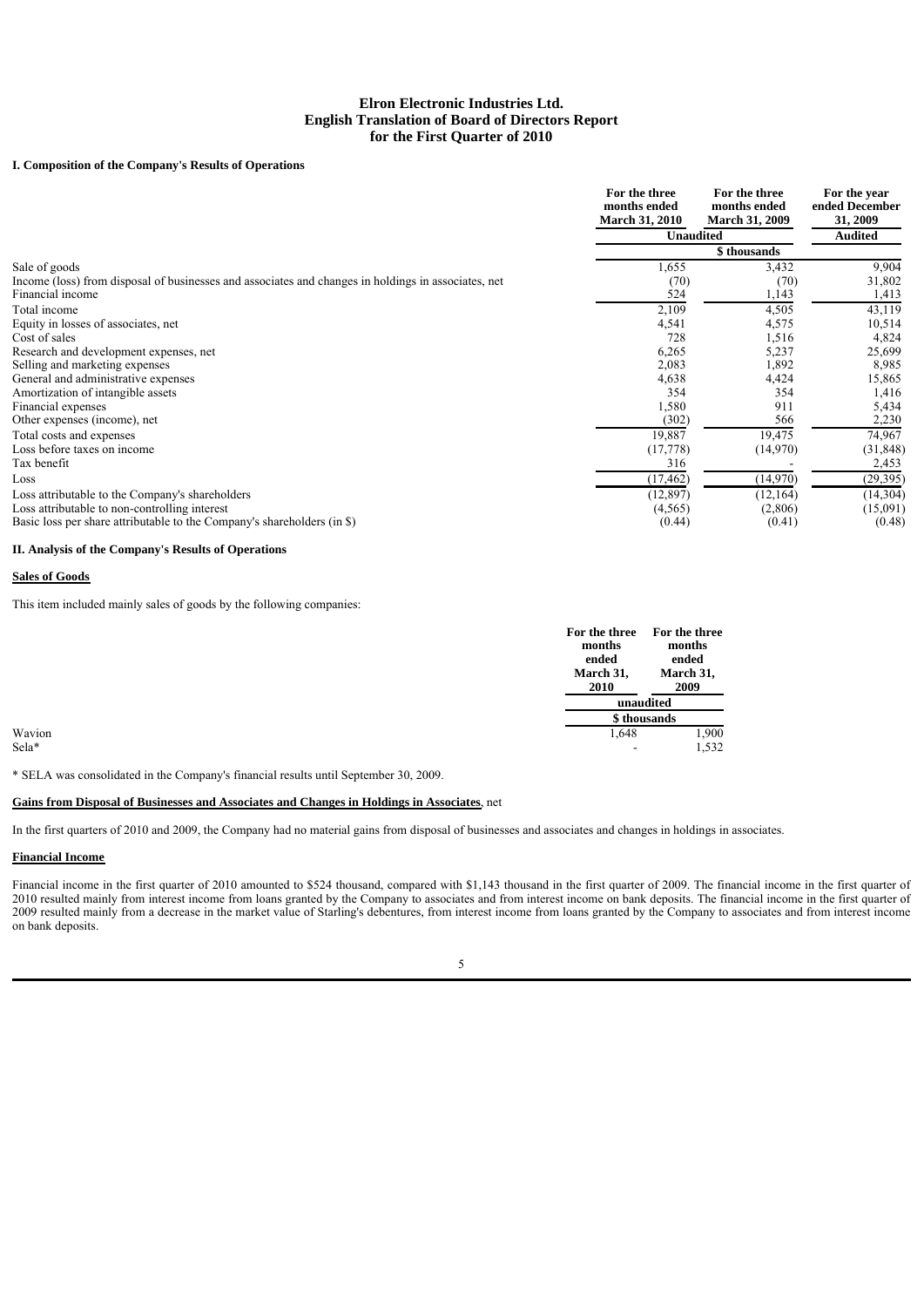### **Equity in Losses of Associates, net**

The Company's share of net losses of associates resulted from holdings in certain investments that are accounted for under the equity method. The Company's share of net losses of associates amounted to \$4,541 thousand in the first quarter of 2010, compared with \$4,575 million in the first quarter of 2009.

The Company expects that most of its group companies will continue to recognize losses in future periods, as they invest significant resources in research and development and sales and marketing activities and have not yet generated significant revenues. The Company's results of operations will therefore be affected by the extent of its share of their losses (to the extent they are reported under the equity method of accounting). See "Analysis of the Results of Operations of the Company's Major Holdings" below.

#### **Cost of Sales**

Cost of sales consisted primarily of expenses related to salaries and materials associated with supplying products to the Company's subsidiaries, Wavion and Sela (until the deconsolidation of Sela as of September 30, 2009, as a result of its sale). Cost of sales in the first quarter of 2010 amounted to \$728 thousand, compared with \$1,516 thousand in the first quarter of 2009. The decrease resulted mainly from the deconsolidation of Sela, as previously mentioned.

#### **Operating Expenses**

Operating expenses in the first quarter of 2010 were comprised mainly of research and development expenses, net, sales and marketing and general and administrative expenses of Elron's and RDC's corporate operations and of consolidated companies (excluding amortization of intangible assets which is presented separately) and amounted to \$12,986 thousand in the first quarter of 2010 and \$11,553 thousand in the first quarter of 2009. The following table summarizes the operating results of the Company and its main consolidated companies:

|            | For the three<br>months<br>ended March<br>31, 2010 | For the three<br>months<br>ended March<br>31, 2009 |
|------------|----------------------------------------------------|----------------------------------------------------|
|            |                                                    | unaudited                                          |
|            |                                                    | \$ thousands                                       |
| Corporate  | 1,051                                              | 2.224                                              |
| <b>RDC</b> | 2,209                                              | 429                                                |
| Wavion     | 2,388                                              | 1,436                                              |
| Medingo    | 4,159                                              | 2,890                                              |
| Starling   | 2,131                                              | 1,540                                              |
| Impliant*  | -                                                  | 1,351                                              |

\* Impliant was consolidated in the Company's financial results until September 30, 2009.

**Corporate:** Corporate operating expenses in the first quarter of 2010 amounted to \$1,051 thousand compared with \$2,236 thousand in the first quarter of 2009. The decrease resulted mainly from the implementation of the Services Agreement with DIC (see Section I.1 above) and from other measures implemented since May 2009, aimed at reducing operational costs.

**RDC:** RDC's operating expenses in the first quarter of 2010 amounted to \$2,209 thousand compared with \$429 thousand in the first quarter of 2009. The increase resulted mainly from a one-time expense with respect to the signing of a settlement agreement with an officer of RDC (see Note 5 to the interim consolidated financial statements).

Wavion: Wavion's operating expenses in the first quarter of 2010 amounted to \$2,388 thousand compared with \$1,436 thousand in the first quarter of 2009. The increase resulted mainly from increased marketing and sales efforts.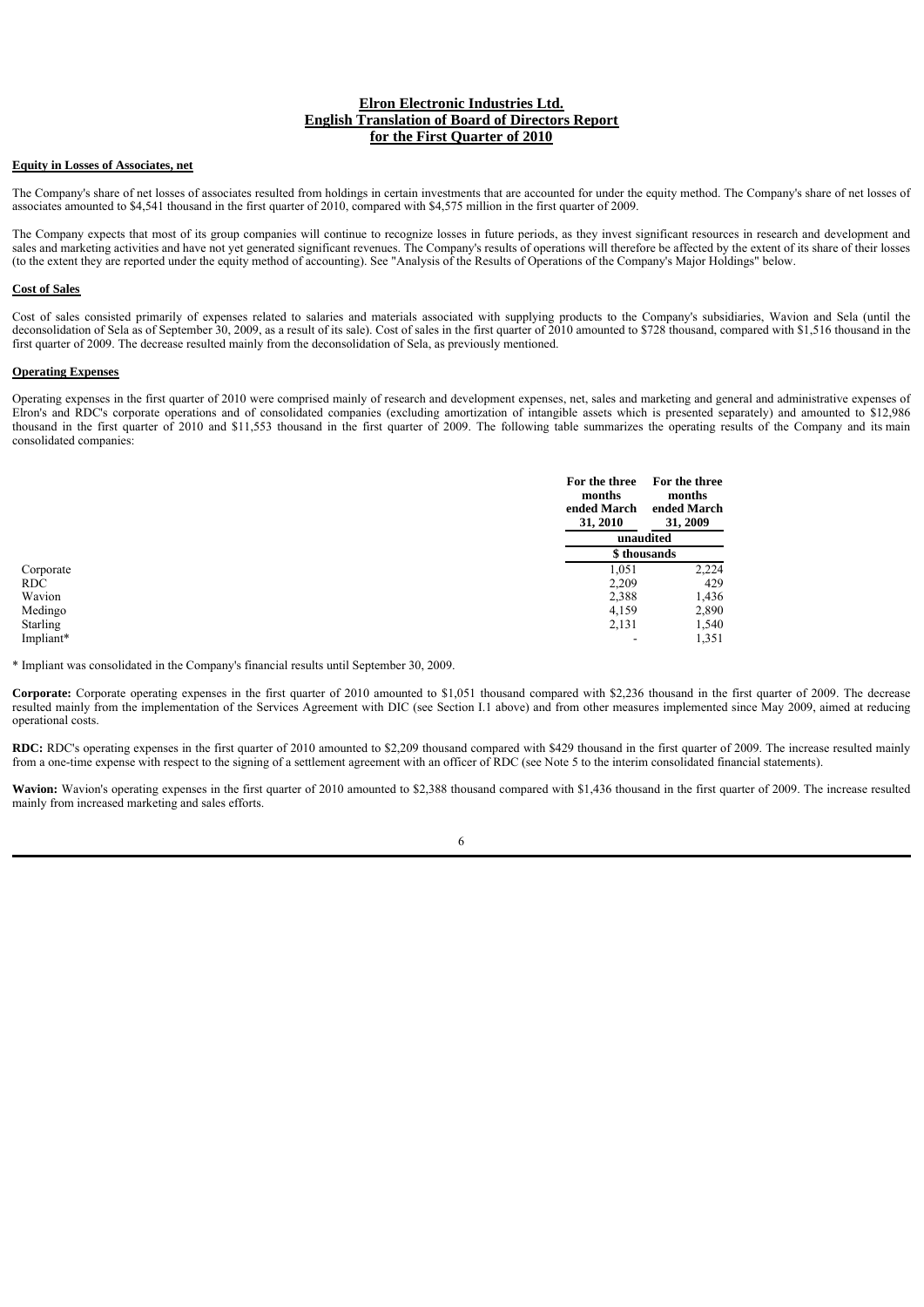**Medingo:** Medingo's operating expenses in the first quarter of 2010 amounted to \$4,159 thousand compared with \$2,889 thousand in the first quarter of 2009. The increase resulted mainly from an increase in research and development expenses.

Starling: Starling's operating expenses in the first quarter of 2010 amounted to \$2,131 thousand compared with \$1,540 thousand in the first quarter of 2009. The increase resulted mainly from an increase in research and development expenses.

## **Amortization of Intangible Assets**

Amortization of intangible assets amounted to \$354 thousand in the first quarters of 2010 and 2009, resulting mainly from amortization of intangible assets attributed to technology as a result of the initial consolidation of Wavion.

### **Financial Expenses**

Financial expenses in the first quarter of 2010 amounted to \$1,580 thousand compared with \$911 thousand in the first quarter of 2009. The financial expenses in the first quarter of 2010 resulted mainly from interest expenses from loans granted to Elron, RDC and Wavion, and from an increase in the market value of Starling's Debentures. The financial expenses in the first quarter of 2009 resulted mainly from accumulated interest expenses in respect of Starling's debentures, and expenses incurred in respect of Starling's liability to the Office of the Chief Scientist.

#### **Other Expenses (Income), net**

Other income, net, amounted to \$302 thousand in the first quarter of 2010 compared with other expenses, net, in the amount of \$566 thousand in the first quarter of 2009. The income, net, in the first quarter of 2010 resulted mainly from Elron's share in the gains of InnoMed Ventures Limited Partnership, an Elron holding. Expenses, net, in the first quarter of 2009 resulted mainly from an impairment charge in respect of Elbit Vision Systems Ltd. ("EVS").

#### **III. Analysis of the Results of Operations of the Company's Major Holdings**

Given Imaging (a 27% direct and indirect holding through RDC) reported the following results of operations presented according to U.S. GAAP (and IFRS in parentheses):

|                                         | For the three<br>months ended<br><b>March 31, 2010</b> | For the three<br>months ended<br><b>March 31, 2009</b> | <b>Increase</b><br>(Decrease) |
|-----------------------------------------|--------------------------------------------------------|--------------------------------------------------------|-------------------------------|
|                                         |                                                        | unaudited                                              |                               |
|                                         | \$ thousands                                           |                                                        | $\frac{0}{0}$                 |
| Sales                                   | 32,097 (32,097)                                        | 30,473 (32,473)                                        | $5\%$ (5)%                    |
| Net income attributable to shareholders | 2,053 (2,549)                                          | 239 (317)                                              | 759% (700)%                   |

The main factors influencing Given Imaging's results in the first quarter of 2010 compared with the first quarter of 2009 were an increase in sales, and as a result, an improvement in gross profit.

### **Teledata Networks (a 21% holding) reported the following results:**

|                                         | For the three<br>months<br>ended March<br>31, 2010 | For the three<br>months<br>ended March<br>31, 2009 | <b>Increase</b><br>(Decrease) |
|-----------------------------------------|----------------------------------------------------|----------------------------------------------------|-------------------------------|
|                                         | unaudited                                          |                                                    |                               |
|                                         | \$ thousands                                       |                                                    | $\frac{6}{6}$                 |
| Sales                                   | 13.991                                             | 8.349                                              | 68%                           |
| Net income attributable to shareholders | 2.739                                              | 1,619                                              | 69%                           |

The main factors influencing Teledata's results in the first quarter of 2010 compared with the first quarter of 2009 were a significant increase in sales, and as a result, an improvement in gross profit.

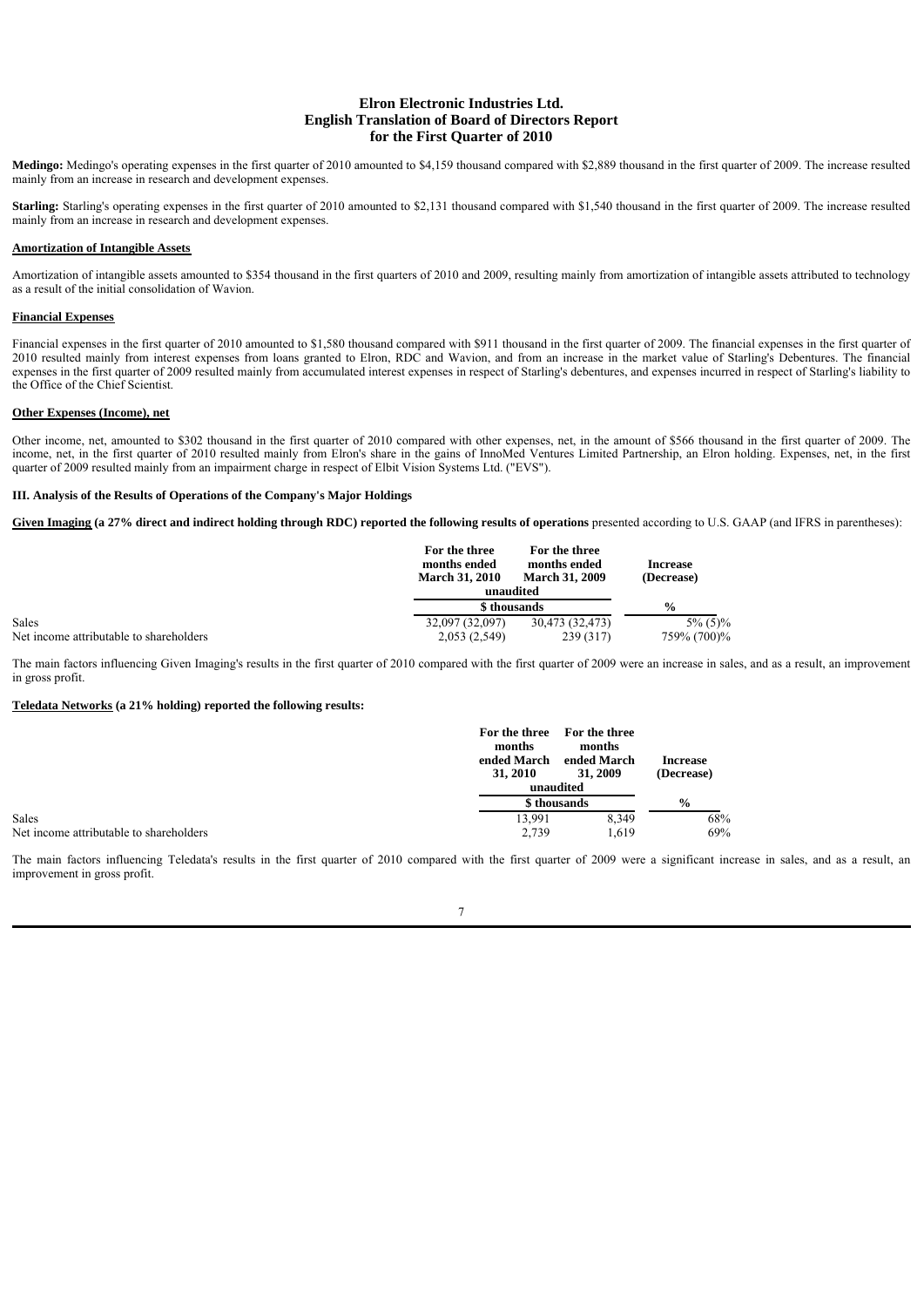# **4. Liquidity and Capital Resources**

|                                                                        | March 31,<br>2010                                      | December 31,<br>2009                                   |
|------------------------------------------------------------------------|--------------------------------------------------------|--------------------------------------------------------|
|                                                                        | (unaudited)                                            | (audited)                                              |
|                                                                        |                                                        | \$ thousands                                           |
| Total assets in the consolidated balance sheet                         | 208,758                                                | 213,080                                                |
| Investments in associate companies and available for sale assets       | 130,867                                                | 127,764                                                |
| Property, plant and equipment (not including held for sale assets)     | 64,801                                                 | 73,864                                                 |
| Intangible assets, net                                                 | 7,069                                                  | 7,521                                                  |
| Current liabilities (not including held for sale liabilities)          | 24,701                                                 | 25,937                                                 |
| Long-term liabilities                                                  | 70,590                                                 | 65,050                                                 |
| Total liabilities                                                      | 102,075                                                | 90,987                                                 |
| Equity attributable to shareholders including non-controlling interest | 106,683                                                | 122,093                                                |
| Elron's primary cash flows (non-consolidated)                          | For the three<br>months ended<br><b>March 31, 2010</b> | For the three<br>months ended<br><b>March 31, 2009</b> |
|                                                                        | unaudited                                              |                                                        |
|                                                                        |                                                        | \$ thousands                                           |
| Gain from disposal of non-current investments of Elron                 | 156                                                    |                                                        |
| Dividends from group companies                                         |                                                        | 3.673                                                  |
| Investments in group companies                                         | 9,397                                                  | 2,265                                                  |
| Raising of debt                                                        |                                                        | 2,000                                                  |

Consolidated cash and cash equivalents at March 31, 2010 were approximately \$54,617 thousand, compared with approximately \$64,747 thousand at December 31, 2009. Nonconsolidated cash and cash equivalents at March 31, 2010 were approximately \$50,037 thousand, compared with approximately \$59,915 thousand at December 31, 2009. The main uses of cash in the first quarter of 2010 were approximately \$9,397 thousand of investments and loans to group companies. The Company did not generate cash sources in the first quarter of 2010 apart from its cash sources as of December 31, 2009.

Elron's long-term loans at March 31, 2010 (not including consolidated companies) were approximately \$47,040 thousand, including \$30,000 thousand of loans from Israel Discount Bank, and \$17,040 thousand of loans from DIC, \$2,000 thousand of which were received during the first quarter of 2009. RDC's consolidated long-term loans as of March 31, 2010 were approximately \$20,826 thousand, including \$10,000 thousand of loans from Mizrahi Tefahot Bank, and \$10,828 thousand from Rafael (see also Note 3 to the interim consolidated financial statements).

In February 2009, Given Imaging declared a special cash dividend of approximately \$0.54 per share, of which Elron's and RDC's share was approximately \$3,673 thousand and \$1,438 thousand, respectively. Payment of the dividend was received in March, 2009.

In addition, convertible debentures at March 31, 2010 amounted to \$4,164 thousand compared with \$3,383 thousand at December 31, 2009. The balance represents the minority portion of the convertible debentures issued by Starling. The increase was mainly due to an increase in the market value of Starling's debentures.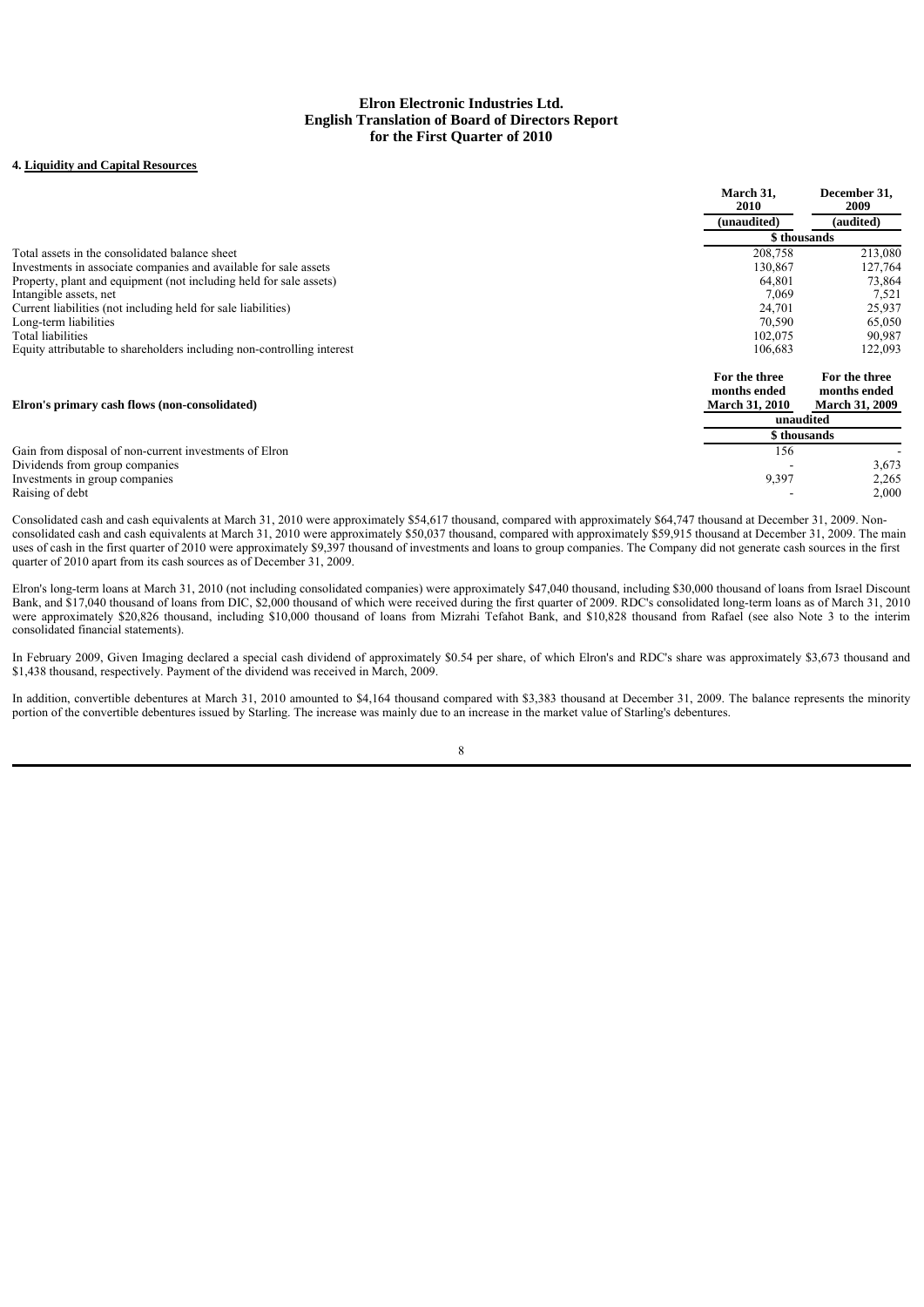As mentioned above, Elron did not generate cash from disposition of investments in the first quarters of 2009 and 2010.

Shareholders' equity attributable to shareholders at March 31, 2010 was approximately \$114,786 thousand, representing approximately 55% of the total assets compared with \$126,469 thousand, representing approximately 59% of total assets at December 31, 2009. The decrease resulted mainly from a \$12,897 thousand loss attributable to shareholders and a decrease in capital reserves from foreign currency translation differences in the amount of \$96 thousand, in respect of group companies whose operating currency is other than the dollar. This decrease was partially offset by an increase in capital reserves in respect of available for sale financial assets in the amount of \$1,281 thousand.

Consolidated working capital at March 31, 2010 was approximately \$40,100 thousand, compared with approximately \$47,927 thousand at December 31, 2009. The decrease resulted mainly from a decrease in Elron's cash balance, the main uses of which were investments in group companies.

Investments during the first quarters of 2010 and 2009 amounted to approximately \$9,397 and \$2,265 thousand, as detailed in the following table:

|                                          | For the three<br>months<br>ended March<br>31, 2010 | For the three<br>months<br>ended March<br>31, 2009 |
|------------------------------------------|----------------------------------------------------|----------------------------------------------------|
|                                          | unaudited                                          |                                                    |
|                                          | \$thousands                                        |                                                    |
| <b>Consolidated Companies*</b>           |                                                    |                                                    |
| RDC.                                     | 3,750                                              |                                                    |
| <b>Starling</b>                          | 1,811                                              |                                                    |
| Wavion                                   | 1,350                                              | 576                                                |
| Medingo                                  | 330                                                | 105                                                |
|                                          | 7,241                                              | 681                                                |
| <b>Associates and Other Investments:</b> |                                                    |                                                    |
| <b>NuLens</b>                            | 2,000                                              |                                                    |
| Safend                                   | 156                                                |                                                    |
| BrainsGate                               | ٠                                                  | 500                                                |
| <b>BPT</b>                               | $\overline{\phantom{a}}$                           | 500                                                |
| Other                                    |                                                    | 584                                                |
|                                          | 2,156                                              | 1,584                                              |
| Total corporate investments              | 9,397                                              | 2,265                                              |

\*These investments do not affect the cash included in the consolidated financial statements.

During the first quarter of 2010, RDC's investments amounted to approximately \$6,100 thousand.

Subsequent to the balance sheet date and through May 13, 2010, the Company invested an additional aggregate amount of approximately \$6,000 thousand as detailed below:

|                               | unaudited |
|-------------------------------|-----------|
|                               | \$        |
|                               | thousands |
| <b>Consolidated Companies</b> |           |
| Wavion                        | 2,000     |
| <b>RDC</b>                    | 1,500     |
| Medingo                       | 1,400     |
| <b>Starling</b>               | 1,100     |
|                               | 6,000     |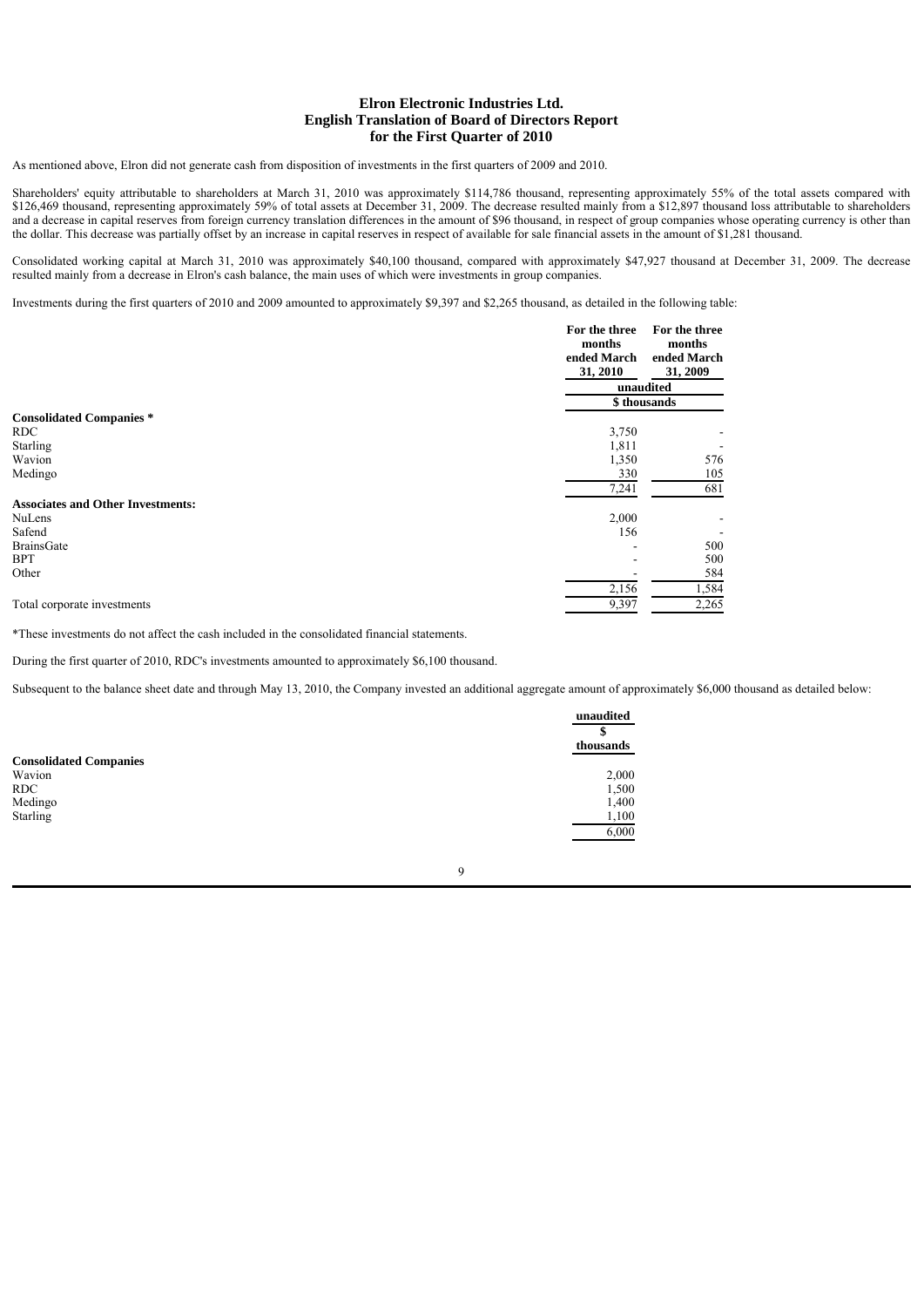Intangible assets as of March 31, 2010 mainly included intangible assets allocated to the agreement with Rafael in the amount of \$3,051 thousand and technology allocated to Wavion in the amount of \$3,892 thousand resulting from the initial consolidation of Wavion. The decrease compared with December 31, 2009 resulted mainly from amortization of intangible assets attributed to technology of Wavion in the amount of \$354 thousand.

It should also be noted that in accordance with the information provided in Note 3 to the interim consolidated financial statements as of March 31, 2010 and regarding the transactions for the sale of Teledata and Medingo as described in Section I.2 above, Medingo is presented as a disposal group held for sale, the excess losses over the investment in Teledata was presented as a held for sale liability, and the investment in Galil Medical was presented in the interim consolidated financial statements as an asset held for sale.

### **II. Exposure to and Management of Market Risks**

The report in this section refers to Elron and its consolidated companies to the extent that the exposure to market risks is material. The Company's risk management policy is implemented only for Elron itself. Elron does not determine the risk management policy for its group companies, and as of the date of this report, has not taken any action in the reported period to hedge market risks resulting from operations of its group companies.

#### **1. The Officer Responsible for Market Risk Management**

The officer responsible for management of the Company's risks is Mr. Yaron Elad, the Company's Vice – President and Chief Financial Officer.

### **2. Detailed Description of Market Risk Exposure and Management**

Elron is directly exposed to market risks resulting primarily from changes in interest rates, exchange rates, the Consumer Price Index (CPI), and share prices. In addition, Elron is indirectly exposed to the market risks affecting the operations of its group companies. In order to limit exposure, the Company and its subsidiaries may enter, from time to time, into various derivative transactions. The Company does not use financial instruments for trading purposes. It is the Company's policy and practice to use derivative financial instruments only to limit exposure. As previously mentioned, Elron does not manage the market risks of its group companies.

#### **I. Interest Rate Risk**

Elron is exposed to market risks resulting from changes in interest rates, relating primarily to its and RDC's loan obligations to banks. Elron and RDC do not use derivative financial instruments to limit exposure to interest rate risk. As of March 31, 2010, Elron and RDC had variable interest loans in the aggregate amount of \$40,000 thousand. Therefore, an increase in interest rates would result in and increase in the Company's consolidated financial expenses.

#### **II. Exchange Rate Risk**

Since most of Elron's group companies are Israeli-related, the Company's main exposure, if any, results from changes in the exchange rate between the New Israeli Shekel and the U.S. dollar. Notwithstanding, the Company's functional currency, as well as that of most of its principal subsidiaries and associated companies, is the U.S. dollar. Elron's policy is to reduce exposure to exchange rate fluctuations by having most of its and its subsidiaries' assets and liabilities, as well as most of the revenues and expenditures in U.S. dollars, or U.S. dollar linked. However, salaries and related expenses as well as expenses related to the DIC Service Agreement (see Section I.1 above) are denominated in NIS and the loans received from DIC are denominated in NIS. It is the policy of Elron and its group companies to use derivative financial instruments, from time to time, to limit exposure to changes in the exchange rate between the NIS and the U.S. dollar or to keep a portion of the resources of the Company and its group companies in NIS against a portion of its future NIS expenses and against liabilities denominated in NIS. If the NIS will strengthen against the U.S. dollar, it will harm the results of operations of Elron and its group companies.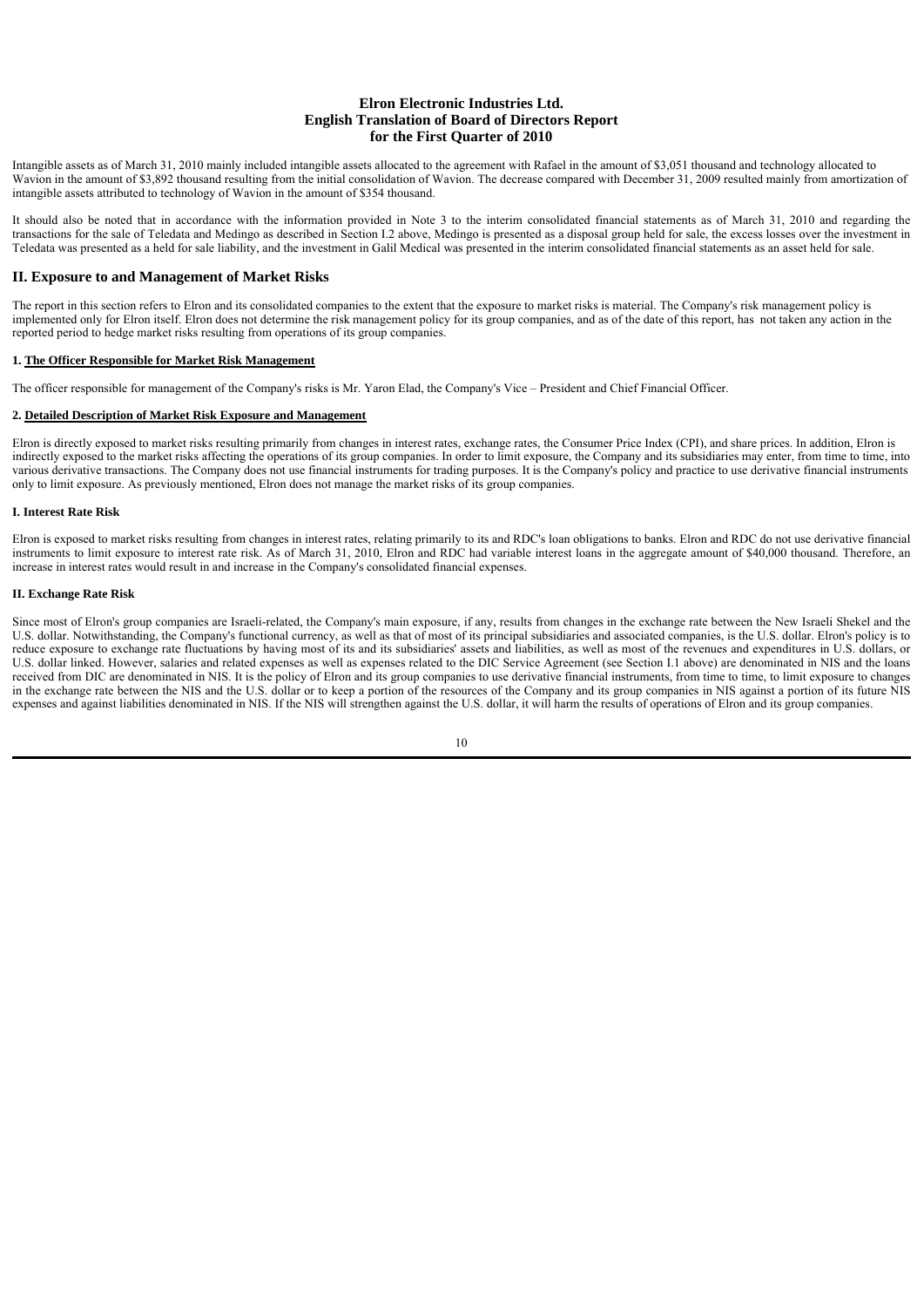### **III. CPI Risk**

As detailed in Section I.4 above, the Company received a loan from DIC which is linked to the Israeli CPI. As of March 31, 2010, the liability in respect of this loan totaled approximately \$17,040 thousand. In addition, Elron and its group companies have signed a number of lease and other agreements that are linked to the CPI for various time periods, which are also impacted by changes in the CPI.

### **IV. Price Risk exposure Resulting from Fluctuations in Elron's Assets and in Starling's Debentures market price**

Elron is exposed to fluctuations in the equity price of its holdings in publicly traded companies. As of March 31, 2010 Elron directly and indirectly held shares of publicly traded companies, primarily Given Imaging. Stock prices in the industries of these companies, and of these companies themselves, have historically experienced significant volatility. Changes in the market value of Elron's publicly traded holdings, including holdings through associates which are accounted for under the equity method of accounting or as available-for-sale financial assets, will not affect Elron's results of operations unless they are concluded to be other than temporary, but may have a significant effect on Elron's market value. Elron views the risks of reduction in the market price of these companies as part of its business risks and examines, from time to time, the possibility of executing a partial hedge against equity price risks. Based on closing market prices at March 31, 2010, the market value of Elron's and RDC's holdings in public securities was approximately \$234,980 thousand. At March 31, 2010, no instruments were used to hedge the risk of equity price fluctuations. As of May 12, 2010, the market value of Elron's and RDC's holdings in public securities amounted to approximately \$202,264 thousand. In addition, the minority portion of the convertible debentures issued by Starling is classified as a liability measured at fair value in the Statements of Profit and Loss. Accordingly, there is a risk that the fair value of these debentures will increase, as their fair value is based on their market value on the Tel Aviv Stock Exchange.

See Note 27 to the Company's consolidated financial statements as of December 31, 2009 for additional details on Elron's market risk exposure and management.

#### **3. Means of Supervision and Implementation of Policy**

The handling of financial exposures, formulation of hedging strategy, supervision over, execution and provision of an immediate response to extraordinary developments in the various markets, is under the responsibility of the officer responsible for the Company's risk management, who acts in consultation with the Company's Co-Chief Executive Officers and members of the Audit Committee. A report on the implementation of the Company's policy is presented to the members of the Audit Committee on a quarterly basis.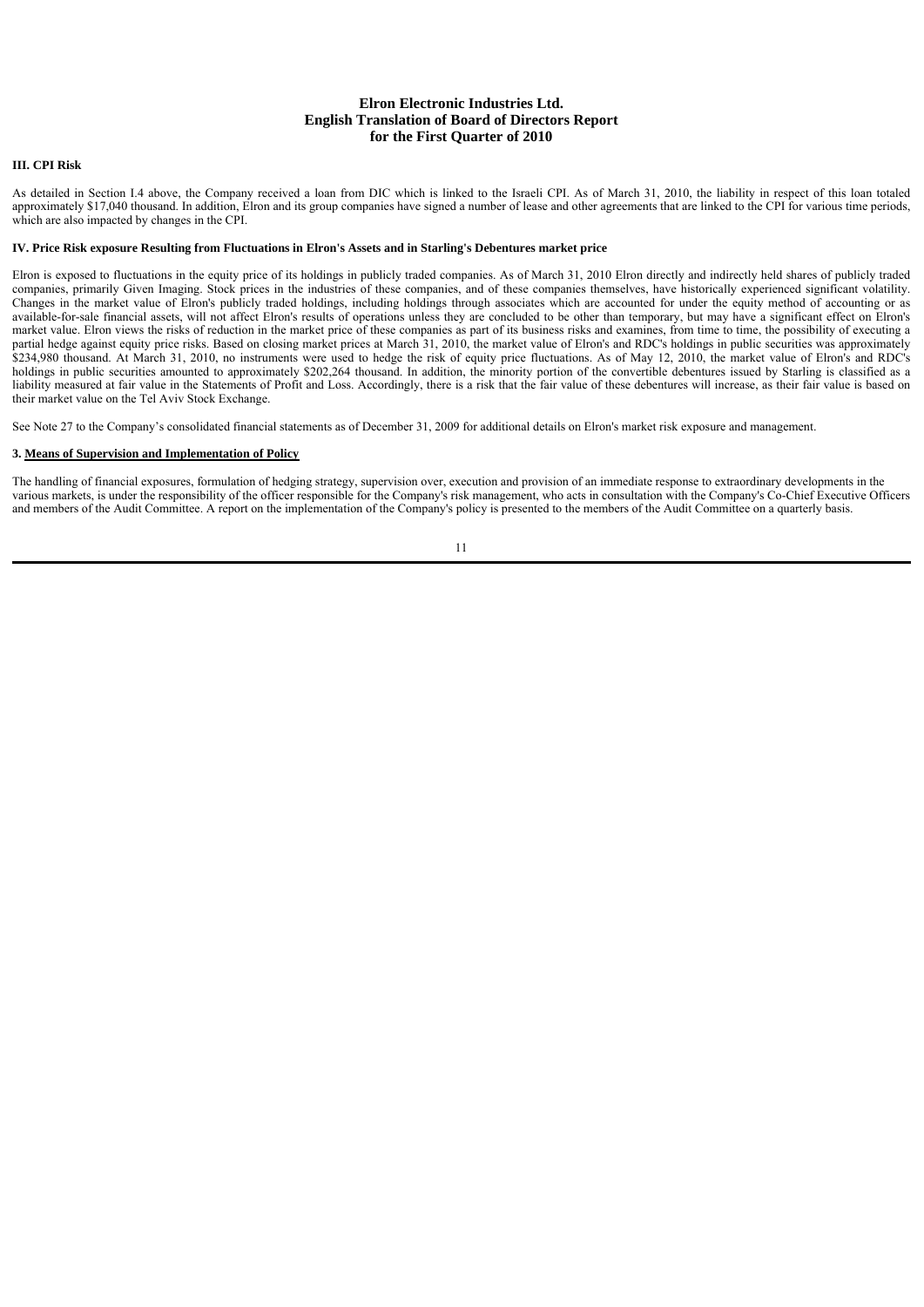# **4. Report on Linkage Bases**

Presented below is the Company's consolidated linkage balance at March 31, 2010, March 31, 2009 and December 31, 2009.

The linkage balance includes balances in respect of Starling, whose operating currency (NIS) differs from that of the Company (U.S. dollars).

# **As of March 31, 2010 (\$ thousands) (unaudited)**

|                                               | <b>NIS</b><br>(CPI<br>linked) | <b>USD</b><br>(or USD<br>linked) | Other<br>currencies | <b>NIS</b><br>(not linked) | Non-<br>monetary item | Total   |
|-----------------------------------------------|-------------------------------|----------------------------------|---------------------|----------------------------|-----------------------|---------|
| <b>Assets</b>                                 |                               |                                  |                     |                            |                       |         |
| Cash and cash equivalents                     |                               | 34,963                           |                     | 19,654                     |                       | 54,617  |
| Restricted cash                               |                               |                                  |                     | 61                         |                       | 61      |
| Trade receivables                             |                               | 1,967                            |                     | 101                        |                       | 2,068   |
| Other current assets                          |                               | 513                              |                     | 1,577                      | 1,848                 | 3,938   |
| Inventories                                   |                               |                                  |                     |                            | 4,117                 | 4,117   |
| Assets held for sale                          | 280                           | 1,101                            | 3                   | 49                         | 1,551                 | 2,984   |
| Investments in associates                     |                               |                                  |                     |                            | 114,881               | 114,881 |
| Other investments (accounted as available for |                               |                                  |                     |                            |                       |         |
| sale)                                         |                               |                                  |                     |                            | 15,986                | 15,986  |
| Property, plant and equipment, net            |                               |                                  |                     |                            | 1,820                 | 1,820   |
| Intangible assets, net                        |                               |                                  |                     |                            | 7,069                 | 7,069   |
| Other long-term receivables                   |                               | 639                              |                     | 262                        |                       | 901     |
| Deferred taxes                                |                               |                                  |                     | 316                        |                       | 316     |
| Total assets                                  | 280                           | 39,183                           |                     | 22,020                     | 147,272               | 208,758 |
| <b>Liabilities</b>                            |                               |                                  |                     |                            |                       |         |
| Short term credit and loans                   |                               | 10,563                           |                     |                            |                       | 10,563  |
| Trade payables                                |                               | 408                              | 91                  | 2,411                      |                       | 2,910   |
| Other current liabilities                     | 612                           | 669                              |                     | 7,572                      | 1,195                 | 10,048  |
| Liabilities held for sale                     |                               | 4,669                            | 55                  | 2,060                      |                       | 6,784   |
| Long term loans from banks                    |                               | 40,835                           |                     |                            |                       | 40,835  |
| Long term loan from shareholders              | 17,034                        |                                  |                     |                            |                       | 17,034  |
| Convertible Debentures                        | 4,164                         |                                  |                     |                            |                       | 4,164   |
| Royalty bearing government grants             |                               | 9,282                            |                     |                            |                       | 9,282   |
| Employee benefits                             |                               |                                  |                     | 159                        |                       | 159     |
| Other long term liabilities                   |                               |                                  |                     |                            | 296                   | 296     |
| <b>Total liabilities</b>                      | 21,810                        | 66,426                           | 146                 | 12,202                     | 1,491                 | 102,075 |
|                                               |                               | 12                               |                     |                            |                       |         |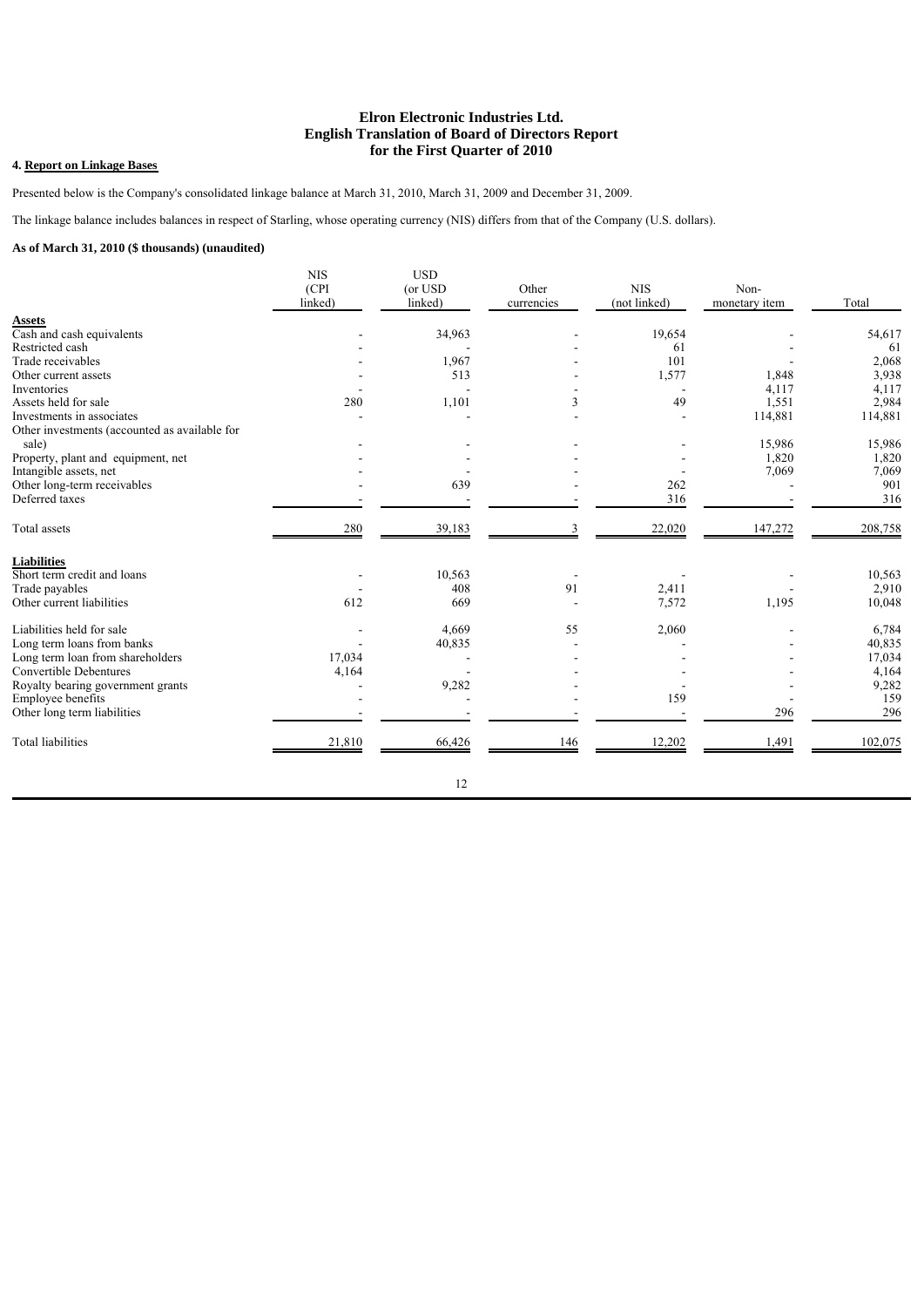# **As of March 31, 2009 (\$ thousands) (unaudited)**

|                                               | <b>NIS</b><br>(CPI)<br>linked) | <b>USD</b><br>(or USD<br>linked) | Other<br>currencies | <b>NIS</b><br>(not linked) | Non-<br>monetary item | Total   |
|-----------------------------------------------|--------------------------------|----------------------------------|---------------------|----------------------------|-----------------------|---------|
| <b>Assets</b>                                 |                                |                                  |                     |                            |                       |         |
| Cash and cash equivalents                     |                                | 13,238                           | $\overline{7}$      | 3,557                      |                       | 16,802  |
| Short-term financial investments              |                                |                                  |                     | 430                        |                       | 430     |
| Restricted cash                               |                                |                                  |                     | 130                        |                       | 130     |
| Trade receivables                             |                                | 1,273                            | 8                   | 482                        |                       | 1,763   |
| Other current assets                          | 83                             | 99                               |                     | 1,453                      | 3,103                 | 4,738   |
| Inventories                                   |                                |                                  |                     |                            | 2,135                 | 2,135   |
| Investments in associates                     |                                |                                  |                     |                            | 156,065               | 156,065 |
| Other investments (accounted as available for |                                |                                  |                     |                            |                       |         |
| sale)                                         |                                |                                  |                     |                            | 7,066                 | 7,066   |
| Property, plant and equipment, net            |                                |                                  |                     |                            | 4,498                 | 4,498   |
| Intangible assets, net                        |                                |                                  |                     |                            | 12,239                | 12,239  |
| Other long-term receivables                   |                                | 120                              |                     |                            |                       | 120     |
| Total assets                                  | 83                             | 14,730                           | 15                  | 6,052                      | 185,106               | 205,986 |
| <b>Liabilities</b>                            |                                |                                  |                     |                            |                       |         |
| Short term credit and loans                   |                                | 3,271                            |                     |                            |                       | 3,271   |
| Trade payables                                |                                | 754                              | 36                  | 2,493                      |                       | 3,283   |
| Other current liabilities                     | 2,052                          | 642                              | 6                   | 7,180                      | 217                   | 10,097  |
| Severance pay and retirement obligation       |                                |                                  |                     | 1,451                      |                       | 1,451   |
| Long term loans from banks                    |                                | 41,489                           |                     |                            |                       | 41,489  |
| Long term loan from shareholders              | 7,646                          |                                  |                     |                            |                       | 7,646   |
| <b>Convertible Debentures</b>                 | 1,418                          |                                  |                     |                            |                       | 1,418   |
| Royalty bearing government grants             |                                | 9,148                            |                     |                            |                       | 9,148   |
| Employee benefits                             |                                |                                  |                     | 129                        |                       | 129     |
| Other long term liabilities                   |                                |                                  |                     |                            | 204                   | 204     |
| <b>Total liabilities</b>                      | 11,116                         | 55,304                           | 42                  | 11,254                     | 421                   | 78,136  |
|                                               |                                | 13                               |                     |                            |                       |         |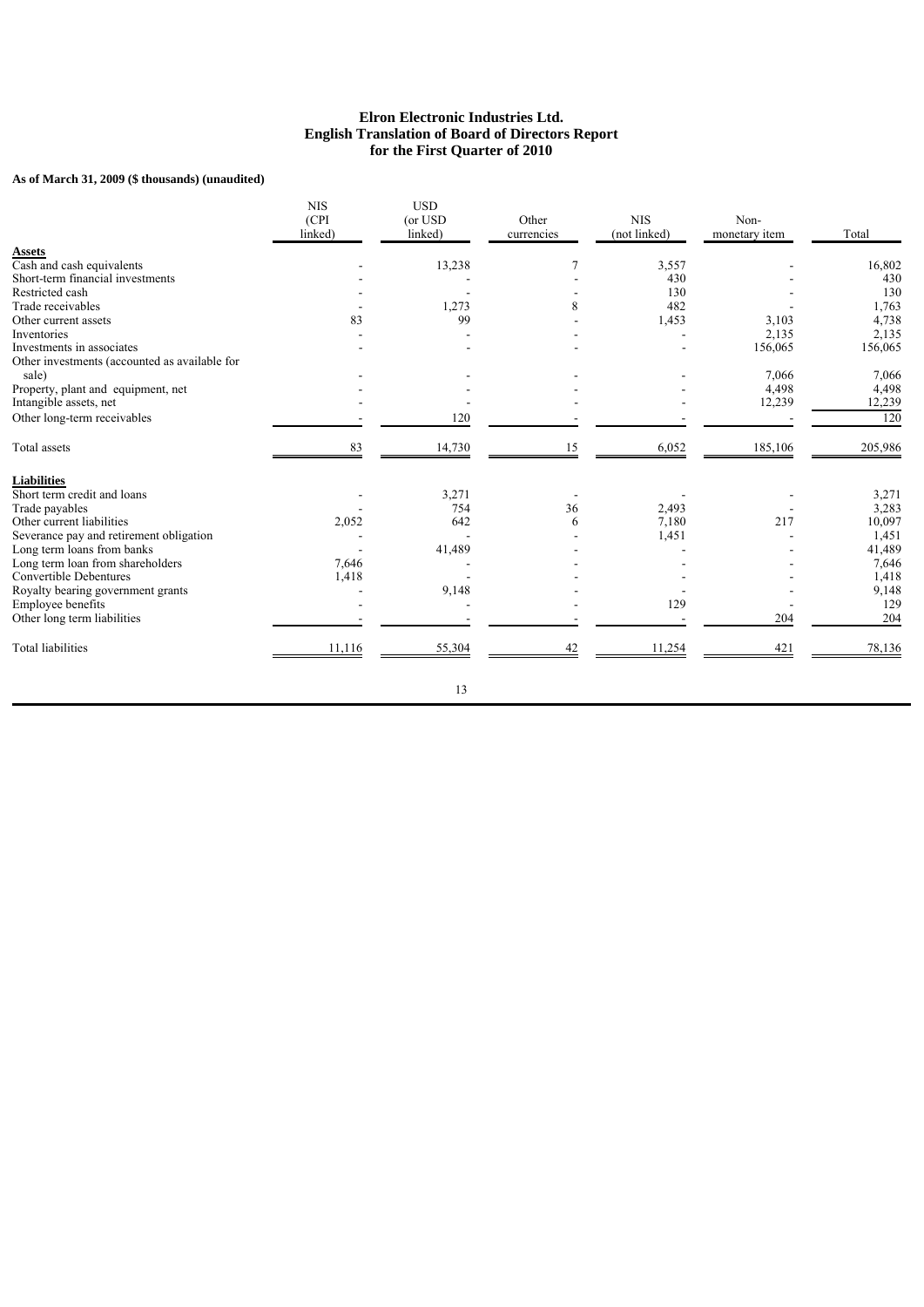# **As of December 31, 2009 (\$ thousands) (audited)**

|                                               | <b>NIS</b><br>(CPI)<br>linked) | <b>USD</b><br>(or USD<br>linked) | Other<br>currencies | <b>NIS</b><br>(not linked) | Non-<br>monetary item | Total   |
|-----------------------------------------------|--------------------------------|----------------------------------|---------------------|----------------------------|-----------------------|---------|
| <b>Assets</b>                                 |                                |                                  |                     |                            |                       |         |
| Cash and cash equivalents                     |                                | 42,742                           | 3                   | 22,002                     |                       | 64,747  |
| Restricted cash                               |                                |                                  |                     | 60                         |                       | 60      |
| Trade receivables                             |                                | 1,997                            |                     | 87                         |                       | 2,084   |
| Other current assets                          | 212                            | 14                               |                     | 1,169                      | 1,996                 | 3,391   |
| Inventories                                   |                                |                                  |                     |                            | 3,582                 | 3,582   |
| Investments in associates                     |                                |                                  |                     |                            | 113,237               | 113,237 |
| Other investments (accounted as available for |                                |                                  |                     |                            |                       |         |
| sale)                                         |                                |                                  |                     |                            | 14,527                | 14,527  |
| Property, plant and equipment, net            |                                |                                  |                     |                            | 2,991                 | 2,991   |
| Intangible assets, net                        |                                |                                  |                     |                            | 7,521                 | 7,521   |
| Other long-term receivables                   | 106                            | 612                              |                     | 204                        | 18                    | 940     |
| Total assets                                  | 318                            | 45,365                           |                     | 23,522                     | 143,872               | 213,080 |
| <b>Liabilities</b>                            |                                |                                  |                     |                            |                       |         |
| Short term credit and loans                   |                                | 10,865                           |                     |                            |                       | 10,865  |
| Trade payables                                |                                | 587                              | 21                  | 3,665                      |                       | 4,273   |
| Other current liabilities                     | 419                            | 970                              |                     | 7,428                      | 810                   | 9,627   |
| Long term loans from banks                    |                                | 36,981                           |                     |                            |                       | 36,981  |
| Long term loan from shareholders              | 16,737                         |                                  |                     |                            |                       | 16,737  |
| Convertible Debentures                        | 3,383                          |                                  |                     |                            |                       | 3,383   |
| Royalty bearing government grants             |                                | 8,685                            |                     |                            |                       | 8,685   |
| Employee benefits                             |                                |                                  |                     | 194                        |                       | 194     |
| Other long term liabilities                   |                                |                                  |                     |                            | 242                   | 242     |
| <b>Total liabilities</b>                      | 20,539                         | 58,088                           | 21                  | 11,287                     | 1,052                 | 90,987  |

The Company and subsidiaries did not have material derivatives positions as of March 31, 2010, March 31, 2009 and December 31, 2009.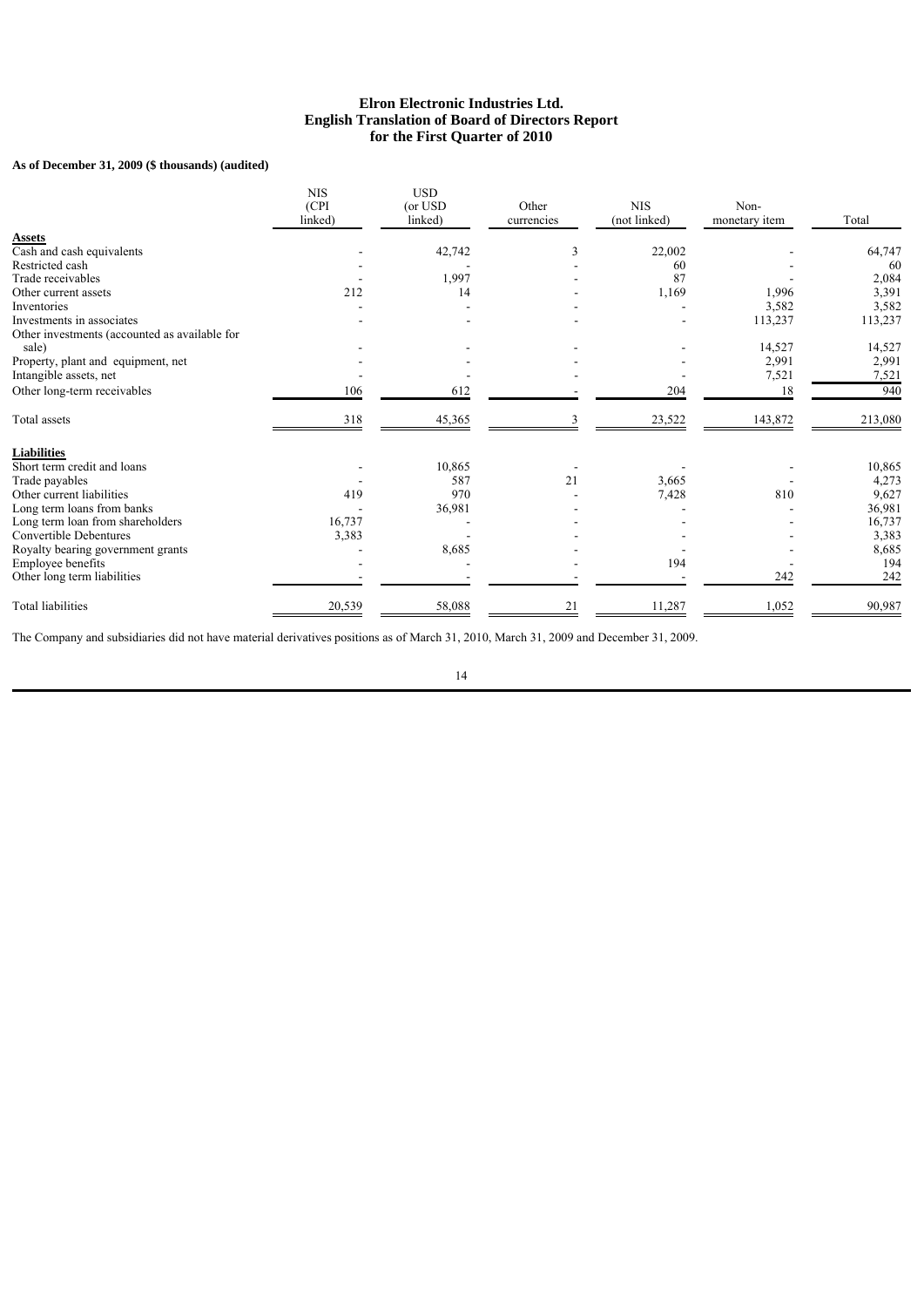# **5. Financial Market Conditions**

The global financial crisis and real economic slowdown which developed in and intensified towards the close of 2008 as well as in the beginning of 2009, resulted, *inter alia*, in adverse effects on the global capital markets, severe fluctuations and declines in stock markets worldwide and in Israel, including in the securities of certain of Elron's group companies, exacerbation of the credit crisis, a decline in the value of publicly held assets, and significant economic slowdown and uncertainty. Consequently, various global markets, including the U.S. and many European countries, entered into recession, and indications of recession were identified in Israel as well. The economic slowdown during the second half of 2008 continued into the first quarter of 2009. Since the second quarter of 2009 most sectors of the Israeli economy have shown signs of continued recovery. In the Israeli capital market, substantial rises have been recorded in tradable securities, the corporate debt market has begun to recover and the business sector has renewed finance raising activities. Various markets worldwide are experiencing similar developments and there appears to be a worldwide trend of real economic recovery, of rises in the capital markets and increased financial institution stability. The worldwide recovery largely derived from a combination of fiscal expansion plans and continued expansive monetary policy led by the economic policy makers in the U.S.

As of the date of this report, it is not possible to assess whether the aforementioned crisis in the financial markets has ended, or to assess the extent and duration of its direct and indirect economic ramifications, if any, worldwide and in Israel.

The ramifications of the aforementioned crisis in the financial markets on Elron were discussed in Section I.1 above.

### **6. Financial Instruments Sensitivity Analyses**

For further details concerning sensitivity analyses of sensitive financial instruments included in the consolidated financial statements as of March 31, 2010 in accordance with changes in market factors, see Appendix A below.

Following are the summarized results of the sensitivity analyses:

#### **As of March 31, 2010**

|                                                        |            | Gain (loss) from changes in interest rates |     |              |                         |       |      |
|--------------------------------------------------------|------------|--------------------------------------------|-----|--------------|-------------------------|-------|------|
|                                                        | Fair value | Increase                                   |     |              | Decrease                |       |      |
|                                                        |            | 2% at absolute<br>value                    | 10% | $5\%$        | 2% at absolute<br>value | 10%   | 5%   |
| Section                                                |            |                                            |     | \$ thousands |                         |       |      |
| Sensitivity to changes in<br>nominal NIS interest rate | (18,029)   | 507                                        | 70  | 39           | (532)                   | 78    | (39  |
| Sensitivity to changes in<br>dollar interest rates     | (50, 655)  | .091                                       | 190 | 05           | (1, 137)                | (190) | (95) |
|                                                        |            |                                            | 15  |              |                         |       |      |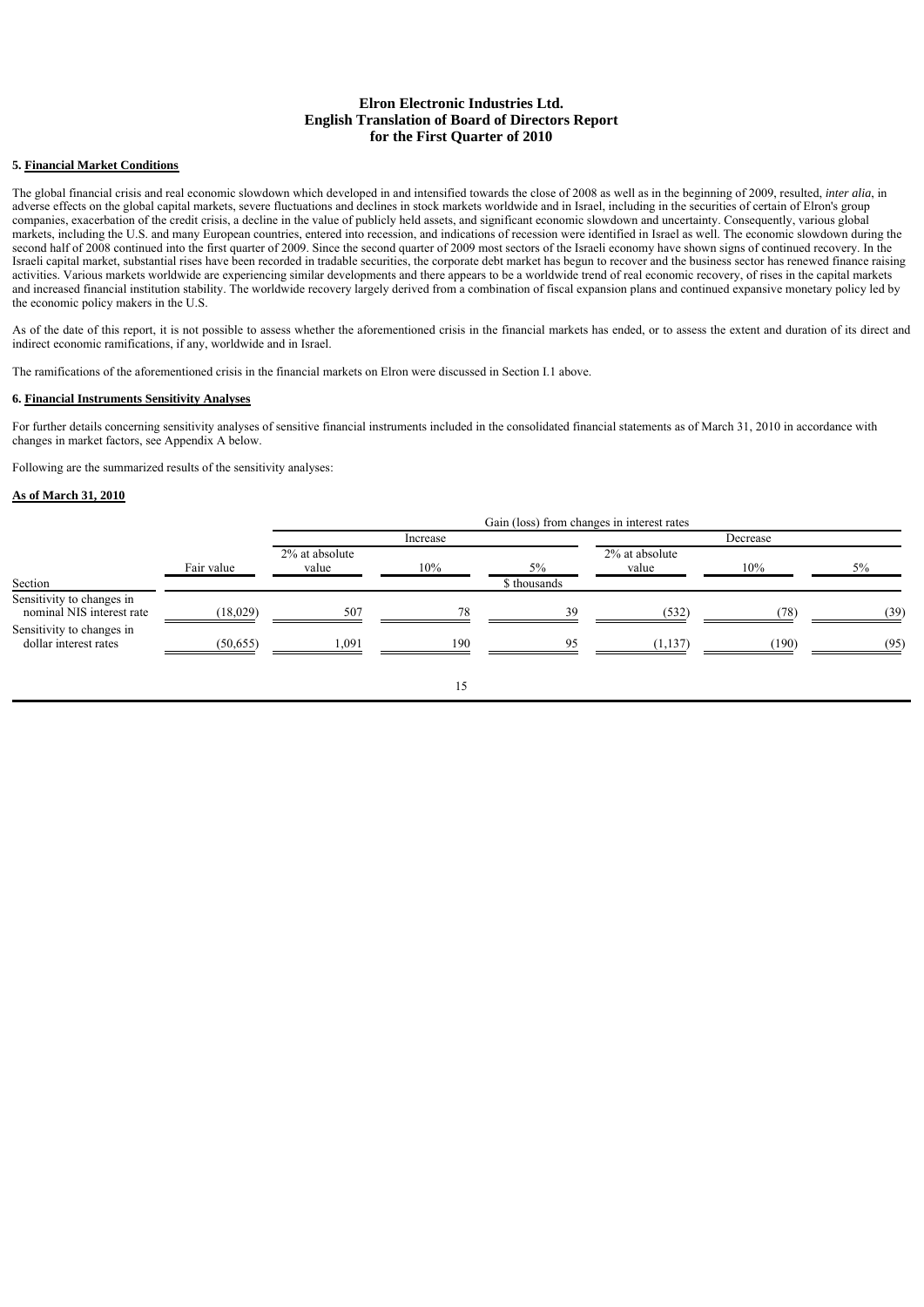|                                                                                          |            | Gain (loss) from changes in other market factors |                                                  |          |       |
|------------------------------------------------------------------------------------------|------------|--------------------------------------------------|--------------------------------------------------|----------|-------|
|                                                                                          | Fair value | Increase                                         |                                                  | Decrease |       |
|                                                                                          |            | 10%                                              | 5%                                               | 10%      | 5%    |
| Section                                                                                  |            |                                                  | \$ thousands                                     |          |       |
| Sensitivity to changes in the NIS-dollar exchange rate                                   | (4,822)    | (442)                                            | (221)                                            | 442      | 221   |
| Sensitivity to changes in the Consumer Price Index                                       | (18,029)   | (361)                                            | (180)                                            | 361      | 180   |
| Sensitivity to changes in share prices of investments accounted as<br>available for sale | 15,986     | 1,599                                            | 799                                              | (1, 599) | (799) |
| Sensitivity to changes in the price of convertible bonds Stock issued by<br>subsidiary   | (4,164)    | (416)                                            | (208)                                            | 416      | 208   |
| As of March 31, 2009                                                                     |            |                                                  |                                                  |          |       |
|                                                                                          |            | Gain (loss) from changes in interest rates       |                                                  |          |       |
|                                                                                          |            | Increase                                         |                                                  | Decrease |       |
|                                                                                          | Fair value | 10%                                              | 5%                                               | 10%      | 5%    |
| Section                                                                                  |            |                                                  | \$ thousands                                     |          |       |
| Sensitivity to changes in nominal NIS interest rate                                      | (8,088)    | 93                                               | 47                                               | (93)     | (47)  |
| Sensitive to changes in dollar interest rates                                            | (42, 552)  | 449                                              | 225                                              | (454)    | (227) |
|                                                                                          |            |                                                  | Gain (loss) from changes in other market factors |          |       |
|                                                                                          |            | Increase                                         |                                                  | Decrease |       |
| Section                                                                                  | Fair value | 10%                                              | 5%<br>\$ thousands                               | 10%      | 5%    |
| Sensitivity to changes in the NIS-dollar exchange rate                                   | (15, 417)  | (1, 432)                                         | (715)                                            | 1,432    | 715   |
| Sensitive to changes in the Consumer Price Index                                         | (8,088)    | (162)                                            | (81)                                             | 162      | 81    |
| Sensitive to changes in share prices of investments accounted as<br>available for sale   | 7,066      | 707                                              | 353                                              | (707)    | (353) |
| Sensitivity to changes in the price of convertible bonds Stock issued by<br>subsidiary   | (1, 418)   | (142)                                            | (71)                                             | 142      |       |
|                                                                                          | 16         |                                                  |                                                  |          |       |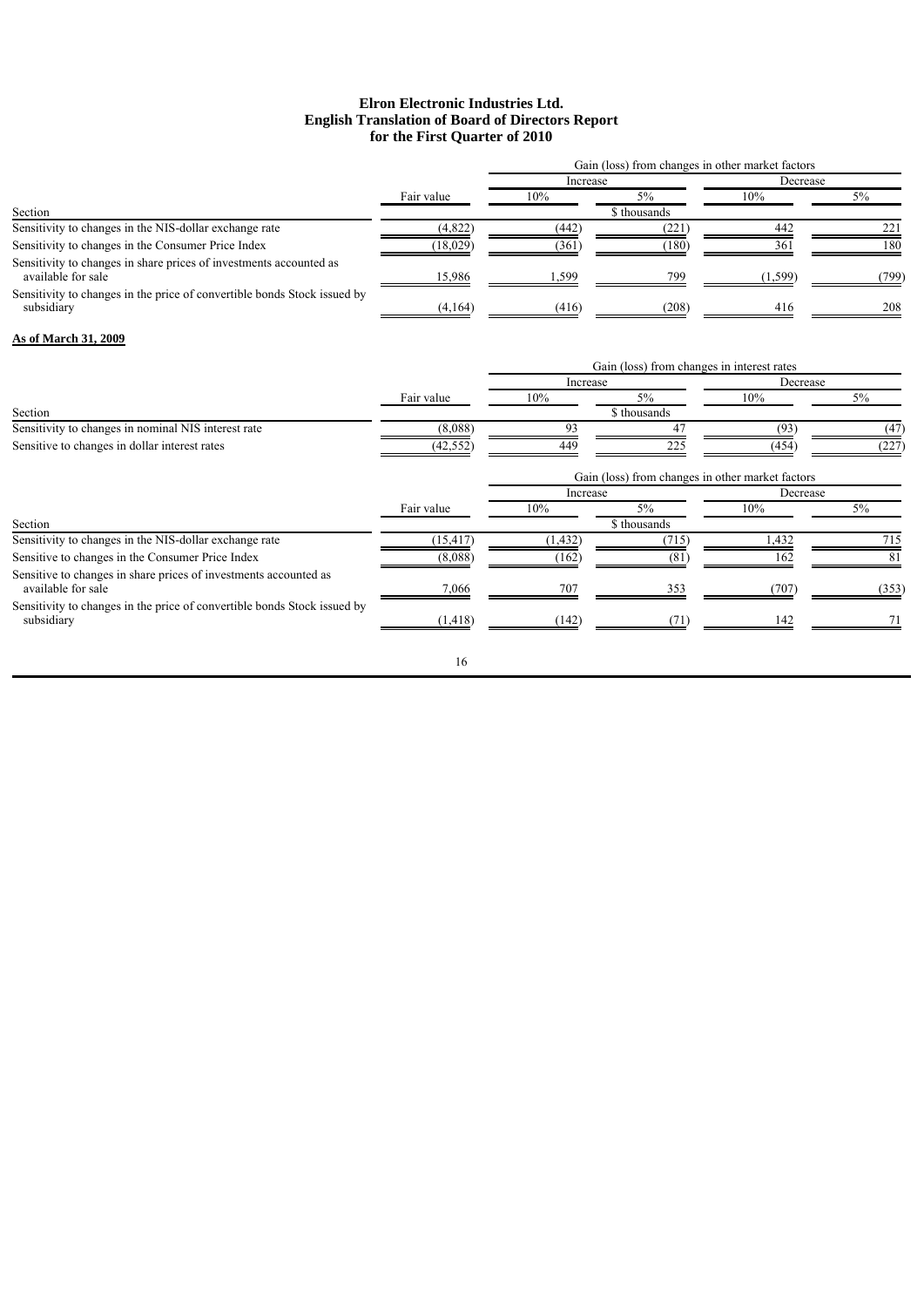### **As of December 31, 2009**

|                                                                                        |            |                      | Gain (loss) from changes in interest rates |                    |                                                  |          |       |  |
|----------------------------------------------------------------------------------------|------------|----------------------|--------------------------------------------|--------------------|--------------------------------------------------|----------|-------|--|
|                                                                                        |            |                      | Increase                                   |                    |                                                  | Decrease |       |  |
| Section                                                                                | Fair value | 2% Absolute<br>value | 10%                                        | 5%<br>\$ thousands | 2% Absolute<br>value                             | $\%$     | $5\%$ |  |
| Sensitivity to changes<br>nominal NIS interest rate                                    | (18, 229)  | 600                  |                                            |                    | (633)                                            |          | (39)  |  |
| Sensitive to changes in<br>dollar interest rates                                       | (47, 037)  | 231                  | 212                                        | 106                | (1,288)                                          | (212)    | (107) |  |
|                                                                                        |            |                      |                                            |                    | Gain (loss) from changes in other market factors |          |       |  |
|                                                                                        |            |                      |                                            | Increase           |                                                  | Decrease |       |  |
|                                                                                        |            |                      | Fair value                                 | 10%                | $5\%$                                            | 10%      | 5%    |  |
| Section                                                                                |            |                      |                                            | \$ thousands       |                                                  |          |       |  |
| Sensitivity to changes in the NIS-dollar exchange rate                                 |            |                      | (4,097)                                    | (390)              | (195)                                            | 390      | 195   |  |
| Sensitive to changes in the Consumer Price Index                                       |            |                      | (18, 229)                                  | (365)              | (182                                             | 365      | 182   |  |
| Sensitive to changes in share prices of investments accounted as<br>available for sale |            |                      | 14,527                                     | .453               | 726                                              | (1, 453) | (726  |  |
| Sensitivity to changes in the price of convertible bonds Stock issued by<br>subsidiary |            | (3,383)              | (338)                                      | (169)              | 338                                              | 169      |       |  |

# **III. Aspects of Corporate Governance**

## **1. Donations and Assistance to the Community**

The Company has not adopted a donations policy. The Company made donations in the amount of approximately \$33 thousand in 2009. Donations in the first quarter of 2010 were immaterial.

The Company does not have material commitments to make future donations.

### **2. Directors Having Accounting and Financial Expertise**

Pursuant to Section 92(a)(12) of the Companies Law, 5759-1999, a minimum of two directors with accounting and financial expertise was determined appropriate for the Company (including external directors having such expertise). This determination was made based on the obligations and duties of the board of directors under law, including its responsibility for the preparation and approval of the financial statements; the nature of the accounting and financial issues that arise in preparation of the Company's financial statements in view of its fields of operation, size and complexity; and the general composition of the Company's board of directors, which consists of directors with business, managerial, and professional experience which enables them to cope with the Company's managerial duties, including its reporting duties.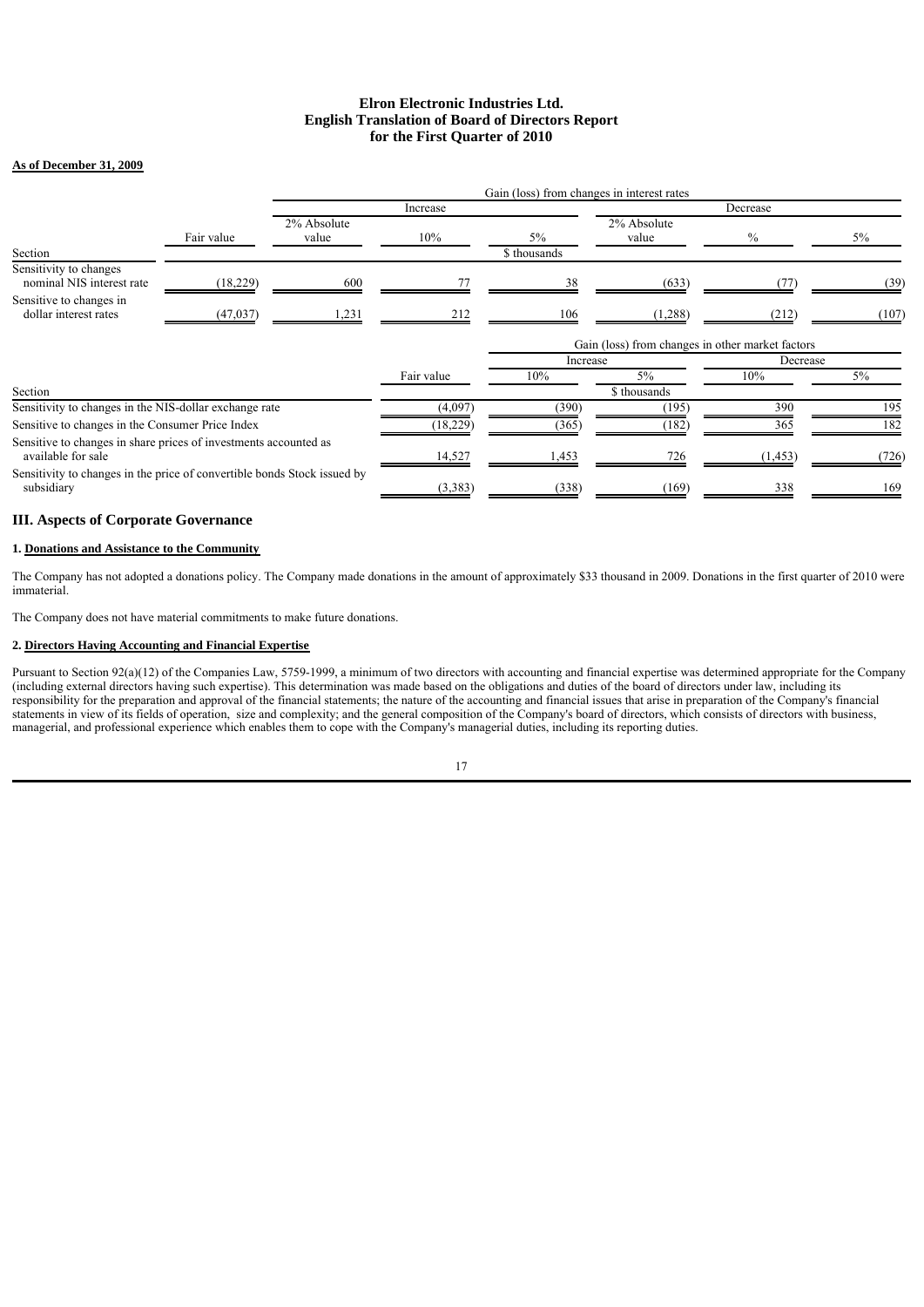After assessing the education, experience, qualifications and knowledge of the members of the board of directors on business-accounting issues and financial reporting, the Company has deemed the following board members as having accounting and financial expertise, by virtue of the following facts:

Ami Erel - Holds a Bachelor's degree in electronic engineering. Has served for over ten years in positions of CEO, director and/or chairman of the board of directors of various business-oriented companies, private and public, operating in various fields, such as communication, hi-tech, commerce and services, industry and real-estate including Discount Investment Corporation Ltd., Cellcom Israel Ltd., NetVision Ltd., Koor Industries Ltd., Makhteshim Agan Industries Ltd., Property and Building Corporation Ltd., Shufersal Ltd. and has previously served as chairman of the board of directors, president and CEO of Elron, and as CEO of Bezeq The Israel Telecommunication Corporation Ltd. Gad Arbel - Holds an MBA and a Bachelor's degree in economics from the Hebrew University in Jerusalem. Serves as financial economic advisor, external director, chairman of the audit committee and member of the investment committee of Psagot Mutual Funds (2005); director of the College of Management Academic Studies; external director and chairman of the audit committee of the Mandatory Auto Insurance Managing Corporation - (the Pool) Ltd.; and chairman of the audit committee of the Boxenbaum – Neta Foundation (public benefit company). Has previously served as director, chairman of the audit committee and as chairman of the balance sheet committee of Israel Discount Bank Ltd.; and as director and chairman of Israel Discount Bank of New York compliance committee. During 1971-1992 held offices at the Ministry of Finance including as commissioner of the capital markets, insurance and savings, supervisor of insurance, and Deputy Director of the Israel Securities Authority. Also held office in the years 1997-2001 as member of Mizrahi Bank management and as CEO and director in various companies including TASE and Maalot. Avraham Asheri - Holds a Bachelor's degree in economics and political science. Serves as a director of Koor Industries Ltd., Discount Mortgage Bank Ltd., Radware Ltd., Elbit Systems Ltd., and Micronet Ltd. Served as director of the investment center and director of the Ministry of Industry Trade and Labor, senior executive vice president with Discount Bank in the business sector, commissioner of credit with Discount Bank and as CEO of Discount Bank. Yaacov Goldman Accountant. Holds a degree in accounting and economics from Tel Aviv University. Senior partner at Kesselman & Kesselman (PricewaterhouseCoopers) Accountants from January 1991 until August 2000. Held audit management positions in this firm from November 1981 until December 1990. From September 2000 – business consultant and director of various companies. Serves as director, CEO and shareholder of Maanit Goldman Management and Investments (2002) Ltd. Director at Bank Leumi L'Israel Ltd. External director of Isrotel Ltd. and Negev Ceramics Ltd. Director of Mer Telemanagement Solutions Ltd., Golden House Ltd., Tagor Capital Ltd., Renewable Resources Ltd. and affiliates thereof. Held office as professional secretary of the Peer Review Institute of the Certified Public Accountants Institute between 2004 – 2008. Arie Mientkavich Holds degree in law and political science from the Hebrew University in Jerusalem. Serves as deputy chairman of the board of directors of IDB Holding Corporation Ltd., chairman of the board of directors of RDC – Rafael Development Corporation Ltd., director of Medingo Ltd., director of NuLens Ltd., director of Given Imaging Ltd., substitute chairman of the board of directors of Gazit Globe Israel Ltd., chairman of the board of directors of Gazit Globe Israel (Development) Ltd. Served for approximately 8 years as chairman of the board of directors of Israel Discount Bank Ltd. and of its main subsidiaries including, Mercantile Discount Bank and Israel Discount Bank of New York. In his term of office as CEO of Israel Discount Bank Ltd., served as chairman of the balance sheet committee of Mercantile Discount Bank Ltd., as member of the balance sheet committee of Israel Discount Bank Ltd., and as member of the advisory committee and the advisory council of the Bank of Israel. Served for approximately 10 years as chairman of the Israel Securities Authority and on its behalf, as member of the CPA Council. Prior thereto, served for approximately 10 years as the general counsel of the Ministry of Finance.

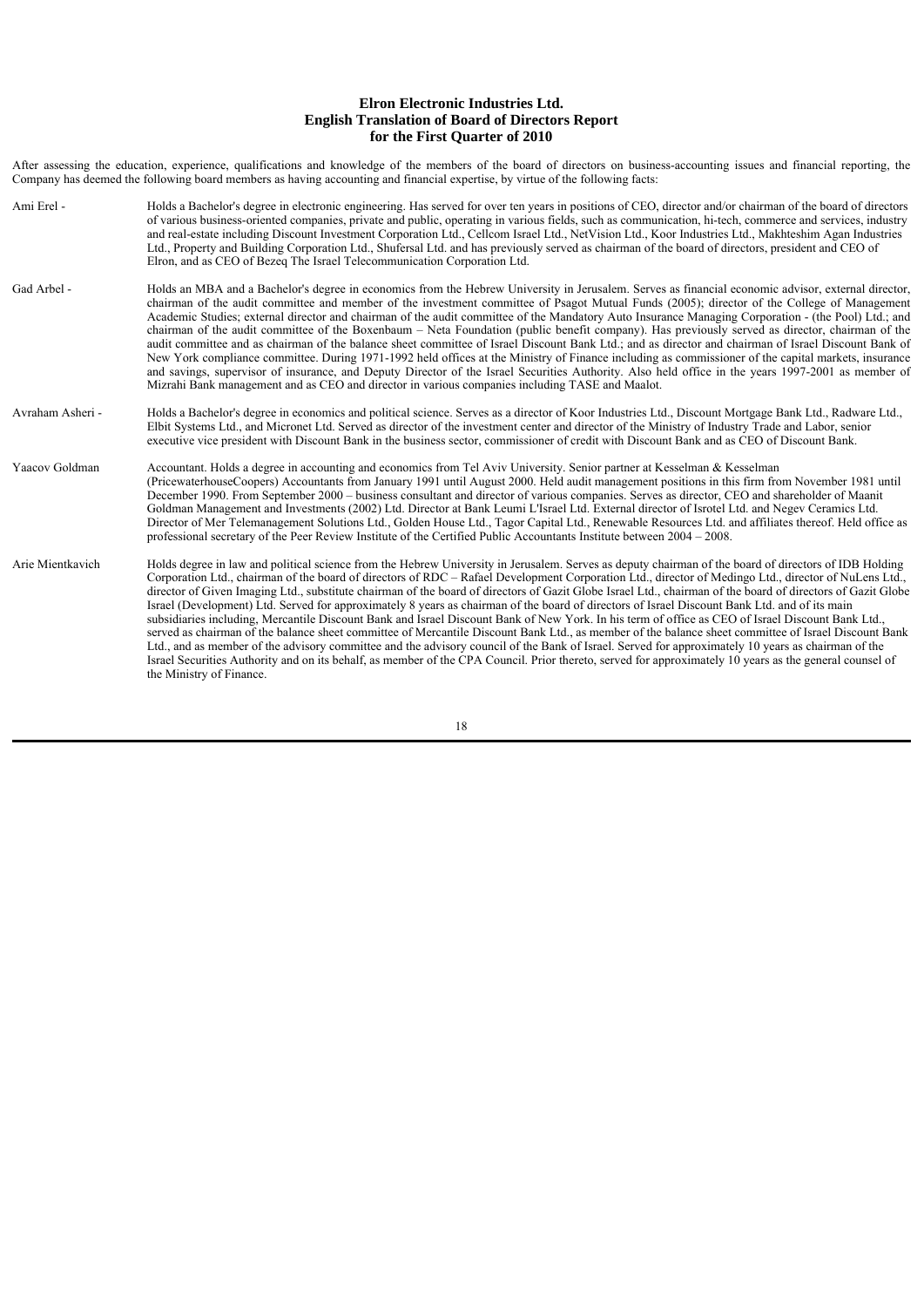| Dori Manor   | Holds a degree in engineering, industry and management from Tel Aviv University, and an MBA from INSEAD, France. Serves as vice president of<br>Schroder Group companies, serves as CEO of companies in the vehicle sector of the David Lubinski Group Ltd., serves as director in private companies<br>and as director in public companies of the IDB Group.                                                                                                                                                                                                                                                                                                                                                                                                                                                                                                                                                                                                                                                                                                                                                                                                                                                                                                                           |
|--------------|-----------------------------------------------------------------------------------------------------------------------------------------------------------------------------------------------------------------------------------------------------------------------------------------------------------------------------------------------------------------------------------------------------------------------------------------------------------------------------------------------------------------------------------------------------------------------------------------------------------------------------------------------------------------------------------------------------------------------------------------------------------------------------------------------------------------------------------------------------------------------------------------------------------------------------------------------------------------------------------------------------------------------------------------------------------------------------------------------------------------------------------------------------------------------------------------------------------------------------------------------------------------------------------------|
| Arieh Ovadia | Holds a Bachelor's degree in economics and accounting from Tel Aviv University, an MBA from Tel Aviv University, and a P.h.d. in economics from<br>the University of Pennsylvania. Serves as chairman of the board of directors of Giron – Development and Building Ltd., Destiny Holdings 1993 Ltd.,<br>Teva Naot – Distribution Ltd., Naot Footwear Agricultural Cooperative Association Enterprise Ltd., Nadlan.com Israel Ltd., Peer Stream Ltd. Managing<br>partner at Shamrock Israel Growth Fund Advisors Ltd. Serves as director at Discount Bank Ltd., Shamrock Cinema City Ltd., Destiny Investments 1993<br>Ltd., Destiny Properties 1991 Ltd., Israel Petrochemical Enterprises Ltd., Hadar Given Investments Ltd., Strauss Group Ltd., Scailex Corporation Ltd.,<br>Compugen Ltd., Carmel Olefins Ltd., Polar Investments Ltd., Intercure Ltd., I.Q.S. Shalev Ltd. (previously held office as chairman), I.Q.S. Hydraulics<br>Ltd., Maxtech Technologies Ltd., Maxtech Communication Networks Ltd., Mantisvision Ltd., Paycard Ltd., Viryanet Ltd., Adsmarket G.M. Ltd., Telem<br>Finance Solutions Ltd., A.O. Adav Consultants Ltd., A.O. Adav Consulting and Management 2007 Ltd., Banatz Consultants Ltd., Benjamin Ovadia<br>Consultants 2007 Ltd., and G.A. Tech Ltd. |

## **3. Information on the Company's Internal Auditor**

### **Information on the internal auditor and compliance with requirements**

**Internal auditor's Name:** Doron Cohen, Israeli CPA

#### **Position in effect as of:** February 1, 2004

Qualifications: The internal auditor is a certified public accountant in Israel since 2000 and holds a Bachelor's degree in business administration from the College of Management Academic Studies, specialty in accounting. Internal auditor since 1998 in public and private companies, government bodies, and local authorities. Partner at Fahn Kanne Control Management Ltd.

The internal auditor is not an interested party of the company, an officer of the company (other than in his capacity as internal auditor), or a relative of any of the foregoing, nor is he the independent auditor or anyone operating on behalf of the independent auditor of any of the foregoing. The internal auditor does not fill any position in the Company apart from that of internal auditor. To the best of the Company's knowledge, the internal auditor does not hold another position outside of the Company which creates or may create a conflict of interest with his position as internal auditor.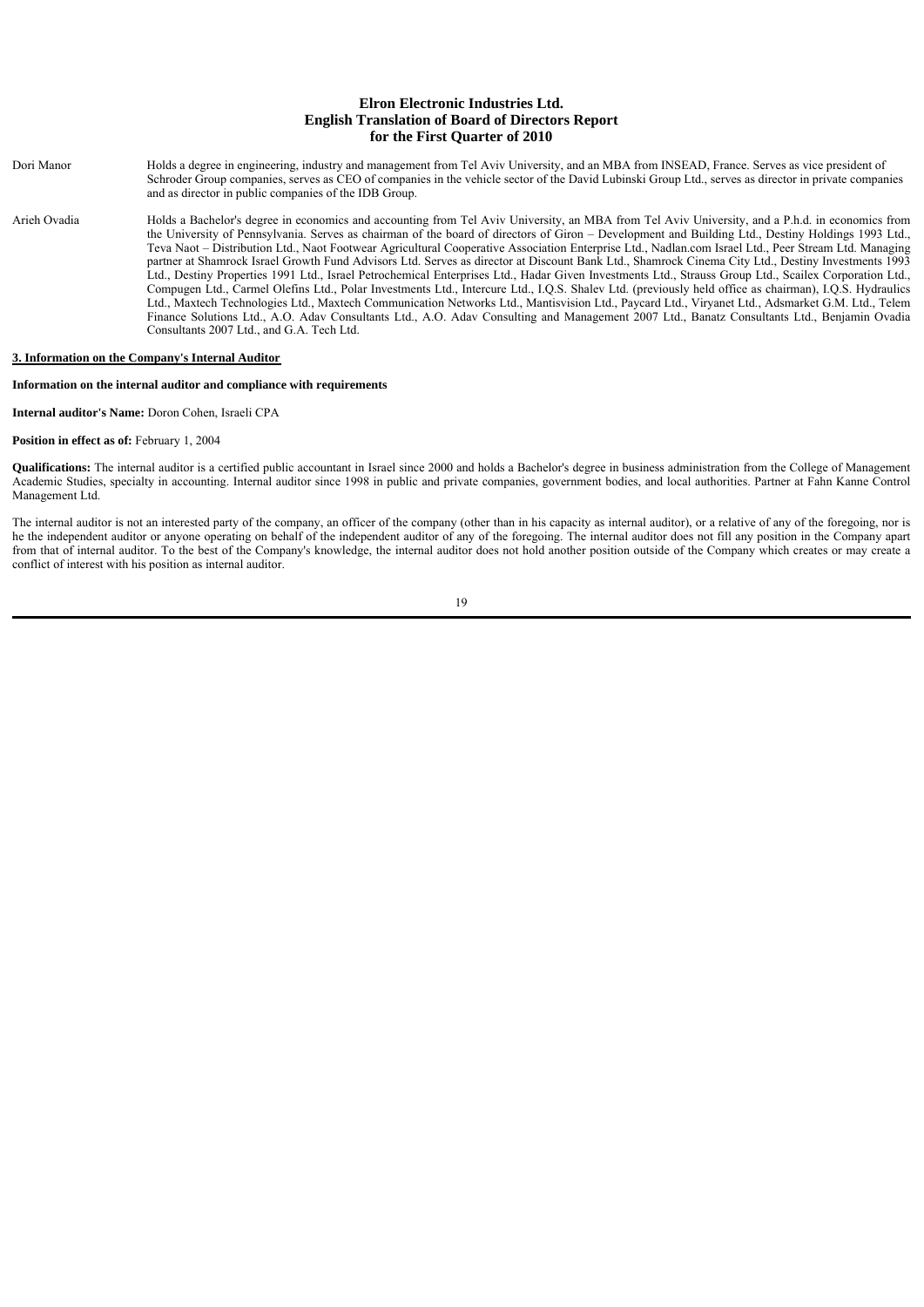**Holding of securities; Material business relations:** To the best of the Company's knowledge, the internal auditor does not hold any securities of the company or of affiliates thereof, nor does the internal auditor have material business relations or other material ties with the Company or an affiliate thereof.

**Status of employment:** Provides services through his office.

**Other positions:** To the best of the Company's knowledge, the internal auditor is partner at Fahn Kanne Control Management Ltd. It should be noted that since December 2007, the internal auditor serves also as the internal auditor of Starling Advanced Communication Ltd., which is controlled by the Company. In the opinion of the Board of Directors, this does not create a conflict of interest with his position as the Company's internal auditor.

Appointment of the internal auditor: The appointment of the internal auditor was approved by the audit committee in its meeting on January 18, 2004, and by the board of directors in its meeting on March 10, 2004, effective from February 1, 2004, after taking into consideration the internal auditor's education, qualifications and experience in internal audits, and the type, scope and complexity of the Company's activity.

**The supervisor of the internal auditor:** The chairman of the board of directors.

Internal auditor's work plan: The work plan is annual and is based on an update of a risk survey which was conducted in the Company dated January 21, 2007. In practice, each year a number of topics are chosen which are brought up in deliberations that are held with the Company's management and members of the audit committee, such that within 3 years most of the risk factors in the Company will be audited. The internal audit plan is approved by the audit committee, but the internal auditor is authorized to deviate from such plan subject to reporting to the audit committee and receiving its consent for the proposed change. The work plan for 2010 addresses, inter alia, the audits of several group companies.

**Audits abroad or of subsidiaries:** The Company has no overseas activity other than the holding of specific corporations outside of Israel. The annual internal audit plan addresses whether or not internal audits have been carried out in the Company's material group companies, but does not address their activity in Israel or abroad. Some of the company's material held companies have their own internal auditors.

Scope of employment: Approximately 550-640 hours planned for 2010 (in 2009, the internal auditor invested approximately 487 hours). In the opinion of the board of directors, the internal audit's work plan as well as the scope of employment which was determined to execute such plan are appropriate for the Company's needs. Insofar as required, the company is able to expand the aforesaid scope of employment.

**Conducting the internal audit:** Under accepted professional standards, in accordance with the Internal Audit Law, the audit committee and the board of directors relied on the internal auditor's reports pertaining to his fulfillment of the professional standards according to which he conducts the audit.

**Access to information:** The internal auditor and his employees have access to information as provided in Section 9 of the Internal Audit Law, including continuous and direct access to the company's information systems.

**Internal auditor's report:** The internal auditor's reports are submitted in writing. The internal auditor's reports are distributed to the Company's management and to the audit committee. During the period of this report, one internal audit report was submitted in respect of the 2009 work plan. The report was distributed prior to the audit committee meeting in which such report was discussed, held on March 10, 2010.

**Board of directors' evaluation:** In the board of directors' opinion, the scope, nature and continuousness of the internal auditor's activity and his work plan are reasonable under the circumstances, and they fulfill the Company's internal audit goals.

**Remuneration:** The internal auditor is paid based on actual hours worked. The cost of the internal auditor's employment in 2010 is estimated at approximately NIS 120-145 thousand. In 2009, the internal auditor was paid the total amount of approximately NIS 110 thousand for his work.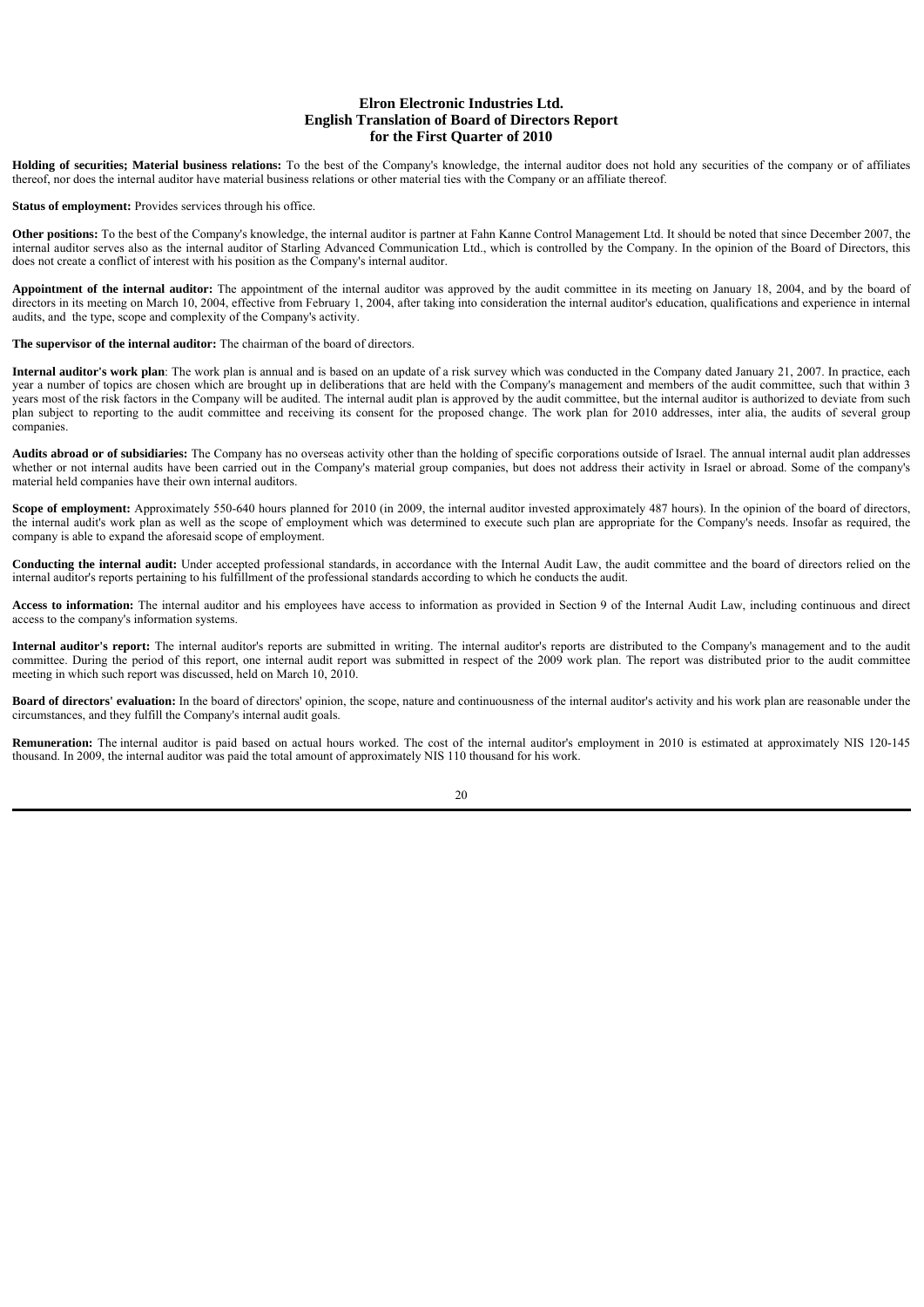### **4. Disclosure Pertaining to the Independent Auditors' Fees**

The auditors of the company and of the consolidated companies are Kost Forer Gabbay and Kasierer. On September 24, 2009, the Company's general meeting of shareholders approved their re-appointment.

According to the general meeting's resolution, the company's board of directors is authorized to determine the audit fees in accordance with the scope and manner of provision of the services. In addition, under SEC rules, the audit fees are approved by the Company's audit committee.

### **5. Compensation of Senior Officers**

# Determining salary and bonuses

As stated above, the compensation of officers and employees except the Chairman of the Board of Directors and bonuses to officers and employees are not paid by the Company but by DIC. In accordance with the Services Agreement, the Company is entitled to award bonuses to its officers and other staff members, employed by DIC, working for the Company. The Company's board of directors usually decides once a year to grant bonuses to senior executives on the basis of, *inter alia*, the Company's performance in the preceding year. The considerations that guided the board of directors in determining the annual bonus for 2009 paid to senior executives, (which was approved in the first quarter of 2010) include, *inter alia*, the base salary of each senior executive, the complexity of the executive's position, the responsibility imposed on the executive, special efforts made by the executive in the relevant period, the need to retain the executive as human capital, the scope and complexity of the Company's business, and the personal contribution of each executive to the success of the Company's business. In the board of director's estimation, the aforesaid bonuses reflect the contributions of each of the aforesaid officers to the company, and are fair and reasonable.

In March 2010, the Company's Audit Committee and Board of Directors approved payment of a special bonus in the amount of NIS 950,000 to the Company's Chairman, Mr. Arie Mientkavich, subject to the approval of the Company's shareholders, for his special contribution and activities during the past year in his capacity as Chairman of the Board of Directors, and mainly for his efforts in leading the Company in its activities to significantly decrease its losses, and for his efforts in the sale of the Company's holdings in NetVision Ltd. In addition, Mr. Mientkavich led the Company's intensive efforts to increase its managerial inputs and influence in certain of its group companies. Mr. Mientkavich also led the Company's efforts to reduce its corporate expenses as part of the implementation of the Services Agreement. The bonus is equivalent to 7.9 times Mr. Mientkavich's monthly salary during the year 2009.

The approval of the bonus to the Chairman of the Board of Directors is conditional upon the approval of the shareholders of the Company.

In March 2010, the Company's Audit Committee and Board of Directors approved a payment of a special bonus in the amount of NIS 492,000 to the Company's co-Chief Executive Officer, Ari Bronshtein, for his intensive activities and special efforts for the Company's benefit during the past year in his capacity as co-Chief Executive Officer, and mainly for his contribution to the significant decrease in the Company's losses, the sale of its holdings in NetVision, and the advancement of its and its group companies' businesses.

In March 2010, the Company's Audit Committee and Board of Directors approved a payment of a special bonus in the amount of NIS 552,000 to the Company's co-Chief Executive Officer, Dr. Zvi Slovin, for his intensive activities and special efforts for the Company's benefit during the past year in his capacity as co-Chief Executive Officer, and mainly for his contribution to the significant decrease in the Company's losses and the advancement of its and its group companies' businesses.

### **6. Independent Directors**

The Company did not include in its articles of association a provision pertaining to the number of independent directors as this term is defined in Section 219 (e) of the Companies Law, 5759-1999.

### **7. Disclosure Pertaining to the Approval Process of the Financial Statements**

The Company's audit committee is the organ responsible for overseeing the financial statements, and the Company's board of directors is the organ responsible for approving the financial statements.

The audit committee presents the board of directors with a summary of the main points of its discussion concerning the financial statements and recommends their approval. The audit committee is comprised of three members: Avraham Asheri – a director with financial and accounting expertise, Yaacov Goldman – an external director with financial and accounting expertise, and Gad Arbel – an external director with financial and accounting expertise. The Company's auditor is invited to and is present at the audit committee and board of directors meetings at which the financial statements are discussed and approved, and is required to present the main findings (if any) which arose from the review or audit.

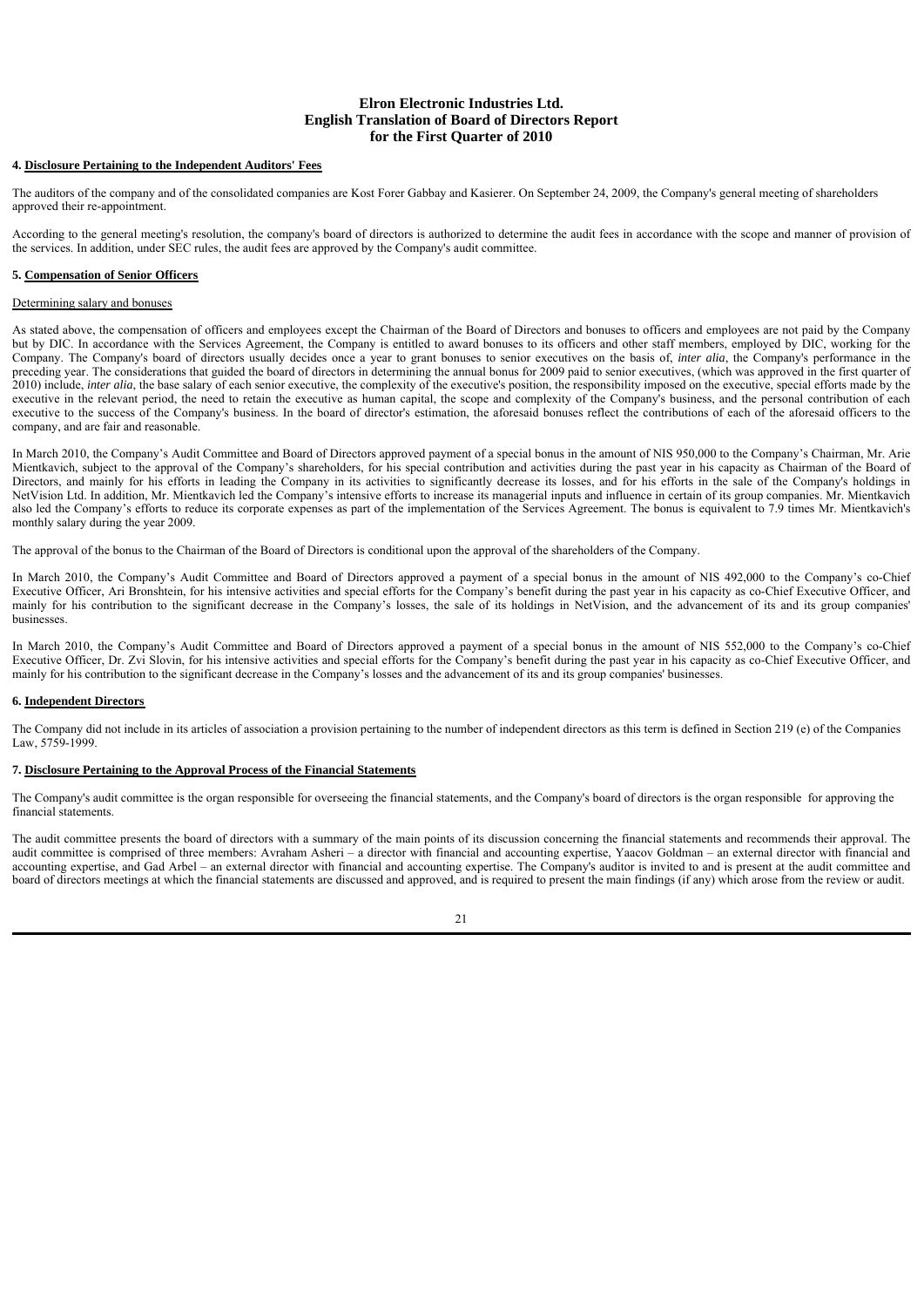The audit committee examines, with the aid of detailed presentations made by officers and others at the Company, including: the Company's joint CEOs – Ari Bronshtein and Zvi Slovin, and the CFO, Yaron Elad, the material issues in the financial report including transactions which are not in the ordinary course of business (if any), material evaluations and critical assessments which were applied in the financial statements, reasonability of the information, accounting policy which was implemented and changes that occurred therein, and implementation of the principle of due disclosure in the financial statements and related information. The audit committee examines various aspects of control and risk management, both such which are reflected in the financial statements (such as the report on financial risks) and such which affect the credibility of the financial statements. If needed, the audit committee demands that comprehensive reviews will be presented thereto on issues with a particularly material influence.

The approval of the financial statements entails at least two meetings: the one – of the audit committee, before the board of directors' meeting, for an in-principle and comprehensive deliberation of the material reporting issues, and the other – of the board of directors, for deliberation of the financial statements and approval thereof.

#### **8. Effectiveness of the Internal Control on the Financial Reporting and Disclosure**

#### **I. General**

Pursuant to the recommendations of the Committee for the Examination of Corporate Governance in Israel, headed by Prof. Zohar Goshen of December 2006, and to the proposal of the Israel Securities Authority, in December 2009 an amendment was performed of the Reporting Regulations (the "5770 Amendment"), in the context of which provisions and conditions were set for the process of approval of the financial statements and determination of internal processes in the corporation which were intended to maintain a proper level of disclosure and financial reporting.

The purpose of the 5770 Amendment is to improve the quality of the disclosure and financial reporting through three main elements:

- I. Giving a report of the board of directors and of the management of the company pertaining to the effectiveness of the internal control on the disclosure and financial reporting in order to strengthen the internal control system in the company.
- II. Making personal declarations by the company's CEO and the company's most senior financial officer, according to which, *inter alia*, according to their knowledge: (1) the financial statements and the other financial information included in the reports include no misrepresentation of a material fact and do not lack a representation of a material fact which is required in order that the representations included therein will not be misleading; (2) the financial statements and other financial information included in the report properly reflect – from all material aspects – the financial condition, results of operations and cash flows of the company; in addition the CEO and the officer as aforesaid will represent that they have evaluated the effectiveness of the internal control on the disclosure and financial reporting, insofar as it refers to the financial statements and to other financial information which is included in the reports.
- III. The periodic report will be accompanied by the opinion of the company's auditor pertaining to the effectiveness of the internal control on the financial reporting in the company, and material weaknesses which he identified in this control.

The provisions of the 5770 Amendment will commence in the periodic report as of December 31, 2010, however, according to the provisions of the 5770 Amendment, in the transition period until the commencement, the board of directors' report should include details pertaining to the company's preparation for and progress made in the implementation of the provisions of the Amendment (the "Project's Implementation").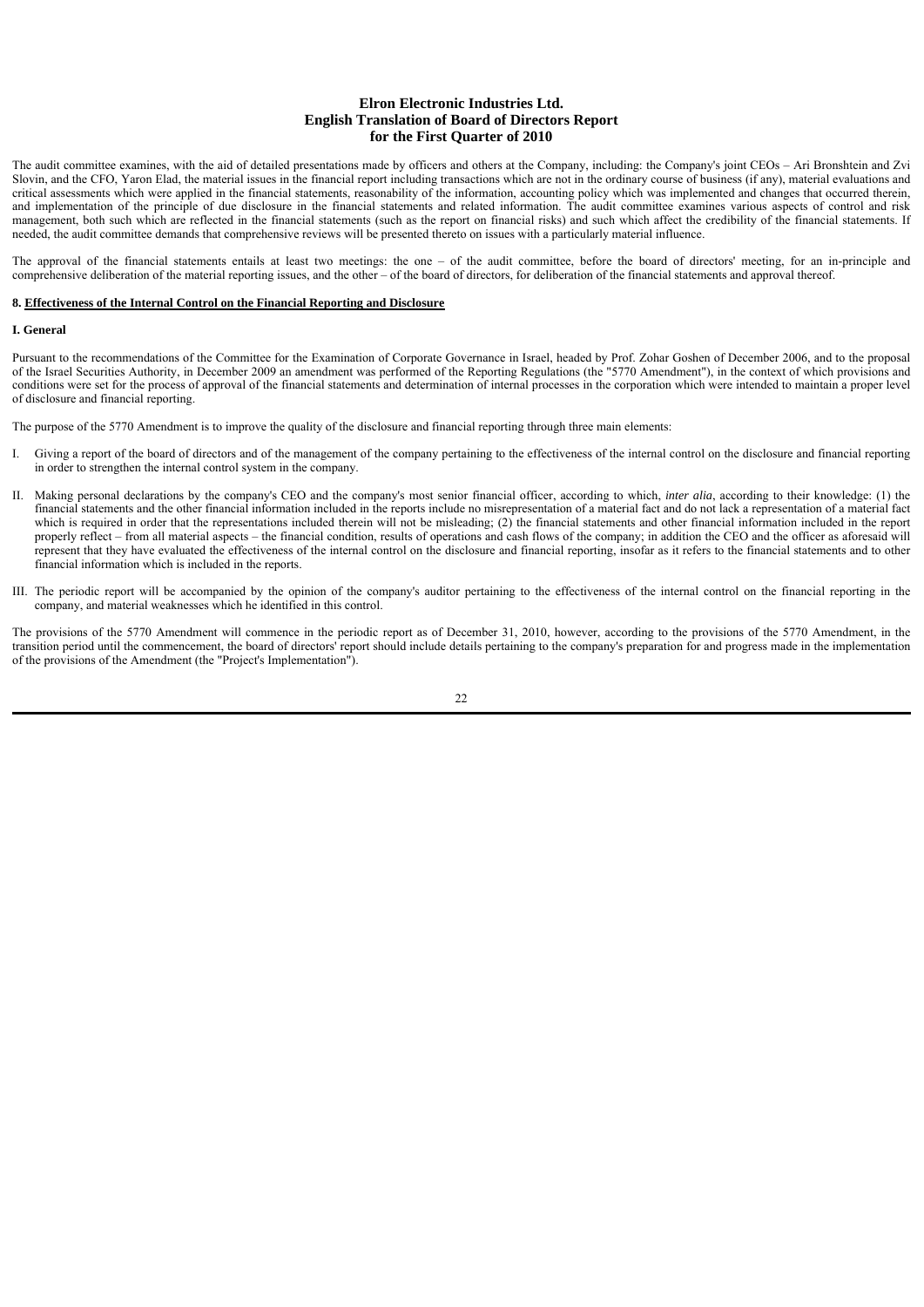### **II. Disclosure pertaining to the acts which the Company performed for the Project's Implementation until the date of this report**

It shall be noted that because the Company is subject to the SEC regulations (see also Section I.2 above), the Company has been implementing, for several years, the Sarbanes-Oxley Act of 2002 provisions (the "SOX Regulations") which include in the scope thereof similar provisions to the provisions which are included in the scope of the 5770 Amendment.

The person who is responsible in the Company for the implementation of the SOX Regulations is Mr. Yaron Elad – the Company's CFO.

For purposes of determining the processes and identifying the material business risks in the Company and in group companies, a model was used for evaluation and analysis of risks which weights qualitative and quantitative factors, for purposes of evaluating the risk embodied in the balances and the transactions in the consolidated financial statements, which may constitute a material risk for the disclosure and financial reporting.

Quantitative considerations which were taken into account included giving proportionate weight to each financial transaction and balance in the statements, as the same were released by the Company, in respect of the total relevant transactions or balances in the financial statement.

The qualitative considerations which were taken into account included, *inter alia*, the complexity of the accounting process that is entailed by recording in the financial report, the complexity of the information technologies which support the business process, the evaluation of risks of fraud, the substantive risk etc.

Below is a specification of the major processes which were examined in 2009, in the context of the implementation of the SOX Regulations:

#### Elron Level Controls:

- $\overline{L}$ Entity level control ("ELC").
- II. Process of financial statements closing and reporting.
- III. IT general controls ("ITGC").
- IV. Controls on investments in companies and on intangible assets.
- V. Controls on cash and loans.
- VI. Controls on contingent liabilities.
- VII. Controls on the taxation process.

In addition, some of the processes described above were examined with regard to several subsidiaries, including the control process over trade receivables, revenues, trade payables and expenses.

# **IV. Disclosure Directives Relating to Financial Reporting**

### **1. Major Events Subsequent to the Balance Sheet Date**

See Section I.2 above regarding the execution of definitive agreements for the sale of Medingo and Teledata, Notes 3 and 4 to the interim consolidated financial statements of March 31, 2010.

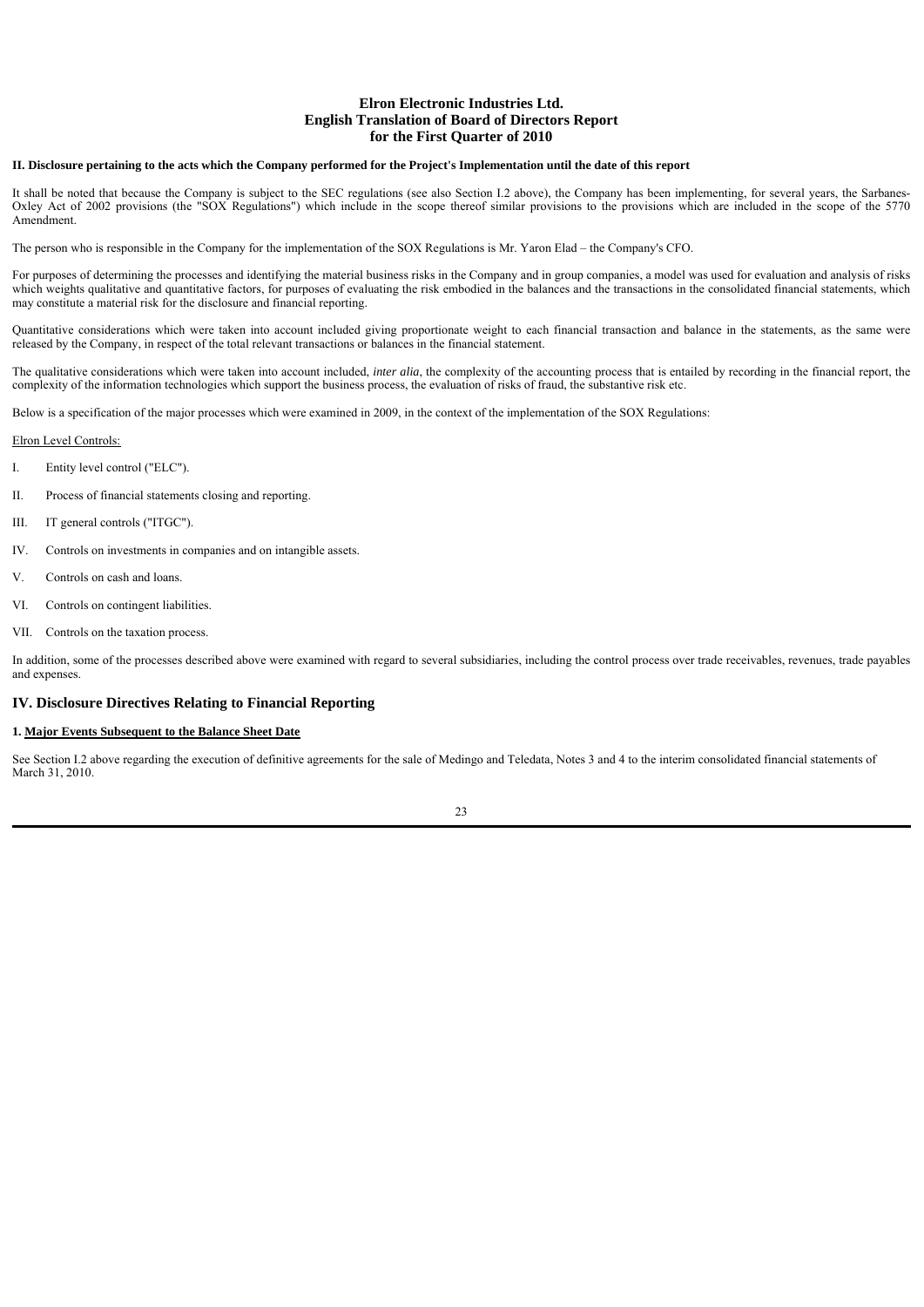### **2. Critical Accounting Estimates**

The preparation of the Company's consolidated financial statements in conformity with IFRS requires the managements of the Company and the group companies to make judgments, estimates and assumptions that affect the application of accounting policies and the reported amounts of assets, liabilities, income, expenses and disclosure of contingent liabilities, at the end of the reporting period. It is clarified that the actual results may differ from these estimates.

The preparation of accounting estimates used in the preparation of the Company's consolidated financial statements requires the managements of the Company and the group companies to make assumptions regarding circumstances and events that involve considerable uncertainty. The managements prepare the estimates on the basis of past experience, various facts, external circumstances, and reasonable assumptions according to the pertinent circumstances of each estimate.

Estimates and underlying assumptions are reviewed on an ongoing basis. Revisions to accounting estimates are recognized in the period in which the estimates are revised and in any future periods affected.

Presented below is a description of the critical accounting estimates that were used in preparing the financial statements of the Company, which required the managements of the Company and the group companies to make assumptions regarding significantly uncertain circumstances and events.

### **I. Valuation of intangible assets, goodwill and investments in companies that are not accounted for in accordance with the equity method of accounting**

The Company is required to allocate the purchase price of group companies (other than in the acquisition of non-controlling interests that do not confer control) to the assets and liabilities of such group companies on the basis of their estimated fair value. In addition, the Company estimates the fair value of its investments in companies that are not consolidated or not accounted for in accordance with the equity method of accounting. The material intangible assets that were recognized as a result of business combination were commercial customer relations, technology, and research and development in progress. Critical estimates that were used to estimate the useful life of such intangible assets include, inter alia, the estimated life of the customer relations and of the other intangible assets as well as anticipated market developments. Management's estimates regarding the fair value and useful life are based on assumptions considered reasonable by management, but are uncertain, and therefore the actual results may be different than anticipated by management.

### **II. Impairment of assets**

The Company examines on every balance sheet date whether there have been any events or changes in circumstances which would indicate impairment of one or more assets. When indications of impairment exist, the Company examines whether the carrying amount of the assets can be recovered from the discounted cash flows anticipated to be derived from the asset, and if necessary, it records an impairment provision necessary to record the assets at the amount of the recoverable value. The estimated future cash flows are discounted to their present value using a discount rate that reflects current market assessments of the time value of money and the risks specific to the asset. The estimates regarding cash flows are based on past experience with respect to this asset or similar assets, and on the best possible assessments of the Company regarding the economic conditions that will exist during the remaining useful life of the asset.

### **III. Determining the fair value of an unquoted financial asset**

The fair value of unquoted financial assets in Level 3 of the fair value hierarchy of IFRS 7 is determined using valuation techniques including the projected cash flows discounted at current rates applicable for items with similar terms and risk characteristics and estimation based upon recent transactions in the entity's securities. The projected future cash flows and discount rates, as well as additional factors considered in these analyses are subject to uncertainty and include consideration of inputs such as liquidity risk, credit risk and volatility. Further details are provided in Note 10 to the Company's Financial Statements as of December 31, 2009.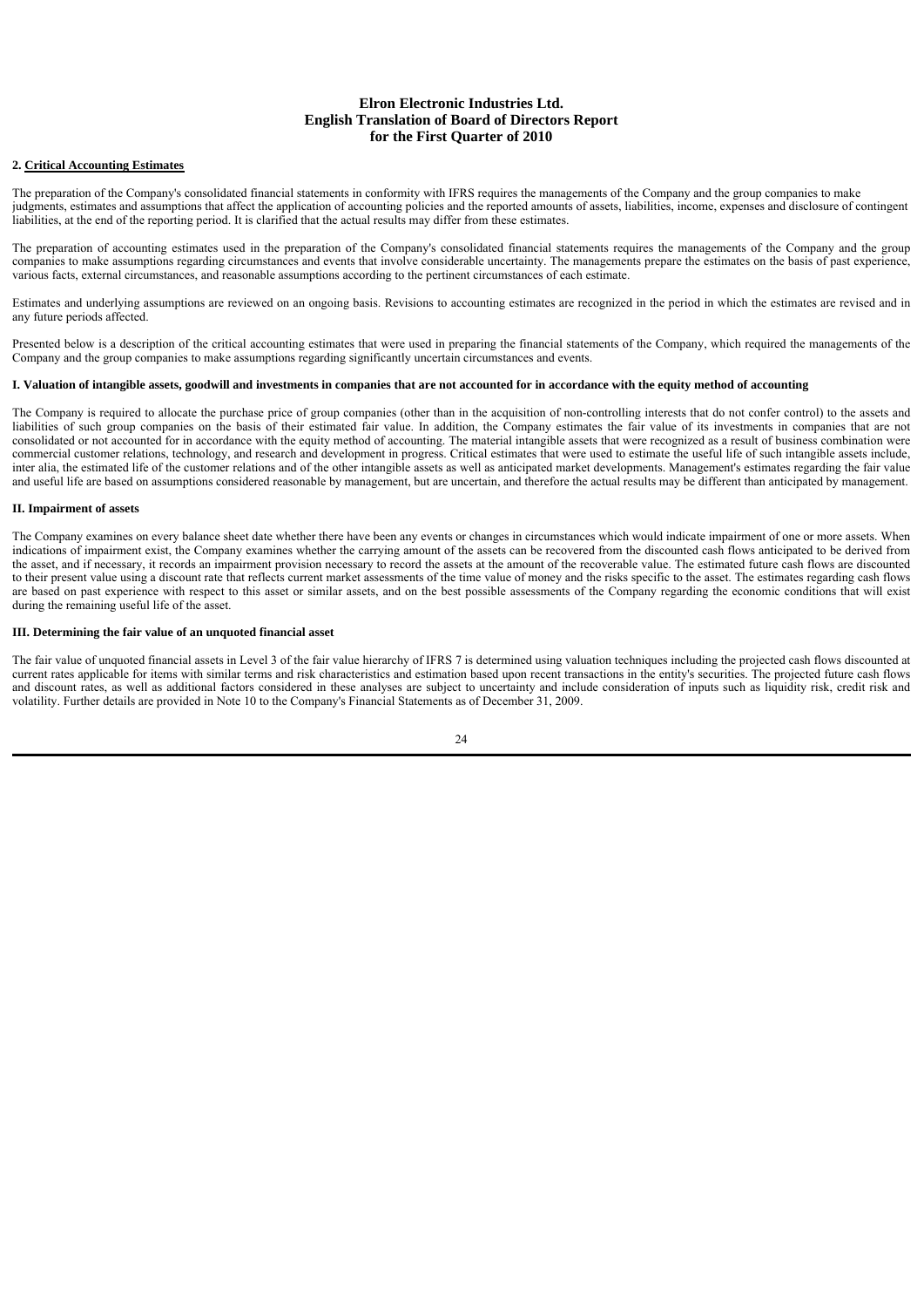### **IV. Deferred tax assets**

Deferred tax assets are recognized for unused carryforward tax losses and deductible temporary differences to the extent that it is probable that taxable profit will be available against which the losses can be utilized. Significant management judgment is required to determine the amount of deferred tax assets that can be recognized, based upon the likely timing and level of future taxable profits together with future tax planning strategies. Further details are provided in Note 25 to the Company's Financial Statements as of December 31, 2009.

### **V. Contingent liabilities**

When assessing the possible outcomes of legal claims that were filed against the Company and its group companies, the companies relied on the opinions of their legal counsel. The opinions of their legal counsel are based on the best of their professional judgment, and take into consideration the current stage of the proceedings and the legal experience accumulated with respect to the various matters. As the results of the claims will ultimately be determined by the courts, they may be different from such estimates.

### **VI. Employee benefits**

The liability in respect of post-employment defined benefit plans is determined using actuarial valuations. The actuarial valuation involves making assumptions about, among others, discount rates, expected rates of return on assets, future salary increases and mortality rates. Due to the long-term nature of these plans, such estimates are subject to significant uncertainty. Further details are given in Note 18 to the Company's Financial Statements as of December 31, 2009.

We would like to thank the Company's management and employees and the group companies' managements and employees for the ongoing work, effort and contribution to the Company and to the group companies.

 $\_$  , and the state of the state of the state of the state of the state of the state of the state of the state of the state of the state of the state of the state of the state of the state of the state of the state of the Arie Mientkavich Chairman of the Board of Directors

Ari Bronshtein Co-CEO

Zvi Slovin Co-CEO

May 13, 2010, Tel Aviv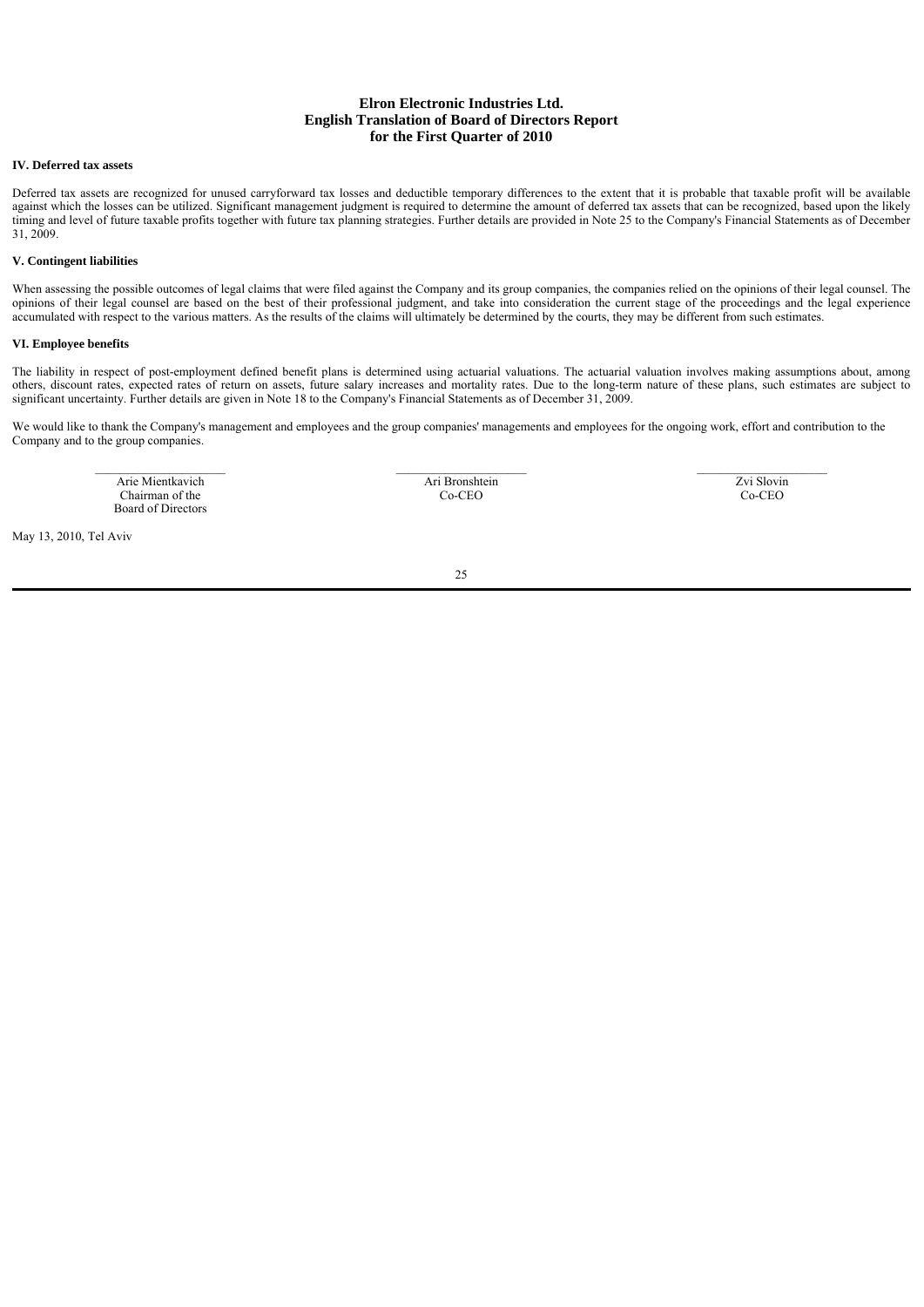### **Appendix A**

#### **to the Board of Directors Report for the First Quarter of 2010**

### **Sensitivity analyses of sensitive financial instruments included in the consolidated financial statements as of 31 March 2010, in accordance with changes in market factors**

The following tables describe sensitivity analyses of the fair value of financial instruments held by the Company and its group companies.

The following comments should be considered with regards to the tables below:

- 1. The instruments that appear below are not necessarily presented in the financial statements at fair value.
- 2. Starling's operating currency (NIS) is different from that of the Company and its other subsidiaries (U.S. Dollar). Accordingly, no sensitivity analyses were carried out in relation to the exchange rate in financial instruments held by Starling. It should be noted that the effect of the difference between Starling's currency and the Company's currency is reflected in the Company's shareholders' equity under capital reserves from translation differences.

26

3. The exchange rates according to which the sensitivity analyses were carried out are the closing rates on the day of calculation.

# **a. Sensitivity analysis of the balances as of 31 March 2010**

### **Sensitivity Test of changes in dollar interest rates**

|                                                                                                                                  |            |                      | Gain (loss) from changes in dollar interest rates |              |                                                        |          |      |
|----------------------------------------------------------------------------------------------------------------------------------|------------|----------------------|---------------------------------------------------|--------------|--------------------------------------------------------|----------|------|
|                                                                                                                                  |            |                      | Increase                                          |              |                                                        | Decrease |      |
|                                                                                                                                  |            | 2% Absolute          |                                                   |              | 2% Absolute                                            |          |      |
|                                                                                                                                  | Fair value | value                | 10%                                               | 5%           | value                                                  | 10%      | 5%   |
| Section                                                                                                                          |            |                      |                                                   | \$ thousands |                                                        |          |      |
| Loans from banks<br>and others<br>(including current)<br>maturities)<br>Sensitivity Test of changes in nominal NIS interest rate | (50, 655)  | 1,091                | 190                                               | 95           | (1, 137)                                               | (190)    | (95) |
|                                                                                                                                  |            |                      |                                                   |              | Gain (loss) from changes in nominal NIS interest rates |          |      |
|                                                                                                                                  |            |                      | Increase                                          |              |                                                        | Decrease |      |
|                                                                                                                                  | Fair value | 2% Absolute<br>value | 10%                                               | $5\%$        | 2% Absolute<br>value                                   | 10%      | 5%   |
| Section                                                                                                                          |            |                      |                                                   | \$ thousands |                                                        |          |      |
| Loans from<br>shareholders                                                                                                       | (18,029)   | 507                  | 78                                                | 39           | (532)                                                  | (78)     | (39) |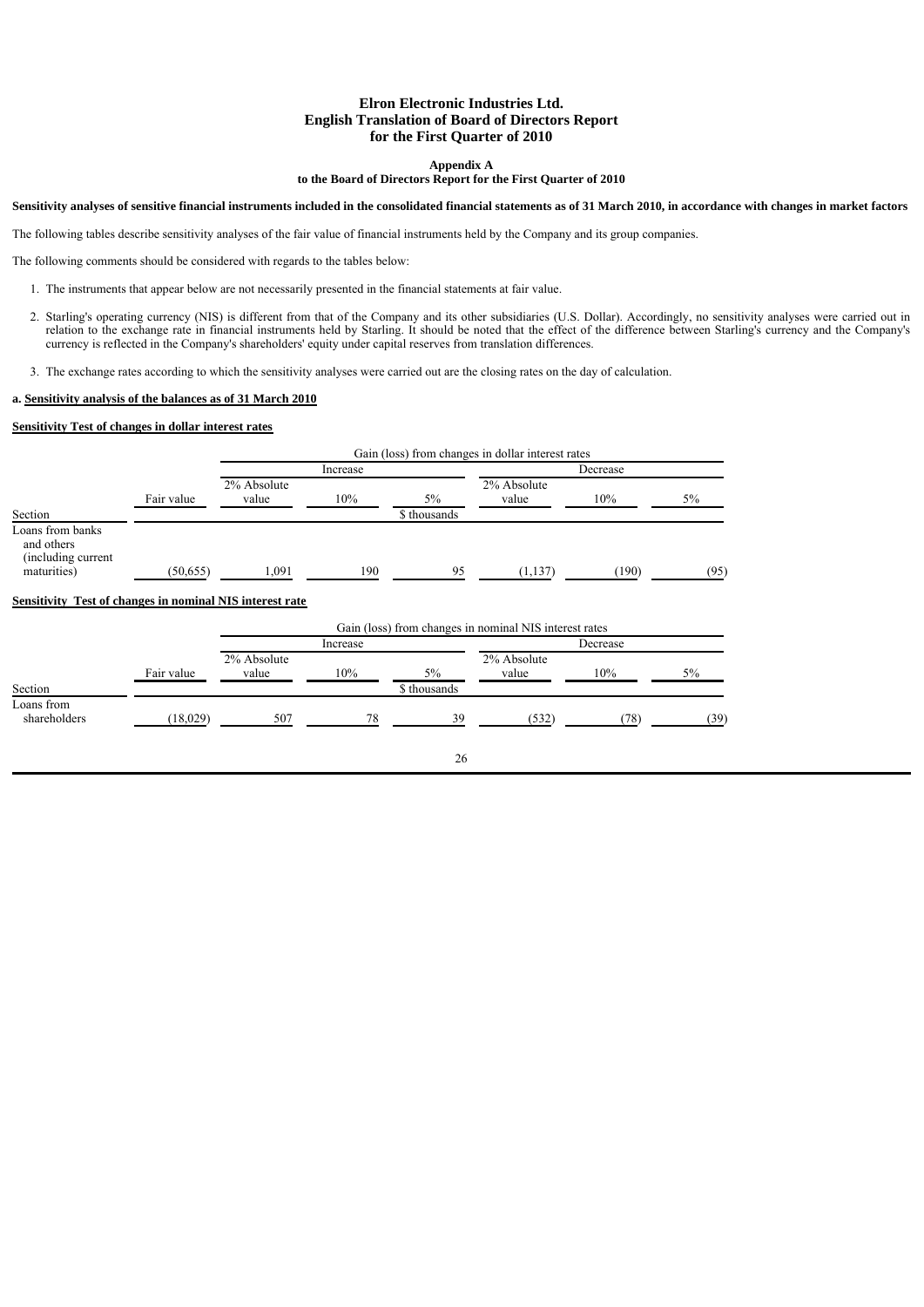# **Sensitivity Test of changes in the dollar exchange rate \***

|                                              |            | Increase |              | Decrease |       |
|----------------------------------------------|------------|----------|--------------|----------|-------|
|                                              | Fair value | 10%      | $5\%$        | 10%      | 5%    |
| Section                                      |            |          | \$ thousands |          |       |
| <b>Current Assets:</b>                       |            |          |              |          |       |
| Other current assets and trade receivables   | 1,498      | 150      | 75           | (150)    | (75)  |
| Cash and cash equivalents                    | 19,527     | 1,953    | 976          | (1,953)  | (976) |
| <b>Non-current assets:</b>                   |            |          |              |          |       |
| Long-term receivables                        | 216        | 22       | 11           | (22)     | (11)  |
| <b>Current liabilities:</b>                  |            |          |              |          |       |
| Trade payables and other current liabilities | (8,036)    | (804)    | (402)        | 804      | 402   |
| <b>Non-current liabilities:</b>              |            |          |              |          |       |
| Loans from shareholders                      | (18,029)   | (1,803)  | (901)        | 1,803    | 901   |
| <b>NIS-Dollar forward:</b>                   |            |          |              |          |       |
| Not recognized as an accounting hedge**      |            | 40       | 20           | (40)     | (20)  |
|                                              | (4,822)    | (442)    | (221)        | 442      | 221   |

\*Sensitivity analyses for the influence of the Euro exchange rate were not presented due to their negligible influence.

\*\*Sensitivity analyses for the forward effect of the changes in respect of the NIS and dollar interest rates were not presented due to their negligible effect.

# **Sensitivity Test of changes in the Israeli Consumer Price Index**

|                         |            | Gain (loss) from changes in the Israeli Consumer Price Index |             |          |      |  |
|-------------------------|------------|--------------------------------------------------------------|-------------|----------|------|--|
|                         |            | Increase                                                     |             | Decrease |      |  |
|                         | Fair value | 2%                                                           | $1\%$       | 2%       | 19/6 |  |
| Section                 |            |                                                              | thousands ہ |          |      |  |
| Loans from shareholders | 18,029     | (361                                                         | (180)       | 361      | 180  |  |

For purposes of possible further impact of Consumer Price Index changes on the results of the Company's activity – see Consolidated linkage balance sheet, section II.4 above.

27

# **Sensitivity Test of changes in prices of investments accounted as available for sale**

|                   |            | Gain (loss) from changes in the<br>price of shares |              |          |     |
|-------------------|------------|----------------------------------------------------|--------------|----------|-----|
|                   |            | Increase                                           |              | Decrease |     |
|                   | Fair value | 10%                                                | 5%           | 10%      | 5%  |
| Section           |            |                                                    | \$ thousands |          |     |
| Other investments | 15,986     | .599                                               | 799          | (1, 599) | 799 |
|                   |            |                                                    |              |          |     |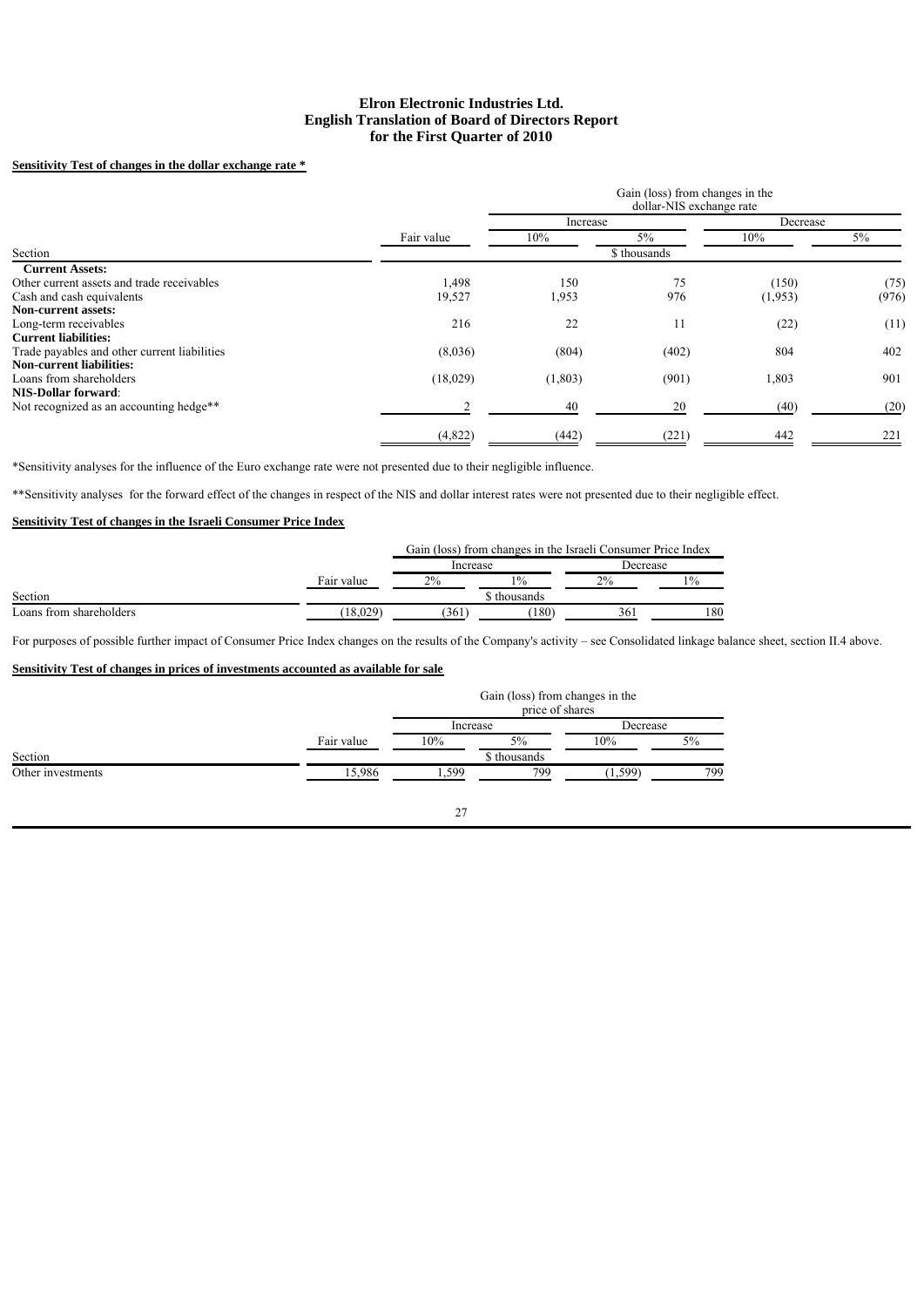# **Sensitivity Test of changes in the price of convertible debentures issued by a subsidiary**

|                        |            | Gain (loss) from changes in the<br>price of convertible debentures |              |          |    |  |
|------------------------|------------|--------------------------------------------------------------------|--------------|----------|----|--|
|                        | Increase   |                                                                    |              | Decrease |    |  |
|                        | Fair value | 10%                                                                | 5%           | 10%      | 5% |  |
| Section                |            |                                                                    | \$ thousands |          |    |  |
| Convertible debentures | (4,164)    | (208)<br>(416)<br>416                                              |              |          |    |  |

### **b. Sensitivity analysis of the balances at 31 March 2009**

### **Sensitivity Test of changes in dollar interest rates**

|                                                               |            | Gain (loss) from changes in dollar interest rates |             |          |       |
|---------------------------------------------------------------|------------|---------------------------------------------------|-------------|----------|-------|
|                                                               |            | Increase                                          |             | Decrease |       |
|                                                               | Fair value | 10%                                               | 5%          | 10%      | 5%    |
| Section                                                       |            |                                                   | ; thousands |          |       |
| Loans from banks<br>and others (including current maturities) | (42, 552)  | 449                                               | 225         | (454     | (227) |

# **Sensitivity Test of changes in nominal NIS interest rate**

|                         |            | Gain (loss) from changes in nominal NIS interest rates |             |          |     |  |
|-------------------------|------------|--------------------------------------------------------|-------------|----------|-----|--|
|                         |            | Increase                                               |             | Decrease |     |  |
|                         | Fair value | 10%                                                    | 5%          | 10%      | 5%  |  |
| Section                 |            |                                                        | , thousands |          |     |  |
| Loans from shareholders | (8.088)    |                                                        |             | (94)     | (47 |  |
|                         |            |                                                        |             |          |     |  |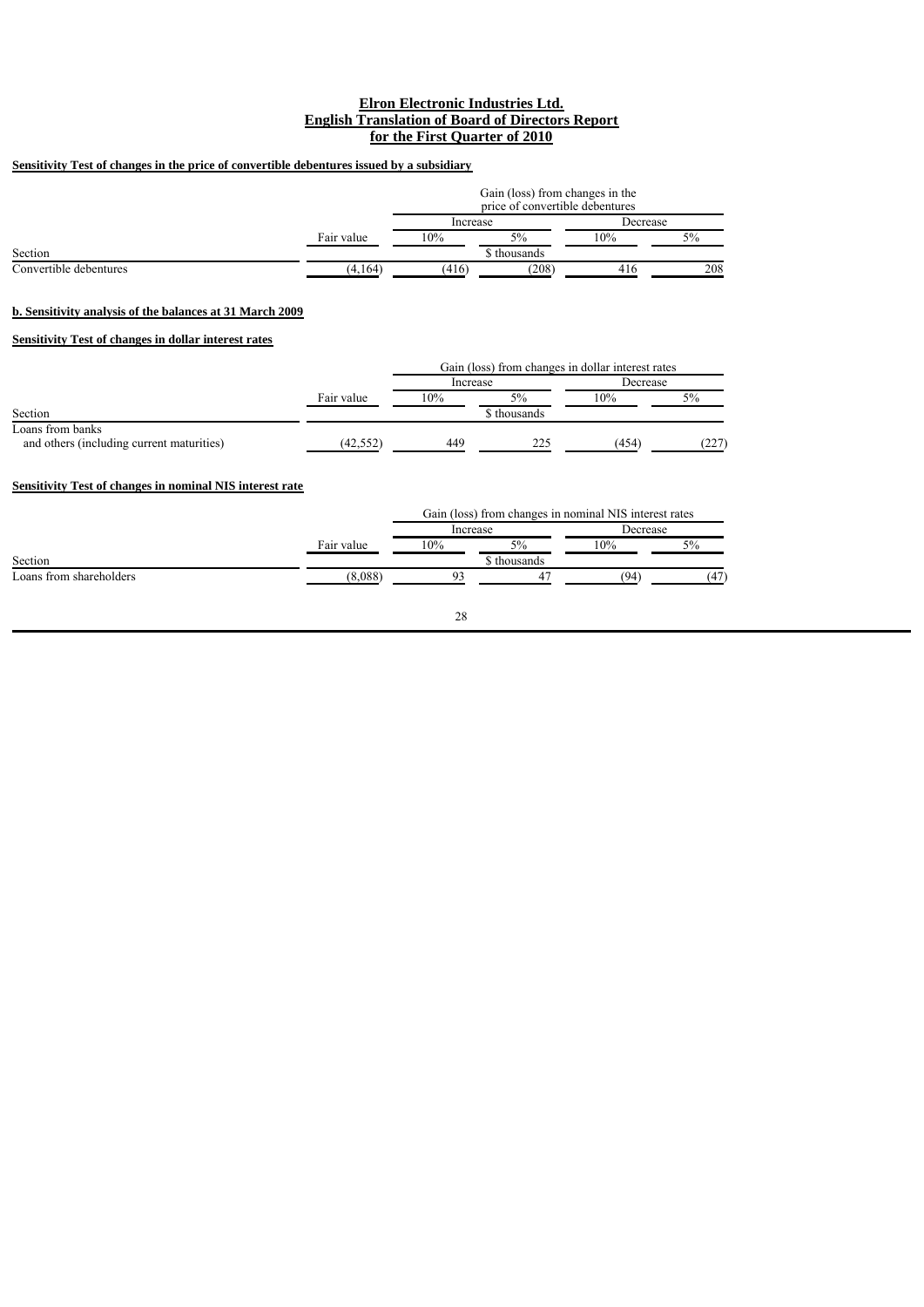## **Sensitivity Test of changes in the dollar-NIS exchange rate \***

|                                              |            |          | Gain (loss) from changes in the dollar-NIS exchange rate |          |       |
|----------------------------------------------|------------|----------|----------------------------------------------------------|----------|-------|
|                                              |            | Increase |                                                          | Decrease |       |
|                                              | Fair value | 10%      | $5\%$                                                    | 10%      | 5%    |
| Section                                      |            |          | \$ thousands                                             |          |       |
| <b>Current Assets:</b>                       |            |          |                                                          |          |       |
| Other current assets and trade receivables   | 1,840      | 184      | 92                                                       | (184)    | (92)  |
| Cash and cash equivalents                    | 2,169      | 217      | 108                                                      | (217)    | (108) |
| Non-current assets:                          |            |          |                                                          |          |       |
| Long-term receivables                        | 430        | 43       | 22                                                       | (43)     | (22)  |
| <b>Current liabilities:</b>                  |            |          |                                                          |          |       |
| Trade payables and other current liabilities | (11,761)   | (1,176)  | (588)                                                    | 1,176    | 588   |
| <b>Non-current liabilities:</b>              |            |          |                                                          |          |       |
| Loans from shareholders                      | (8,088)    | (809)    | (404)                                                    | 809      | 404   |
| <b>NIS-Dollar forward:</b>                   |            |          |                                                          |          |       |
| Not recognized as an accounting hedge**      |            | 109      | 55                                                       | (109)    | (55)  |
|                                              | (15, 417)  | (1, 432) | (715)                                                    | 1,432    | 715   |

\*Sensitivity analyses of the influence of the Euro exchange rate were not presented due to their negligible influence. \*\*Sensitivity analyses of the forward effect of the changes in respect of the NIS and dollar interest rates were not presented due to their negligible effect.

### **Sensitivity Test of changes in the Israeli Consumer Price Index**

|                         |            | Gain (loss) from changes in the Israeli Consumer Price Index |            |          |      |  |
|-------------------------|------------|--------------------------------------------------------------|------------|----------|------|--|
|                         |            | Increase                                                     |            | Decrease |      |  |
|                         | Fair value | $2\%$                                                        | 10/0       | 2%       | 10/0 |  |
| Section                 |            |                                                              | √thousands |          |      |  |
| Loans from shareholders | 8.088      | 162                                                          | (81        | 162      |      |  |

For purposes of possible further impact of Consumer Price Index changes on the results of the Company's activity – see consolidated linkage balance sheet section II.4 above.

### **Sensitivity Test of changes in prices of investments accounted as available for sale**

|                   |            | Gain (loss) from changes in the<br>price of shares |              |          |       |
|-------------------|------------|----------------------------------------------------|--------------|----------|-------|
|                   |            | Increase                                           |              | Decrease |       |
|                   | Fair value | 10%                                                | 5%           | 10%      | 5%    |
| Section           |            |                                                    | \$ thousands |          |       |
| Other investments | 7,066      | 707                                                | 353          | 707      | (353) |
|                   |            |                                                    |              |          |       |

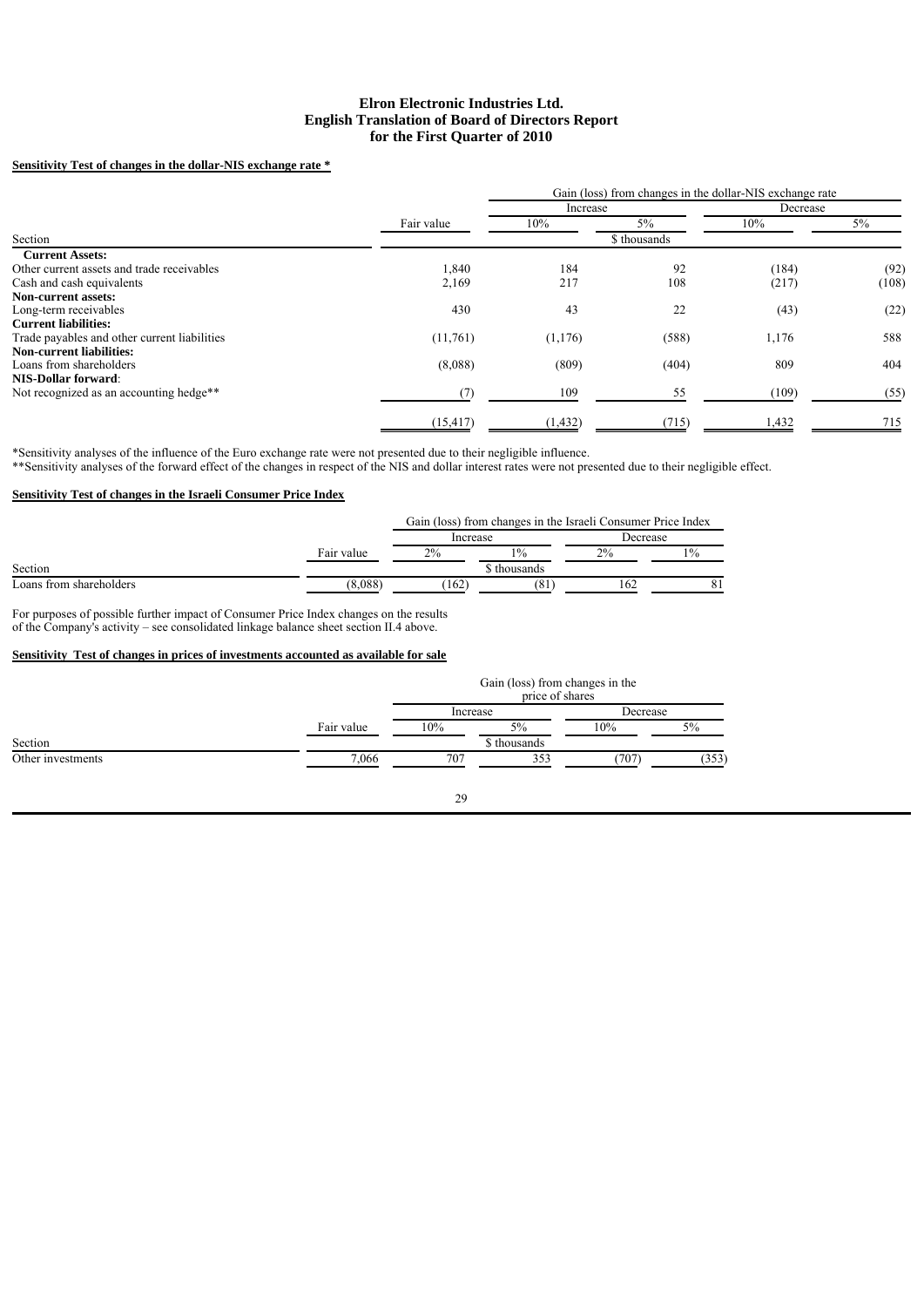# **Sensitivity Test and changes in the price of convertible debentures issued by a subsidiary**

|                        |            | Gain (loss) from changes in the<br>price of convertible debentures |              |     |          |  |
|------------------------|------------|--------------------------------------------------------------------|--------------|-----|----------|--|
|                        |            | Increase                                                           |              |     | Decrease |  |
|                        | Fair value | 10%                                                                | $5\%$        | 10% | 5%       |  |
| Section                |            |                                                                    | \$ thousands |     |          |  |
| Convertible debentures | (1, 418)   | (142)                                                              |              | 142 |          |  |

### **c. Sensitivity analysis of the balances at 31 December 2009**

# **Sensitivity Test of changes in dollar interest rates**

|                                                                     |            | Gain (loss) from changes in dollar interest rates |          |              |                      |          |       |  |
|---------------------------------------------------------------------|------------|---------------------------------------------------|----------|--------------|----------------------|----------|-------|--|
|                                                                     |            |                                                   | Increase |              |                      | Decrease |       |  |
|                                                                     | Fair value | 2% Absolute<br>value                              | 10%      | 5%           | 2% Absolute<br>value | 10%      | 5%    |  |
| Section                                                             |            |                                                   |          | \$ thousands |                      |          |       |  |
| Loans from banks<br>and others<br>(including current<br>maturities) | (47, 037)  | 1,231                                             | 212      | 106          | (1,288)              | (212)    | (107) |  |
| Sensitivity Test of changes in nominal NIS interest rate            |            |                                                   |          |              |                      |          |       |  |

|                            |            | Gain (loss) from changes in nominal NIS interest rates |          |                    |                      |     |      |  |  |
|----------------------------|------------|--------------------------------------------------------|----------|--------------------|----------------------|-----|------|--|--|
| Section                    |            |                                                        | Increase |                    | Decrease             |     |      |  |  |
|                            | Fair value | 2% Absolute<br>value                                   | 10%      | 5%<br>\$ thousands | 2% Absolute<br>value | 10% | 5%   |  |  |
| Loans from<br>shareholders | (18, 229)  | 600                                                    |          | 38                 | (633)                |     | (39) |  |  |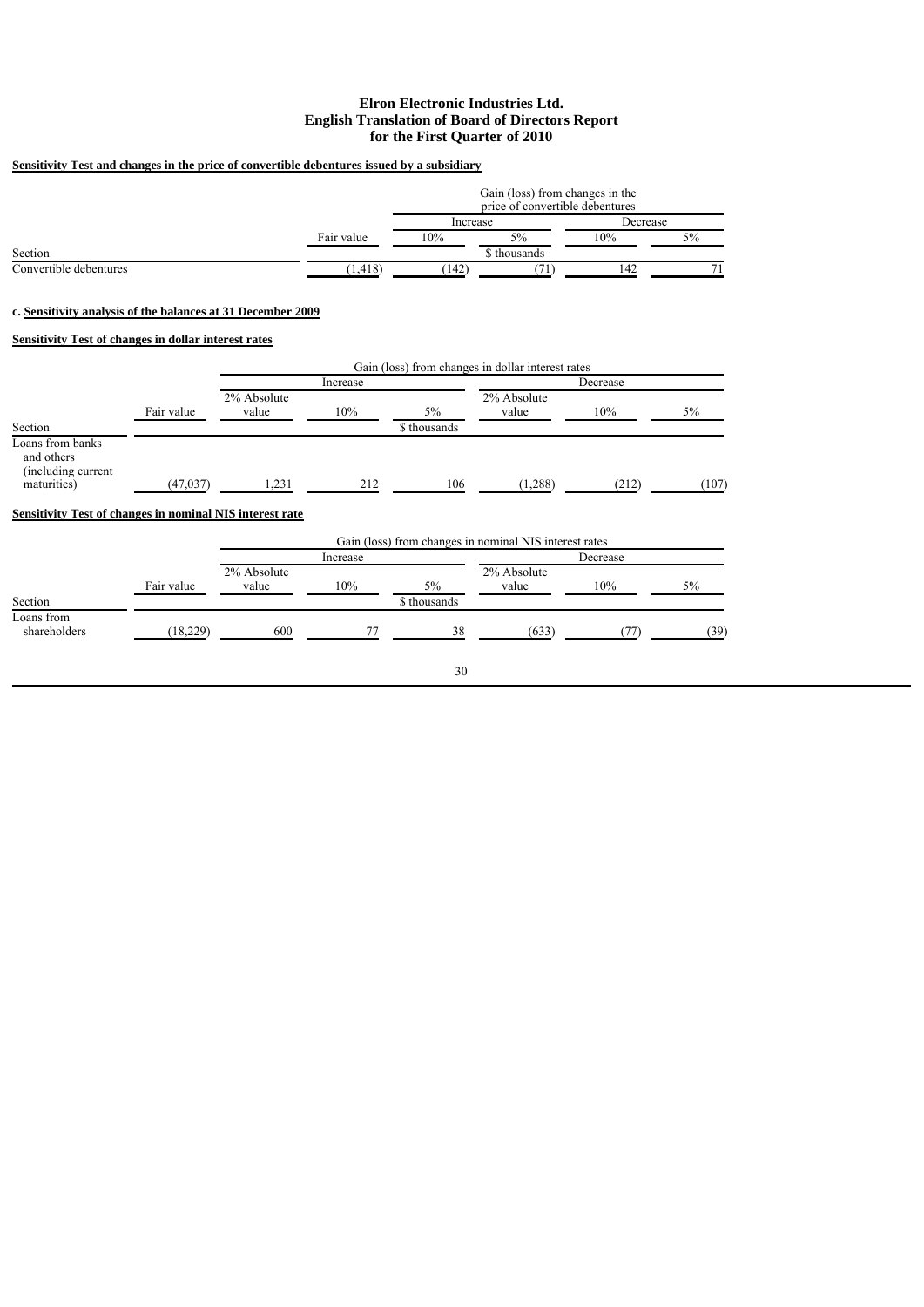# **Sensitivity Test of changes in the dollar-NIS exchange rate \***

|                                              |            |          |              | Gain (loss) from changes in the dollar-NIS exchange rate |         |
|----------------------------------------------|------------|----------|--------------|----------------------------------------------------------|---------|
|                                              |            | Increase |              | Decrease                                                 |         |
|                                              | Fair value | 10%      | $5\%$        | 10%                                                      | 5%      |
| Section                                      |            |          | \$ thousands |                                                          |         |
| <b>Current Assets:</b>                       |            |          |              |                                                          |         |
| Other current assets and trade receivables   | 1,131      | 113      | 57           | (113)                                                    | (57)    |
| Cash and cash equivalents                    | 21,696     | 2,170    | 1,085        | (2,170)                                                  | (1,085) |
| Non-current assets:                          |            |          |              |                                                          |         |
| Long-term receivables                        | 243        | 24       | 12           | (24)                                                     | (12)    |
| <b>Current liabilities:</b>                  |            |          |              |                                                          |         |
| Trade payables and other current liabilities | (8,939)    | (894)    | (447)        | 894                                                      | 447     |
| <b>Non-current liabilities:</b>              |            |          |              |                                                          |         |
| Loans from shareholders                      | (18,229)   | (1,823)  | (911)        | 1,823                                                    | 911     |
| <b>NIS-Dollar forward:</b>                   |            |          |              |                                                          |         |
| Not recognized as an accounting hedge**      |            | 20       | 10           | (20)                                                     | (10)    |
|                                              | (4,097)    | (390)    | (195)        | 390                                                      | 195     |

\*Sensitivity analyses of the influence of the Euro exchange rate were not presented due to their negligible influence.

\*\*Sensitivity analyses of the forward effect of the changes in respect of the NIS and dollar interest rates were not presented due to their negligible effect.

# **Sensitivity Test of changes in the Israeli Consumer Price Index**

|                         |            | Gain (loss) from changes in the Israeli Consumer Price Index |             |          |      |  |
|-------------------------|------------|--------------------------------------------------------------|-------------|----------|------|--|
|                         |            | Increase                                                     |             | Decrease |      |  |
|                         | Fair value | $2\%$                                                        | 10/0        | 2%       | 10/2 |  |
| Section                 |            |                                                              | s thousands |          |      |  |
| Loans from shareholders | 18.229     | 365                                                          | 182         | 365      | 182  |  |

For purposes of possible further impact of Consumer Price Index changes on the results of the Company's activity – see consolidated linkage balance sheet, section II.4 above.

# **Sensitivity test of changes in prices of investments accounted as available for sale**

|                   |            | Gain (loss) from changes in the<br>price of shares |              |          |       |
|-------------------|------------|----------------------------------------------------|--------------|----------|-------|
|                   |            | Increase                                           |              | Decrease |       |
|                   | Fair value | 10%                                                | 5%           | 10%      | 5%    |
| Section           |            |                                                    | \$ thousands |          |       |
| Other investments | 14,527     | 1,453                                              | 726          | (1, 453) | (726) |
|                   |            |                                                    |              |          |       |
|                   |            | $\sim$                                             |              |          |       |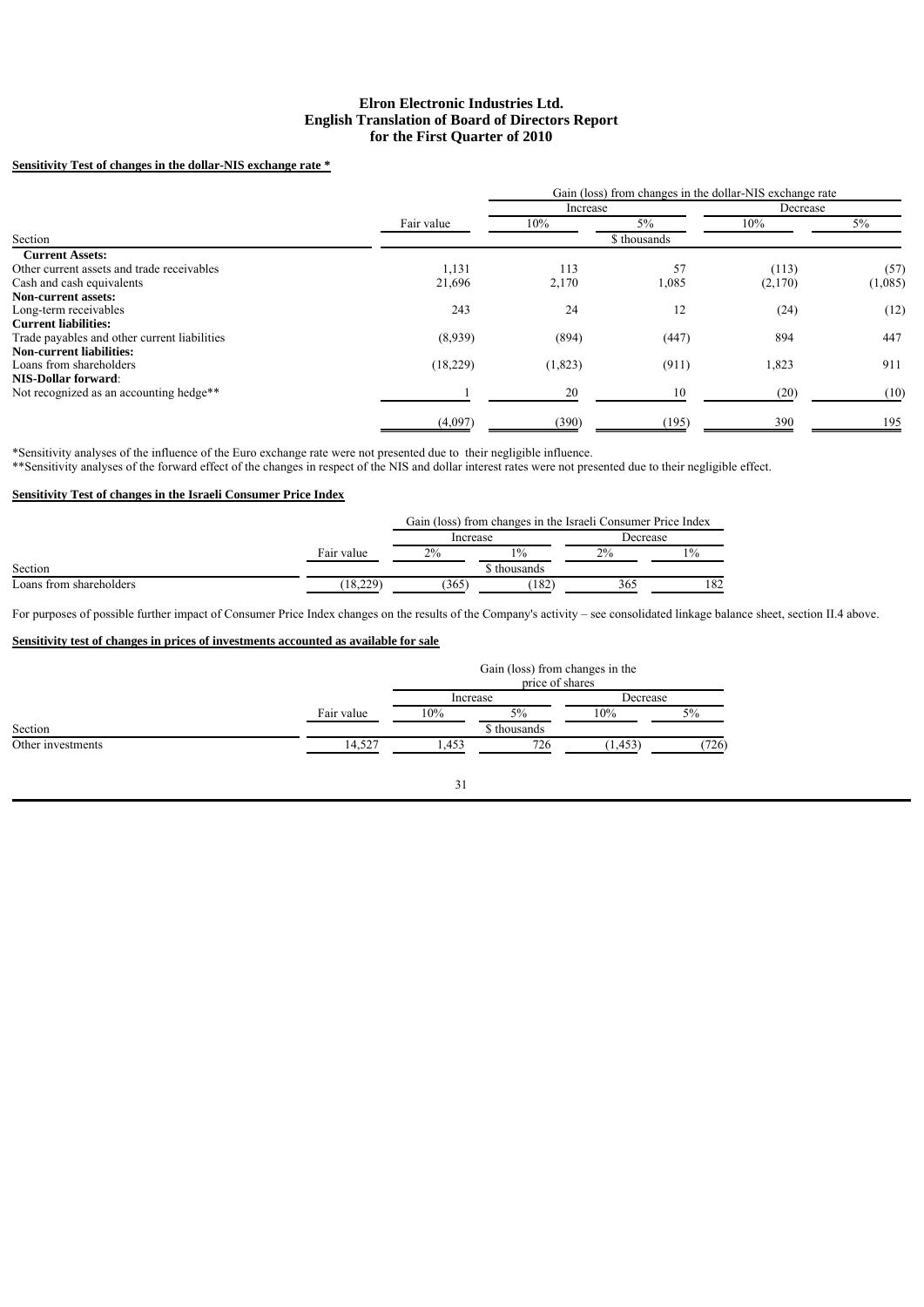# **Sensitivity Test and changes in the price of convertible debentures issued by a subsidiary**

|                        |            | Gain (loss) from changes in the<br>price of shares |              |          |       |  |
|------------------------|------------|----------------------------------------------------|--------------|----------|-------|--|
|                        |            | Increase                                           |              | Decrease |       |  |
|                        | Fair value | 10%                                                | $5\%$        | 10%      | $5\%$ |  |
| Section                |            |                                                    | \$ thousands |          |       |  |
| Convertible debentures | (3,383)    | (338)                                              | (169)        | 338      | 169   |  |
|                        |            |                                                    |              |          |       |  |
|                        |            |                                                    |              |          |       |  |
|                        |            |                                                    |              |          |       |  |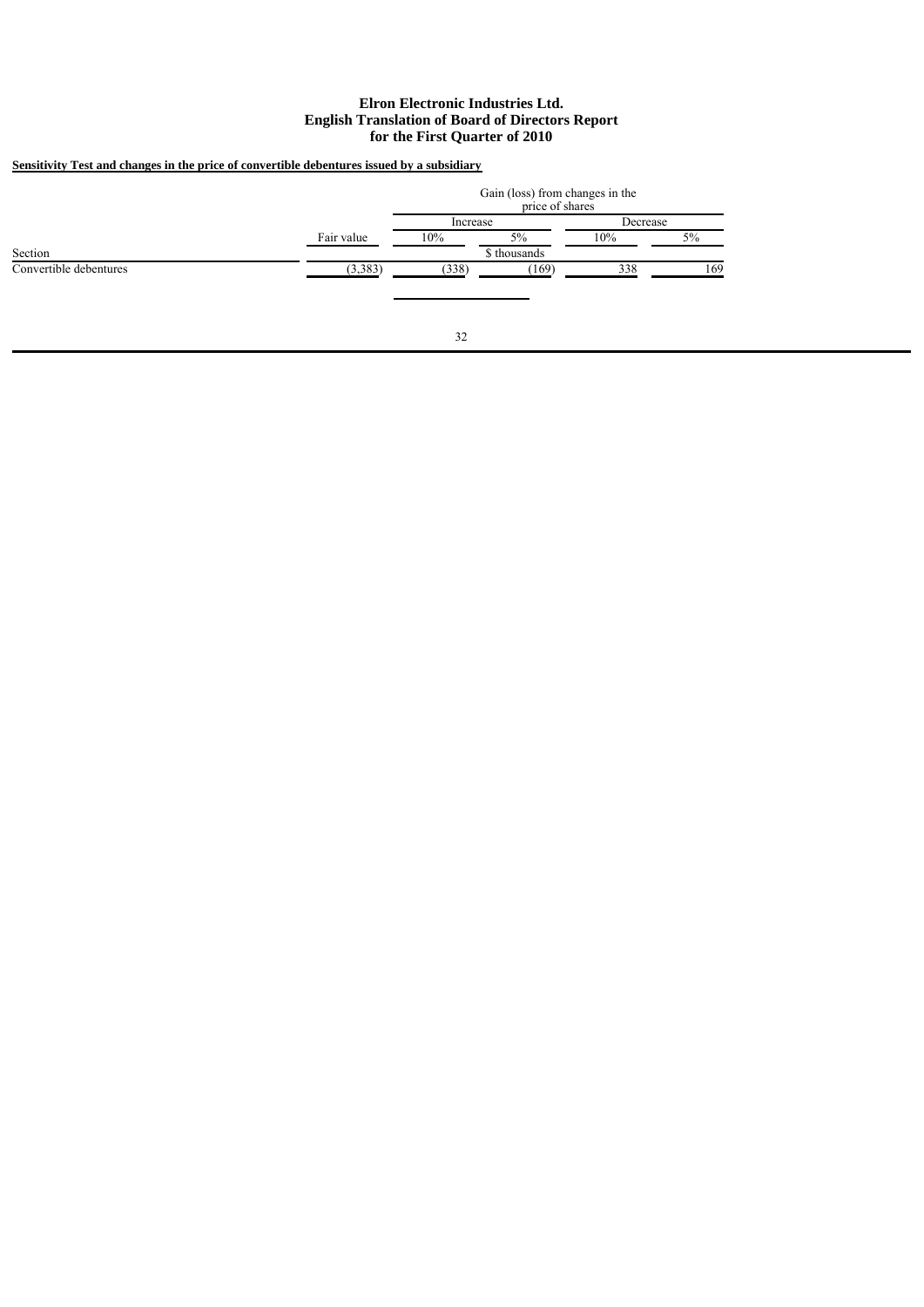**Elron Electronic Industries Ltd.**

**English Translation of Interim Consolidated Financial Statements**

> **As of March 31, 2010 Unaudited**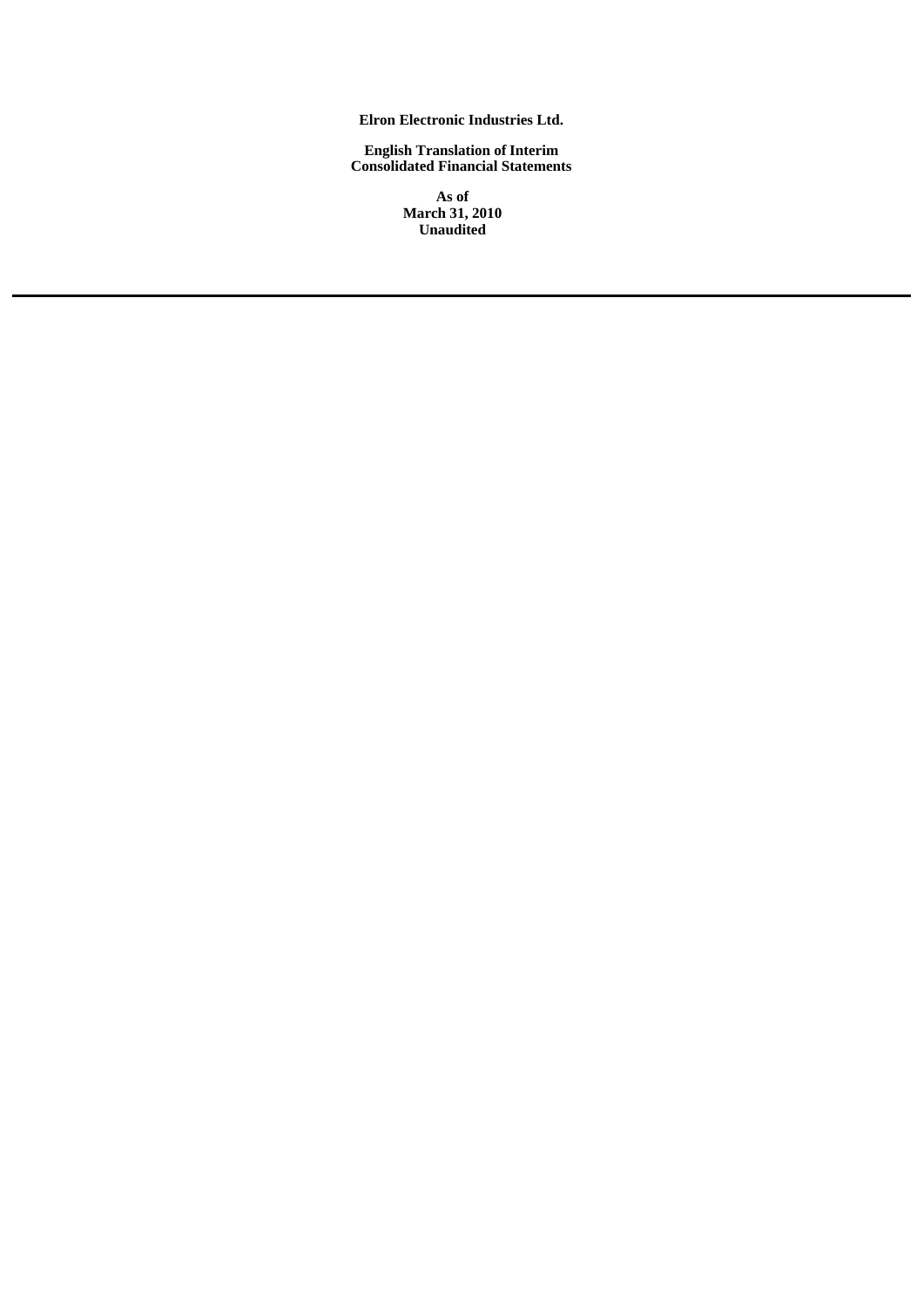**Interim Consolidated Financial Statements as of March 31, 2010**

# **Contents**

|                                                                                                                           | Page      |
|---------------------------------------------------------------------------------------------------------------------------|-----------|
| <b>Auditors' Review Report</b>                                                                                            |           |
| <b>Consolidated Statements of Financial Position</b>                                                                      | $3 - 4$   |
| <b>Consolidated Statements of Income</b>                                                                                  | 5         |
| <b>Consolidated Statements of Comprehensive Income</b>                                                                    | 6         |
| <b>Consolidated Statements of Changes in Equity</b>                                                                       | $7 - 9$   |
| <b>Consolidated Statements of Cash Flows</b>                                                                              | $10 - 12$ |
| Notes to the Interim Consolidated Financial Statements                                                                    | $13 - 28$ |
| Appendix to the Interim Consolidated Financial Statements regarding<br>Details relating to Investments in Group companies | 29        |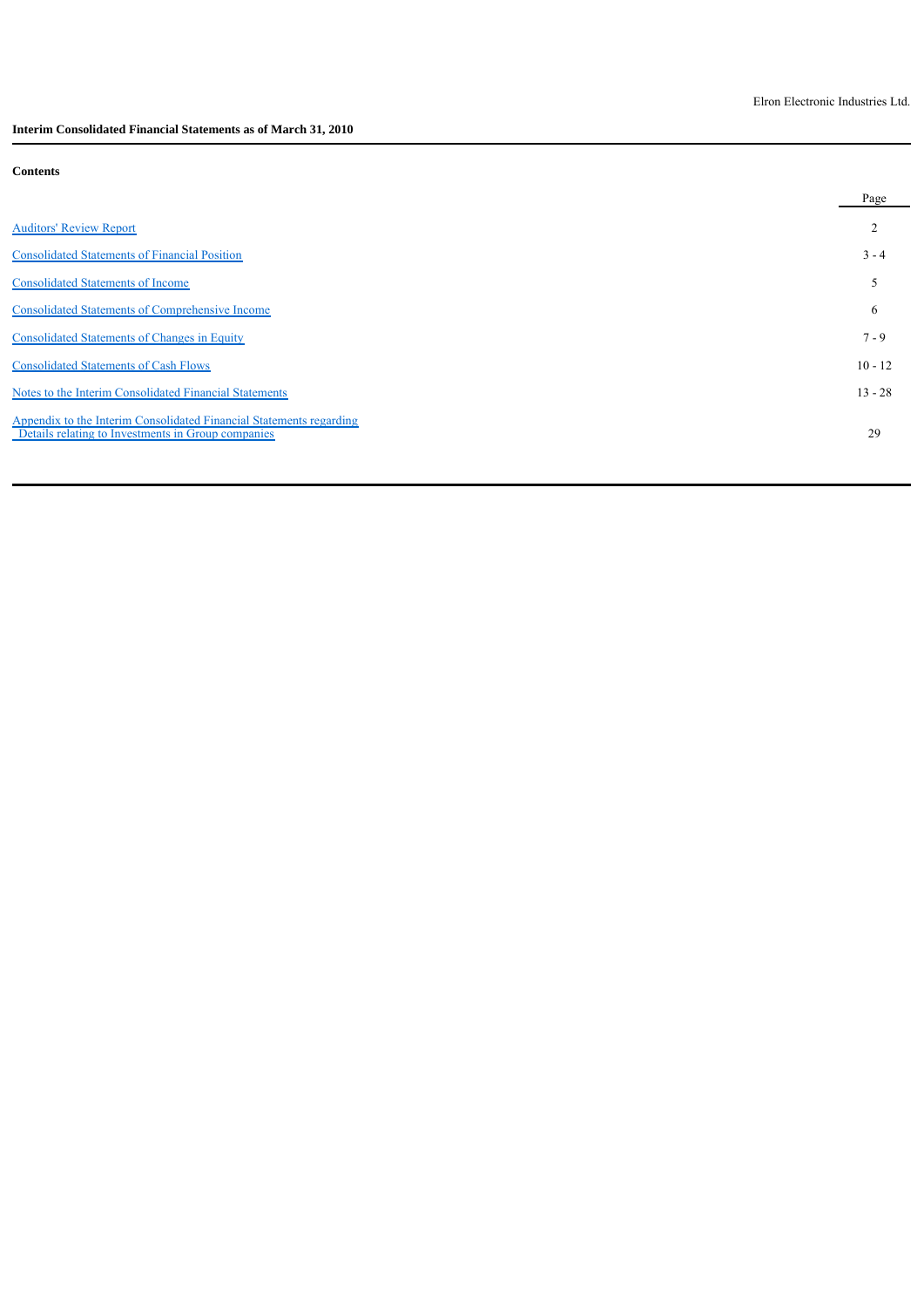### **Auditors' review report to the shareholders of Elron Electronic Industries Ltd.**

### **Introduction**

We have reviewed the accompanying financial information of Elron Electronic Industries Ltd. and its subsidiaries ("the Group"), which comprises the condensed consolidated balance sheet as of March 31, 2010 and the related condensed consolidated statements of income, comprehensive income, changes in equity and cash flows for the three months then ended. The Company's board of directors and management are responsible for the preparation and presentation of interim financial information for these periods in accordance with IAS 34, "Interim Financial Reporting". Our responsibility is to express a conclusion on this interim financial information based on our review.

We did not review the condensed interim financial information of certain associate, the investment in which, at equity, amounted to approximately \$ 41,694 thousand as of March 31, 2010, and the Group's share in it's earnings amounted to approximately \$ 893 thousand for the three months then ended. The condensed interim financial information of this company was reviewed by other auditors, whose review reports have been furnished to us, and our conclusion, insofar as it relates to the financial information in respect of this company, is based on the review reports of the other auditors.

#### **Scope of review**

We conducted our review in accordance with Review Standard 1 of the Institute of Certified Public Accountants in Israel, "Review of Interim Financial Information Performed by the Independent Auditor of the Entity." A review of interim financial information consists of making inquiries, primarily of persons responsible for financial and accounting matters, and applying analytical and other review procedures. A review is substantially less in scope than an audit conducted in accordance with generally accepted auditing standards in Israel and consequently does not enable us to obtain assurance that we would become aware of all significant matters that might be identified in an audit. Accordingly, we do not express an audit opinion.

#### **Conclusion**

Based on our review and the review reports of other auditors, nothing has come to our attention that causes us to believe that the accompanying interim financial information is not prepared, in all material respects, in accordance with IAS 34.

In addition to the abovementioned, based on our review and the review reports of other auditors, nothing has come to our attention that causes us to believe that the accompanying interim financial information does not comply, in all material respects, with the disclosure requirements of Chapter D of the Securities Regulations (Periodic and Immediate Reports), 1970.

Tel-Aviv, Israel **KOST FORER GABBAY & KASIERER**<br>13 May, 2010 **A Member of Ernst & Young Global** A Member of Ernst & Young Global

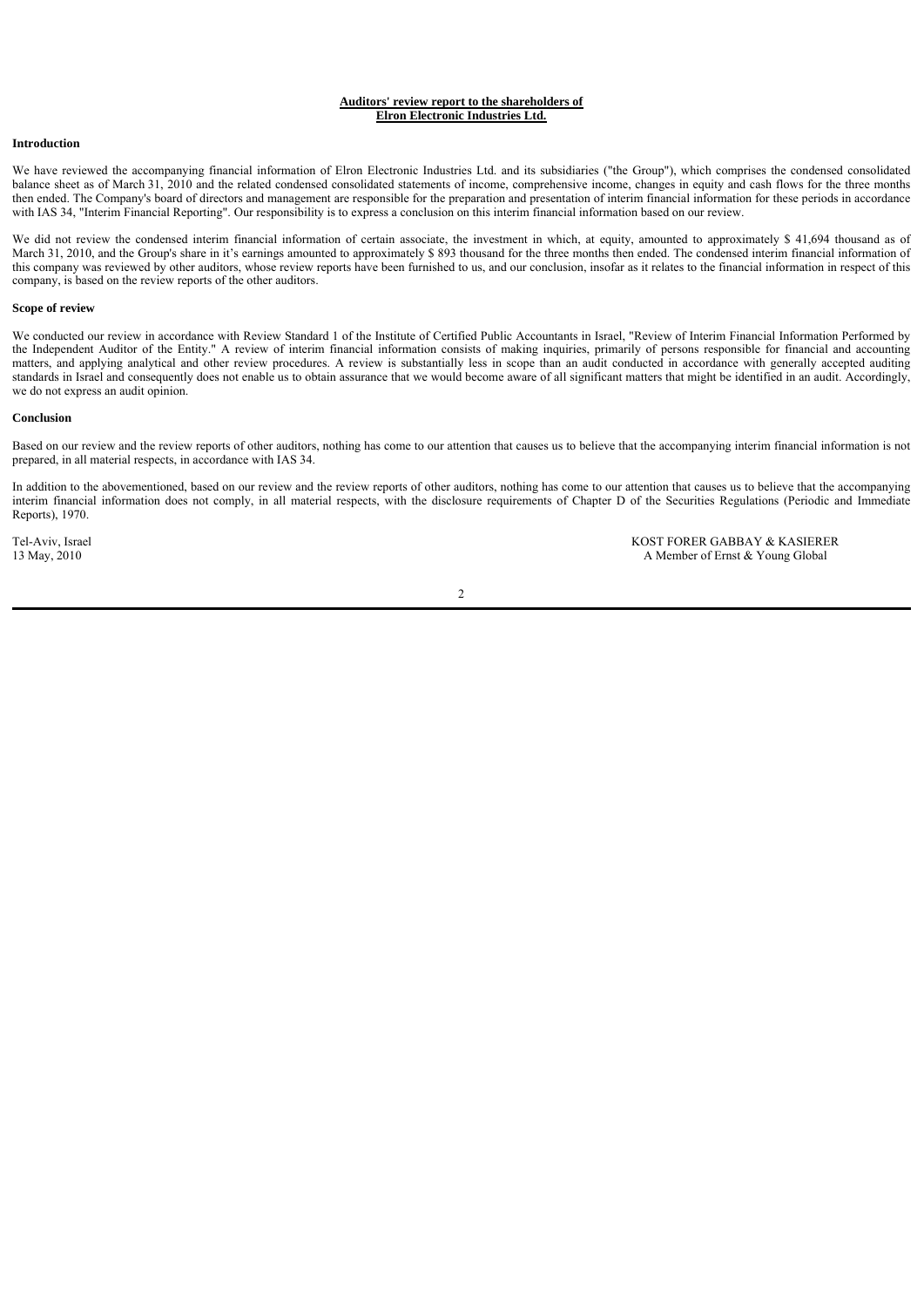### **Interim Consolidated Statements of Financial Position**

|                                                     |                          | March 31     |                        |  |
|-----------------------------------------------------|--------------------------|--------------|------------------------|--|
|                                                     | 2010<br><b>Unaudited</b> | 2009         | 2009<br><b>Audited</b> |  |
|                                                     | \$ thousands             | \$ thousands | \$thousands            |  |
| Assets:                                             |                          |              |                        |  |
| <b>Current assets</b>                               |                          |              |                        |  |
| Cash and cash equivalents                           | 54,617                   | 16,802       | 64,747                 |  |
| Short-term financial investments                    |                          | 430          |                        |  |
| Restricted cash                                     | 61                       | 130          | 60                     |  |
| Trade receivables                                   | 2,068                    | 1,763        | 2,084                  |  |
| Other current assets                                | 3,938                    | 4,738        | 3,391                  |  |
| Inventories                                         | 4,117                    | 2,135        | 3,582                  |  |
|                                                     | 64,801                   | 25,998       | 73,864                 |  |
| <b>Assets held for sale:</b>                        | 2,984                    |              |                        |  |
|                                                     | 67,785                   | 25,998       | 73,864                 |  |
| <b>Non-current assets</b>                           |                          |              |                        |  |
| Investments in associates                           | 114,881                  | 156,065      | 113,237                |  |
| Other investments (accounted as available for sale) | 15,986                   | 7,066        | 14,527                 |  |
| Property, plant and equipment, net                  | 1,820                    | 4,498        | 2,991                  |  |
| Intangible assets, net                              | 7,069                    | 12,239       | 7,521                  |  |
| Other long-term receivables                         | 901                      | 120          | 940                    |  |
| Deferred taxes                                      | 316                      |              |                        |  |
|                                                     | 140,973                  | 179,988      | 139,216                |  |
|                                                     | 208,758                  | 205,986      | 213,080                |  |

The accompanying notes are an integral part of the interim consolidated financial statements.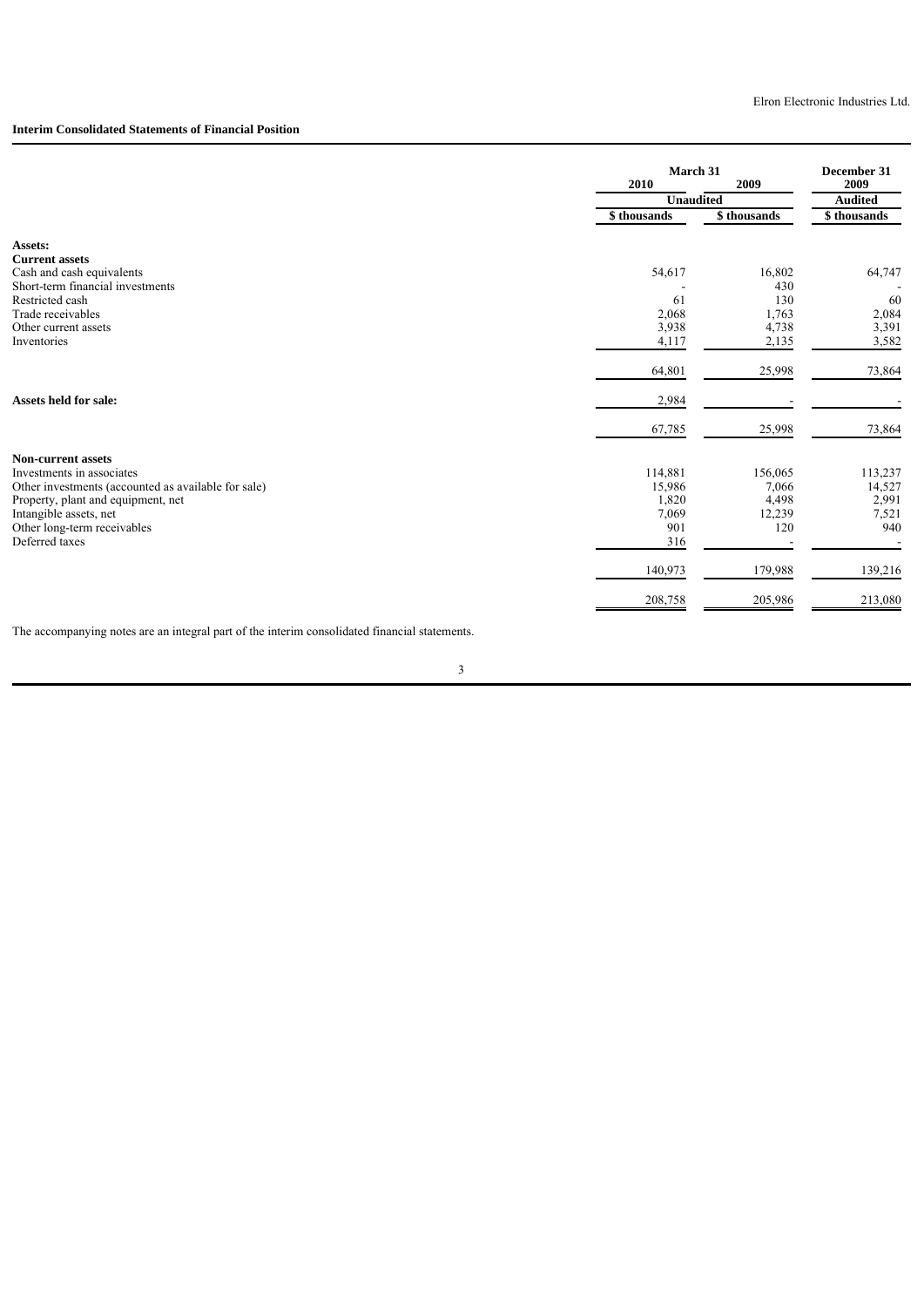### **Interim Consolidated Statements of Financial Position**

|                                                                                 | March 31<br>March 31<br>2009<br>2010 |                  | December 31<br>2009 |
|---------------------------------------------------------------------------------|--------------------------------------|------------------|---------------------|
|                                                                                 | <b>Unaudited</b>                     |                  | <b>Audited</b>      |
|                                                                                 | \$ thousands                         | \$ thousands     | \$ thousands        |
| <b>Liabilities:</b>                                                             |                                      |                  |                     |
| <b>Current liabilities</b><br>Short term credit and loans from banks and others | 10,563                               | 4,056            | 10,865              |
| Trade payables                                                                  | 2,910                                | 3,283            | 4,273               |
| Other current liabilities                                                       | 10,048                               | 10,097           | 9,627               |
| Convertible Debentures                                                          | 1,180                                |                  | 1,172               |
| Short term employee benefits                                                    |                                      | 1,451            |                     |
|                                                                                 | 24,701                               | 18,887           | 25,937              |
| Liabilities held for sale:                                                      | 6,784                                |                  |                     |
|                                                                                 | 31,485                               | 18,887           | 25,937              |
| <b>Long-term liabilities</b>                                                    |                                      |                  |                     |
| Long term loans from banks and others                                           | 40,835                               | 40,704           | 36,981              |
| Long term loans from shareholders                                               | 17,034                               | 7,646            | 16,737              |
| Convertible Debentures                                                          | 2,984                                | 1,418            | 2,211               |
| Royalty bearing government grants                                               | 9,282                                | 9,148            | 8,685               |
| Employee benefits, net<br>Other long term liabilities                           | 159<br>296                           | 129<br>204       | 194<br>242          |
|                                                                                 |                                      |                  |                     |
|                                                                                 | 70,590                               | 59,249           | 65,050              |
| <b>Total Liabilities</b>                                                        | 102,075                              | 78,136           | 90,987              |
| <b>Equity attributable to the Company's shareholders</b>                        |                                      |                  |                     |
| Issued capital                                                                  | 9,573                                | 9,573            | 9,573               |
| Share premium<br>capital reserves                                               | 190,328<br>11,096                    | 190,328<br>5,394 | 190,328<br>10,067   |
| Accumulated deficit                                                             | (96,211)                             | (81,993)         | (83, 499)           |
|                                                                                 | 114,786                              | 123,302          | 126,469             |
| Non-controlling interests                                                       | (8,103)                              | 4,548            | (4,376)             |
| <b>Total equity</b>                                                             | 106,683                              | 127,850          | 122,093             |
| <b>Total liabilities and equity</b>                                             | 208,758                              | 205,986          | 213,080             |

The accompanying notes are an integral part of the interim consolidated financial statements.

Arie Mientkavich Zvi Slovin Zvi Slovin Ari Bronshtein Yaron Elad Yaron Elad Co-Chief Executive Officer Ari Bronshtein Yaron Elad Co-Chief Executive Officer Vice President & Chairman of the Board of Directors

Chief Financial Officer

Approval date of the interim consolidated financial statements: May 13, 2010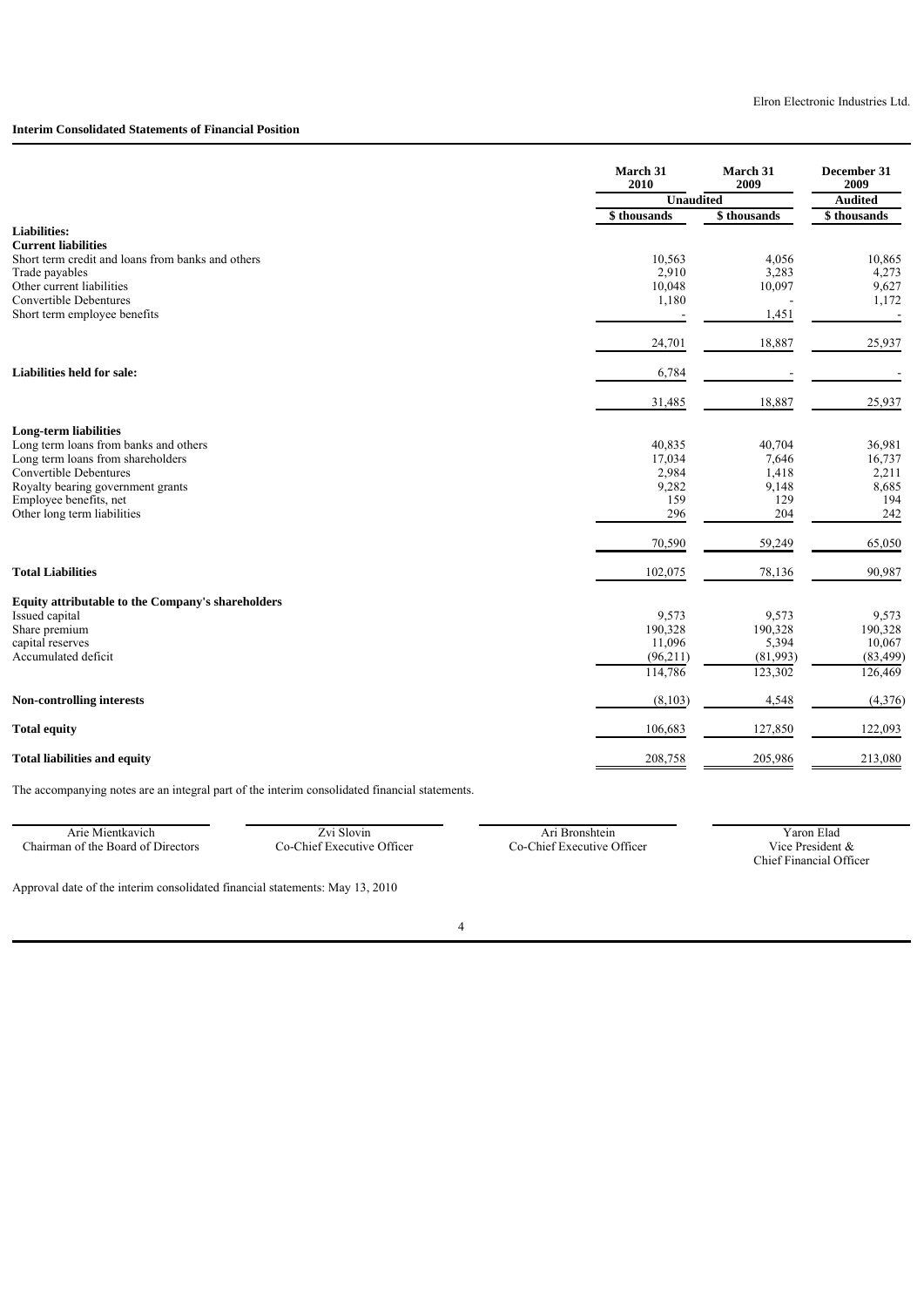#### **Interim Consolidated Statements of Income**

|                                                                                                  | For the three<br>months ended<br>March 31<br>2010 | For the<br>three months<br>ended<br>March 31<br>2009 | For the<br>vear ended<br>December 31<br>2009 |
|--------------------------------------------------------------------------------------------------|---------------------------------------------------|------------------------------------------------------|----------------------------------------------|
|                                                                                                  | <b>Unaudited</b>                                  |                                                      | <b>Audited</b>                               |
|                                                                                                  | \$ thousands                                      | \$ thousands                                         | $\sqrt{$$thousands}$                         |
| <b>Income</b>                                                                                    |                                                   |                                                      |                                              |
| Sales of goods                                                                                   | 1,655                                             | 3,432                                                | 9,904                                        |
| Gain (loss) from disposal of businesses and associates and changes in holding in associates, net | (70)                                              | (70)                                                 | 31,802                                       |
| Financial income                                                                                 | 524                                               | 1,143                                                | 1,413                                        |
|                                                                                                  | 2,109                                             | 4,505                                                | 43,119                                       |
| <b>Cost and Expenses</b>                                                                         |                                                   |                                                      |                                              |
| Cost of sales                                                                                    | 728                                               | 1,516                                                | 4,824                                        |
| Research and development expenses, net                                                           | 6,265                                             | 5,237                                                | 25,699                                       |
| Selling and marketing expenses                                                                   | 2,083                                             | 1,892                                                | 8,985                                        |
| General and administrative expenses                                                              | 4,638                                             | 4,424                                                | 15,865                                       |
| Equity in losses of associates, net                                                              | 4,541                                             | 4,575                                                | 10,514                                       |
| Amortization of intangible assets                                                                | 354                                               | 354                                                  | 1,416                                        |
| Financial expenses                                                                               | 1,580                                             | 911                                                  | 5,434                                        |
| Other expenses (income), net                                                                     | (302)                                             | 566                                                  | 2,230                                        |
|                                                                                                  | 19,887                                            | 19,475                                               | 74,967                                       |
| Loss before tax benefit                                                                          | (17, 778)                                         | (14,970)                                             | (31, 848)                                    |
| Tax benefit                                                                                      | 316                                               |                                                      | 2,453                                        |
| Loss                                                                                             | (17, 462)                                         | (14,970)                                             | (29, 395)                                    |
|                                                                                                  |                                                   |                                                      |                                              |
| <b>Attributable to:</b><br>The Company's shareholders                                            | (12, 897)                                         | (12, 164)                                            | (14,304)                                     |
| Non-controlling interests                                                                        | (4, 565)                                          | (2,806)                                              | (15,091)                                     |
|                                                                                                  |                                                   |                                                      |                                              |
|                                                                                                  | (17, 462)                                         | (14,970)                                             | (29, 395)                                    |
| Loss per share attributable to the<br>Company's shareholders (in \$)                             |                                                   |                                                      |                                              |
| Basic loss per share                                                                             | (0.44)                                            | (0.41)                                               | (0.48)                                       |
| Diluted loss per share                                                                           | (0.44)                                            | (0.41)                                               | (0.49)                                       |
| The accompanying notes are an integral part of the interim consolidated financial statements.    |                                                   |                                                      |                                              |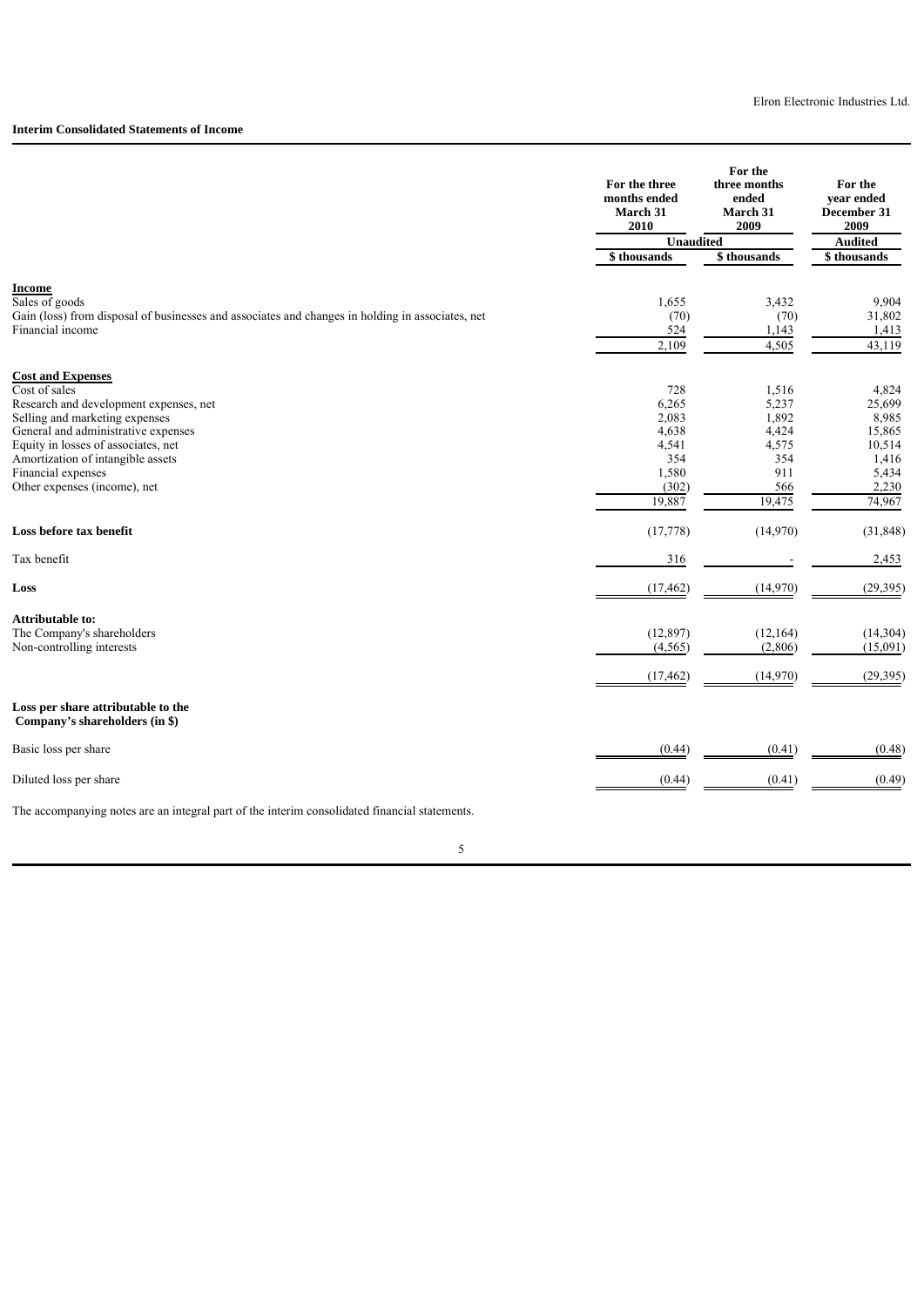# **Interim Consolidated Statements of Comprehensive Income**

|                                                                                                                                                                                                                                                                                                                                                                                                                                                                               | For the<br>For the<br>three months<br>three months<br>ended<br>ended<br>March 31<br>March 31<br>2010<br>2009 |                                 | For the<br>vear ended<br>December 31<br>2009  |
|-------------------------------------------------------------------------------------------------------------------------------------------------------------------------------------------------------------------------------------------------------------------------------------------------------------------------------------------------------------------------------------------------------------------------------------------------------------------------------|--------------------------------------------------------------------------------------------------------------|---------------------------------|-----------------------------------------------|
|                                                                                                                                                                                                                                                                                                                                                                                                                                                                               | <b>Unaudited</b>                                                                                             |                                 | <b>Audited</b>                                |
|                                                                                                                                                                                                                                                                                                                                                                                                                                                                               | \$ thousands                                                                                                 | \$ thousands                    | \$thousands                                   |
| Loss                                                                                                                                                                                                                                                                                                                                                                                                                                                                          | (17, 462)                                                                                                    | (14,970)                        | (29,395)                                      |
| Other comprehensive income (loss), net                                                                                                                                                                                                                                                                                                                                                                                                                                        |                                                                                                              |                                 |                                               |
| Changes in fair value of available for sale financial assets, net<br>Net change in fair value of available-for-sale financial assets classified to the statement of income<br>Foreign currency translation differences for foreign operations<br>Foreign currency translation differences charged to the statement of income upon disposal of an associate<br>Actuarial gains from defined benefit plan<br>Company's share of other comprehensive income (loss) of associates | 1,310<br>(134)<br>(34)                                                                                       | (4,178)<br>(66)                 | 5,001<br>(84)<br>(45)<br>(4,330)<br>15<br>455 |
| Other comprehensive income (loss), net                                                                                                                                                                                                                                                                                                                                                                                                                                        | 1,142                                                                                                        | (4,244)                         | 1,012                                         |
| <b>Total comprehensive loss</b>                                                                                                                                                                                                                                                                                                                                                                                                                                               | (16,320)                                                                                                     | (19,214)                        | (28, 383)                                     |
| Attributable to:<br>Company's shareholders<br>Non-controlling interests                                                                                                                                                                                                                                                                                                                                                                                                       | (11,712)<br>(4,608)<br>(16,320)                                                                              | (16,271)<br>(2,943)<br>(19,214) | (13,381)<br>(15,002)<br>(28, 383)             |

The accompanying notes are an integral part of the interim consolidated financial statements.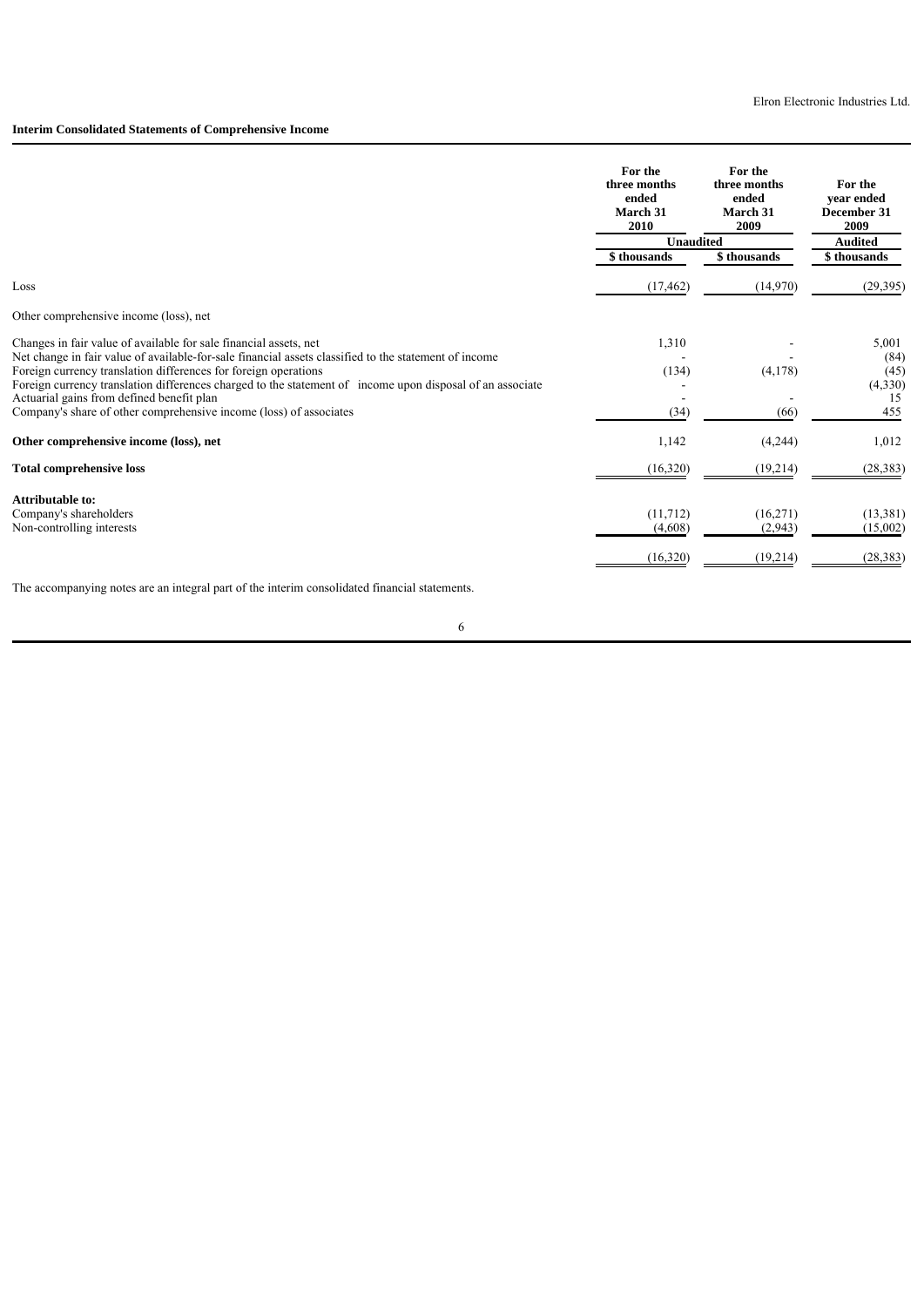# **Interim Consolidated Statements of Changes in Equity**

|                                                                                                                             |                          |                         |                                                                                              |                                                 | Attributable to the Company's shareholders                                |                                                                                                                                           |                                                           |                                                        |              |                                       |              |
|-----------------------------------------------------------------------------------------------------------------------------|--------------------------|-------------------------|----------------------------------------------------------------------------------------------|-------------------------------------------------|---------------------------------------------------------------------------|-------------------------------------------------------------------------------------------------------------------------------------------|-----------------------------------------------------------|--------------------------------------------------------|--------------|---------------------------------------|--------------|
|                                                                                                                             | <b>Issued</b><br>capital | <b>Share</b><br>Premium | Capital<br>reserves<br>in<br>respect<br>of<br>transaction<br>with<br>controlling<br>interest | <b>Share</b><br><b>Based</b><br><b>Payments</b> | <b>Revaluation</b><br>reserve from<br>consolidation<br>of<br>subsidiaries | Capital<br>reserves<br>in<br>respect<br>of<br>financial<br>assets<br>available<br>for sale<br><b>Unaudited</b><br>In thousands of dollars | Capital<br>reserves<br>from<br>translation<br>differences | <b>Retained</b><br>earning<br>(Accumulated<br>deficit) | <b>Total</b> | <b>Non</b><br>controlling<br>interest | <b>Total</b> |
| <b>Balance</b> at<br><b>January 1, 2010</b><br>(audited)                                                                    | 9,573                    | 190,328                 | 217                                                                                          | 1,180                                           | 4,127                                                                     | 5,000                                                                                                                                     | 723                                                       | (84, 679)                                              | 126,469      | (4,376)                               | 122,093      |
| Total comprehensive<br>income (loss)<br>Share-based<br>payments in<br>respect of awards                                     |                          |                         |                                                                                              |                                                 |                                                                           | 1,281                                                                                                                                     | (96)                                                      | (12, 897)                                              | (11, 712)    | (4,608)                               | (16,320)     |
| issued by<br>subsidiaries<br>Reclassification of<br>revaluation reserve<br>in respect of<br>acquisition of<br>subsidiary in |                          |                         |                                                                                              |                                                 |                                                                           |                                                                                                                                           |                                                           |                                                        |              | 362                                   | 362          |
| stages to retained<br>earnings<br>Increase in the non-<br>controlling interest<br>due to additional                         |                          |                         |                                                                                              |                                                 | (156)                                                                     |                                                                                                                                           |                                                           | 156                                                    |              |                                       |              |
| investment<br>Share based payment                                                                                           |                          |                         |                                                                                              | $\blacksquare$<br>29                            |                                                                           |                                                                                                                                           |                                                           |                                                        | 29           | 519                                   | 519<br>29    |
| <b>Balance</b> at<br><b>March 31, 2010</b>                                                                                  | 9,573                    | 190,328                 | 217                                                                                          | ,209                                            | 3,971                                                                     | 6,281                                                                                                                                     | 627                                                       | (97, 420)                                              | 114,786      | (8,103)                               | 106,683      |

The accompanying notes are an integral part of the interim consolidated financial statements.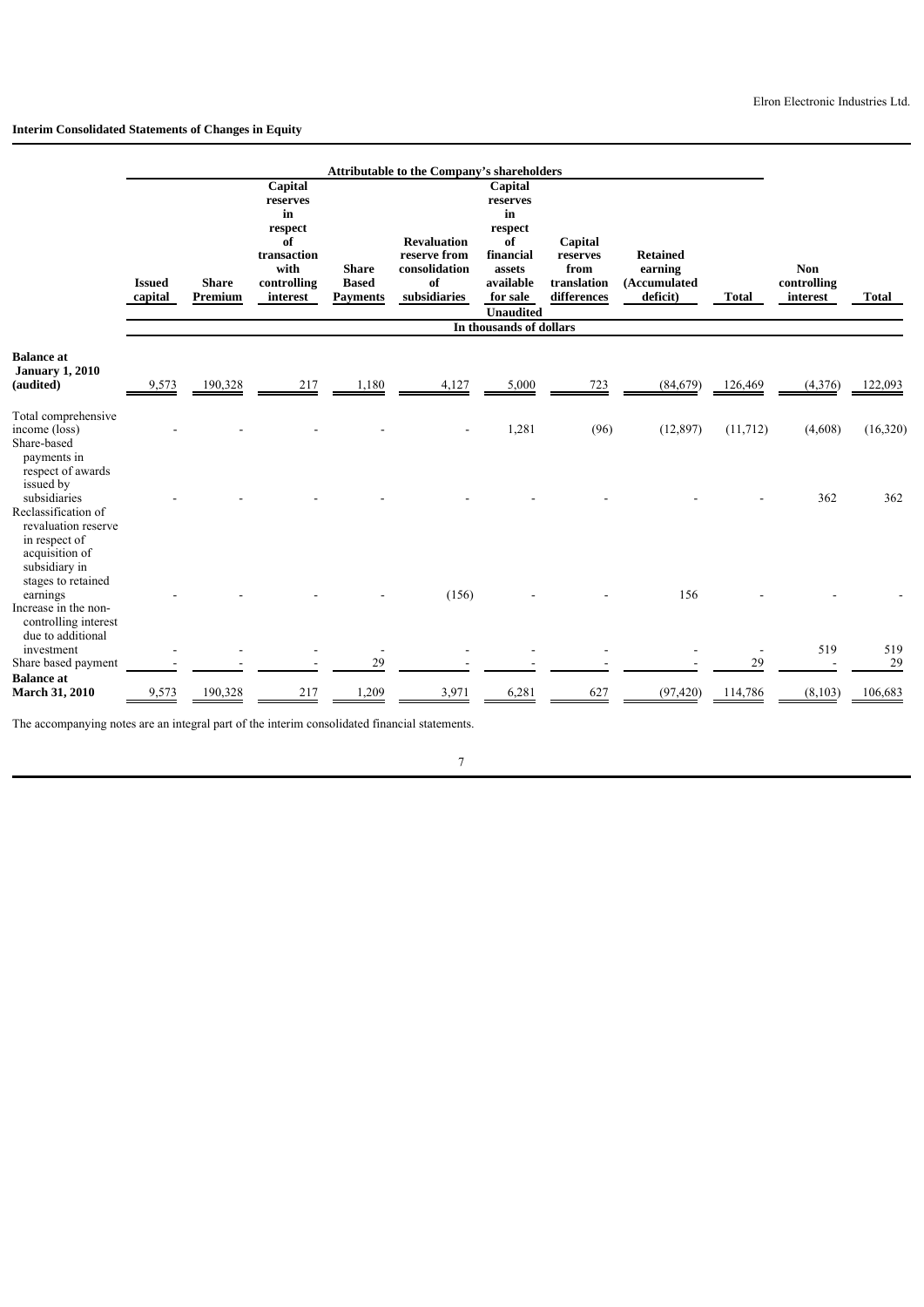# **Interim Consolidated Statements of Changes in Equity (Cont.)**

|                                                                                                                                 |                          |                         |                                                                                              |                                                | <b>Attributable to the Company's shareholders</b>                         |                                                                                                                |                                                           |                                                        |              |                                       |           |
|---------------------------------------------------------------------------------------------------------------------------------|--------------------------|-------------------------|----------------------------------------------------------------------------------------------|------------------------------------------------|---------------------------------------------------------------------------|----------------------------------------------------------------------------------------------------------------|-----------------------------------------------------------|--------------------------------------------------------|--------------|---------------------------------------|-----------|
|                                                                                                                                 | <b>Issued</b><br>capital | <b>Share</b><br>Premium | Capital<br>reserves<br>in<br>respect<br>of<br>transaction<br>with<br>controlling<br>interest | <b>Share</b><br><b>Based</b><br><b>Payment</b> | <b>Revaluation</b><br>reserve from<br>consolidation<br>of<br>subsidiaries | Capital<br>reserves<br>in<br>respect<br>of<br>financial<br>assets<br>available<br>For sale<br><b>Unaudited</b> | Capital<br>reserves<br>from<br>translation<br>differences | <b>Retained</b><br>Earning<br>(Accumulated<br>Deficit) | <b>Total</b> | <b>Non</b><br>controlling<br>interest | Total     |
|                                                                                                                                 |                          |                         |                                                                                              |                                                |                                                                           | In thousands of dollars                                                                                        |                                                           |                                                        |              |                                       |           |
| <b>Balance</b> at<br><b>January 1, 2009</b><br>(audited)                                                                        | 9,573                    | 190,328                 |                                                                                              | 1,053                                          | 4,751                                                                     | (211)                                                                                                          | 5,117                                                     | (71, 105)                                              | 139,506      | 6,545                                 | 146,051   |
| Total comprehensive<br>income (loss<br>Share-based<br>payments in                                                               |                          |                         |                                                                                              |                                                |                                                                           | (56)                                                                                                           | (4,051)                                                   | (12, 164)                                              | (16,271)     | (2,943)                               | (19,214)  |
| respect of shares<br>issued by<br>subsidiaries<br>Reclassification of<br>revaluation reserve<br>in respect of<br>acquisition of |                          |                         |                                                                                              |                                                |                                                                           |                                                                                                                |                                                           |                                                        |              | 354                                   | 354       |
| subsidiary in<br>stages to retained<br>earnings<br>Increase in the non-<br>controlling interest<br>due to additional            |                          |                         |                                                                                              |                                                | (156)                                                                     |                                                                                                                |                                                           | 156                                                    |              |                                       |           |
| investment<br>Share based<br>payments                                                                                           |                          |                         |                                                                                              | 67                                             |                                                                           |                                                                                                                |                                                           |                                                        | 67           | 592                                   | 592<br>67 |
| <b>Balance</b> at<br><b>March 31, 2009</b>                                                                                      | 9,573                    | 190,328                 |                                                                                              | 1,120                                          | 4,595                                                                     | (267)                                                                                                          | 1,066                                                     | (83, 113)                                              | 123,302      | 4,548                                 | 127,850   |

The accompanying notes are an integral part of the interim consolidated financial statements.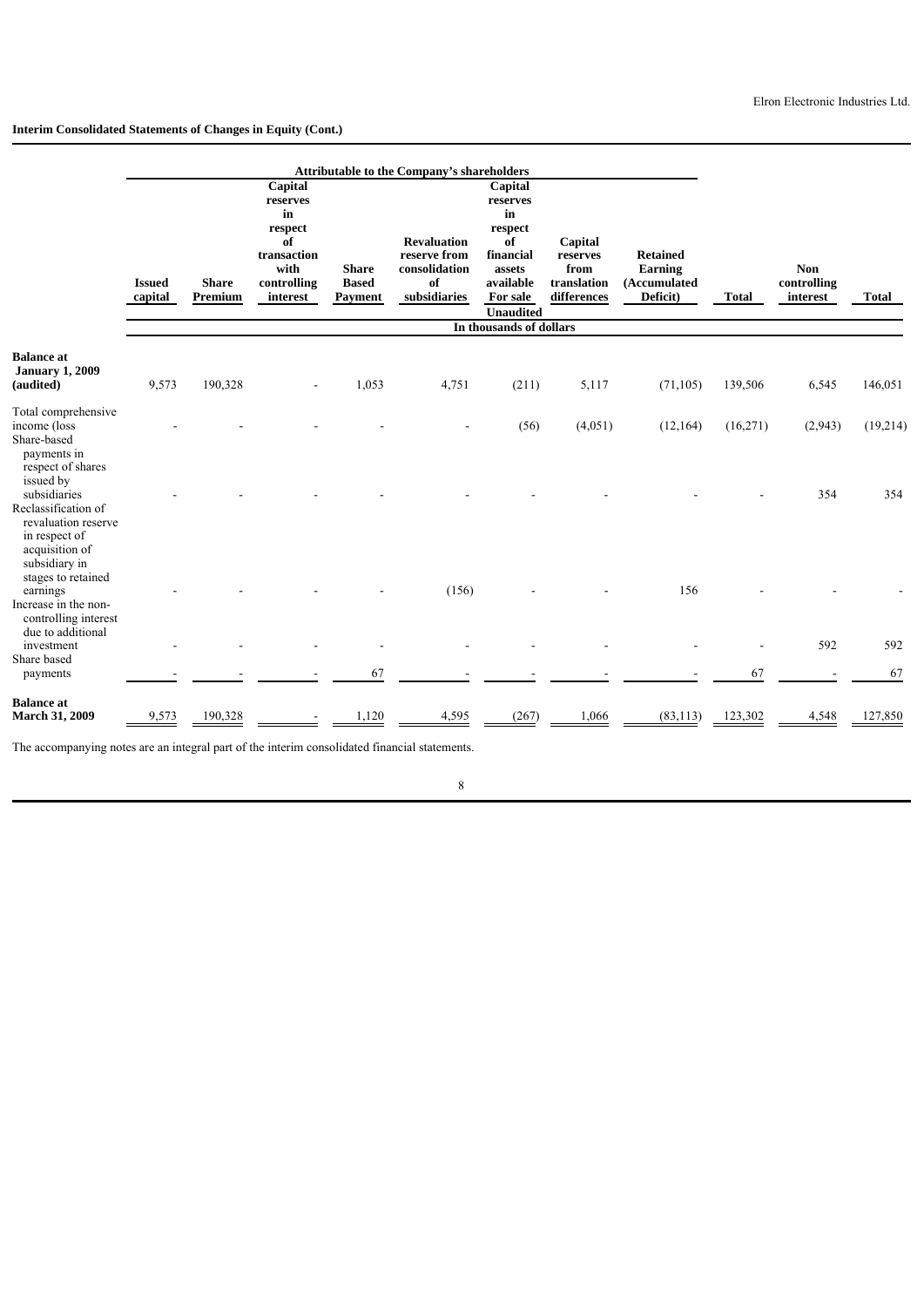#### **Interim Consolidated Statements of Changes in Equity (Cont.)**

|                                                                                                                                                   |                          |                         |                                                                                              |                                         | Attributable to the Company's shareholders                                |                                                                                                              |                                                           |                                                        |              |                                       |           |
|---------------------------------------------------------------------------------------------------------------------------------------------------|--------------------------|-------------------------|----------------------------------------------------------------------------------------------|-----------------------------------------|---------------------------------------------------------------------------|--------------------------------------------------------------------------------------------------------------|-----------------------------------------------------------|--------------------------------------------------------|--------------|---------------------------------------|-----------|
|                                                                                                                                                   | <b>Issued</b><br>capital | <b>Share</b><br>Premium | Capital<br>reserves<br>in<br>respect<br>of<br>transaction<br>with<br>controlling<br>interest | <b>Share</b><br><b>Based</b><br>Payment | <b>Revaluation</b><br>reserve from<br>consolidation<br>of<br>subsidiaries | Capital<br>reserves<br>in<br>respect<br>of<br>financial<br>assets<br>available<br>For sale<br><b>Audited</b> | Capital<br>reserves<br>from<br>translation<br>differences | <b>Retained</b><br>Earning<br>(Accumulated<br>Deficit) | <b>Total</b> | <b>Non</b><br>controlling<br>interest | Total     |
|                                                                                                                                                   |                          |                         |                                                                                              |                                         |                                                                           | In thousands of dollars                                                                                      |                                                           |                                                        |              |                                       |           |
| <b>Balance</b> at<br><b>January 1, 2009</b>                                                                                                       | 9,573                    | 190,328                 |                                                                                              | 1,053                                   | 4,751                                                                     | (211)                                                                                                        | 5,117                                                     | (71, 105)                                              | 139,506      | 6,545                                 | 146,051   |
| Total comprehensive<br>income (loss)<br>Share-based<br>payments in<br>respect of shares                                                           |                          |                         |                                                                                              |                                         |                                                                           | 5,211                                                                                                        | (4, 394)                                                  | (14, 198)                                              | (13, 381)    | (15,002)                              | (28, 383) |
| issued by<br>subsidiaries<br>Reclassification of<br>revaluation reserve<br>in respect of<br>acquisition of<br>subsidiary in<br>stages to retained |                          |                         |                                                                                              |                                         |                                                                           |                                                                                                              |                                                           |                                                        |              | 2,395                                 | 2,395     |
| earnings                                                                                                                                          |                          |                         |                                                                                              |                                         | (624)                                                                     |                                                                                                              |                                                           | 624                                                    |              |                                       |           |
| Deconsolidation of<br>subsidiary<br>Increase in the non-<br>controlling interest                                                                  |                          |                         |                                                                                              |                                         |                                                                           |                                                                                                              |                                                           |                                                        |              | (1,625)                               | (1,625)   |
| due additional<br>investment<br>Transaction with                                                                                                  |                          |                         |                                                                                              |                                         |                                                                           |                                                                                                              |                                                           |                                                        |              | 3,528                                 | 3,528     |
| non-controlling<br>interest                                                                                                                       |                          |                         | 217                                                                                          |                                         |                                                                           |                                                                                                              |                                                           |                                                        | 217          | (217)                                 |           |
| Share based<br>payments                                                                                                                           |                          |                         |                                                                                              | 127                                     |                                                                           |                                                                                                              |                                                           |                                                        | 127          |                                       | 127       |
| <b>Balance</b> at<br>December 31, 2009                                                                                                            | 9,573                    | 190,328                 | 217                                                                                          | 1,180                                   | 4,127                                                                     | 5,000                                                                                                        | 723                                                       | (84, 679)                                              | 126,469      | (4,376)                               | 122,093   |

The accompanying notes are an integral part of the interim consolidated financial statements.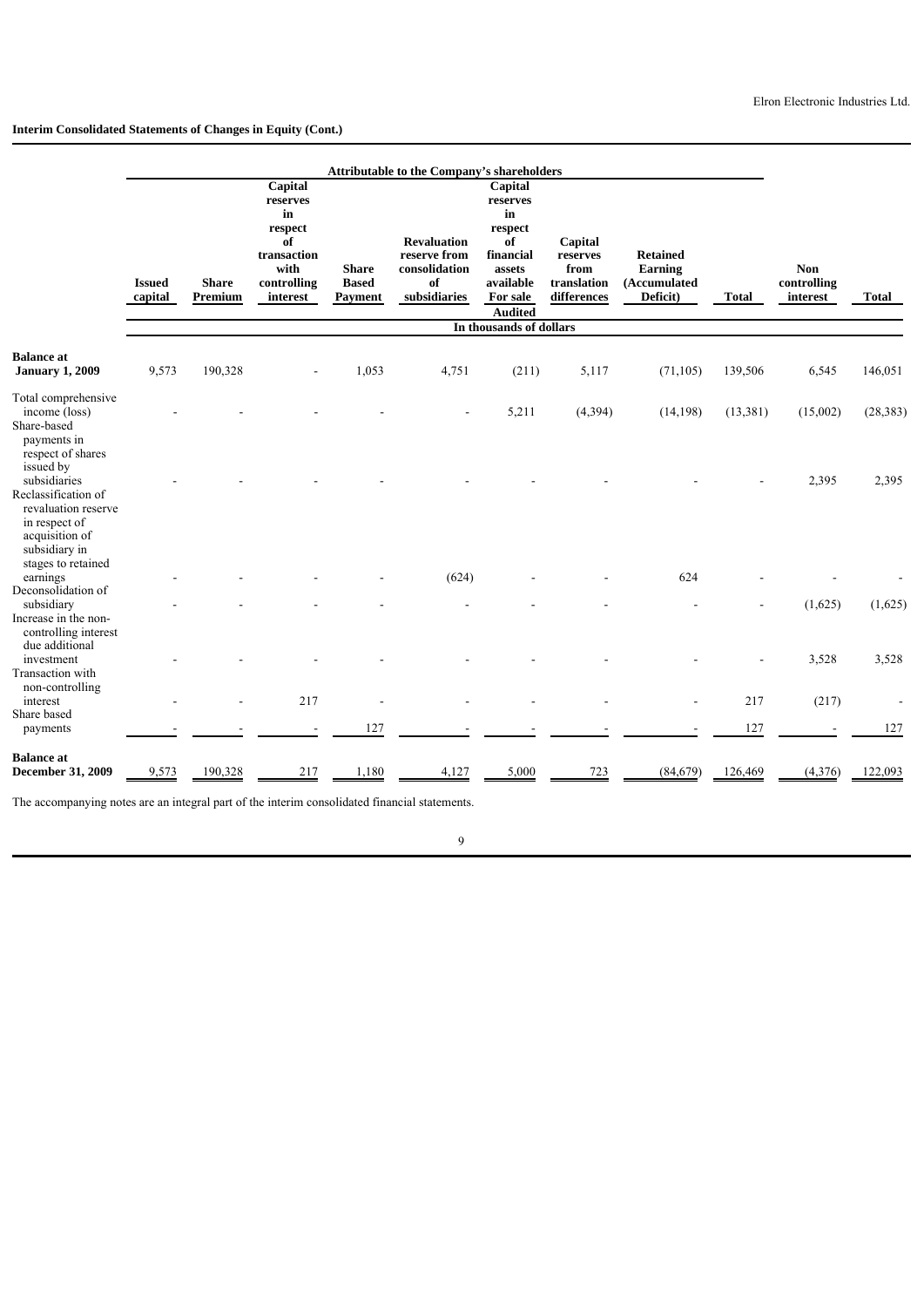|                                                                                               | For the<br>three months<br>ended<br><b>March 31</b><br>2010 | For the three<br>months ended<br><b>March 31</b><br>2009 | For the<br>vear ended<br>December 31<br>2009 |  |
|-----------------------------------------------------------------------------------------------|-------------------------------------------------------------|----------------------------------------------------------|----------------------------------------------|--|
|                                                                                               | <b>Unaudited</b>                                            |                                                          | <b>Audited</b>                               |  |
|                                                                                               | \$ thousands                                                | \$thousands                                              | \$thousands                                  |  |
| <b>Cash flows from operating activities</b>                                                   |                                                             |                                                          |                                              |  |
| Loss                                                                                          | (17, 462)                                                   | (14,970)                                                 | (29, 395)                                    |  |
| Adjustments to reconcile net loss to net cash used in operating activities:                   |                                                             |                                                          |                                              |  |
| Depreciation and amortization                                                                 | 620                                                         | 644                                                      | 2,958                                        |  |
| Financial income, net                                                                         | 148                                                         | 411                                                      | 949                                          |  |
| Stock based compensation and changes in liability in respect of call options                  | 390                                                         | 421                                                      | 2,398                                        |  |
| Accrued interest on loans from shareholders                                                   | 302                                                         | (530)                                                    | 1,561                                        |  |
| Gain from sale of investments in available for sale securities                                |                                                             |                                                          | (85)                                         |  |
| Reevaluation of restricted cash                                                               | (1)                                                         | 13                                                       | 83                                           |  |
| Loss (gain) from sale of property and equipment, net                                          | (12)                                                        | 26                                                       | 64                                           |  |
| Impairment of investments                                                                     |                                                             | 442                                                      | 1,853                                        |  |
| Decrease (increase) in fair value of Convertible Debentures                                   | 591                                                         | (517)                                                    | 921                                          |  |
| Gain from disposal of businesses and associates and changes in holdings in associates, net    | 70                                                          | 66                                                       | (31, 802)                                    |  |
| Equity in losses of associates, net                                                           | 4,541                                                       | 4,575                                                    | 10,514                                       |  |
| Deferred taxes, net                                                                           | (316)                                                       |                                                          |                                              |  |
| Other                                                                                         | (202)                                                       | 877                                                      | 323                                          |  |
|                                                                                               | 6,131                                                       | 6,428                                                    | (10, 263)                                    |  |
| Changes in Assets and Liabilities:                                                            |                                                             |                                                          |                                              |  |
| Decrease (increase) in trade receivables                                                      | 16                                                          | (613)                                                    | (1, 103)                                     |  |
| Decrease (increase) in Other current assets                                                   | (1,029)                                                     | 929                                                      | 62                                           |  |
| Increase in inventories                                                                       | (535)                                                       | (133)                                                    |                                              |  |
| Increase (decrease) in liabilities in respect of royalty bearing government grants            | 226                                                         | 170                                                      | (2,634)                                      |  |
|                                                                                               |                                                             |                                                          | (589)<br>307                                 |  |
| Increase (decrease) in trade payables                                                         | (737)                                                       | (542)                                                    |                                              |  |
| Increase (decrease) in Other current liabilities                                              | 2,710                                                       | (2, 335)                                                 | (1, 444)                                     |  |
|                                                                                               | $\overline{651}$                                            | (2,524)                                                  | (5,401)                                      |  |
| Cash paid and received during the year for:                                                   |                                                             |                                                          |                                              |  |
| Interest paid                                                                                 | (251)                                                       | (416)                                                    | (1, 542)                                     |  |
| Interest received                                                                             | 103                                                         | 5                                                        | 593                                          |  |
|                                                                                               | (148)                                                       | (411)                                                    | (949)                                        |  |
| Net cash used in operating activities                                                         | (11, 414)                                                   | (11, 477)                                                | (46,008)                                     |  |
| The accompanying notes are an integral part of the interim consolidated financial statements. |                                                             |                                                          |                                              |  |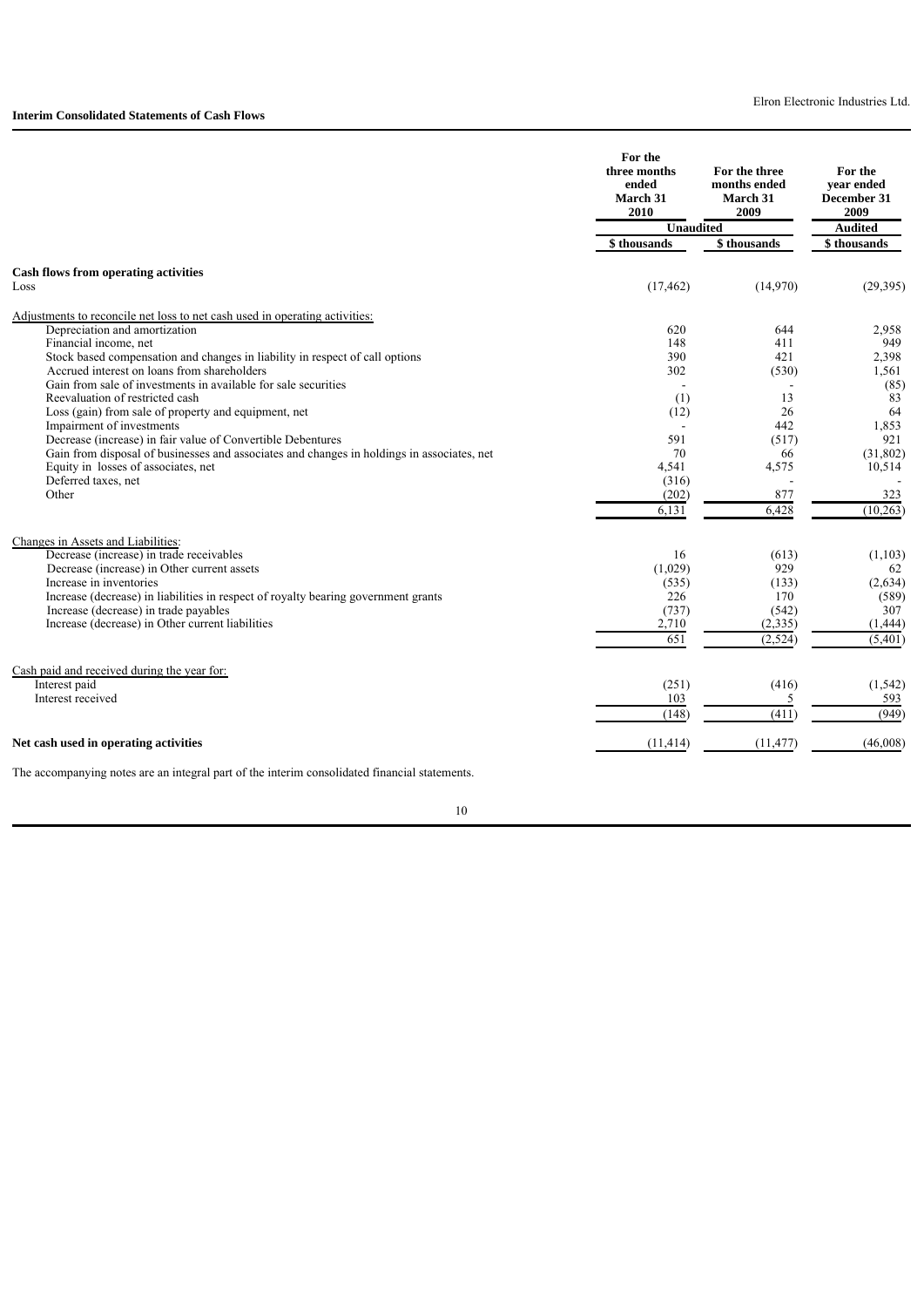|                                                                  | For the three<br>months ended<br>March 31<br>2010 | For the three<br>months ended<br><b>March 31</b><br>2009 | For the<br>vear ended<br>December 31<br>2009 |  |
|------------------------------------------------------------------|---------------------------------------------------|----------------------------------------------------------|----------------------------------------------|--|
|                                                                  | <b>Unaudited</b>                                  |                                                          | <b>Audited</b>                               |  |
|                                                                  | \$ thousands                                      | \$thousands                                              | \$ thousands                                 |  |
| <b>Cash flows from investment activities</b>                     |                                                   |                                                          |                                              |  |
| Purchase of property and equipment                               | (180)                                             | (284)                                                    | (1,293)                                      |  |
| Investment in associates and other companies                     | (2,155)                                           | (1,926)                                                  | (8,630)                                      |  |
| Purchase of intangible assets                                    | (139)                                             | (19)                                                     | (172)                                        |  |
| Proceeds from sale of property and equipment                     | 25                                                | 10                                                       | 105                                          |  |
| Proceeds from sale of investments in subsidiaries (Schedule A)   |                                                   |                                                          | (1,044)                                      |  |
| Proceeds from sale of associates and other companies             |                                                   |                                                          | 66,290                                       |  |
| Dividend received from associates                                |                                                   | 5,111                                                    | 9,553                                        |  |
| Proceeds from sale and maturity of available for sale securities | 156                                               |                                                          | 728                                          |  |
| Investments in long term deposits                                |                                                   | (430)                                                    | (430)                                        |  |
| Proceeds from long term deposits                                 |                                                   |                                                          | 430                                          |  |
| Net cash provided by (used in) investment activities             | (2,293)                                           | 2,462                                                    | 65,537                                       |  |
| <b>Cash flows from financing activities</b>                      |                                                   |                                                          |                                              |  |
| Receipt of government grants                                     | 37                                                | 164                                                      | 2,984                                        |  |
| Proceeds from issuance of shares to non-controlling interests    | 519                                               | 592                                                      | 3,529                                        |  |
| Receipt of long-terms loans from shareholders                    |                                                   | 2,000                                                    | 9,000                                        |  |
| Receipt of long-term loans from banks and others                 | 3,750                                             | 6,500                                                    | 13,500                                       |  |
| Repayment of long-term loans                                     | (1)                                               | (332)                                                    | (566)                                        |  |
| Increase (decrease) in short-term bank loan, net                 | (302)                                             | (471)                                                    | (593)                                        |  |
| Net cash provided by financing activities                        | 4,003                                             | 8,453                                                    | 27,854                                       |  |
| Increase (decrease) in cash and cash equivalents                 | (9,118)                                           | (562)                                                    | 47,383                                       |  |
| Cash and cash equivalents of a disposal group held for sale      | (1,012)                                           |                                                          |                                              |  |
| Cash and cash equivalents as of beginning of the year            | 64,747                                            | 17,364                                                   | 17,364                                       |  |
| Cash and cash equivalents as of end of the year                  | 54,617                                            | 16,802                                                   | 64,747                                       |  |

The accompanying notes are an integral part of the interim consolidated financial statements.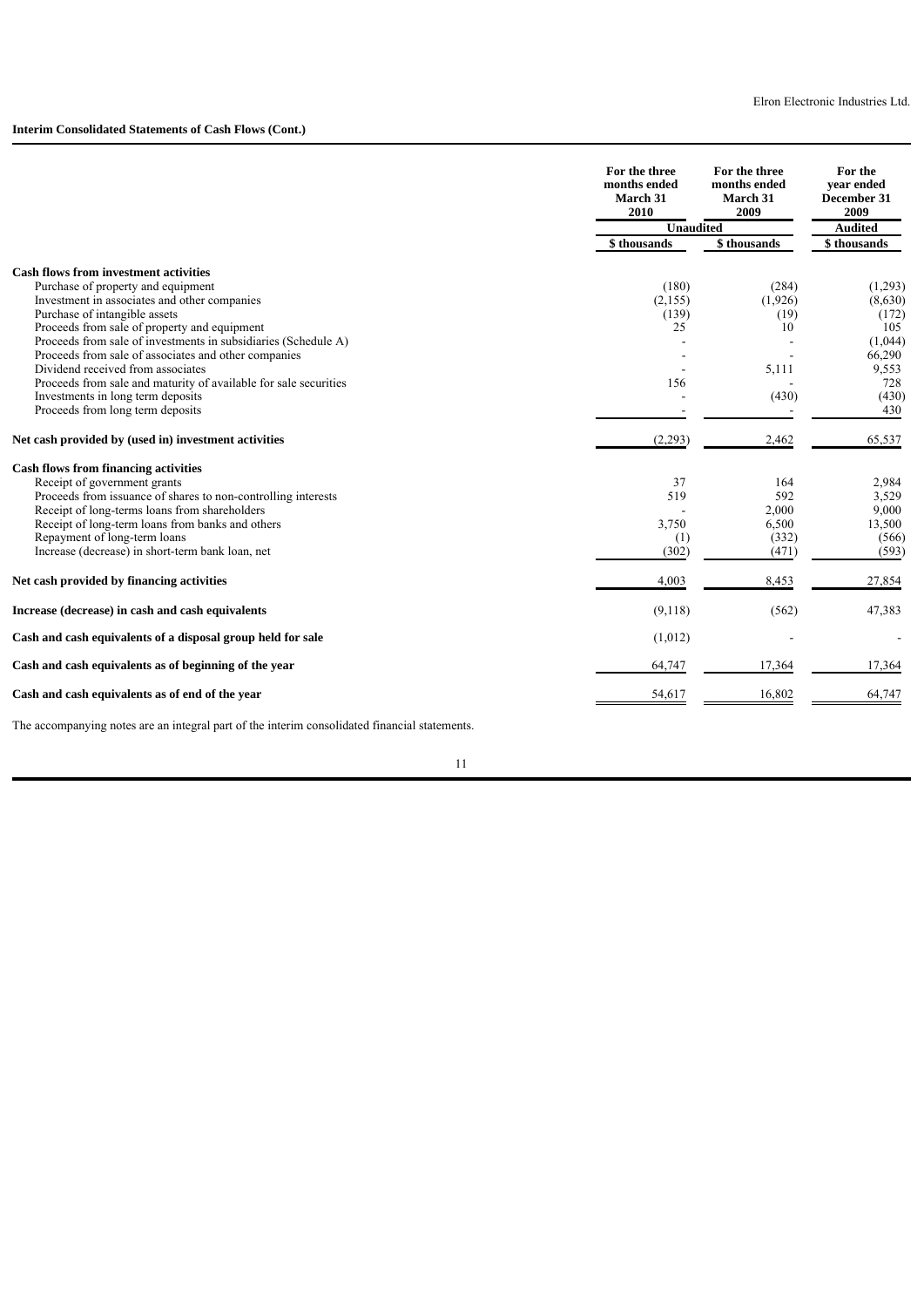# **Interim Consolidated Statements of Cash Flows (Cont.)**

|                                                                                                                             | For the three<br>months ended<br>March 31<br>2010 | For the three<br>months ended<br>March 31<br>2009 | For the<br>vear ended<br>December 31<br>2009 |  |
|-----------------------------------------------------------------------------------------------------------------------------|---------------------------------------------------|---------------------------------------------------|----------------------------------------------|--|
|                                                                                                                             | <b>Unaudited</b>                                  |                                                   | <b>Audited</b>                               |  |
|                                                                                                                             | \$ thousands                                      | \$ thousands                                      | \$ thousands                                 |  |
| <b>Schedule A</b>                                                                                                           |                                                   |                                                   |                                              |  |
| Proceeds from sale of investments in subsidiaries                                                                           |                                                   |                                                   |                                              |  |
| Assets and liabilities of the subsidiaries as of the date of sale:<br>Working capital (excluding cash and cash equivalents) |                                                   |                                                   | (3,031)                                      |  |
| Property, plant and equipment, net                                                                                          |                                                   |                                                   | 1,259                                        |  |
| Intangible assets, net                                                                                                      |                                                   |                                                   | 3,810                                        |  |
| Long-term assets                                                                                                            |                                                   |                                                   | 24                                           |  |
| Long-term liabilities                                                                                                       |                                                   |                                                   | (2,164)                                      |  |
| Non-controlling interests                                                                                                   |                                                   |                                                   | (1,627)                                      |  |
| Capital gain                                                                                                                |                                                   |                                                   | 1,574                                        |  |
| Accrued severance pay, net                                                                                                  |                                                   |                                                   | 26                                           |  |
| Investment in associate                                                                                                     |                                                   |                                                   | (915)                                        |  |
|                                                                                                                             |                                                   |                                                   | (1,044)                                      |  |

The accompanying notes are an integral part of the interim consolidated financial statements.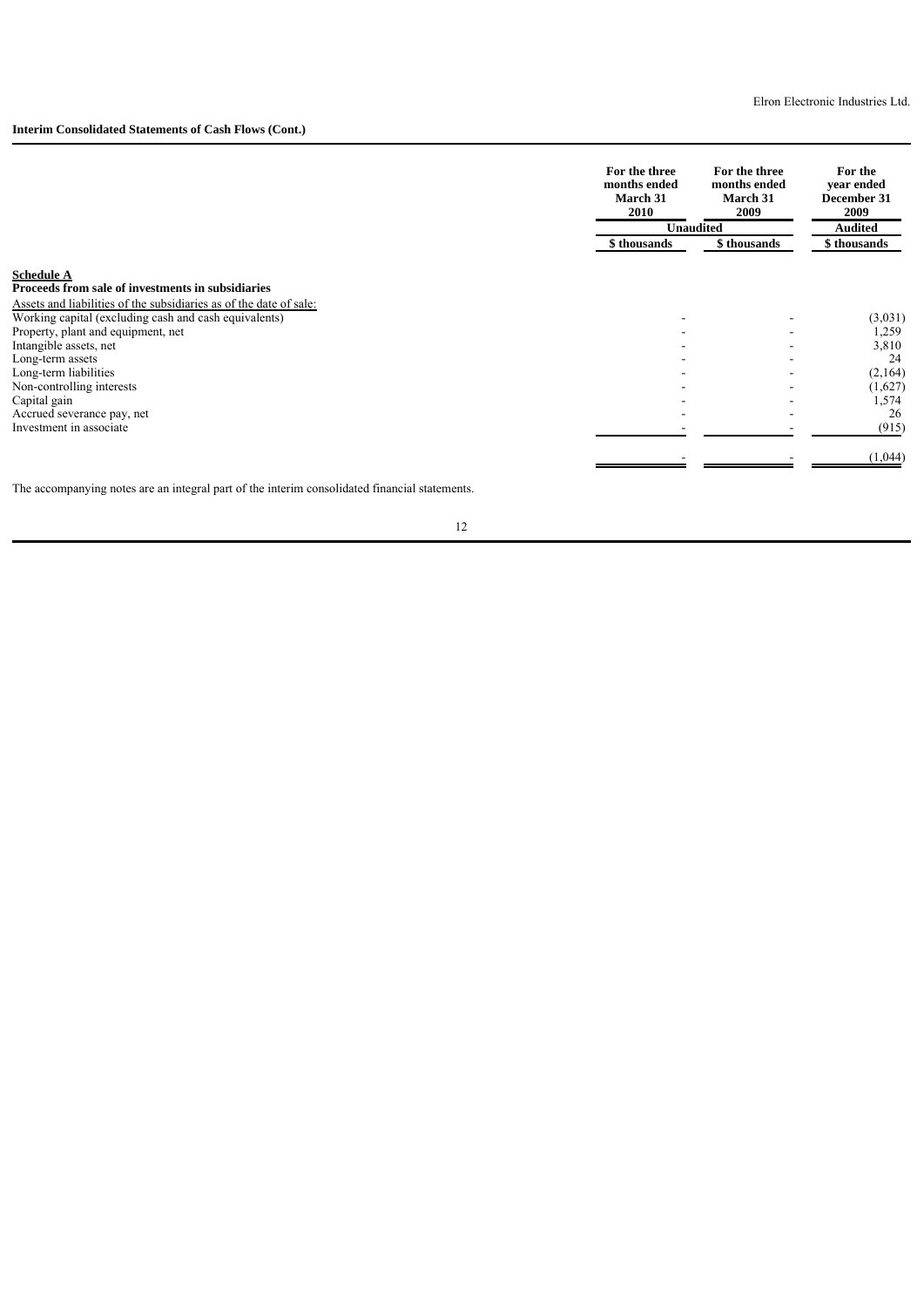### **(USD in thousands)**

#### **Note 1 – General**

Elron Electronic Industries Ltd. ("Elron" or the "Company") is a high technology operational holding company, which is traded on the Tel-Aviv Stock Exchange and the Over-The-Counter market in the US. The Company is an Israeli-resident company incorporated in Israel, and its registered address is 3 Azrieli Center, Triangle Tower, 42<sup>nd</sup> floor, Tel Aviv. Elron's business is conducted through subsidiaries, associates and other companies, in which Elron invested, primarily in the fields of medical devices, information and communications technology and clean technology.

The Company's primary shareholder is Discount Investment Corporation Ltd. ("DIC"), which holds an approximately 48.7% interest in the Company as of March 31, 2010.

Pursuant to the decision of the Company's Board of Directors from November 12, 2009, on January 6, 2010, the Company's shares were de-listed from trading on the NASDAQ stock exchange. Elron further intends to terminate the registration of its ordinary shares as soon as possible under U.S. Securities and Exchange ("SEC") rules. The Company does not expect such deregistration to take effect earlier than the first quarter of 2011, if at all.

As a result, Elron changed its financial reporting principles from generally accepted accounting principles in the United States ("U.S. GAAP") to International Financial Reporting Standards ("IFRS"). Elron's consolidated financial statements for the year ended December 31, 2009 were the Company's initial annual financial statements prepared in conformity with IFRS.

In the first quarter of 2010 Elron commenced reporting in accordance with the reporting obligations under the Israel Securities Law (1968) applicable to reporting companies in Israel which are not dual-listed. Up until January 2010, the Company reported in accordance with the reporting obligations under the Israel Securities Law applicable to reporting companies in Israel which are dual-listed.

As aforementioned, Elron's ordinary shares continue to be registered in the U.S. under the Exchange Act, and as such, Elron is now required to comply with reporting requirements in accordance with both Israeli and U.S. applicable securities laws and regulations.

The accompanying unaudited condensed interim consolidated financial statements have been prepared as of March 31, 2010, and for the three months then ended ("interim consolidated financial statements") in accordance with IFRS. The interim consolidated financial statements are presented in U.S. dollars, the Company's functional currency, and are rounded to the nearest thousand. These financial statements should be read in conjunction with the Company's annual financial statements for the year ended December 31, 2009 ("the Company's annual financial statements") and accompanying notes.

See Note 6 regarding the impact of the transition from reporting in accordance with U.S. GAAP to reporting in accordance with IFRS on the Company's financial position as of March 31, 2009, and consolidated statements of loss for the three months ended March 31, 2009.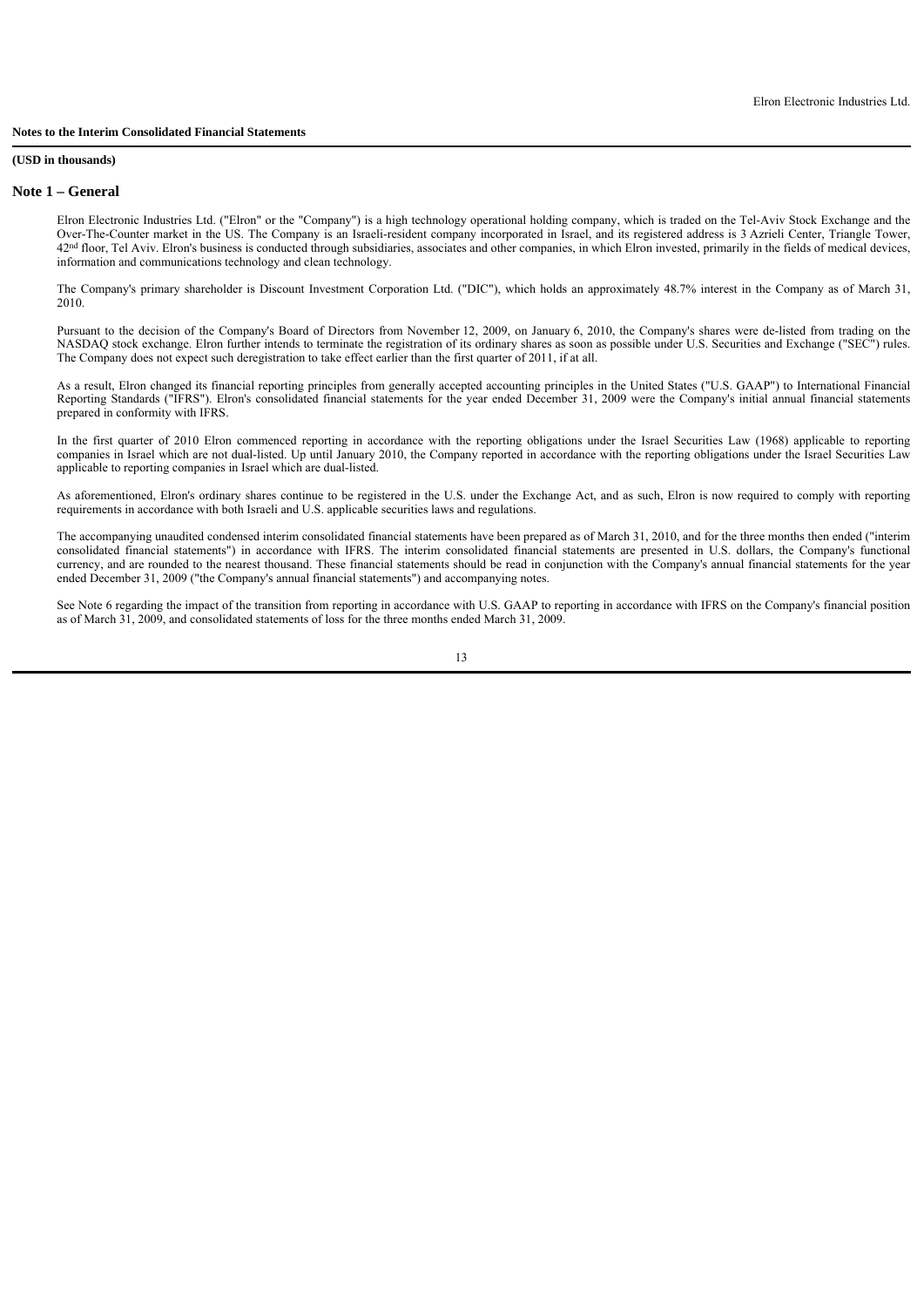### **Note 2 - Significant Accounting Policies**

### **A. Basis of presentation**

The interim consolidated financial statements were prepared in accordance with IAS 34 – Interim Financial Statements, and in accordance with Section D of the Israeli Securities Regulations (Periodic and Immediate Reports), 1970.

The significant accounting policies followed in the preparation of these financial statements are identical to those applied in preparation of the latest annual financial statements, with the exception of the following:

i. *IFRS 3 (Revised) - Business Combinations and IAS 27 (Amended) ("The New Standards") – Consolidated and Separate Financial Statements*

According to the New Standards:

The definition of a business was broadened so that it contains also activities and assets that are not managed as a business as long as the seller is capable of operating them as a business.

- An entity can choose whether to measure non-controlling interests in the acquiree (and consequently, the goodwill) of each business combination, either at its full fair value or at the non-controlling interest's proportionate share of acquiree's net identifiable assets at the acquisition date.

- Contingent consideration in a business combination is measured at fair value and changes in the fair value of the contingent consideration, which do not represent adjustments to the acquisition cost in the measurement period, are not simultaneously recognized as goodwill adjustments. If the contingent consideration is classified as a financial liability under IAS 39, it is measured at fair value through profit or loss.

- Direct acquisition costs attributed to a business combination transaction are recognized in the statement of income as incurred.

Subsequent measurement of a deferred tax asset for acquired temporary differences which did not meet the recognition criteria at acquisition date will be charged to profit or loss and not as adjustment to goodwill.

- A subsidiary's losses, even if resulting in a capital deficiency in a subsidiary, are allocated between the parent company and non-controlling interests, even if the non-controlling interest has not guaranteed or has no contractual obligation for sustaining the subsidiary or of investing further amounts.

Upon the loss or achievement of control of a subsidiary, the remaining investment, if any, is revalued to fair value against gain or loss from the sale and this fair value represents the cost basis for the purpose of subsequent treatment.

A transaction with non-controlling interests, whether a sale or an acquisition, is accounted for as an equity transaction. As such, further acquisitions of noncontrolling interests by the Company (or disposal of equity interests while control is retained) are recognized directly in equity (capital reserves in respect of transaction with non-controlling interests). Any difference between the amount of the adjustment to non-controlling interest (reflecting the change in relative interest in the subsidiary) and the consideration paid or received by the parent on the change in holding is recognized directly in equity. In disposal of equity interests while control is retained, the company should take into consideration realization of goodwill attributed to the subsidiary, if any, comprehensive income and capital reserves from translation differences, in accordance with the decrease in holdings in the subsidiary.

Losses are attributable to the owners of the parent and to the non-controlling interests even if this results in the non-controlling interests having a deficit balance.

At the acquisition date, the acquirer reassesses the assets and liabilities, not including leases and insurance contracts, for appropriate classification and designation in accordance with the contractual terms, economic circumstances and pertinent conditions as of the acquisition date.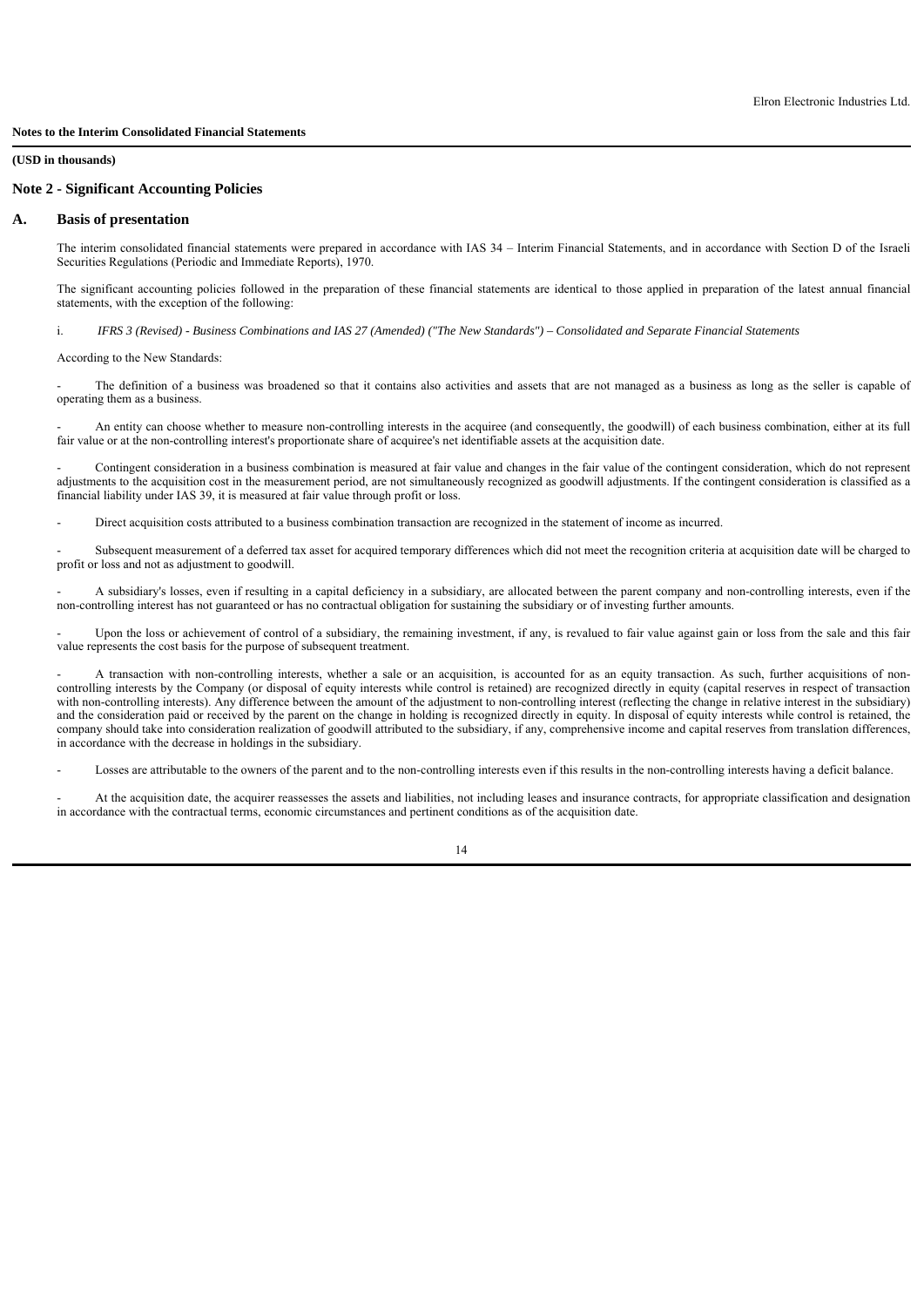#### **(USD in thousands)**

### **Note 2 - Significant Accounting Policies (Cont.)**

In a business combination achieved in stages, the acquirer remeasures its previously held equity interest in the acquiree at its acquisition-date fair value and recognizes the resulting gain or loss, if any, in profit or loss. Any amount that was recognized in other comprehensive income is recognized on the same basis as would be required if the acquirer had disposed directly of the previously held equity interest.

The Standards are adopted prospectively since January 1, 2010. The adoption of the standards will affect certain aspects of our accounting for subsidiaries and noncontrolling interests mainly with respect to prospective allocation of losses to non-controlling shareholders, accounting for consolidating and de consolidating subsidiaries and recognition of gain upon a change of ownership, and the accounting for future business combinations.

ii. *IFRS 5 - Non-current Assets Held for Sale and Discontinued Operations*

According to the amendment to IFRS 5, when the parent decides to sell part of its interest in a subsidiary so that after the sale the parent retains a non-controlling interest, such as rights conferring significant influence, all the assets and liabilities attributed to the subsidiary will be classified as held for sale if the relevant criteria of IFRS 5 are met, including the presentation as a discontinued operation. Further, an additional amendment specifies the disclosures required in respect of non-current assets (or disposal groups) that are classified as held for sale or discontinued operations. Pursuant to the amendment, only the disclosures required in IFRS 5 will be provided. Disclosures in other IFRSs apply to such assets only if they require specific disclosures in respect of non-current assets or disposal groups.

The amendment is adopted prospectively starting from the financial statements for periods beginning on January 1, 2010.

### **B. New standards and interpretations issued but not yet effective**

### 1. *IFRS 9 - Financial Instruments*

In November 2009, the IASB issued IFRS 9, "Financial Instruments", which represents the first phase of a project to replace IAS 39, "Financial Instruments: Recognition and Measurement". IFRS 9 focuses mainly on the classification and measurement of financial assets and it applies to all financial assets within the scope of IAS 39.

According to IFRS 9, upon initial recognition, all the financial assets (including hybrid contracts with financial asset hosts) will be measured at fair value. In subsequent periods, debt instruments can be measured at amortized cost if both of the following conditions are met:

the asset is held within a business model whose objective is to hold assets in order to collect the contractual cash flows.

the contractual terms of the financial asset give rise on specified dates to cash flows that are solely payments of principal and interest on the principal amount outstanding.

Subsequent measurement of all other debt instruments and financial assets will be at fair value.

Financial assets that are equity instruments will be measured in subsequent periods at fair value and the changes will be recognized in the statement of income or in other comprehensive income (loss), in accordance with the election of the accounting policy on an instrument-by-instrument basis. This election is final and irrevocable. Nevertheless, if the equity instruments are held for trading, they must be measured at fair value through profit or loss. When an entity changes its business model for managing financial assets it shall reclassify all affected financial assets. In all other circumstances, reclassification of financial instruments is not permitted.

The standard will be effective starting January 1, 2013. Earlier application is permitted. Companies that elect to apply the standard during 2009 and 2010 may do so at any time during the reporting period, but no earlier than November 12, 2009 (the standards' issuance date). Early adoption will be made with a retrospective restatement of comparative figures, subject to the reliefs set out in the Standard.

The Company is evaluating the effect of IFRS 9 on it's financial statements.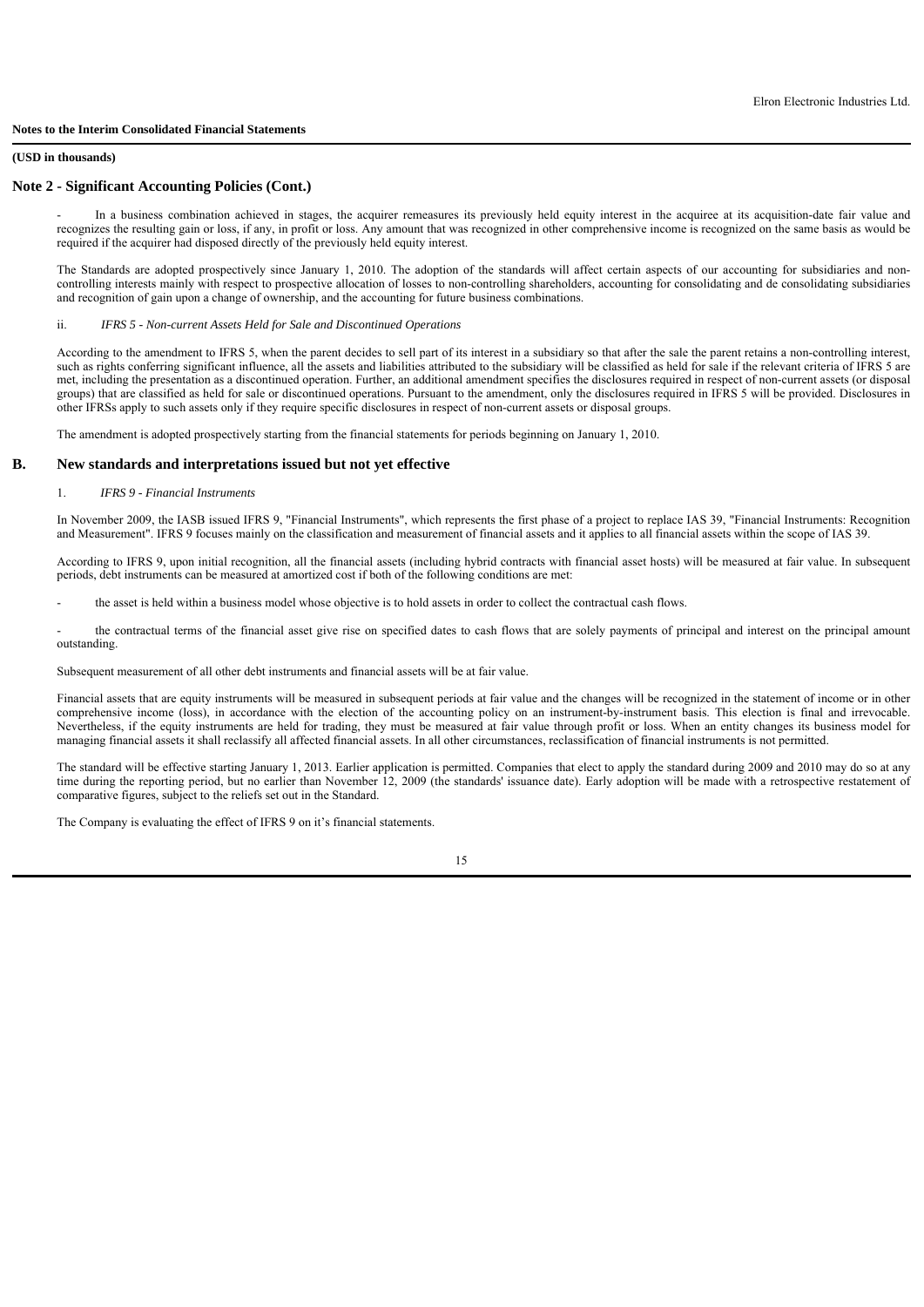#### **1. Starling**

Starling Advanced Communications Ltd. ("Starling") is a provider of innovative connectivity solutions for the broadband access market for mobile platforms including aircraft and ground vehicles.

Starling is an Elron subsidiary. Elron directly holds approximately 32% of Starling's outstanding shares, and approximately 36% indirectly through its consolidated subsidiary RDC – Rafael Development Corporation Ltd. ("RDC").

In December 2009, Elron and RDC signed a loan agreement to provide Starling with a loan in the aggregate amount of \$3,900, of which Elron's and RDC's share is approximately \$1,800 and \$2,100, respectively. The total loan amount was granted to Starling in a single installment during January 2010.

In March 2010, Elron and RDC signed an additional loan agreement to provide Starling with a loan in the aggregate amount of \$7,800, of which Elron's and RDC's share is approximately \$3,600 and \$4,200, respectively. During April 2010, subsequent to the balance sheet date, a payment in respect of the loan in the amount of \$500 and \$600 was advanced by Elron and RDC, respectively.

### **2. Medingo**

Medingo Ltd. ("Medingo") is a development stage company that is engaged in the development of an insulin micro-pump for people with diabetes, ("the Micro-Pump"). In July 2009, Medingo received FDA clearance to market the Micro-Pump.

Medingo is an Elron subsidiary. Elron directly holds approximately 8% of Medingo's outstanding shares, and approximately 84% indirectly through RDC.

In January 2010, the shareholders of Medingo, including Elron and RDC, extended an investment in the aggregate amount of \$5,500 to Medingo, of which Elron's and RDC's share is approximately \$500 and \$4,600, respectively. During the first quarter of 2010, a payment in respect of the investment in the amount of \$3,500 was advanced, of which Elron's and RDC's share is approximately \$300 and \$2,900, respectively. During April and May 2010, subsequent to the balance sheet date, an additional payment in the amount of \$1,500 was advanced, of which Elron and RDC's share is approximately \$130 and \$1,300, respectively.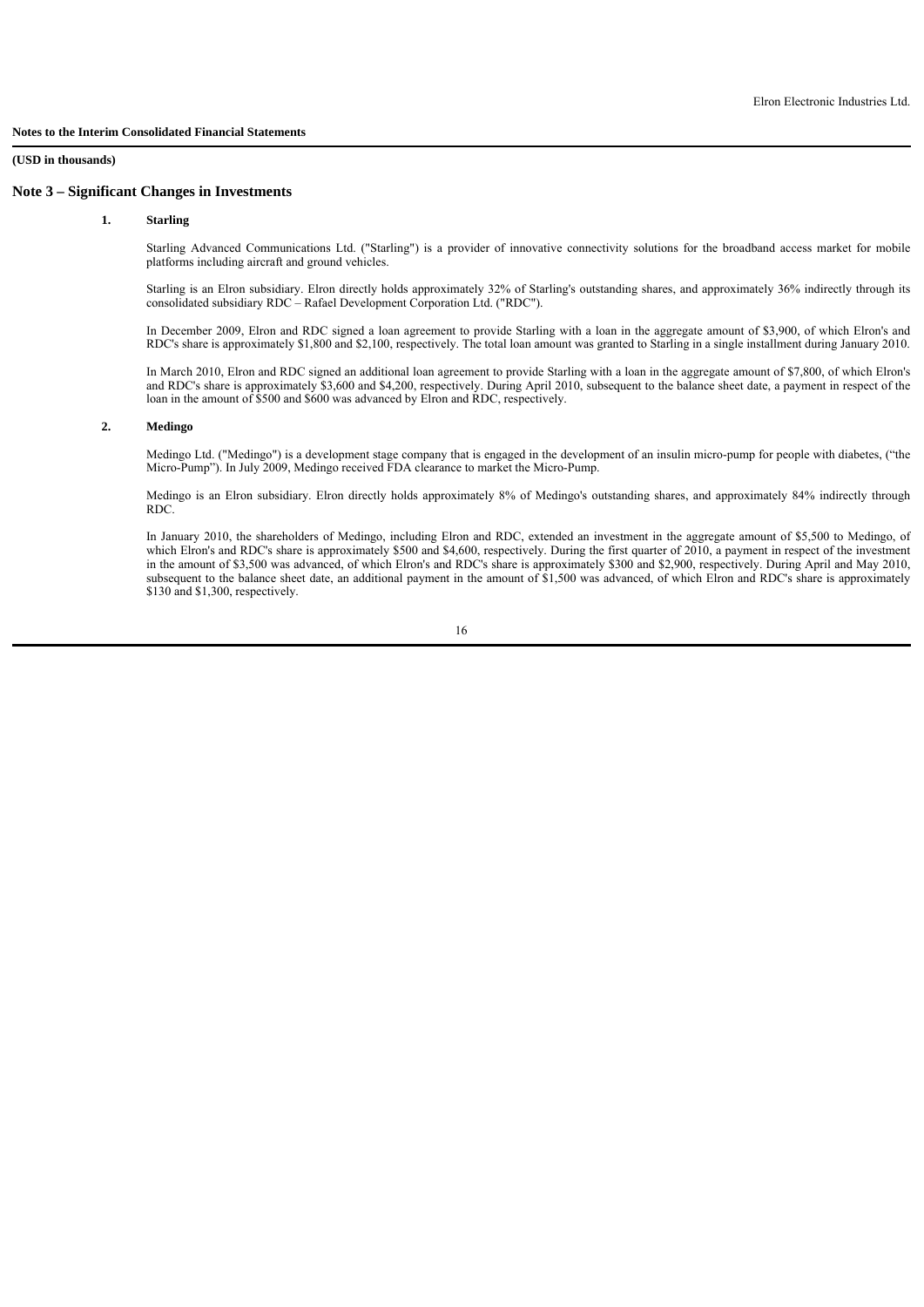### **2. Medingo (Cont.)**

In October 2009, a non-binding indication of interest was received from F. Hoffman-La Roche Ltd. ("the acquirer") regarding a potential acquisition of all of Medingo's shares.

Following negotiations between the parties, on April 13, 2010, subsequent to the balance sheet date, a definitive sale agreement was executed, the principal terms of which include, inter alia, the following terms: (i) upon completion of the transaction, the selling shareholders will receive consideration in the aggregate amount of \$160,000, subject to certain adjustments, of which an amount of \$29,000 will be held in escrow for a period of up to 24 months to cover mainly potential indemnification payments which may be due from the selling shareholders in connection with breaches, if any, of the sale agreement and certain potential future claims relating to Medingo, if any ("Escrow Amount"), (ii) the selling shareholders will receive gradual payments of additional contingent consideration of up to \$40,000 conditional upon Medingo achieving, gradually, over a certain period (currently estimated by the parties to extend up to approximately 5 years from completion of the transaction) certain operational milestones ("Contingent Consideration"), (iii) during the interim period between the execution of a definitive agreement and the completion of the transaction, certain activities of Medingo will require consent of or coordination with the purchaser as customary in transactions of such type, (iv) following the completion of the transaction, Elron's and RDC's maximum potential indemnification obligations under the sale agreement will be limited to approximately 110% of their respective parts of the total consideration amount, except – with respect to each of them separately – in case of fraud or willful misconduct by it, (v) the completion of the transaction is subject to obtaining applicable regulatory approvals within 4 months following the execution of the definitive agreement, subject to extension of 90 days (if required).

In the event of completion of the Transaction:

1. Elron and RDC expect to receive aggregate proceeds currently estimated to be between \$14,000 and \$19,000 for Elron, and \$94,000 and \$145,000 for RDC (including up to \$3,000 for Elron and \$28,000 for RDC, from the Contingent Consideration to the extent payable).

2. Elron would record a net gain estimated at this stage to be between \$59,000 and \$84,000. Part of the net gain exceeding \$59,000 may be recorded in later stages taking into consideration certain future events which may affect the amounts to be released to the selling shareholders from the Escrow Amount or their entitlement to the Contingent Consideration. The net gain amounts include Elron's share of the net gain estimated at this stage to be recorded by RDC.

There is no assurance as to the completion of the transaction and the timing thereof.

In accordance with the aforementioned, and in spite of the uncertainty as to the completion of the transaction and the timing thereof, as of the balance sheet date, the sale of Medingo complied with all the regulations set in IFRS 5, and therefore Medingo is presented in the interim consolidated financial statements as a disposal group held for sale.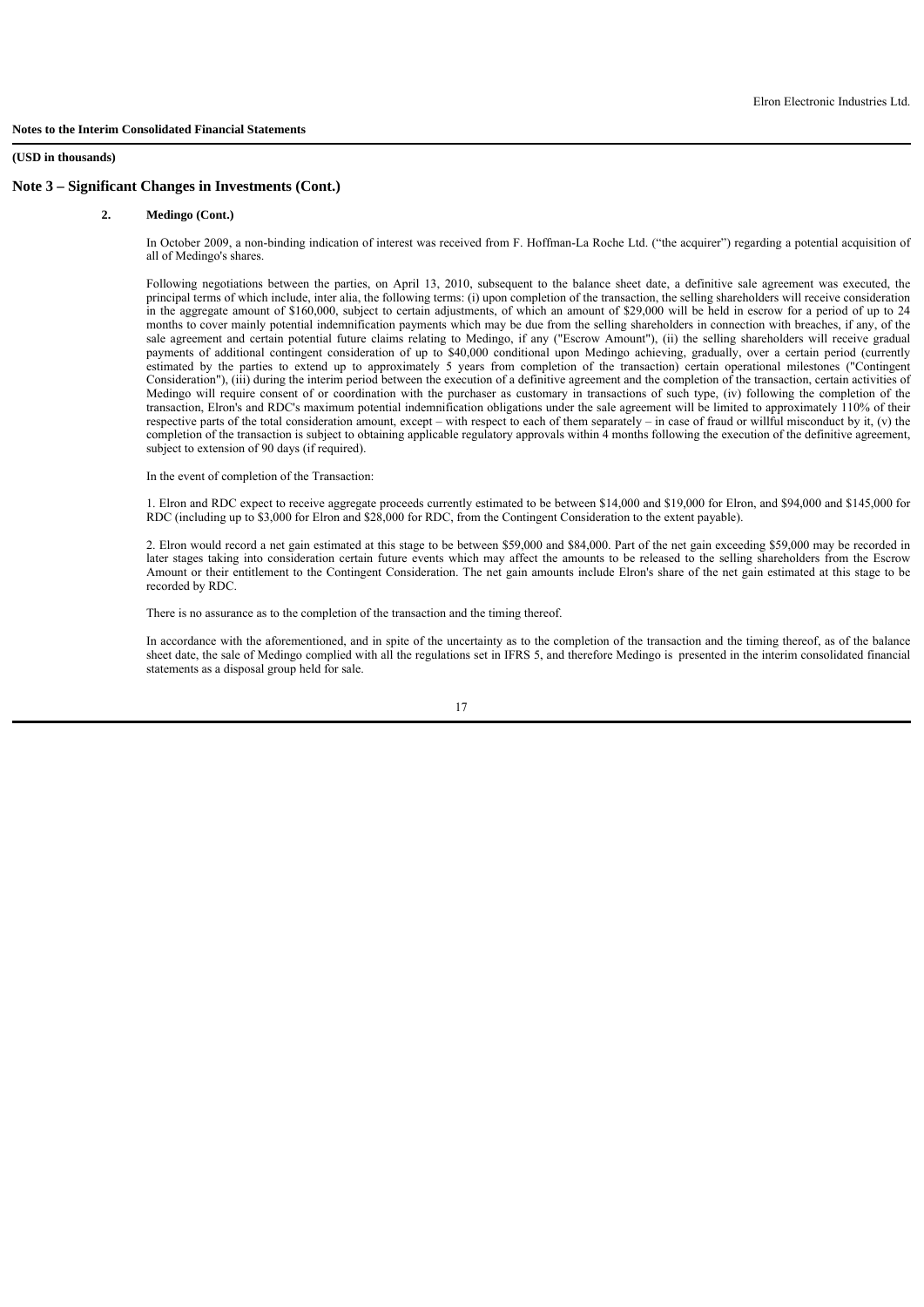**(USD in thousands)**

### **Note 3 – Significant Changes in Investments (Cont.)**

### **2. Medingo (Cont.)**

Following are the major classes of assets and liabilities held for sale:

|                                    | March 31<br>2010 |
|------------------------------------|------------------|
|                                    | \$ thousands     |
|                                    | Unaudited        |
| <b>Assets</b>                      |                  |
| Cash and cash equivalents          | 1,012            |
| Other current assets               | 414              |
| Property, plant and equipment, net | 1,103            |
| Intangible assets, net             | 207              |
| Other long term receivables        | 107              |
| Total assets held for sale         | 2,843            |
| <b>Liabilities</b>                 |                  |
| Other payables and debit balances  | 1,958            |
| Trade payables                     | 626              |
| Total liabilities held for sale    | 2,584            |
|                                    |                  |
| Assets held for sale, net          | 259              |

## **3. Wavion**

Wavion Inc. ("Wavion") is a developer of broadband wireless access systems for Wi-Fi networks.

Wavion is an Elron subsidiary. Elron holds approximately 66% of Wavion's outstanding shares.

In January 2010, Elron together with the other shareholder of Wavion, invested an aggregate amount of \$1,600 in Wavion, of which Elron's share was approximately \$1,400.

In April 2010, subsequent to the balance sheet date, Elron alone invested an additional amount of \$2,000 in Wavion.

### **4. RDC**

RDC is a holding company consolidated by Elron. Elron holds 50.1% of RDC's outstanding shares.

In December 2009, Elron and Rafael Advanced Defense Systems Ltd. ("Rafael") signed a loan agreement to provide RDC with a loan in the aggregate amount of \$15,000, of which Elron's share is approximately \$7,500. During January 2010, a payment in respect of the loan in the amount of \$7,500 was advanced, of which Elron's share is approximately \$3,750.

During April 2010, subsequent to the balance sheet date, a payment in the amount of \$3,000 was advanced, of which Elron's share is approximately \$1,500.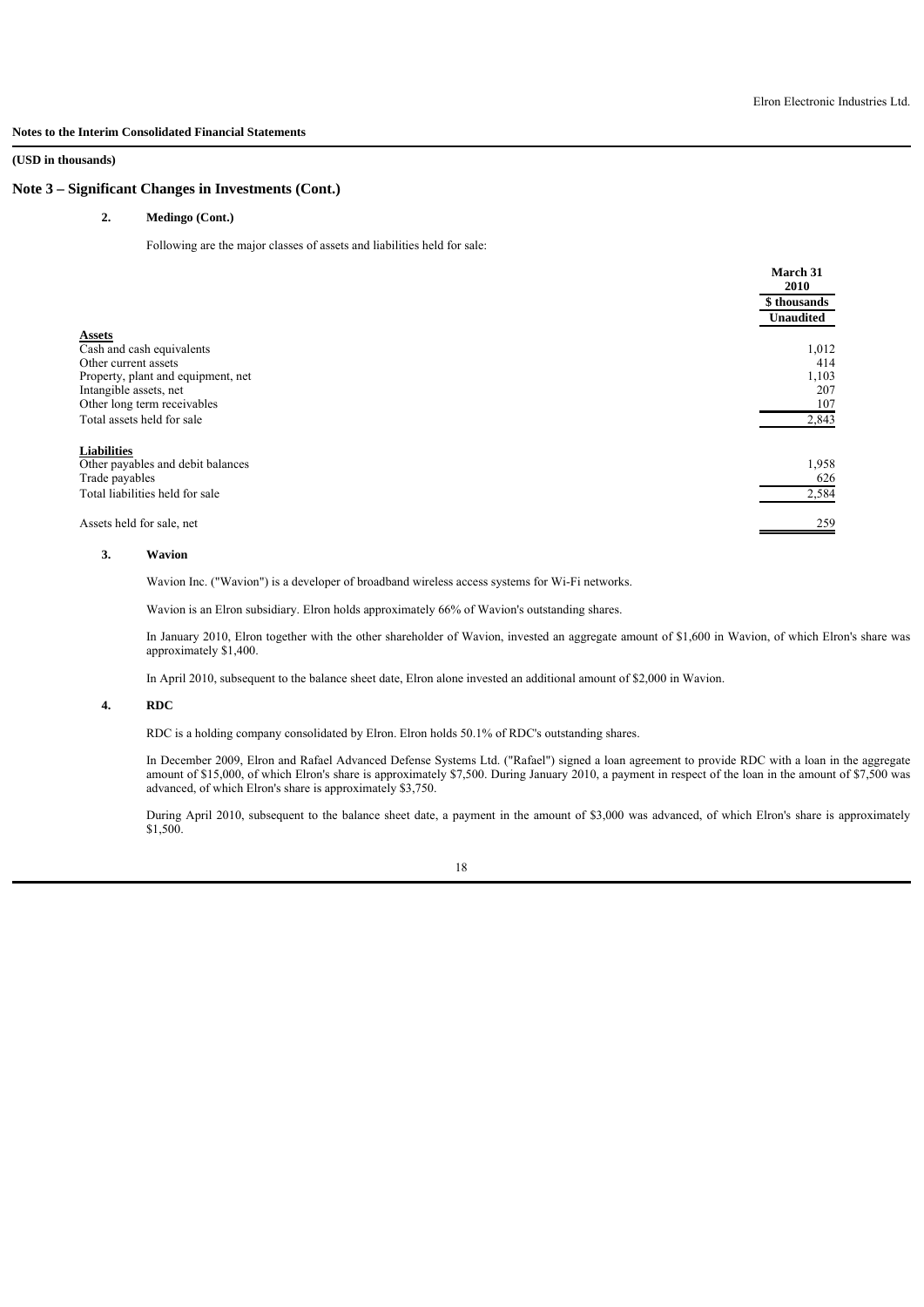### **5. Pocared**

 Pocared Diagnostics Ltd. ("Pocared") is an Israeli medical device company developing innovative technological platform for real-time and reagentless diagnosis of contaminants. Elron holds approximately 32% of Pocared's outstanding shares. Pocared is accounted for under the equity method of accounting.

During January 2010, the shareholders of Pocared, including Elron, invested an aggregate amount of \$3,600 in Pocared, of which Elron's share was \$1,500

#### **6. Teledata**

Teledata Networks Ltd. ("Teledata") provides innovative access products and solutions for both traditional and Next Generation Networks, or NGN, to telecom operators and service providers. Elron holds approximately 21% of Teledata's outstanding shares. Teledata is accounted for under the equity method of accounting.

On January 25, 2010, Teledata received a guarantee from certain of its shareholders in the amount of \$3,000. Elron's share in the said amount was approximately \$1,500, outstanding until June 2010.

In April 2010, subsequent to the balance sheet date, Teledata received a commitment to provide a guarantee from certain of its shareholders in the amount of \$3,000. Elron's share in the said amount is approximately \$1,500. Elron's share in Teledata's losses includes its share in the aforementioned guarantees.

In February 2010, Elron and other major shareholders of Teledata commenced negotiations for the sale, by way of merger, of all of the outstanding shares of Teledata to Enablence Technologies Inc. (the "Acquirer"), a foreign company publicly traded in Canada.

In April 2010, following negotiations between the parties and discussions with other Teledata shareholders, a definitive merger agreement was executed between Teledata, it's principal shareholders, including the Company ("major shareholders") and the Acquirer, including inter alia, the following principal terms: (i) upon completion of the transaction, consideration will be received in the aggregate amount of \$50,000, including \$10,000 payable in cash, \$10,000 payable in non-tradable bonds of the Acquirer and \$30,000 payable in publicly tradable shares of the Acquirer. Of this consideration, shares of the Acquirer equivalent to \$5,000 will be deposited in escrow for a period of up to 12 months to cover, mainly, possible indemnification which may become due to the Acquirer in connection with breaches, if any, of the merger agreement by any of the other parties thereto and possible future claims relating to Teledata, if any, (ii) upon completion of the transaction all outstanding shareholders' loans granted to Teledata by Elron (in the aggregate amount of approximately \$1,000, and which are convertible into Teledata shares) shall be assigned to the Acquirer. The abovementioned consideration includes the consideration for such assignment, (iii) each of the major shareholders shall only be liable for part of the indemnification amounts that may become due to the Acquirer, each according to its share of the consideration, and will not be liable for any breaches of the merger agreement by any other major shareholders. The liability of each major shareholder's liability for its representations and obligations towards the Acquirer will be limited to its share of the aggregate consideration, while its liability for representations and obligations relating to Teledata shall be limited (except in certain matters) to each such shareholder's share of the consideration held in escrow described above, (iv) any shares of the Acquirer to be received as part of the consideration shall be subject to a lock-up period of 6 to 12 months commencing from the closing date of the transaction, (v) on the closing date of the transaction, all shareholders' guarantees granted by the major shareholders to Teledata, and all obligations of the major shareholders to grant shareholders guarantees or collaterals for loans to Teledata shall be cancelled. The aggregate amount of such obligations granted by Elron is approximately \$4,200 (including actual guarantees granted by Elron to Teledata in the aggregate amount of approximately \$2,000), (vi) during the interim period between the execution of the definitive merger agreement and the completion of the transaction, certain activities of Teledata, not in the ordinary course of business, will require consent of the Acquirer as customary in transactions of such type, (vii) the completion of the transaction is subject, inter alia, to obtaining required regulatory approvals and other approvals required by law and agreements with certain third parties. Should the merger not be completed by December 31, 2010, each party to the transaction shall have the right to terminate it, subject to postponement of this date in certain circumstances set forth in the merger agreement.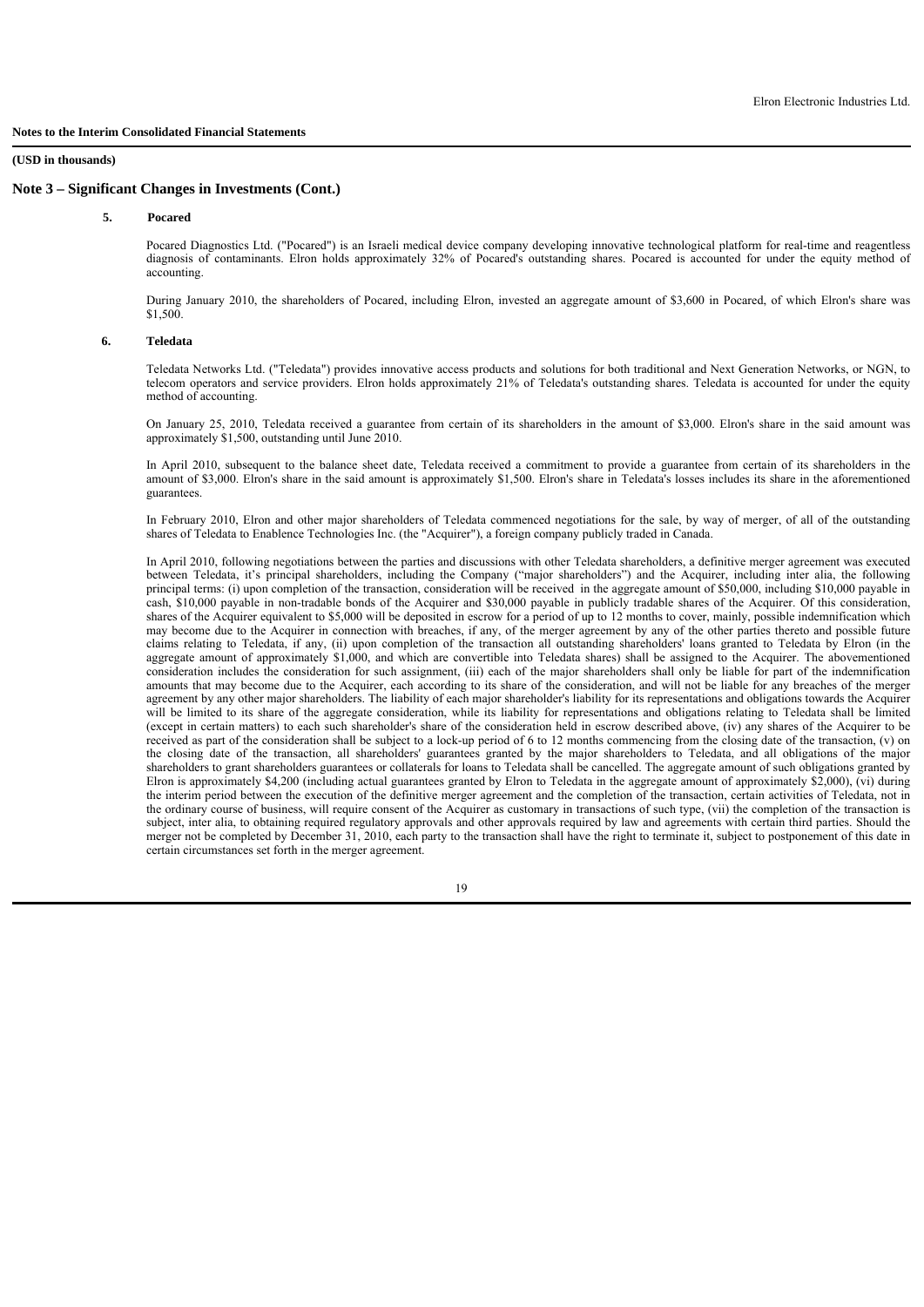### **6. Teledata (Cont.)**

In the event of completion of the transaction:

1. Elron expects to receive aggregate proceeds of approximately \$24,000, including approximately \$3,000 payable in cash, approximately \$4,000 payable in bonds of the Acquirer and approximately \$17,000 payable in shares of the Acquirer (of which shares of the Acquirer in an amount equivalent to approximately \$2,000 will be held in escrow).

2. Elron would record a net gain, estimated at this stage, to be between \$22,000 and \$25,000. Elron estimates at this stage, that out of the said aggregate net gain, upon the completion of the transaction, a net gain of approximately \$22,000 would be recorded. The balance of the said aggregate net gain may be recorded in later stages, or not at all, taking into consideration certain future events which may affect the amount of shares to be released to Elron from the shares in escrow.

There is no assurance as to the completion of the transaction and the timing thereof.

In accordance with the aforementioned, and in spite of the uncertainty as to the completion of the transaction and the timing thereof, as of the balance sheet date, the sale of Teledata complied with all the regulations set in IFRS 5, and therefore the excess losses over the investment in Teledata was presented in the interim consolidated financial statements as a held for sale liability in the amount of \$4,200.

### **6. Galil**

Galil Medical Ltd. ("Galil") develops, manufactures and markets cryotherapy platformof minimally invasive treatments for various clinical applications.

Elron directly held approximately 12% of Galil's outstanding shares, and approximately 17% indirectly through RDC. Galil was accounted for under the equity method of accounting.

During March 2010, the Company's Audit Committee and Board of Directors approved the transaction in which Elron, together with RDC and DIC (who together held approximately 42% of Galil) and certain other shareholders of Galil (the "Sellers") entered into an agreement to sell all their respective holdings in Galil to certain other Galil Medical shareholders (the "Acquirers") for an immediate payment in the aggregate amount of \$1,300 and for an additional contingent future payment, conditional upon certain future events occurring within 24 months from the consummation of the above transaction. The consideration was allocated between the Sellers proportionally to the number of Galil shares sold by each of them from among the total shares sold, irrespective of their class and liquidation preference. Accordingly, Elron's and RDC's portion in the immediate payment is approximately \$400 and \$500, respectively.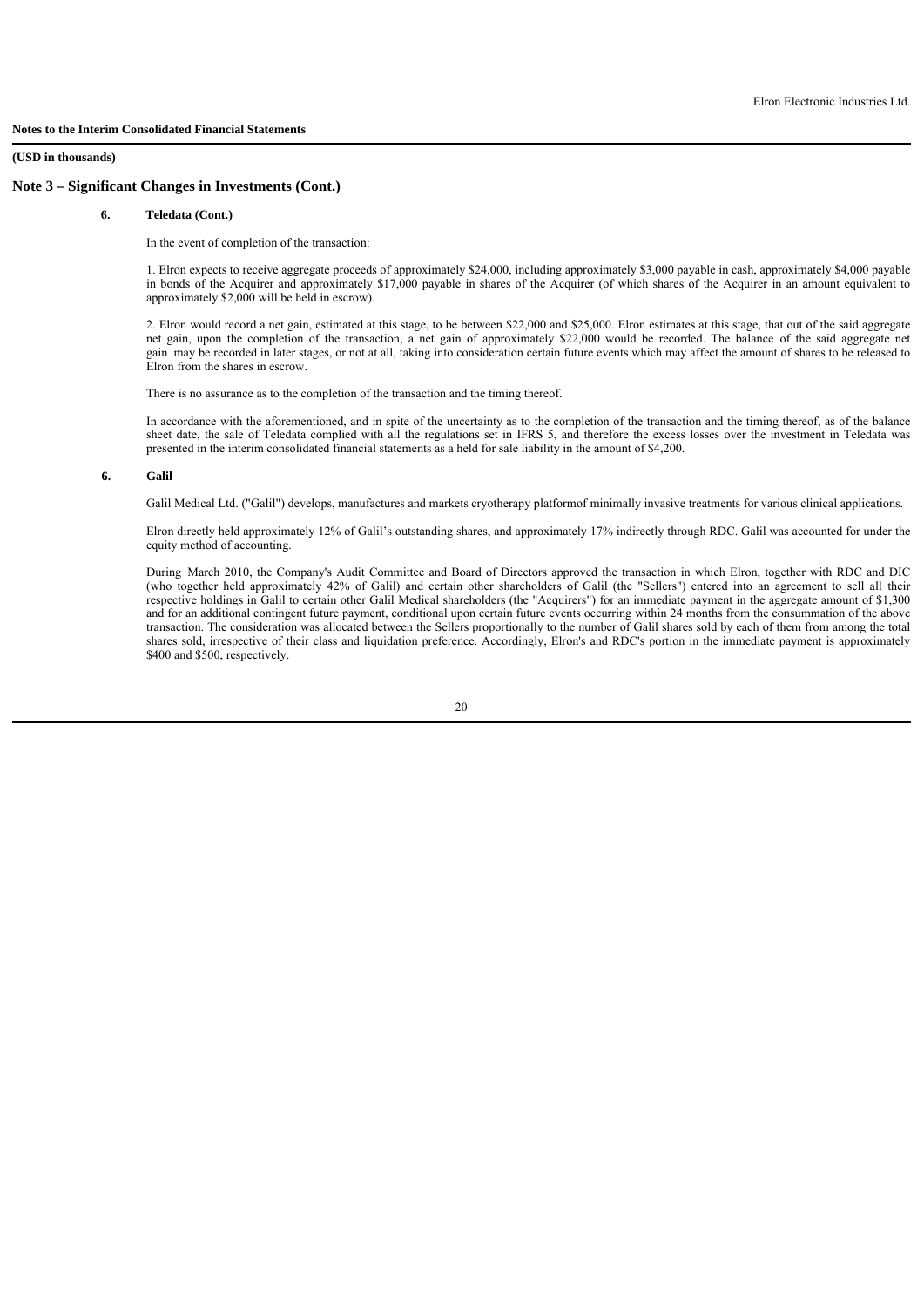### **6. Galil (Cont.)**

In April 2010, subsequent to the balance sheet date, and subsequent to the receipt of all required approvals, the transaction was completed. As a result of the sale, Elron is expected to record a gain in an amount which is not material.

In accordance with the aforementioned, as of the balance sheet date, the sale of Galil complied with all the regulations set in IFRS 5, and therefore the investment in Galil was presented in the interim consolidated financial statements as a held for sale asset in the amount of \$141.

### **7. NuLens**

NuLens Ltd. ("NuLens") operates in the field of intra-ocular lenses, or IOLs, mainly for the treatment of cataracts, presbyopia and low vision.

Elron holds approximately 35% of NuLens's outstanding shares. NuLens is accounted for under the equity method of accounting.

In January 2010, NuLens Ltd. ("NuLens") completed a financing round of approximately \$4,600, in consideration for 512,049 Preferred C1 shares, in which Elron invested \$2,000. The investment did not result in any significant change to the proportion of Elron's holdings of NuLens's outstanding shares.

## **Note 4 - Contingent Liabilities**

For details regarding pending contingent liabilities and claims against the Company and its group companies as of the date of approval of the interim consolidated financial statements, see Note 21 to the Company's annual financial statements, approved for publication on March 18, 2010.

Details regarding changes to the contingent liabilities and claims described in the Company's annual financial statements are included below:

On January 12, 2010, a former key officer of a subsidiary of the Company was dismissed from and by the subsidiary of the Company. The key officer asserted to certain rights he is allegedly entitled to as part of his employment agreement with the subsidiary of the Company and in connection with his termination compensation from the subsidiary of the Company, and in addition from Medingo. On April 11, 2010, subsequent to the balance sheet date, the subsidiary of the Company, Medingo and such former key officer, signed a Settlement Agreement ("the Settlement Agreement"). According to the Settlement Agreement, the former key officer is to be paid by the subsidiary of the Company, subject to the completion of the transaction for the sale of the entire share capital of Medingo as specified in note 3.2 above, a total amount of up to \$3,750, from which \$1,000 is a non disputable amount that is not subject to the abovementioned conditions, and, subject to an additional future condition precedent, an additional amount of US\$125; all in exchange to a definitive, irrevocable waiver of any claims and reciprocal rights, including rights of the former key officer in Medingo and other companies held by such subsidiary. To the extent that the transaction for the sale of the entire share capital of Medingo will not be consummated, the Settlement Agreement shall be canceled, except for the subsidiary of the Company's liability to pay the former key officer the non disputable amount of \$1,000 at his request, and each of the parties to the Settlement Agreement shall retain his claims and rights.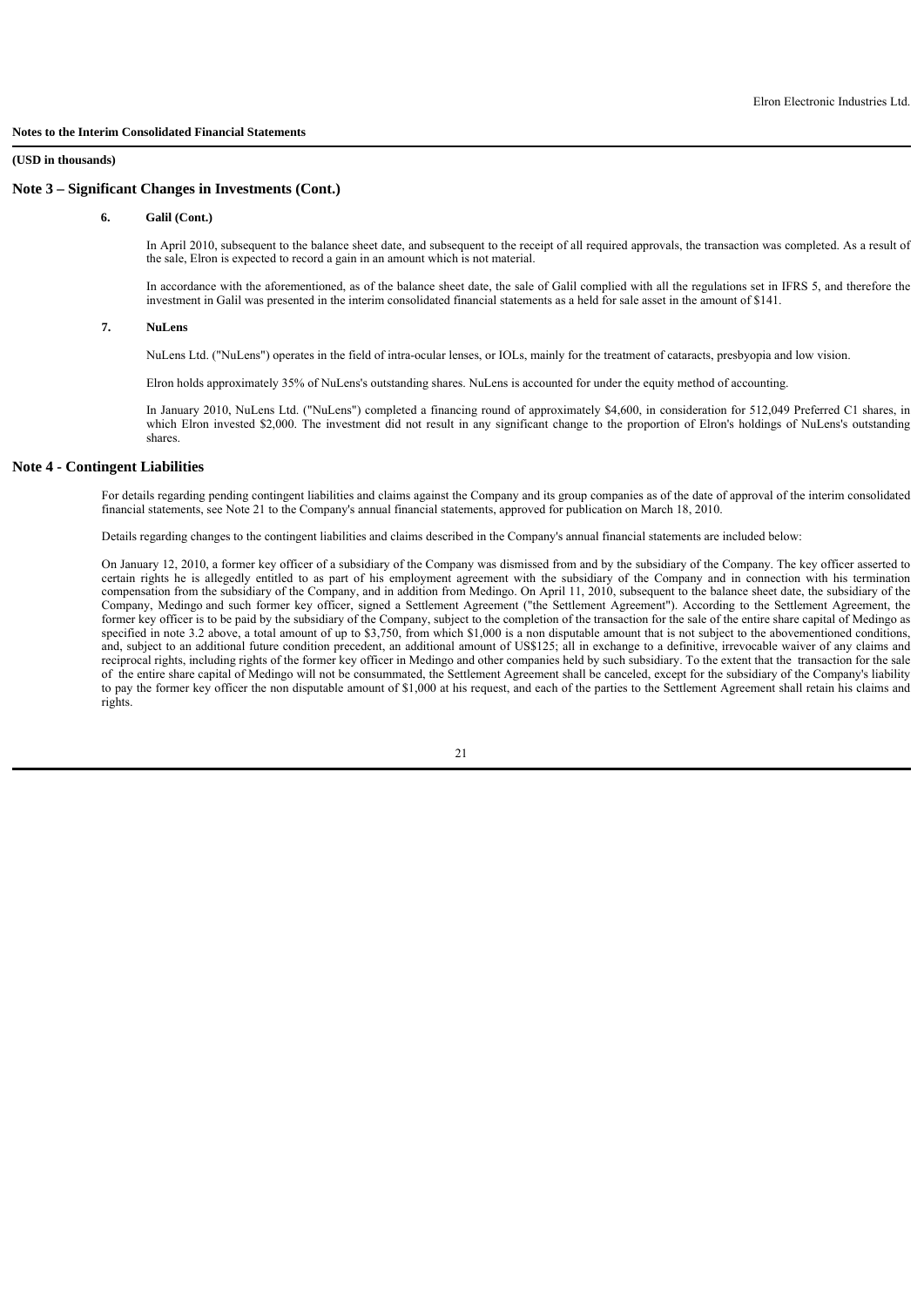### **(USD in thousands)**

### **Note 4 - Contingent Liabilities (Cont.)**

As a results of the Settlement Agreement and in accordance with the subsidiary of the Company's management's estimation, a contingent provision in the amount of approximately \$1,500 was made in the interim consolidated financial statements, in addition to the provision made in the Company's annual financial statements in the amount of approximately \$1,000 in respect of the non disputable amount. These provisions are included in the Consolidated Statements of Financial Position under "Other Current Liabilities".

### **Note 5 – Inclusion of the financial statements of associate companies accounted for under the equity method of accounting**

The Company did not include the condensed financial statement data or the financial statements of Given Imaging Ltd., a material associate company, as it reports in accordance with the reporting obligations under the Israel Securities Law applicable to reporting companies in Israel which are dual-listed.

### **Note 6 - Reconciliations of the consolidated financial statements under US GAAP to consolidated financial statements under IFRS**

- A. International Financial Reporting Standard 1 ("IFRS 1") requires the inclusion of a reconciliation of the Company's equity reported in accordance with US GAAP to its equity in accordance with IFRS.
- B. In regards to the exemptions that the Company chose to apply prospectively in accordance with IFRS 1, see note 2 to the annual financial statements.
- C. Set forth below is a reconciliation note which presents the material effects of application of IFRS on the Company's consolidated balance sheet and equity as of March 31, 2009 and on the Company's consolidated statement of income for the three months ended March 31, 2009.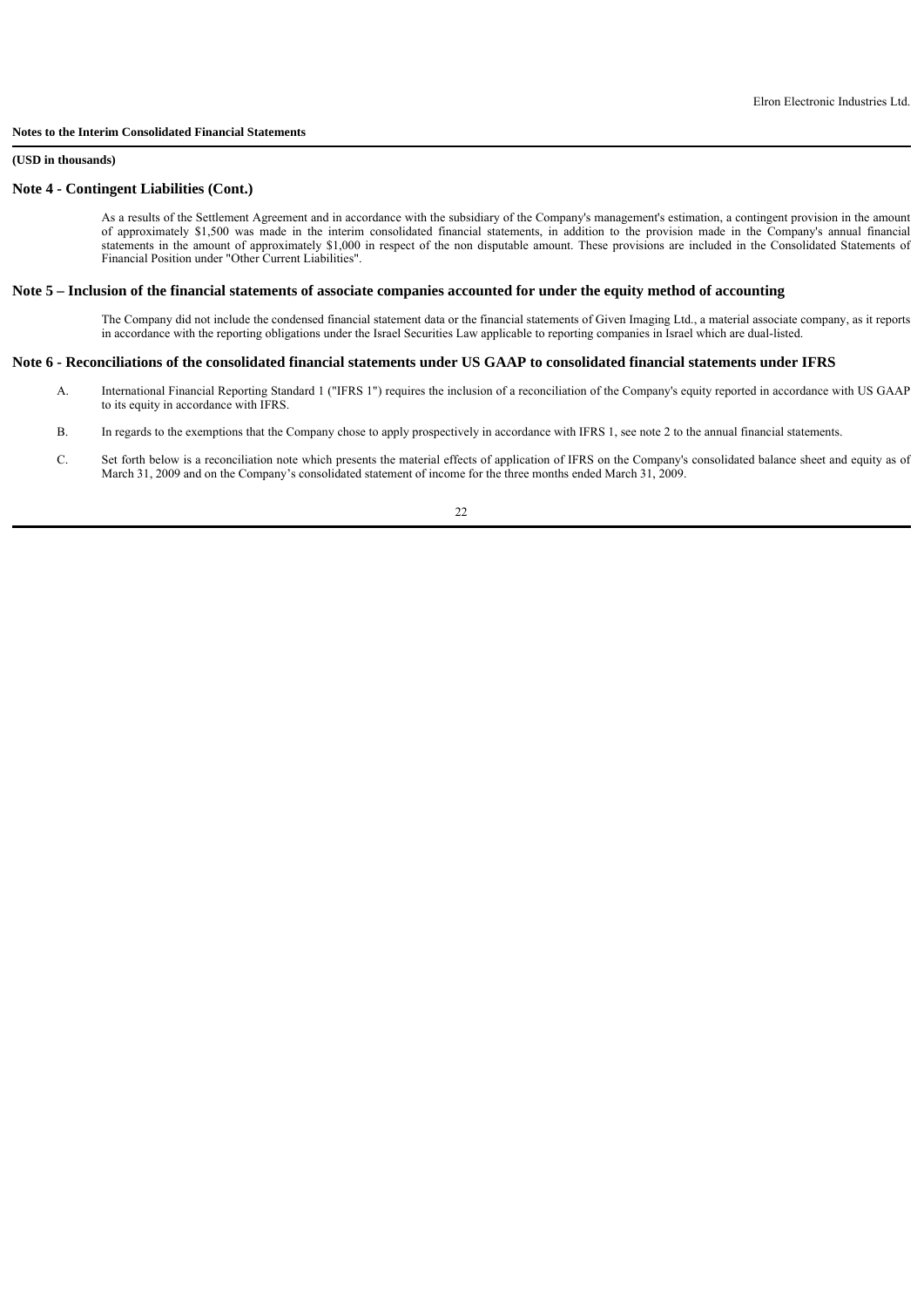### **(USD in thousands)**

**Adjustments resulting from the transition to reporting in accordance with IFRS on the Company's consolidated Statements of Financial Position as of March 31, 2009**

|                                                                |                         | <b>US GAAP</b> | <b>Effect of</b><br>transition<br>to IFRS<br><b>Unaudited</b> | <b>IFRS</b>    |
|----------------------------------------------------------------|-------------------------|----------------|---------------------------------------------------------------|----------------|
| <b>Current assets</b>                                          | <b>Item</b>             | \$thousands    | \$thousands                                                   | \$thousands    |
|                                                                |                         |                |                                                               |                |
| Cash and cash equivalents                                      |                         | 16,802         |                                                               | 16,802         |
| Short-term investments                                         |                         | 430            |                                                               | 430            |
| Restricted cash<br>Trade receivables, net                      | 11                      | 130<br>1,898   | (135)                                                         | 130<br>1,763   |
| Short term severance pay and retirement obligation funds       | 9                       | 1,037          | (1,037)                                                       |                |
| Other receivables and debit balances                           |                         | 4,738          |                                                               | 4,738          |
| Inventories                                                    |                         | 2,135          |                                                               | 2,135          |
|                                                                |                         | 27,170         | (1,172)                                                       | 25,998         |
| <b>Non-current assets</b>                                      |                         |                |                                                               |                |
| Investments in associates                                      | 1,4,5,6,9,10,12,13,14   | 141,264        | 14,801                                                        | 156,065        |
| Other investments (mainly accounted as available for sale)     | 4,5,9,10,14,13          | 64,292         | (57, 226)                                                     | 7,066          |
| Property, plant and equipment, net<br>Severance pay funds, net | 2,11<br>9               | 4,493<br>1,841 | 5<br>(1, 841)                                                 | 4,498          |
| Intangible assets, net                                         | 1,2,6,13                | 7,349          | 4,890                                                         | 12,239         |
| Other long-term receivables                                    |                         | 120            |                                                               | 120            |
|                                                                |                         | 219,359        | (39,371)                                                      | 179,988        |
|                                                                |                         | 246,539        | (40, 543)                                                     | 205,986        |
| <b>Current liabilities</b><br>Short terms credit and loans     |                         | 4,056          |                                                               | 4,056          |
| Trade payables                                                 |                         | 3,283          |                                                               | 3,283          |
| Other payables and credit balances                             | 5,9,10,11               | 9,931          | 166                                                           | 10,097         |
| Short term severance pay and retirement obligation             |                         | 2,351          | (900)                                                         | 1,451          |
|                                                                |                         | 19,621         | (734)                                                         | 18,887         |
| <b>Non-current liabilities</b>                                 |                         |                |                                                               |                |
| Long term loans from banks                                     | 4                       | 40,446         | 258                                                           | 40,704         |
| Long term loans from shareholders<br>Convertible Debentures    |                         | 7,646          |                                                               | 7,646          |
| Royalty bearing government grants                              | 5                       | 1,418          | 9,148                                                         | 1,418<br>9,148 |
| Employee benefits, net                                         | $\boldsymbol{9}$        | 2,254          | (2, 125)                                                      | 129            |
| Other long term liabilities                                    | $\mathbf{Q}$            | 356            | (152)                                                         | 204            |
|                                                                |                         | 52,120         | 7,129                                                         | 59,249         |
|                                                                |                         | 71,741         | 6,395                                                         | 78,136         |
| Equity<br>Equity attributable to the Company's                 | 1, 2, 3, 4, 5, 8, 9, 10 |                |                                                               |                |
| shareholders                                                   | 11, 12, 13, 14          | 160,477        | (37, 175)                                                     | 123,302        |
| Non-controlling interest                                       | 1, 2, 5, 9, 10, 13, 14  | 14,311         | (9,763)                                                       | 4,548          |
|                                                                |                         | 174,788        | (46,938)                                                      | 127,850        |
|                                                                |                         | 246,529        | (40, 543)                                                     | 205,986        |

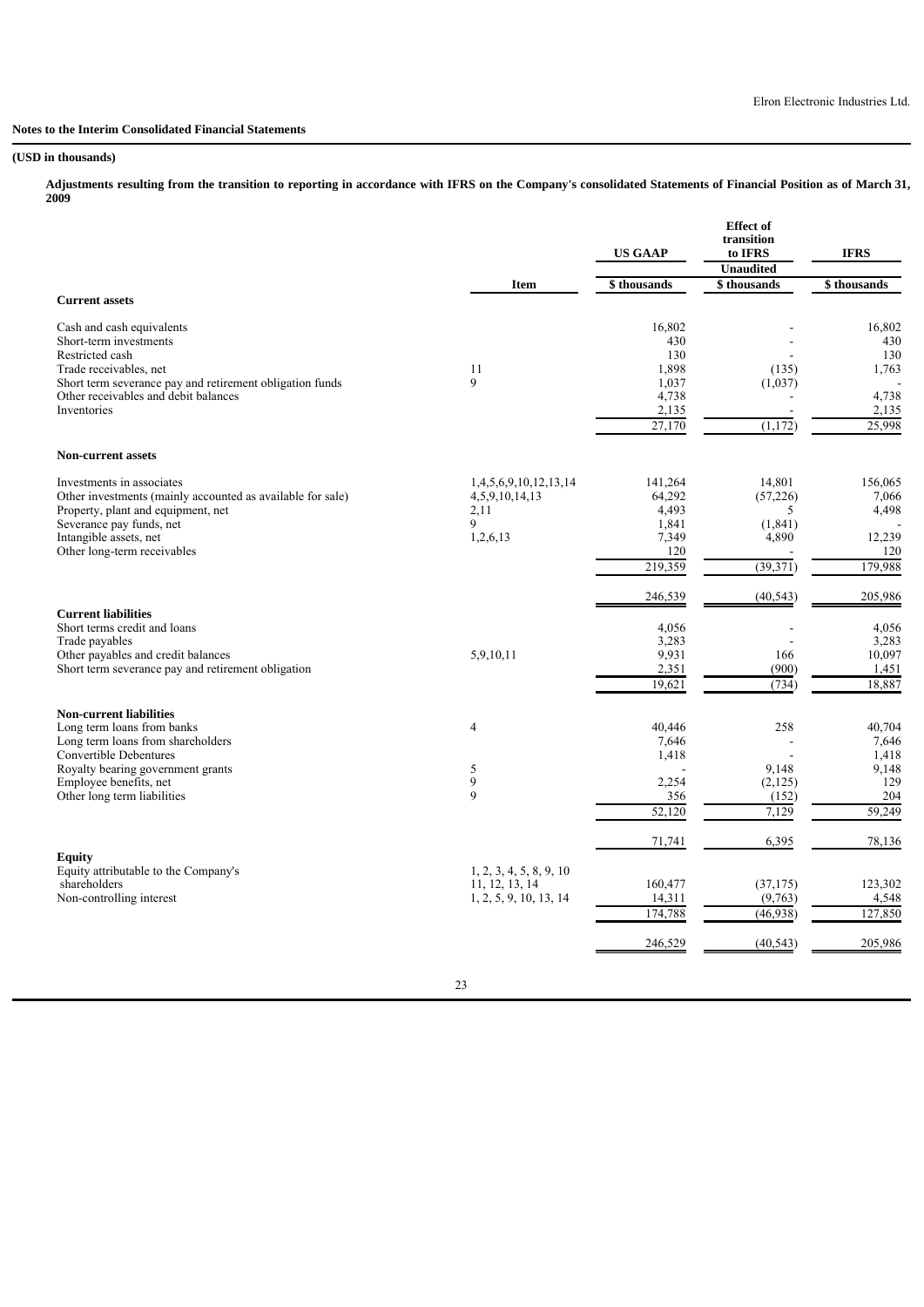### **(USD in thousands)**

 **Adjustments resulting from the transition to reporting in accordance with IFRS on the Company's consolidated statement of income for the three months ended March 31, 2009**

|                                                                                                       |                        | <b>US GAAP</b>                   | <b>Effect</b> of<br>transition<br>to IFRS<br><b>Unaudited</b> | <b>IFRS</b> |
|-------------------------------------------------------------------------------------------------------|------------------------|----------------------------------|---------------------------------------------------------------|-------------|
|                                                                                                       | <b>Item</b>            | \$ thousands                     | \$thousands                                                   | \$thousands |
|                                                                                                       |                        | (except for loss per share data) |                                                               |             |
| <b>Income</b>                                                                                         |                        |                                  |                                                               |             |
| Sales of goods                                                                                        |                        | 3,432                            |                                                               | 3,432       |
| Income (loss) from disposal of businesses and<br>associates and changes in holding in associates, net | 4, 5, 10               | 25                               | (95)                                                          | (70)        |
| Financial income                                                                                      | 7                      | 1,143                            |                                                               | 1,143       |
|                                                                                                       |                        | 4,600                            | (95)                                                          | 4,505       |
|                                                                                                       |                        |                                  |                                                               |             |
| <b>Cost and Expenses</b><br>Cost of sales                                                             | 5                      | 1,504                            | 12                                                            | 1,516       |
| Selling and Marketing expenses                                                                        |                        | 1,850                            | 42                                                            | 1,892       |
| General and administrative expenses                                                                   | 9, 10                  | 4,417                            | $\tau$                                                        | 4,424       |
| Research and development expenses, net                                                                | 5, 9, 10               | 5,232                            | 5                                                             | 5,237       |
|                                                                                                       | 1, 4, 5, 6, 9, 10, 12  |                                  |                                                               |             |
| Equity in losses of associates, net                                                                   | 13, 14                 | 2,509                            | 2,066                                                         | 4,575       |
| Amortization of intangible assets                                                                     | 6, 13                  | 107                              | 247                                                           | 354         |
| Other expenses, net                                                                                   | 12                     | 1,056                            | (490)                                                         | 566         |
| Financial expenses                                                                                    | 4, 7, 11               | 642                              | 269                                                           | 911         |
|                                                                                                       |                        | 17,317                           | (2, 158)                                                      | 19,475      |
| Loss before taxes on income                                                                           |                        | (12, 717)                        | (2,253)                                                       | (14,970)    |
| Taxes on income                                                                                       |                        |                                  |                                                               |             |
| Loss                                                                                                  |                        | (12,717)                         | (2, 253)                                                      | (14,970)    |
| <b>Attributable to:</b>                                                                               |                        |                                  |                                                               |             |
| The Company's shareholders                                                                            | 1,2,5,8, 9, 10, 13, 14 | (9, 812)                         | (2,352)                                                       | (12, 164)   |
| Non-controlling interest                                                                              | 1, 2, 5, 9, 10, 13, 14 | (2,906)                          | 100                                                           | (2,806)     |
|                                                                                                       |                        | (12,717)                         | (2,253)                                                       | (14,970)    |
| Loss per ordinary share of                                                                            |                        |                                  |                                                               |             |
| \$1 par value:<br>Basic loss per share                                                                |                        |                                  |                                                               |             |
| Diluted loss per share                                                                                |                        | (0.33)                           | (0.08)                                                        | (0.41)      |
|                                                                                                       |                        | (0.33)                           | (0.08)                                                        | (0.41)      |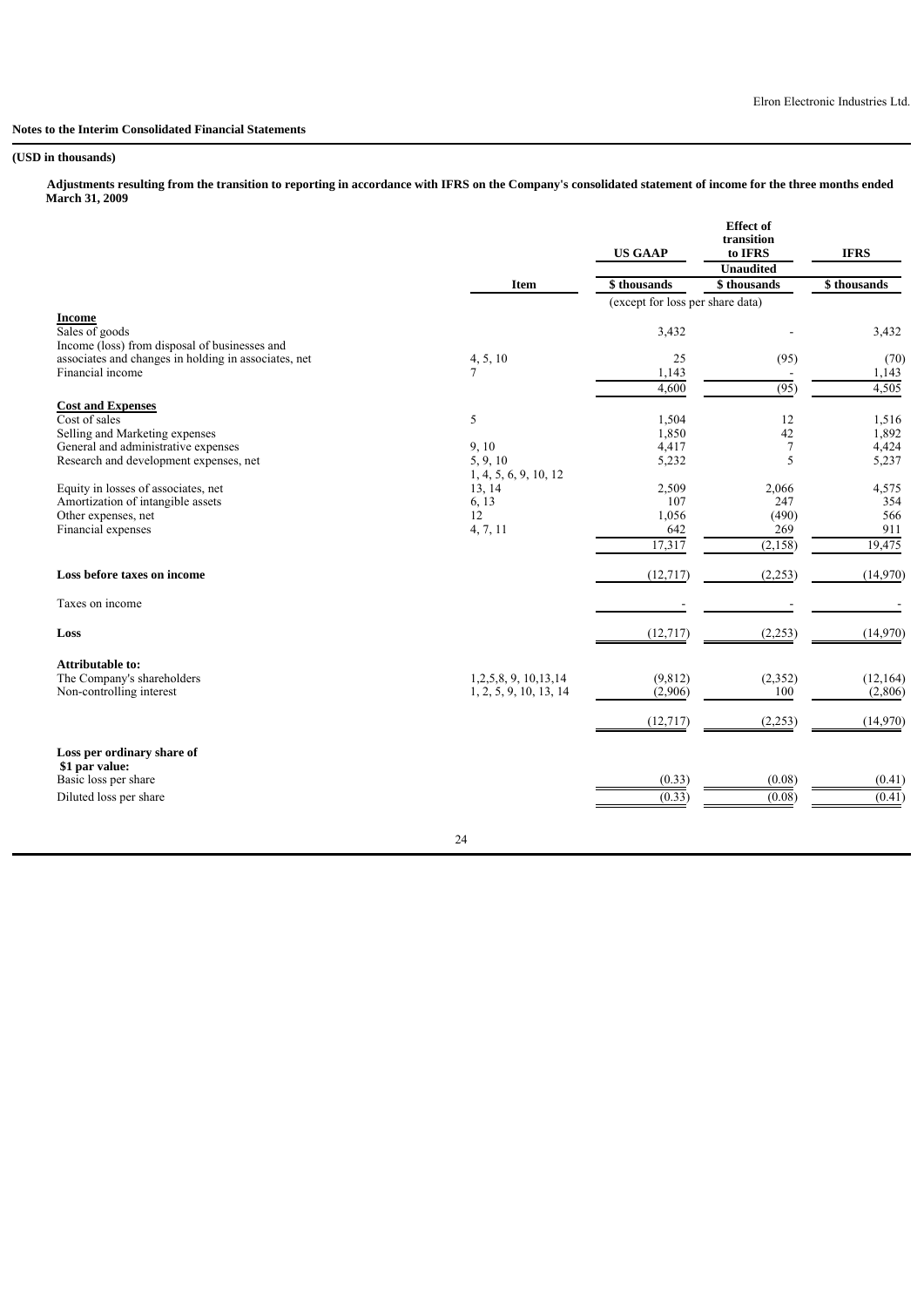#### **(USD in thousands)**

- **1. Capitalization of development costs –** in accordance with US GAAP, development costs were charged to the statement of income as incurred. According to IFRS, development costs are recorded as an asset if, and only if, the entity can demonstrate: the technical feasibility of completing the intangible asset so that it will be available for use or sale, an intention and the ability to complete the intangible asset and to use it or sell it, how the intangible asset will generate probable future economic benefits, the existence of available economic resources to complete the development and to use the intangible asset or to sell it and the ability to measure reliably the expenditure attributable to the intangible asset during its development.
- **2. Classification of capitalized computer software and software development costs –** Under US GAAP, computer software and capitalized software development costs were classified as part of property, plant and equipment. According to IFRS, computer software and capitalized software development costs that do not constitute an integral part of the related hardware, are accounted for as an intangible asset. Therefore, upon the transition to reporting according to IFRS, computer software and capitalized software development costs were reclassified from property, plant and equipment to intangible assets.
	- **3. Valuation of available for sale financial instruments according to fair value and balance sheet reclassification –** in accordance with US GAAP, the Company classified its investments in companies which the Company does not have significant influence over their financial affairs, as investments measured at cost, net of other than temporary impairments. According to IFRS, the Company classifies these investments as available-for-sale financial assets, and they are measured at fair value on every balance sheet date. Changes in the fair value are recorded directly in equity as a capital reserve in respect of available for sale financial assets, except for other than temporary impairments that are included in the statement of income.
	- **4. Change in classification of financial derivatives from liability to equity –** in accordance with US GAAP, liabilities convertible into ordinary shares that are denominated in foreign currency (which is different than the investees's functional currency) and/or that are linked to the CPI or to foreign currency, were accounted for in the investee's financial statements as a liability, net of amount allocated as a discount. The discount is amortized over the repayement period of the Convertible Debentures using the effective interest rate method. According to IFRS, these convertible liabilities are classifed as a liability and are recorded in their entirety at their fair values, where changes in the fair value are recorded in the statement of income. Upon modification to the terms of some of the debentures and elimination of the terms that sets the linkage of the conversion price to the CPI, these liabilities were classified as a liabilities including an embedded derivative. For measurement purposes, the amount of the liability is to be separated into two components: the liability component having no conversion right, which is measured at amortized cost on the date of the modification to fair value net of the discount, which is amortized using the effective interest rate method, and the conversion option, which was classified as equity.
	- **5. Liability to the Office of the Chief Scientist in respect of government grants –** in accordance with US GAAP, grants from the Chief Scientist in respect of research and development which embed a commitment for royalty payments to the State of Israel that are contingent on execution of future sales deriving from the development, were recorded as an offset from the related research and development expenses when the Company or its invetees where entitled to such grants. The liability for repayment with a corresponding charge to expense that is included in the cost of sales is recorded when the payment of royalties to the Chief Scientist is triggered by the respective revenues. According to IFRS, up to December 31, 2008, government grants received from the Office of the Chief Scientist were recognized as a liability upon their receipt if it was reasonably assured that the economic benefits stemming from the research and development activities will lead to sales entitling the State to royalties. Amounts paid as royalties were recorded as repayment of the respective liability. Where economic benefits were not reasonably assumed, the grant receipts were recognized as a reduction of the research and development expenses in the statement of income. In such a case, the liability to pay royalties was accounted for as a contingent liability in accordance with IAS 37.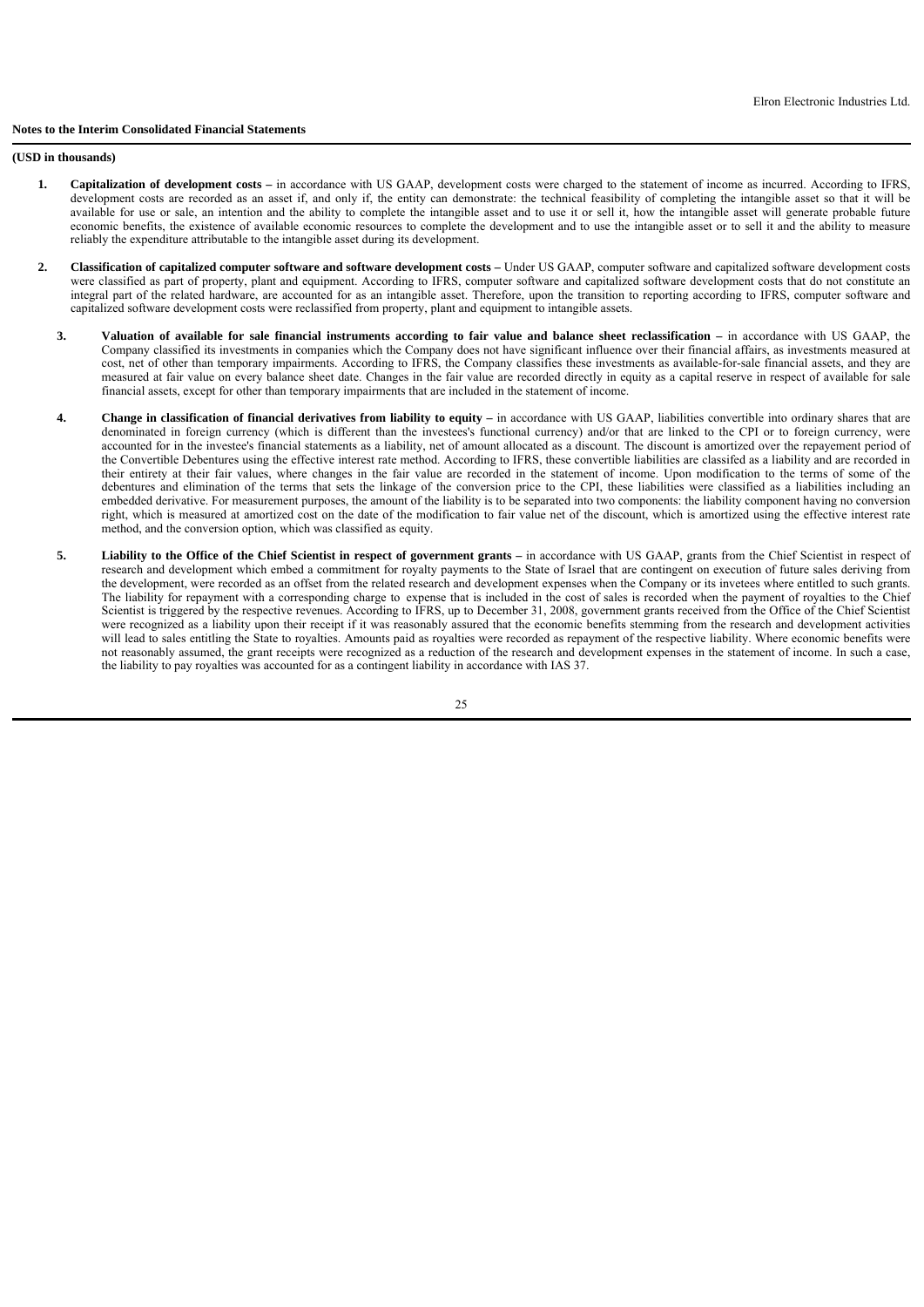**(USD in thousands)**

As a result, as of March 31, 2009, the balance of other payables increased by approximately \$432, the liabilities for government grants increased by approximately \$9,148, the balance of the investment in associates decreased by approximately \$2,185, the balance of the Non-controlling interest decreased by approximately \$1,451, investments in associates decreased by approximately \$271, the research and development expenses decreased by approximately \$5, the cost of sales increased by approximately \$12, the financing income increased by approximately \$368 against a corresponding decrease in the retained earnings (increase in accumulated deficit).

**6. Business combinations** – Under IFRS 1, the Company elected not to restate to past business combinations. Accordingly, certain past transactions differed in their accounting and date of transaction for US GAAP and for IFRS as upon transition to IFRS the Company did not reassess transaction that occurred prior to transition date.

 As a result, as of March 31, 2009, the balance of the investments in associates increased by approximately \$6,334, the balance of the intangible assets declined by approximately \$2,659 and the Company's share in the net loss of associates decreased by approximately \$388 against the balance of the retained earnings (accumulated deficit).

- **7. Presentation of financial income and expenses on a gross basis –** in accordance with US GAAP, the financial income and expenses were presented on a net basis in the statement of income. According to IFRS, The Company separately presented the financial income and the financial expenses (gross presentation).
- **8. Recording the balance of the capital reserves from translation differences at the transition date to retained earnings pursuant to the relief provision** provided in IFRS 1, the Company elected to record the balance of the capital reserves derived from translation of financial statements of foreign currency investees as of January 1, 2007 to the retained earnings
- **9. Use of actuarial calculations in recording the assets and liabilities in respect of employee benefits in accordance with US GAAP, liabilities for employee** post-employment severance benefits were recognized on the basis of the full liability, on the assumption that all the employees will be terminated under conditions entitling them to full severance benefits (shut- down method), without taking into account discount rates, rates of future wage increases and future employee turnover. The employee benefits liability was presented seperately of the severance pay deposits. The severance pay deposits accrued against the liabilities were measured based on their redemption values at every balance sheet date. In addition, liabilities in respect of vacation and sick leave pay were calculated based on estimates of utilization and redemption, respectively. According to IFRS, all the net liabilities in respect of post-employment employee benefits and long-term other benefit plans are measured based on the provisions of IAS 19 (amended) regarding employee benefits. Post-employment benefits relating to defined benefit plans are measured, inter alia, based on actuarial estimates and capitalized amounts. Deposits that constitutes a plan asset are measured at fair value. In addition, the employee severance benefits are presented net of severance pay deposits. Amounts deposited with a related party in respect of employee severance benefits do not constitute plan assets and are presented as a separate asset. The Company elected under IAS 19 regarding employee benefits, the alternative whereby actuarial gains and losses deriving from changes in actuarial assumptions are recorded to retained earnings (accumulated deficit).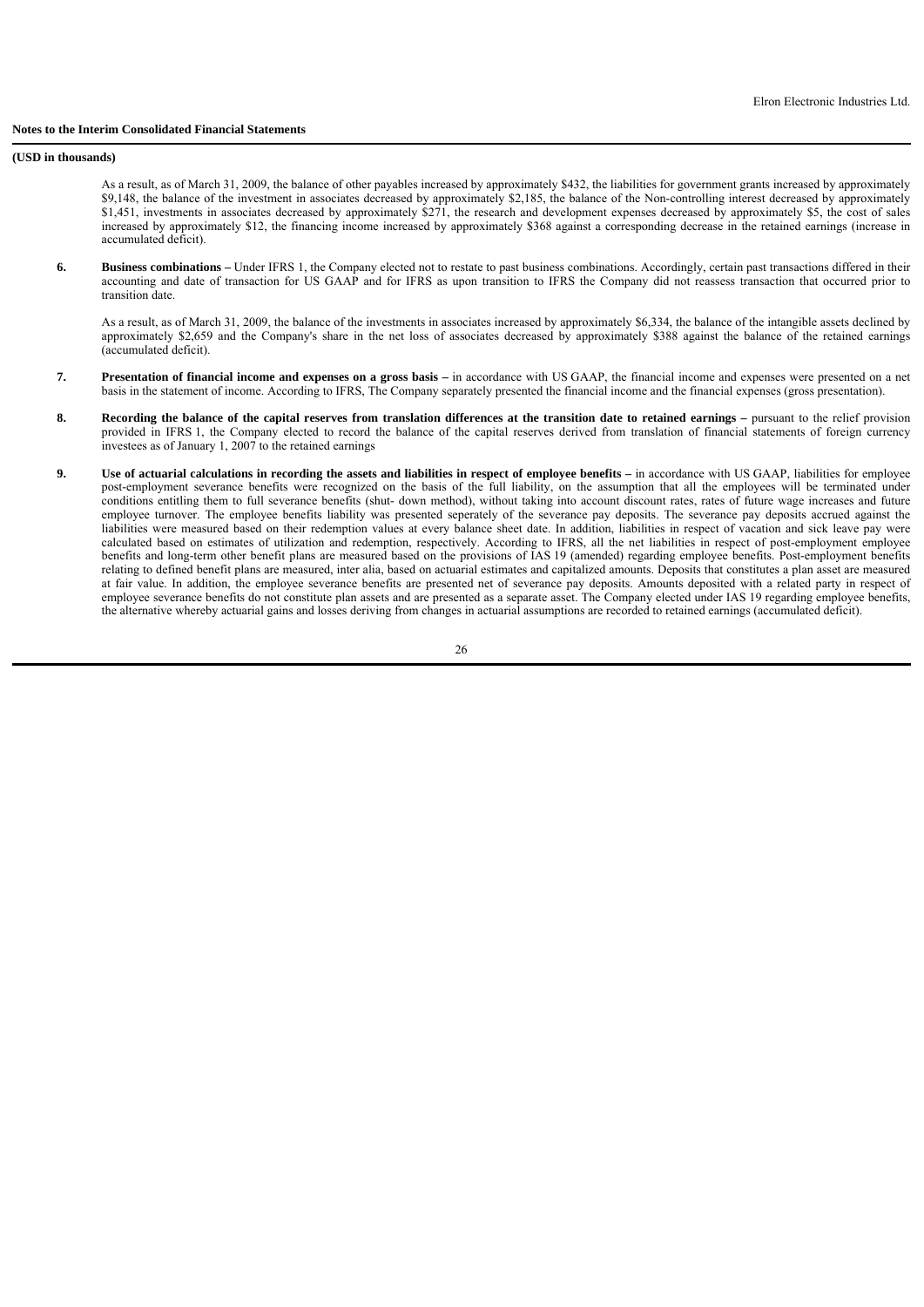#### **Notes to the Interim Consolidated Financial Statements**

**(USD in thousands)**

 **10. Share-based payment –** in accordance with US GAAP, the Company records the share based compensation as payroll expense against a corresponding increase in additional paid in capital. Absent a specific instruction, according to IFRS, the Company elected to record the share based payment payrol expenses against a corresponding increase in retained earnings.

In addition, in accordance with US GAAP, the Company recogizes expenses in connection with a share-based payment based on fair value for grants to employees and managers that were awarded or modified after January 1, 2003. According to IFRS, the Company applies the provision of IFRS 2 only to grants awarded after November 2, 2002 that had not yet vested as of January 1, 2007.

 **11. Functional currency –** in accordance with US GAAP, the functional currency of a certain subsidiary is the U.S. dollar. According to IFRS, based on the provisions of IAS 21 – "Impact of Changes in Foreign Currency Exchange Rates", the subsidiary's functional currency is the NIS, and, the subsidiary was defined as a foreign operation. Accordingly, the assets and liabilities of the subsidiary were translated into dollars based on the exchange rates on the balance sheet date. The revenues and expenses of the subsidiary were translated into dollars based on the the exchange rates in effect on the transaction dates or using average exchange rates for the period.

 As a result of the difference in the functional currency of the subsidiary, the Company recorded a reserve for translation differences in the amount of approximately \$4,239 of March 31, 2009, which were accrued commencing from January 1, 2007.

 **12. Change in the accounting treatment of associated companies** – in accordance with US GAAP, investments in companies in which the Company does not hold "in-substance-common stocks", are accounted for at cost subject to an examination of impairment in value, despite the Company's ability to significantly influence the investee's financial results or its financial policy. According to IFRS, if the Company has significant influence over the investee's financial and operational affairs and results or its financial policy, the equity method of accounting is applied.

 As a result, as of March 31, 2009, the investments in associates, net, increased by about \$7,409, the balance of the other investments decreased by about \$57,216 and the Company's share in the net losses of associates increased by about \$2,833 against a corresponding decrease in the retained earnings.

 **13. Measurment of assets and liabilities upon initial consolidation –** in accordance with US GAAP, Wavion was initially consolidated in 2008 based on fair value in accordance with the provisions codified within ASC 810, regarding Variable Interests Entities. As a result, the excess of Elron's share in the fair value of Wavion over its reported amount of previously held interest, in the amount of approximately \$3,434, was adjusted to reduce the excess cost allocated to technology. According to IFRS 3, the excess of Elron's portion in the fair value of Wavion's equity over its reported amount of previously held interest was recorded to shareholders' equity as a revaluation reserve in the amount of approximately \$3,000 and will be amortized over a period of 5 years against retained earnings (accumulated deficit).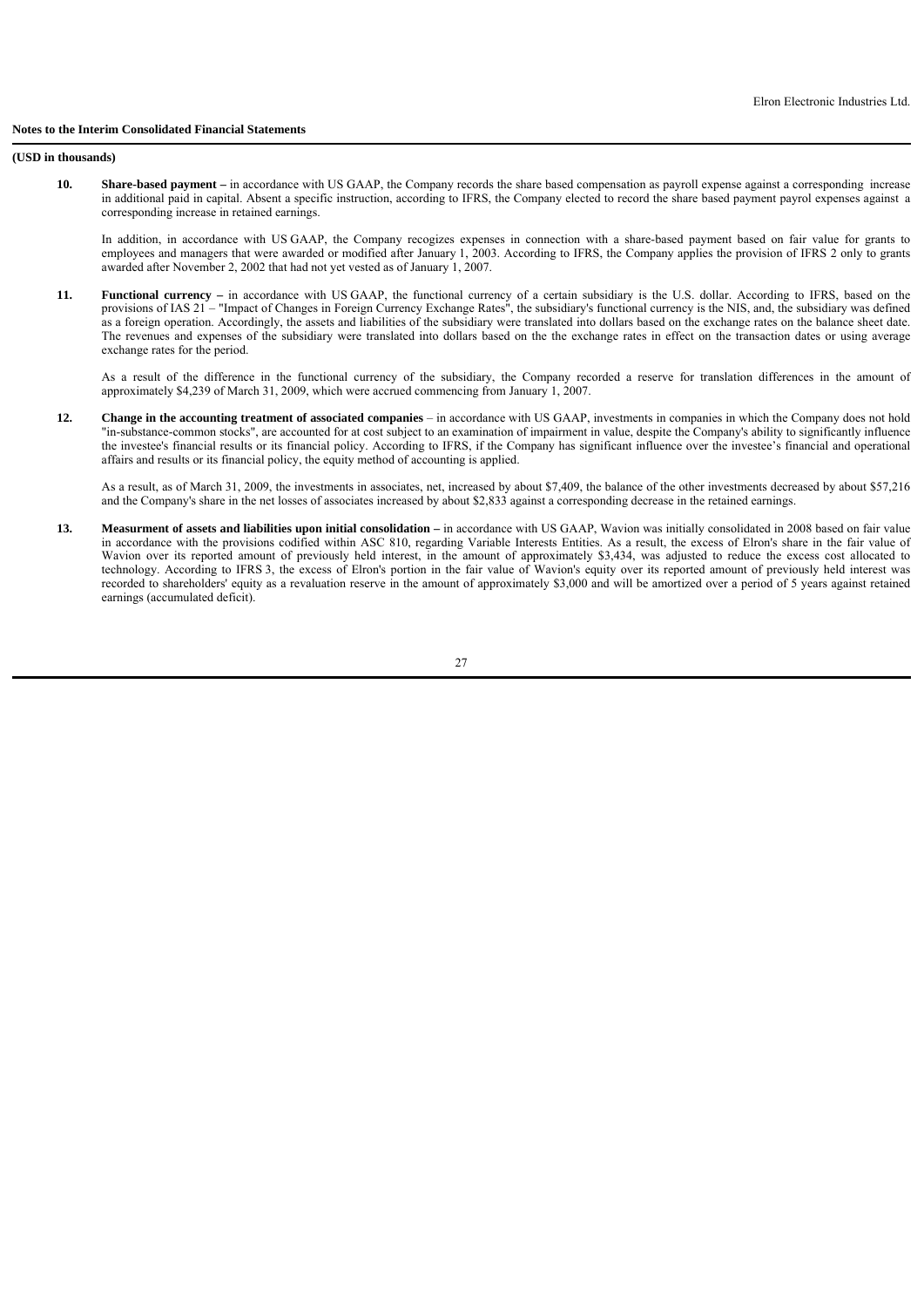#### **Notes to the Interim Consolidated Financial Statements**

**(USD in thousands)**

 In addition, in accordance with US GAAP, Impliant was initially consolidated in 2008 based on fair value in accordance with the provisions codified within ASC 810 regarding Variable Interest Entites. As a result, the excess of Elron's reported amount of previously held interest over its portion in the fair value of Implant's equity and loans in the amount of approximately \$4,500 was allocated to IPR&D and as a result, was charged immediately to the Company's results of operations. According to IFRS, upon consolidation the excess of the fair value of Elron's share in the capital of Impliant over carrying amount of the investment in the capital and in loans (which was prior to consolidation accounted for using the equity method of accounting), in the amount of approximately \$2,300, was recorded in a shareholders equity as a revaluation reserve. In addition, excess cost, in the amount of approximately \$3,300, which was allocated to IPR&D, was not charged directly to the statement of income as required under US GAAP, but rather, was recognized as an asset in accordance with the provisions of IAS 38. The capital reserve derived upon initial consolidation will be classified to retained earnings (accumulated deficit) upon amortization of the intangible asset allocatd to the IPR&D.

 **14. Allocation of losses to the Non-controlling interest –** in accordance with US GAAP prior to adoption of ASC 810 guidance with respect to non-controlling interest, where the equity or ownership structure of a subsidiary is complex, for example when the non-controlling interest holds preferred shares or other senior debt that confers preference to the holder upon liquidation or distribution of a dividend, losses were not to be allocated to the non-controlling if such allocation will reduce the non-controlling interest below the lower of the non-controlling's investment and the value of the non-controlling interest's rights upon liquidation. According to IFRS, perior to the implemention of IAS 27 (revised), losses may be allocated to the non-controlling interest up to the amount of the noncontrolling's investment, or further up to the amount of a guarantee provided by the non-controlling. As a result, as of March 31, 2009, the non-controlling interest under IFRS decreased by approximately \$7,366 against a corresponding decrease in the retained earnings (increase of accumulated deficit).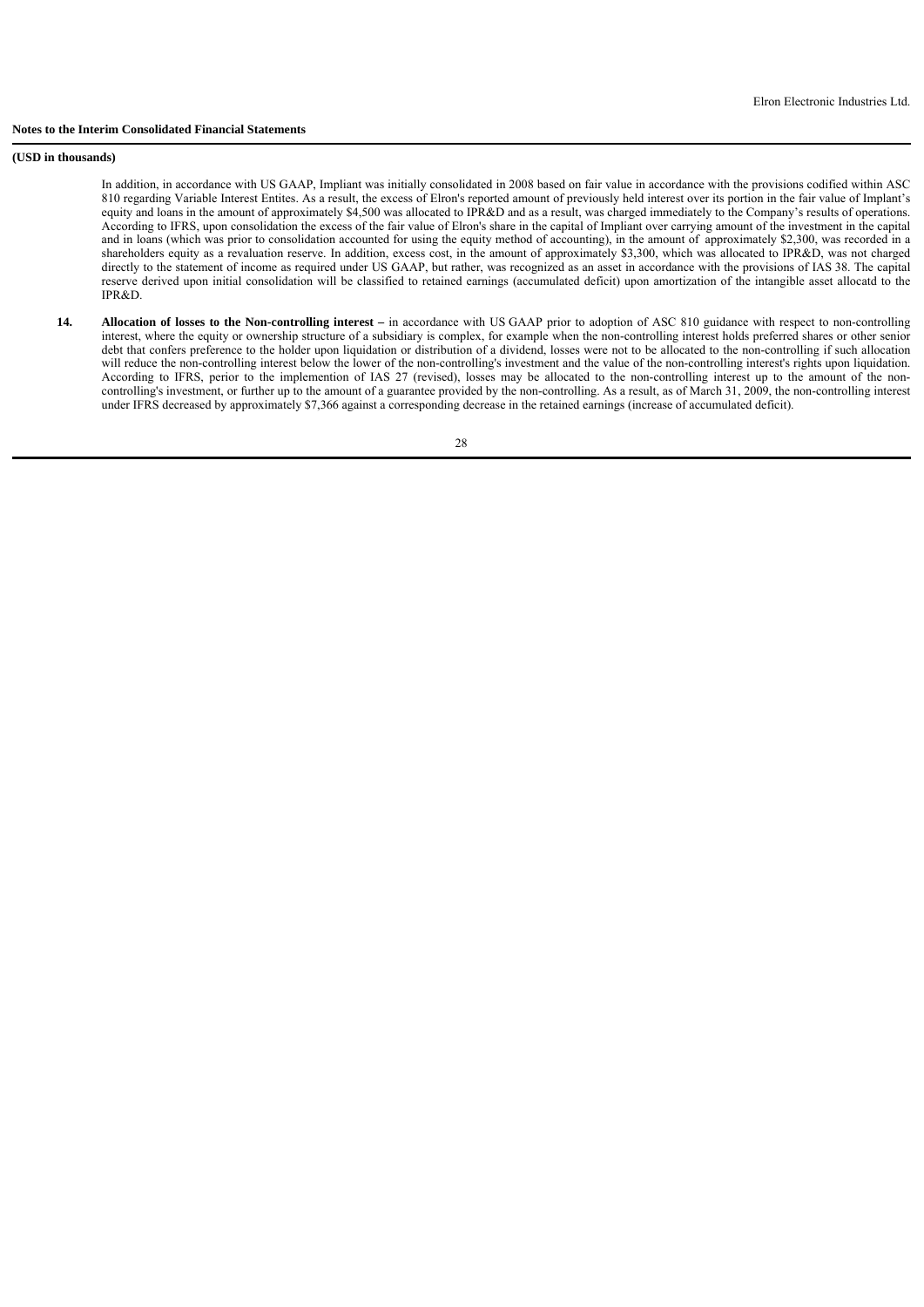# **ANNEX TO THE CONSOLIDATED FINANCIAL STATEMENTS**

## **U.S. dollars in thousands**

# **A. Details regarding investments in the consolidated financial statements as of March 31, 2010**

|                                                                            | <b>Rate of</b><br>holdings<br>in | <b>Fully</b><br>diluted<br>rate of |             | Market value of<br>investment |          |
|----------------------------------------------------------------------------|----------------------------------|------------------------------------|-------------|-------------------------------|----------|
|                                                                            | equity                           | holdings                           | investments | 31.3.10                       | 12.05.10 |
|                                                                            | $\frac{0}{0}$                    |                                    |             |                               |          |
| <b>Investments in group companies</b>                                      |                                  |                                    |             |                               |          |
| Subsidiaries:                                                              |                                  |                                    |             |                               |          |
| Starling Advanced Communication Ltd. (*)                                   | 68.05(49.86)                     | 59.58                              | (22, 114)   | 11,147                        | 11,832   |
| Medingo Ltd. $(*)$                                                         | 91.06(49.79)                     | 76.00                              | (2,096)     |                               |          |
| SyncRx Ltd. <sup>(*)</sup>                                                 | 82.13(41.15)                     | 71.61                              | 307         |                               |          |
| Actysafe Ltd. <sup>(*)</sup>                                               | 100.00(50.10)                    | 85.00                              | (83)        |                               |          |
| Xsights Ltd. (formerly: PaperLynx) <sup>(*)</sup>                          | 95.05(47.62)                     | 78.54                              | (408)       |                               |          |
| Wavion Inc.                                                                | 65.67                            | 56.30                              | (415)       |                               |          |
| <b>Associates:</b>                                                         |                                  |                                    |             |                               |          |
| Impliant Inc.                                                              | 47.64                            | 40.02                              | 2,200       |                               |          |
| Given Imaging Ltd. (*)                                                     | 31.96(27.47)                     | 26.17                              | 104,202     | 223,464                       | 187,309  |
| Galil Medical Ltd. (*)                                                     | 29.10(20.52)                     | 24.74                              | 140         |                               |          |
| Notal Vision Inc.                                                          | 27.09                            | 20.19                              | 711         |                               |          |
| Aqwise Ltd.                                                                | 34.03                            | 29.95                              | 3,045       |                               |          |
| Teledata Ltd.                                                              | 21.05                            | 20.85                              | (4,200)     |                               |          |
| NuLens Ltd.                                                                | 34.74                            | 30.26                              | 2,366       |                               |          |
| BrainsGate Ltd.                                                            | 23.28                            | 20.83                              | 1,945       |                               |          |
| Safend Ltd.                                                                | 25.69                            | 20.53                              | (169)       |                               |          |
| Atlantium Inc.                                                             | 23.44                            | 20.22                              | 10          |                               |          |
| Pocared Ltd.                                                               | 31.51                            | 30.32                              | 536         |                               |          |
| Plymedia Inc.                                                              | 27.55                            | 21.84                              | 10          |                               |          |
| Other investments:                                                         |                                  |                                    |             |                               |          |
| GigOptix Inc.                                                              | 8.30                             | N/A                                | 2,928       | 2,928                         | 2,890    |
| <b>BPT</b> Ltd.                                                            | 17.45                            | 15.88                              | 2,924       |                               |          |
| Jordan Valley Ltd.                                                         | 19.58                            | 18.16                              | 8,071       |                               |          |
| EVS Ltd.                                                                   | 6.52                             | N/A                                | 266         | 266                           | 233      |
| InnoMed Ventures L.P.                                                      | 13.92                            | N/A                                | 1,710       |                               |          |
| * Includes holdings through DDC. In normatheoes Elropis offective holdings |                                  |                                    |             |                               |          |

\* Includes holdings through RDC. In parentheses Elron's effective holdings.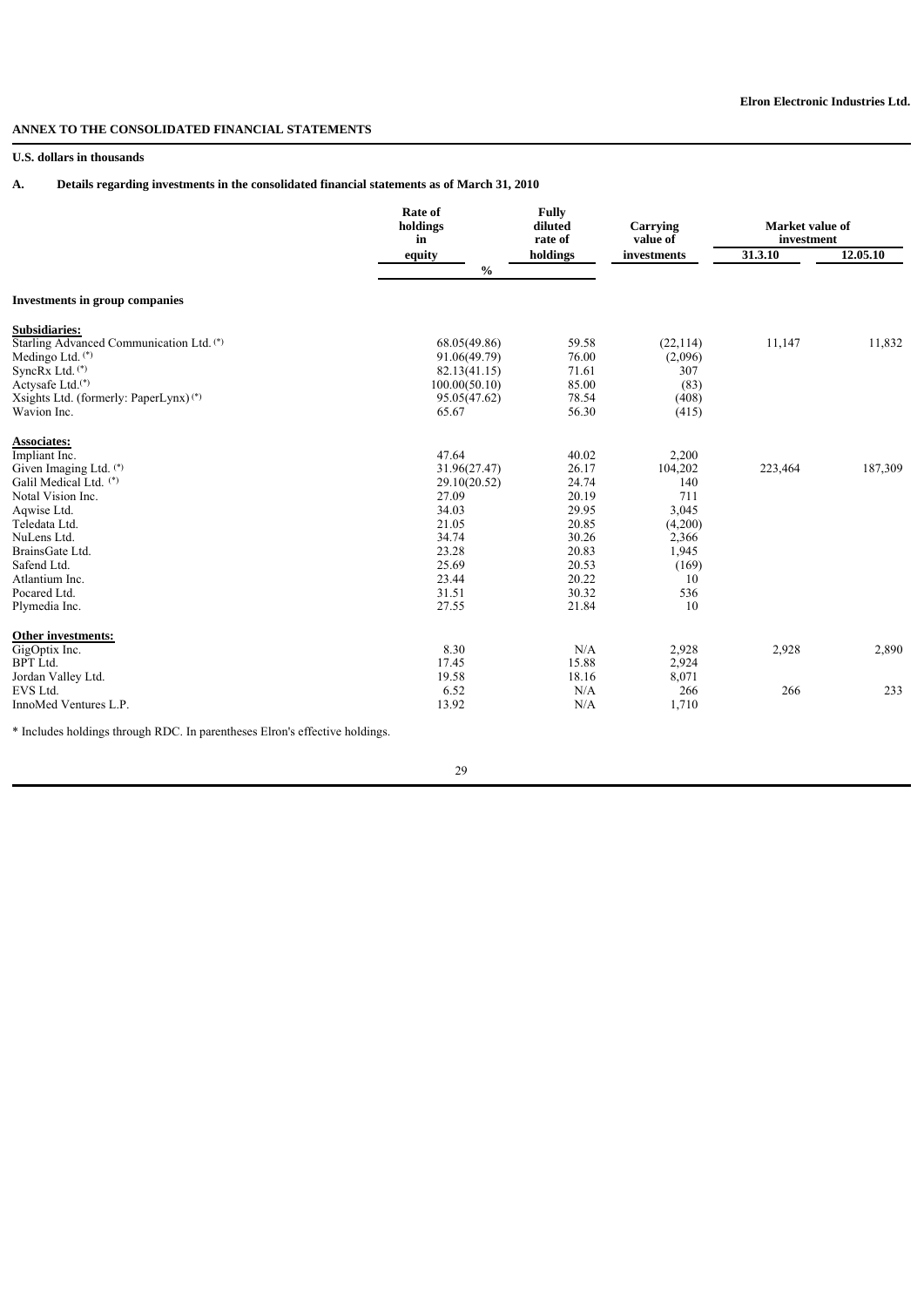Elron Electronic Industries Ltd.

#### English Translation of Financial Data from the Interim Consolidated Financial Statements Attributable to the Company

As of March 31, 2010 Unaudited

## **Contents**

|                                                                                                         | Page    |
|---------------------------------------------------------------------------------------------------------|---------|
| Special Auditors' Review Report                                                                         |         |
| Data from the consolidated financial statements on the Financial Position Attributable to the Company   | $4 - 5$ |
| Data from the consolidated financial statements on the Income Attributable to the Company               | 6       |
| Data from the consolidated financial statements on the Comprehensive Income Attributable to the Company |         |
| Data from the consolidated financial statements on the Cash Flows Attributable to the Company           | 8-9     |
| <b>Additional Information</b>                                                                           | 10      |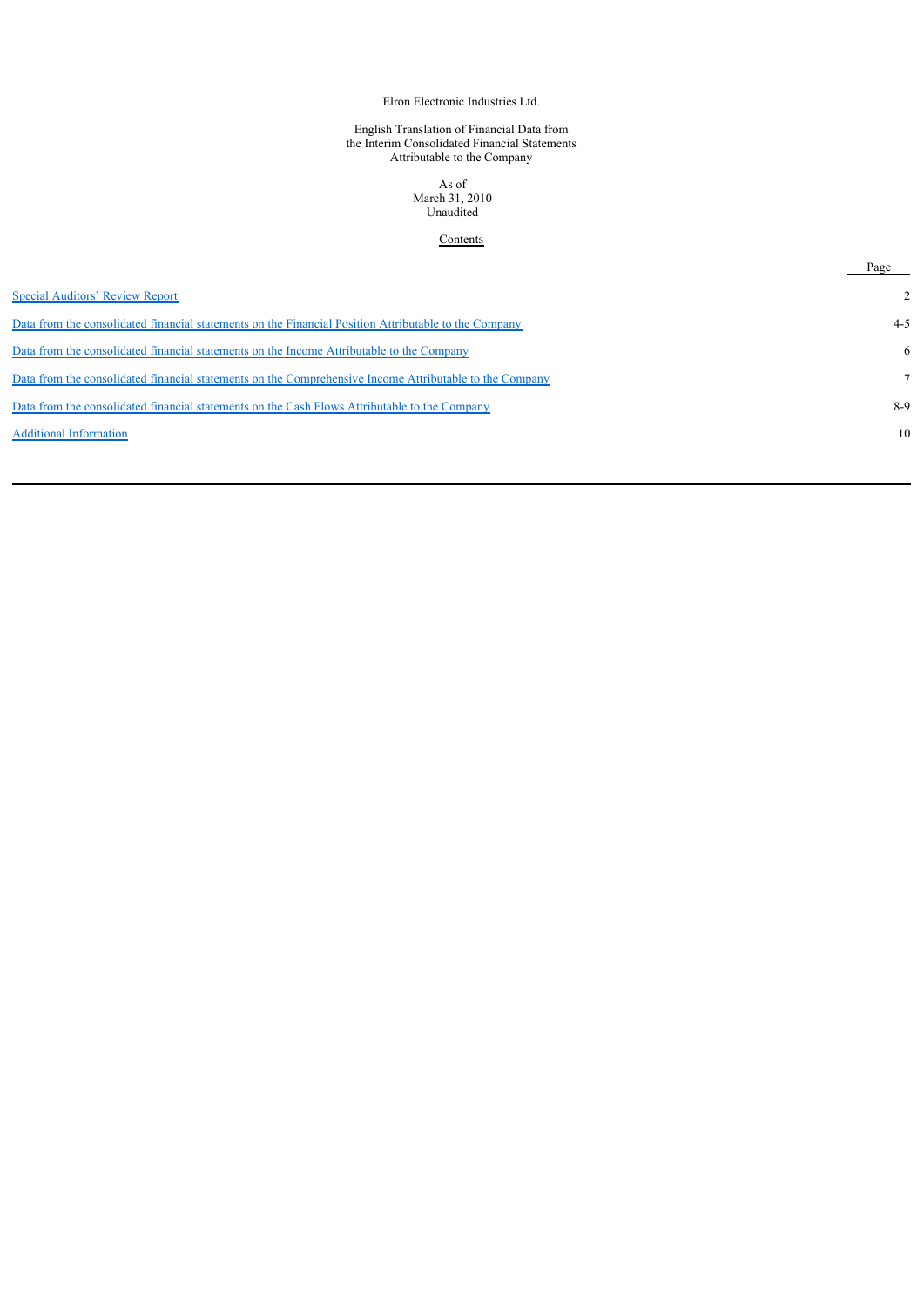### **Special report to the review of the separate interim financial information in accordance with Regulation 38d to the Israeli Securities Regulations (Periodic and Immediate Reports), 1970**

### **Introduction**

We have reviewed the interim financial information disclosed in accordance with Regulation 38d to the Israeli Securities Regulations (Periodic and Immediate Reports), 1970 of Elron Electronic Industries Ltd. ("the Company") as of March 31, 2010 and for the three months then ended. The Company's board of directors and management are responsible for the separate interim financial information. Our responsibility is to express a conclusion on the separate interim financial information based on our review.

We did not review the separate interim financial information taken from the financial statements of an investee, whose assets less attributable liabilities net, totaled approximately \$ 29,967 thousand as of March 31, 2010 and the earnings from the investee amounted to approximately \$ 642 thousand for the three months then ended. The financial statements of that company were reviewed by other auditors, whose review reports have been furnished to us, and our conclusion, insofar as it relates to the financial statements in respect of that company, is based on the review reports of the other auditors.

#### **Scope of review**

We conducted our review in accordance with Review Standard 1 of the Institute of Certified Public Accountants in Israel, "Review of Interim Financial Information Performed by the Independent Auditor of the Entity." A review of interim financial information consists of making inquiries, primarily of persons responsible for financial and accounting matters, and applying analytical and other review procedures. A review is substantially less in scope than an audit conducted in accordance with generally accepted auditing standards in Israel and consequently does not enable us to obtain assurance that we would become aware of all significant matters that might be identified in an audit. Accordingly, we do not express an audit opinion.

#### **Conclusion**

Based on our review and the review reports of other auditors, nothing has come to our attention that causes us to believe that the accompanying separate interim financial information is not prepared, in all material respects, in accordance with Regulation 38d to the Securities Regulations (Periodic and Immediate Reports), 1970.

 $\overline{2}$ 

Tel-Aviv, Israel **Tel-Aviv, Israel** KOST FORER GABBAY & KASIERER<br>May 13, 2010 **A Member of Ernst & Young Global** A Member of Ernst & Young Global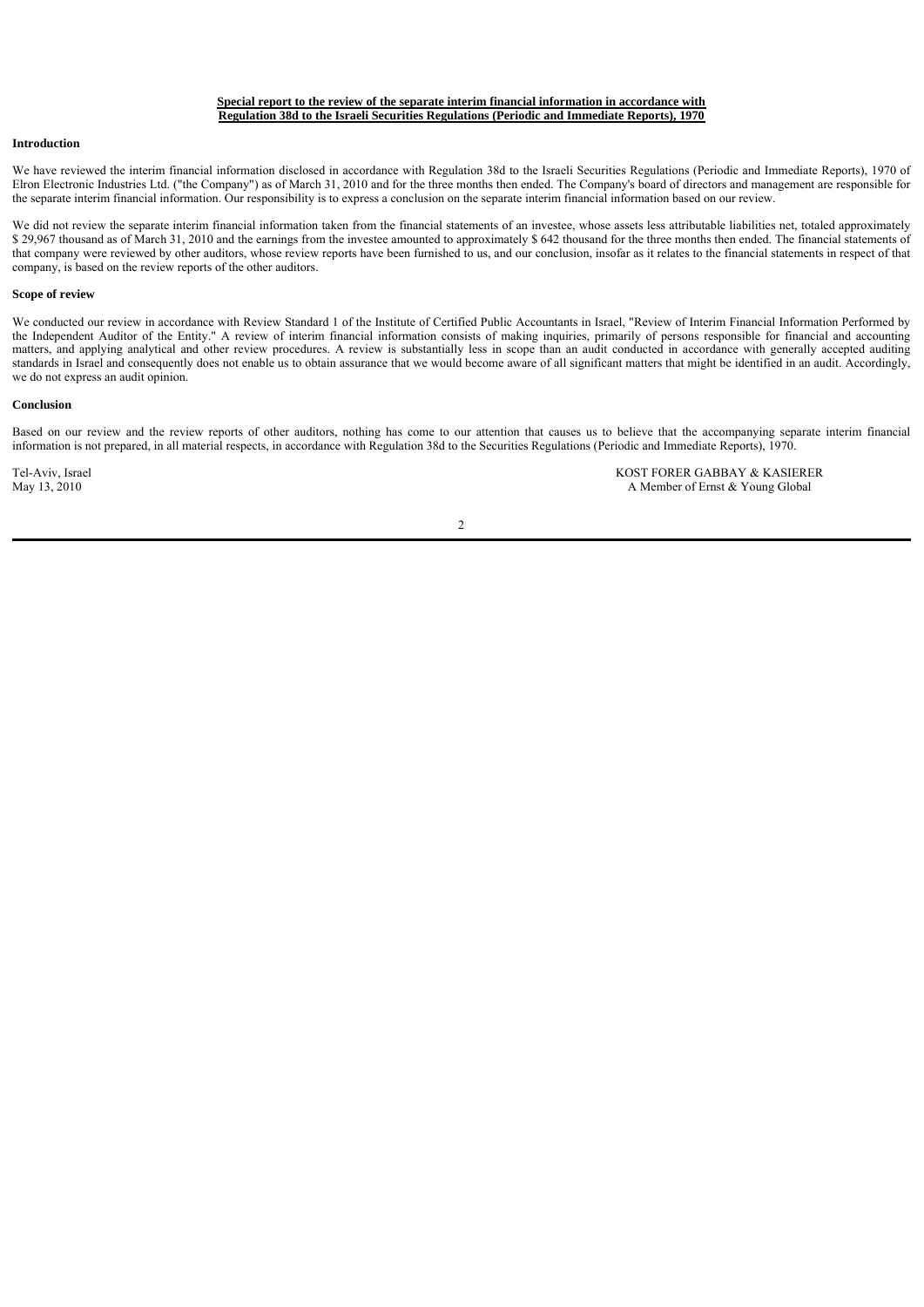## Financial Data and Information from the Interim Consolidated Financial Statements Attributable to Elron Electronic Industries Ltd. ("the Company")

The following separate financial data and information attributable to the Company ("separate data") are derived from the Company's Interim Consolidated Financial Statements as of March 31, 2010, and for the three months then ended ("interim consolidated financial statements"), which form part of the Company's periodic reports. The separate data are presented in accordance with Regulation 38D of the Israel Securities Law Regulations (Periodic and Immediate Statements) – 1970.

The significant accounting policies followed in the preparation of the following separate data are identical to those applied in the preparation of the Company's consolidated annual financial statements for the year ended December 31, 2009 ("the Company's annual consolidated financial statements") and the Company's interim consolidated financial statements, apart from differences arising from compliance with the aforementioned regulations.

#### Presentation of transactions which were eliminated in the interim consolidated financial statements

Intercompany balances, transactions and cash flows between the Company and its subsidiaries were eliminated upon the preparation of the Company's interim consolidated financial statements.

In the separate data, such transactions are presented as follows:

- Financial position data attributable to the Company include balances in respect of the Company's subsidiaries which were eliminated in the interim consolidated financial statements.
- Income and loss data attributable to the Company include income and expenses of the Company resulting from transactions with its subsidiaries, which were eliminated in the interim consolidated financial statements.
- Cash flow data attributable to the Company include cash flows between the Company and its subsidiaries which were eliminated in the interim consolidated financial statements.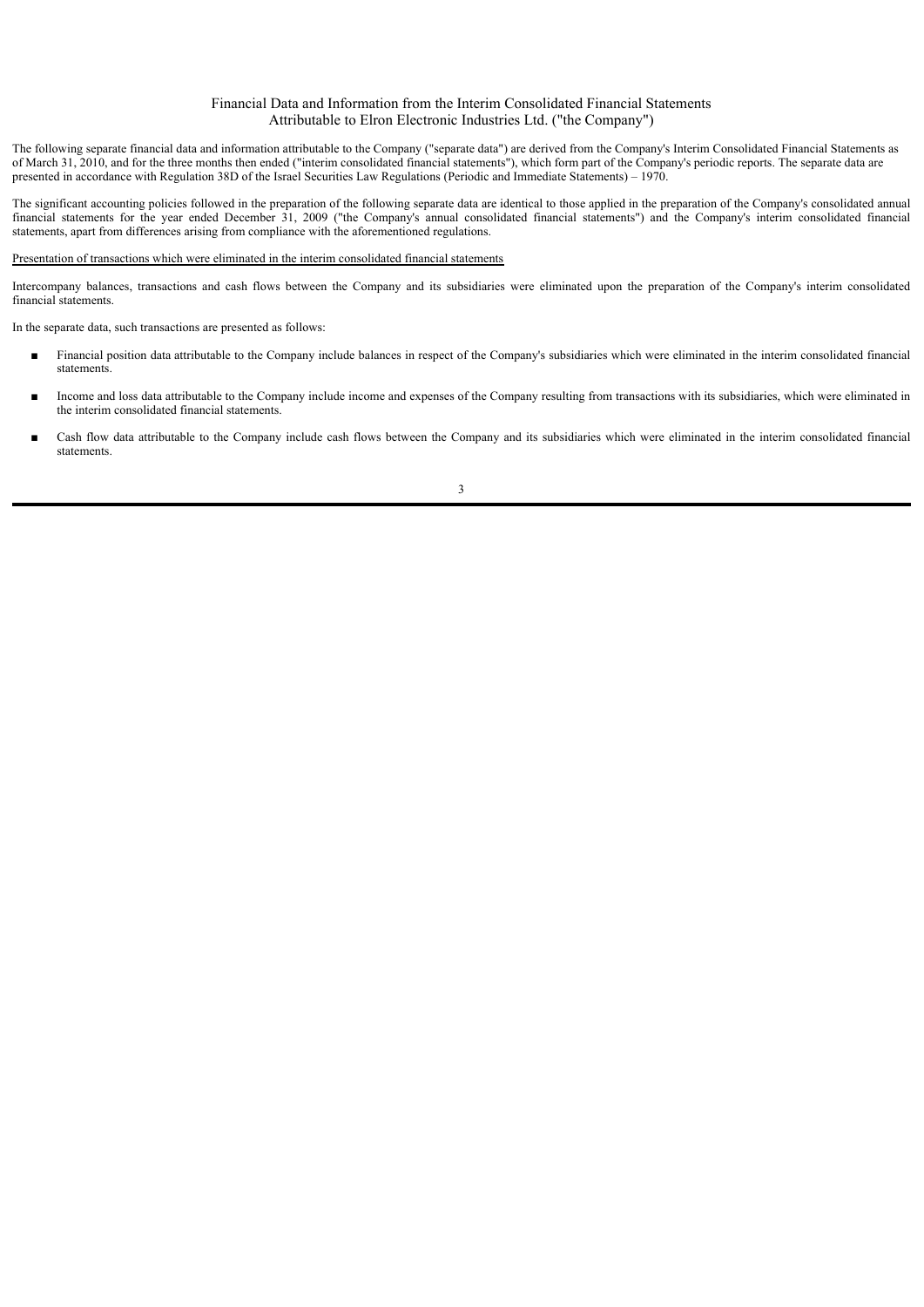Data on the Financial Position Attributable to the Company as of

|                                                     | <b>Note</b> | March 31         |             | December 31    |
|-----------------------------------------------------|-------------|------------------|-------------|----------------|
|                                                     |             | 2010             | 2009        | 2009           |
|                                                     |             | <b>Unaudited</b> |             | <b>Audited</b> |
|                                                     |             | \$ thousands     | \$thousands | \$ thousands   |
| Current assets                                      |             |                  |             |                |
| Cash and cash equivalents                           |             | 50,037           | 5,369       | 59,915         |
| Other current assets                                |             | 1,269            | 988         | 1,384          |
|                                                     |             | 51,306           | 6,357       | 61,299         |
| Assets held for sale                                |             | 141              |             |                |
|                                                     |             | 51,447           | 6,357       | 61,299         |
| Non-current assets                                  |             |                  |             |                |
| Investments in subsidiaries and associates, net     |             | 165,100          | 227,294     | 166,006        |
| Other investments (accounted as available for sale) |             | 13,978           | 4,672       | 12,667         |
| Property, plant and equipment, net                  |             | 188              | 415         | 214            |
| Other long-term receivables                         | 2A          | 16,794           | 8,148       | 12,904         |
|                                                     |             | 196,060          | 240,529     | 191,791        |
|                                                     |             | 247,507          | 246,886     | 253,090        |
|                                                     |             |                  |             |                |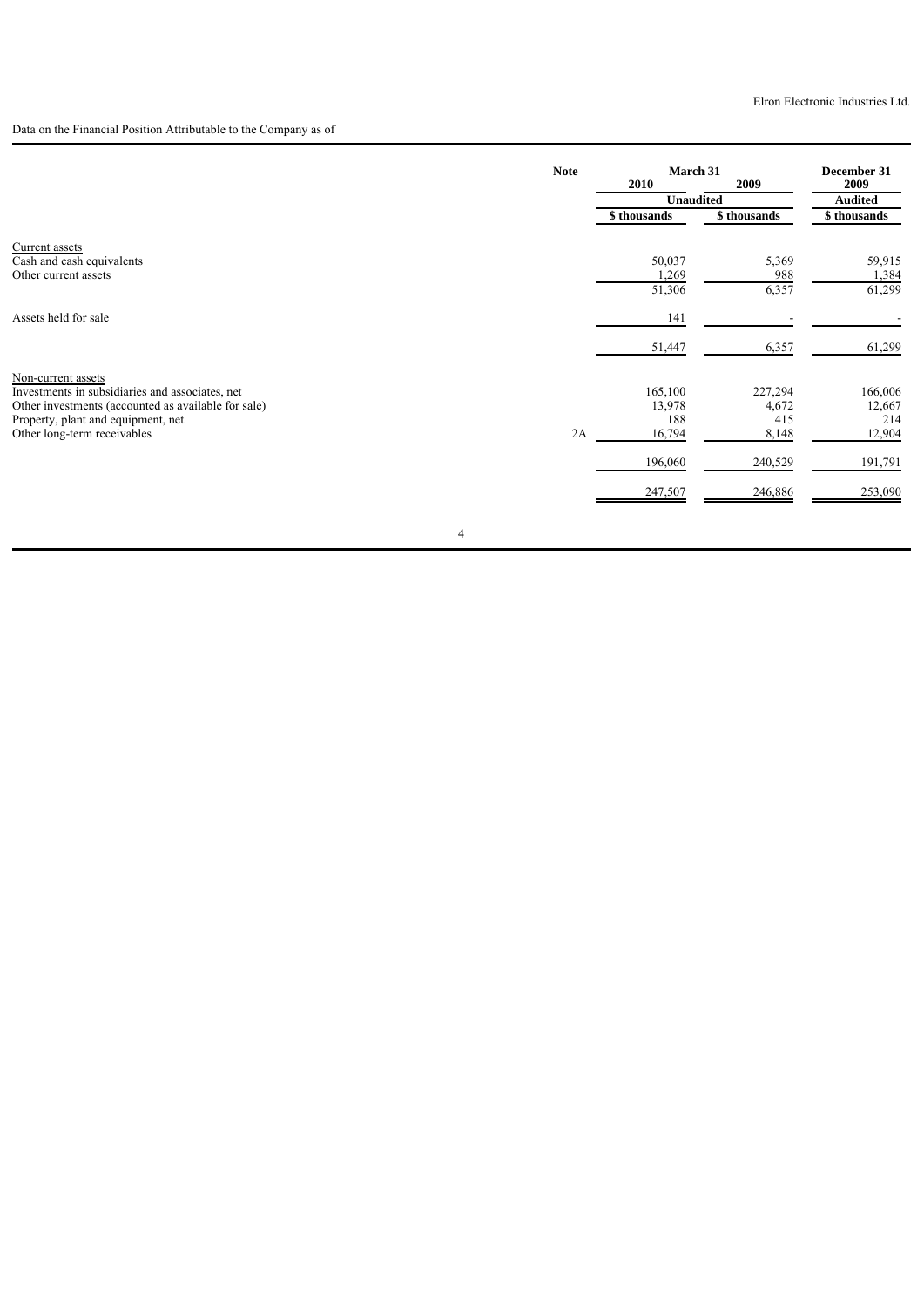# Data on the Financial Position Attributable to the Company as of

|                                                                                                    | <b>Note</b>                                  | March 31<br>2010 | March 31<br>2009 | December 31<br>2009            |
|----------------------------------------------------------------------------------------------------|----------------------------------------------|------------------|------------------|--------------------------------|
|                                                                                                    |                                              | Unaudited        |                  | <b>Audited</b>                 |
|                                                                                                    |                                              | \$ thousands     | \$ thousands     | \$thousands                    |
| Current liabilities<br>Trade payables                                                              |                                              | 259              | 372              | 156                            |
| Other current liabilities<br>Severance pay and retirement obligation                               |                                              | 3,712            | 5,035<br>1,451   | 3,687                          |
|                                                                                                    |                                              | 3,971            | 6,858            | 3,843                          |
| Liabilities held for sale                                                                          |                                              | 4,398            |                  |                                |
|                                                                                                    |                                              | 8,369            | 6,858            | 3,843                          |
| Long-term liabilities                                                                              |                                              |                  |                  |                                |
| Long term loans from banks and others<br>Long term loan from shareholders                          |                                              | 30,000<br>17,040 | 30,000<br>7,646  | 30,000<br>16,737               |
| Other long term liabilities                                                                        | 2B                                           | 77,311           | 79,079           | 76,041                         |
|                                                                                                    |                                              | 124,351          | 116,725          | 122,778                        |
| <b>Total Liabilities</b>                                                                           |                                              | 132,721          | 123,583          | 126,621                        |
| Equity attributable to the Company's shareholders                                                  |                                              |                  |                  |                                |
| <b>Issued</b> capital                                                                              |                                              | 9,573<br>190,328 | 9,573<br>190,328 | 9,573<br>190,328               |
| Share premium<br>capital reserves                                                                  |                                              | 11,096           | 5,394            | 10,067                         |
| Accumulated deficit                                                                                |                                              | (96,211)         | (81,992)         | (83, 499)                      |
| Total equity                                                                                       |                                              | 114,786          | 123,303          | 126,469                        |
|                                                                                                    |                                              | 247,507          | 246,886          | 253,090                        |
| Zvi Slovin<br>Arie Mientkavich<br>Chairman of the Board of Directors<br>Co-Chief Executive Officer | Ari Bronshtein<br>Co-Chief Executive Officer |                  |                  | Yaron Elad<br>Vice President & |

Vice President &<br>Chief Financial Officer

Approval date of the interim consolidated financial statements: May 13, 2010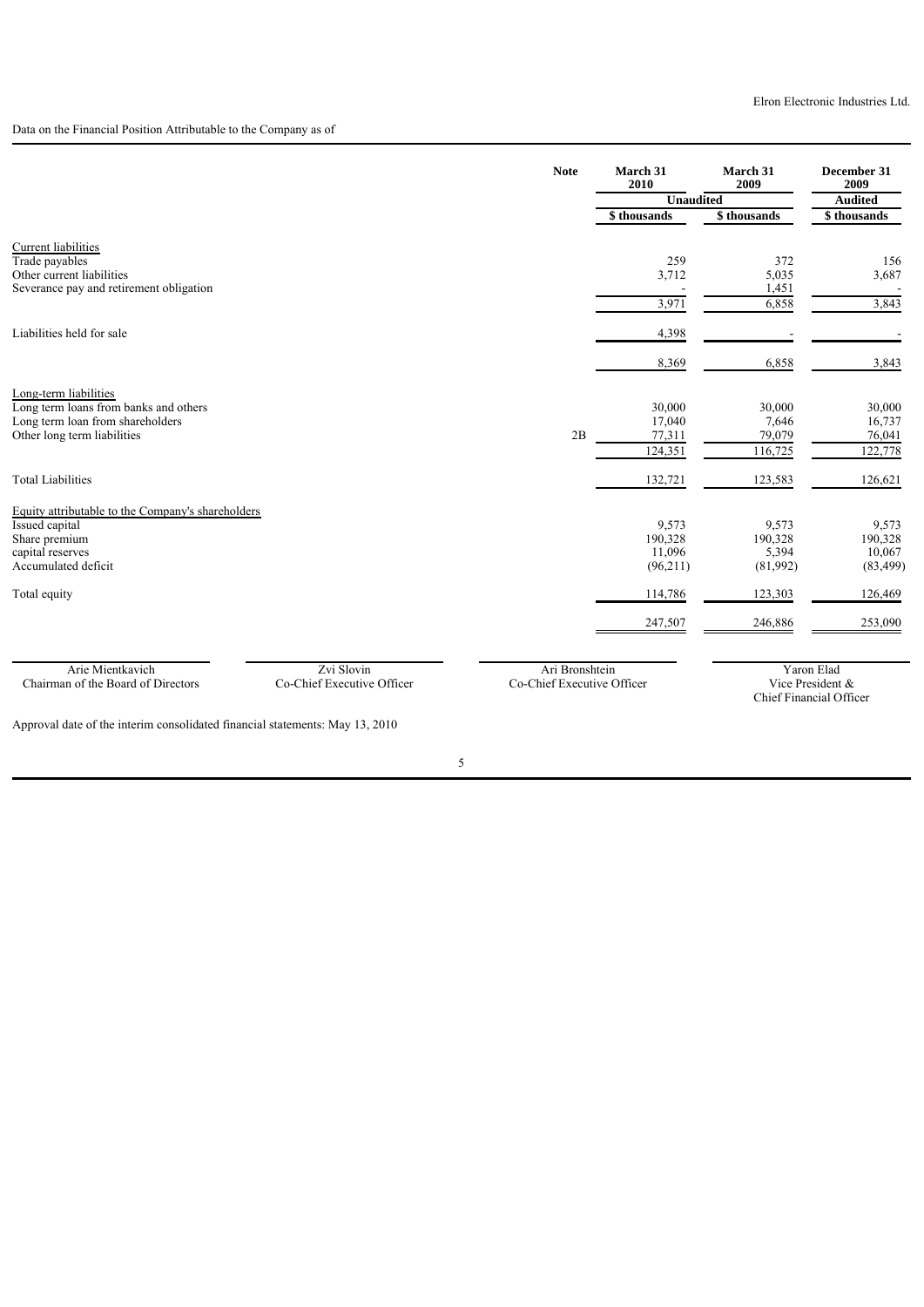Data on the Income Attributable to the Company

|                                                                                                   | For the three<br>months ended<br>March 31<br>2010 | For the three<br>months ended<br>March 31<br>2009 | For the<br>year ended<br>December 31<br>2009 |  |
|---------------------------------------------------------------------------------------------------|---------------------------------------------------|---------------------------------------------------|----------------------------------------------|--|
|                                                                                                   | <b>Unaudited</b>                                  |                                                   | <b>Audited</b>                               |  |
|                                                                                                   | \$ thousands                                      | \$ thousands                                      | \$ thousands                                 |  |
| Income                                                                                            |                                                   |                                                   |                                              |  |
| Financial income                                                                                  | 338                                               | 8,435                                             | 1,342                                        |  |
|                                                                                                   | 338                                               | 8,435                                             | 1,342                                        |  |
| Cost and Expenses                                                                                 |                                                   |                                                   |                                              |  |
| General and administrative expenses                                                               | 1,053                                             | 2,231                                             | 6,932                                        |  |
| Financial expenses                                                                                | 1,313                                             | 326                                               | 3,322                                        |  |
| Other expenses, net                                                                               |                                                   | 99                                                | 1,660                                        |  |
|                                                                                                   | 2,368                                             | 2,656                                             | 11,914                                       |  |
|                                                                                                   | (2,030)                                           | 5,779                                             | (10, 572)                                    |  |
| Gain (loss) from disposal of businesses and associates and changes in holdings in associates, net | (194)                                             | (69)                                              | 26,873                                       |  |
| Loss from subsidiaries and associates                                                             | (10,673)                                          | (17, 874)                                         | (30,605)                                     |  |
| Loss attributable to the Company's shareholders                                                   | (12, 897)                                         | (12,164)                                          | (14, 304)                                    |  |
|                                                                                                   |                                                   |                                                   |                                              |  |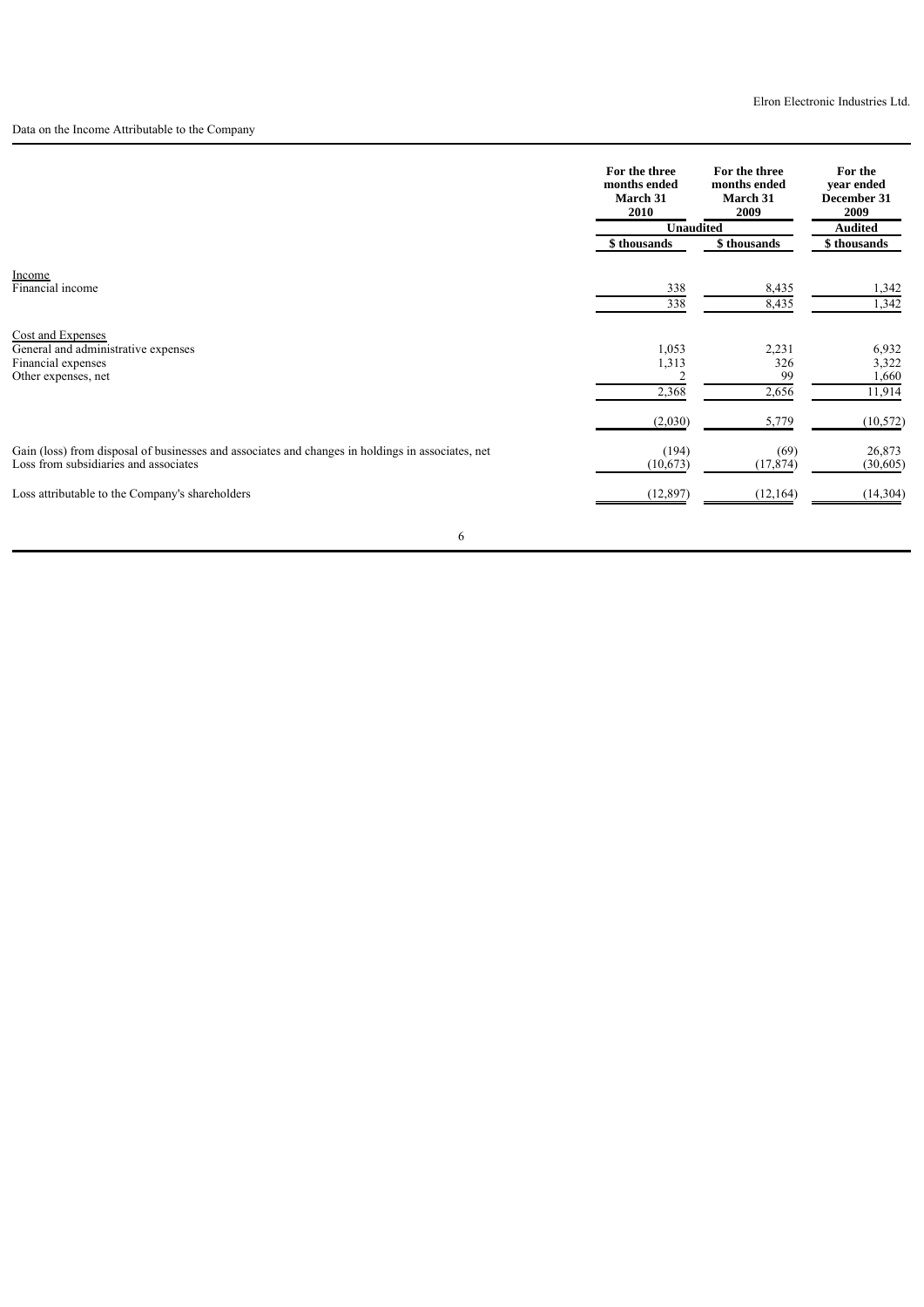Data on the Comprehensive Loss Attributable to the Company

|                                                                                                                                                                          | For the three<br>months ended<br><b>March 31</b><br>2010 | For the three<br>months ended<br><b>March 31</b><br>2009 | For the<br>vear ended<br>December 31<br>2009 |
|--------------------------------------------------------------------------------------------------------------------------------------------------------------------------|----------------------------------------------------------|----------------------------------------------------------|----------------------------------------------|
|                                                                                                                                                                          | <b>Unaudited</b>                                         |                                                          | <b>Audited</b>                               |
|                                                                                                                                                                          | \$ thousands                                             | \$ thousands                                             | \$ thousands                                 |
| Loss attributable to the Company                                                                                                                                         | (12, 897)                                                | (12, 164)                                                | (14,304)                                     |
| Other comprehensive income (loss):                                                                                                                                       |                                                          |                                                          |                                              |
| Changes in fair value of available for sale financial assets                                                                                                             | 1,310                                                    |                                                          | 5,001                                        |
| Net change in fair value of available-for-sale financial assets classified to the statement of income<br>Foreign currency translation differences for foreign operations | (96)                                                     | (4,051)                                                  | (84)<br>(64)                                 |
| Foreign currency translation differences charged to the statement of income upon disposal of an associate                                                                |                                                          |                                                          | (4,330)                                      |
| Comprehensive income (loss) attributable to the Company                                                                                                                  | 1,214                                                    | (4,051)                                                  | 523                                          |
| Other comprehensive income (loss) attributable to the Company's subsidiaries and associates                                                                              | (29)                                                     | (56)                                                     | 400                                          |
| Total comprehensive loss attributable to the Company                                                                                                                     | (11, 712)                                                | (16,271)                                                 | (13, 381)                                    |
|                                                                                                                                                                          |                                                          |                                                          |                                              |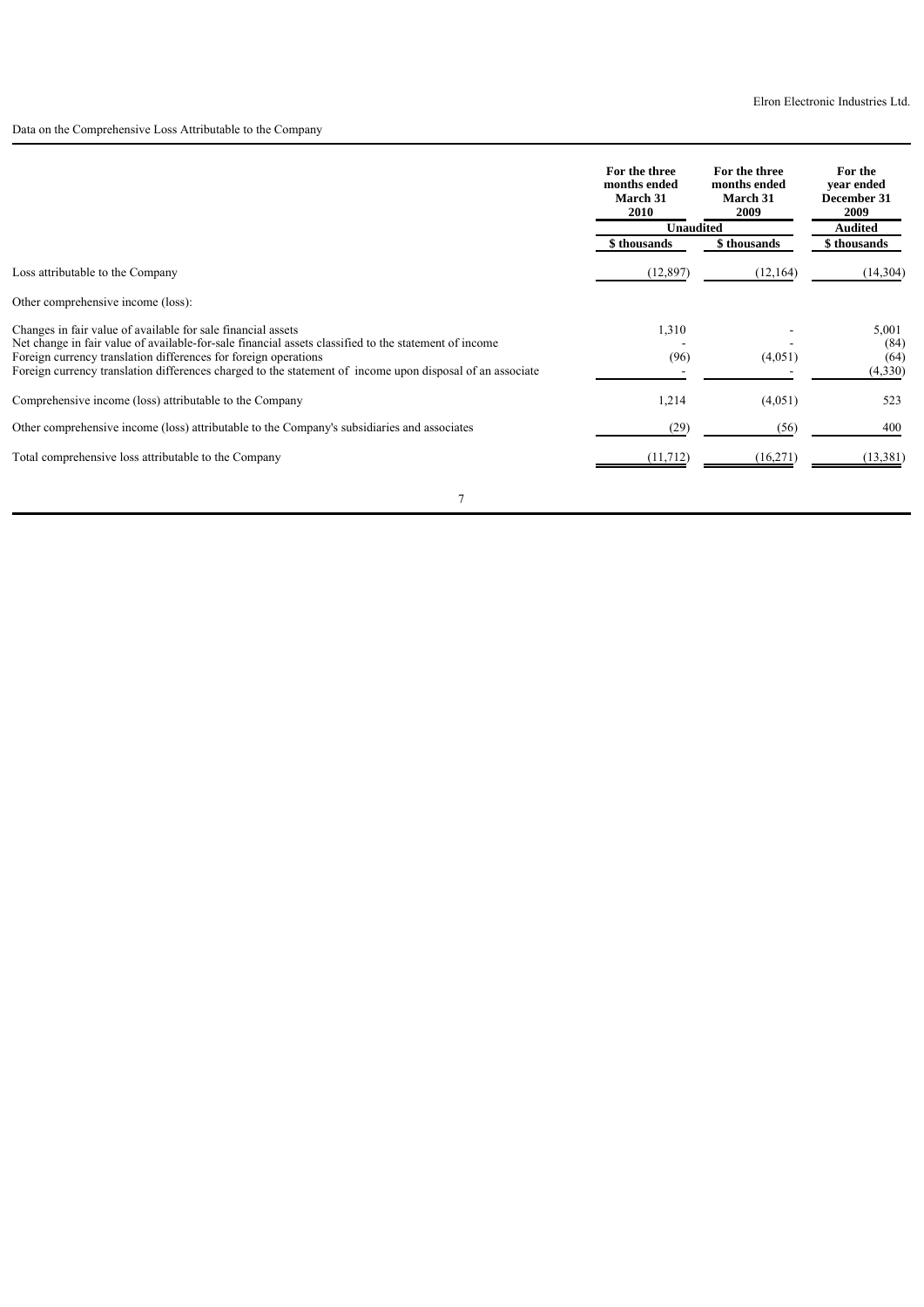|                                                                                                   |                                                                                                                                                                                                                                                                                                                                                                                                                                                                               | 2009           | vear ended<br>December 31<br>2009 |
|---------------------------------------------------------------------------------------------------|-------------------------------------------------------------------------------------------------------------------------------------------------------------------------------------------------------------------------------------------------------------------------------------------------------------------------------------------------------------------------------------------------------------------------------------------------------------------------------|----------------|-----------------------------------|
|                                                                                                   | For the three<br>For the three<br>months ended<br>months ended<br>March 31<br>March 31<br>2010<br>Unaudited<br>\$ thousands<br>\$ thousands<br>(12, 897)<br>(12, 164)<br>17,874<br>10,673<br>17<br>29<br>18<br>259<br>29<br>67<br>302<br>(530)<br>$\overline{2}$<br>(1)<br>194<br>66<br>1,155<br>(150)<br>11,085<br>18,919<br>115<br>188<br>(3,890)<br>(102)<br>103<br>96<br>1,270<br>(8,028)<br>25<br>(620)<br>(2, 377)<br>(8, 466)<br>(117)<br>(259)<br>99<br>(18)<br>(259) | <b>Audited</b> |                                   |
|                                                                                                   |                                                                                                                                                                                                                                                                                                                                                                                                                                                                               |                | \$thousands                       |
| Cash flows from operating activities                                                              |                                                                                                                                                                                                                                                                                                                                                                                                                                                                               |                |                                   |
| Net loss                                                                                          |                                                                                                                                                                                                                                                                                                                                                                                                                                                                               |                | (14, 304)                         |
| Adjustments to reconcile net loss to net cash used in operating activities:                       |                                                                                                                                                                                                                                                                                                                                                                                                                                                                               |                |                                   |
| Equity in losses of associates and consolidated companies                                         |                                                                                                                                                                                                                                                                                                                                                                                                                                                                               |                | 30,605                            |
| Depreciation<br>Financial (income) expenses, net                                                  |                                                                                                                                                                                                                                                                                                                                                                                                                                                                               |                | 101<br>(287)                      |
| Stock based compensation                                                                          |                                                                                                                                                                                                                                                                                                                                                                                                                                                                               |                | 127                               |
| Accrued interest on loans from shareholders                                                       |                                                                                                                                                                                                                                                                                                                                                                                                                                                                               |                | 1,561                             |
| Impairment of investments                                                                         |                                                                                                                                                                                                                                                                                                                                                                                                                                                                               |                | 1,455                             |
| Loss (gain) from sale of property and equipment                                                   |                                                                                                                                                                                                                                                                                                                                                                                                                                                                               |                | 55                                |
| Loss (gain) from disposal of businesses and associates and changes in holdings in associates, net |                                                                                                                                                                                                                                                                                                                                                                                                                                                                               |                | (26, 873)                         |
| Other                                                                                             |                                                                                                                                                                                                                                                                                                                                                                                                                                                                               |                | (1,037)                           |
|                                                                                                   |                                                                                                                                                                                                                                                                                                                                                                                                                                                                               |                | 5,707                             |
| Changes in assets and liabilities of the Company:                                                 |                                                                                                                                                                                                                                                                                                                                                                                                                                                                               |                |                                   |
| Decrease (increase) in other current assets                                                       |                                                                                                                                                                                                                                                                                                                                                                                                                                                                               |                | (151)                             |
| Increase in long term receivables<br>Increase (decrease) in trade payables                        |                                                                                                                                                                                                                                                                                                                                                                                                                                                                               |                | (358)<br>(120)                    |
| Increase (decrease) in other long term liabilities                                                |                                                                                                                                                                                                                                                                                                                                                                                                                                                                               |                | 624                               |
| Increase (decrease) in other current liabilities                                                  |                                                                                                                                                                                                                                                                                                                                                                                                                                                                               |                | 1,161                             |
|                                                                                                   |                                                                                                                                                                                                                                                                                                                                                                                                                                                                               |                | 1,156                             |
| Cash paid and received during the year for:                                                       |                                                                                                                                                                                                                                                                                                                                                                                                                                                                               |                |                                   |
| Interest paid                                                                                     |                                                                                                                                                                                                                                                                                                                                                                                                                                                                               |                | (727)                             |
| Interest received                                                                                 |                                                                                                                                                                                                                                                                                                                                                                                                                                                                               |                | 1,014                             |
|                                                                                                   |                                                                                                                                                                                                                                                                                                                                                                                                                                                                               |                | 287                               |
| Net cash used in operating activities                                                             | (4,207)                                                                                                                                                                                                                                                                                                                                                                                                                                                                       | (1,970)        | (7, 154)                          |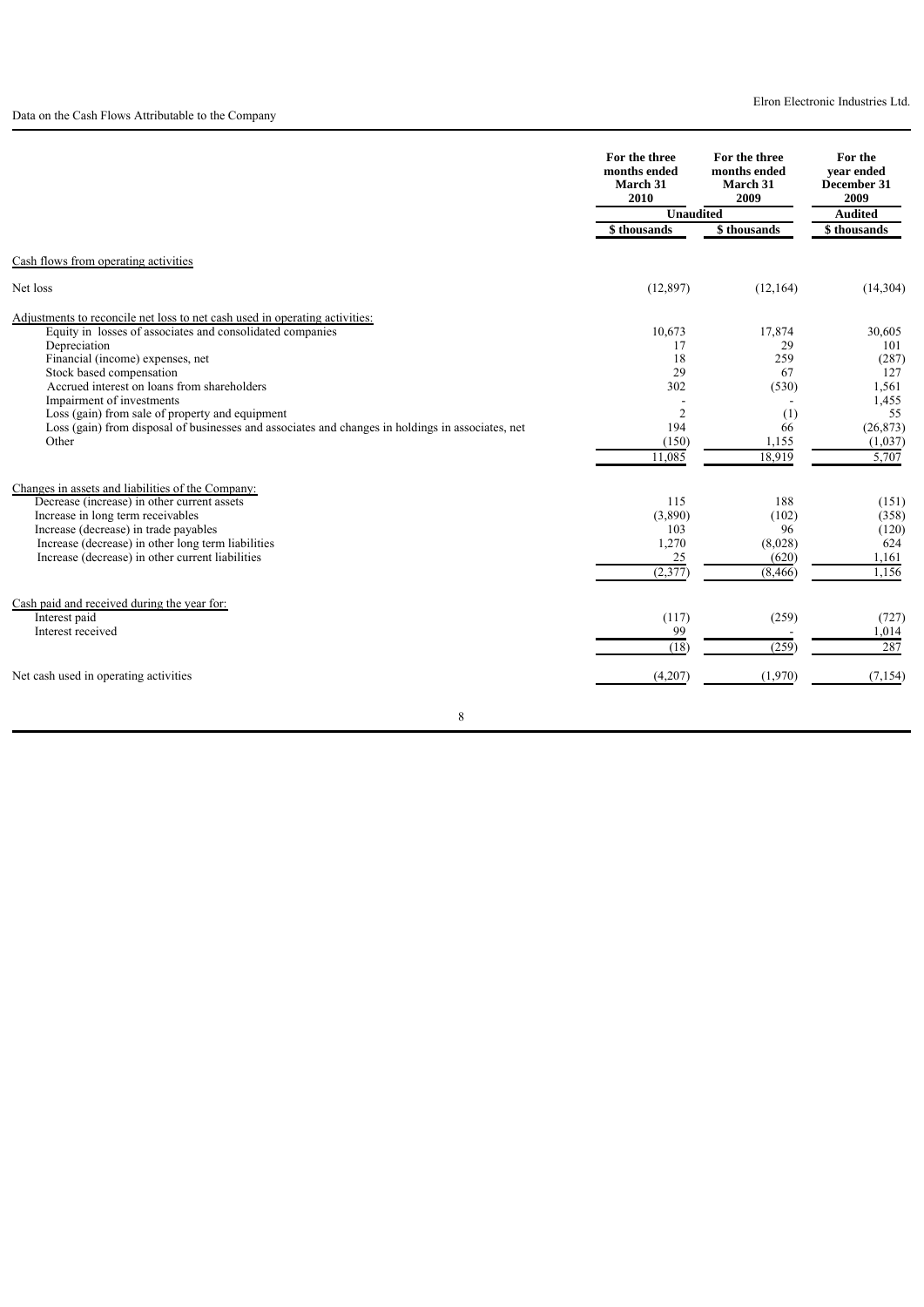# Data on the Cash Flows Attributable to the Company (Cont.)

|                                                                                                                                                                                                                               | For the three<br>months ended<br>March 31<br>2010 | For the three<br>months ended<br>March 31<br>2009 | For the<br>vear ended<br>December 31<br>2009 |
|-------------------------------------------------------------------------------------------------------------------------------------------------------------------------------------------------------------------------------|---------------------------------------------------|---------------------------------------------------|----------------------------------------------|
|                                                                                                                                                                                                                               |                                                   | <b>Unaudited</b>                                  |                                              |
|                                                                                                                                                                                                                               | \$ thousands                                      | \$ thousands                                      | \$thousands                                  |
| Cash flows from investment activities<br>Purchase of property and equipment<br>Investment in associates and subsidiaries<br>Proceeds from sale of property and equipment<br>Proceeds from sale of associates and subsidiaries | (5,682)<br>11                                     | (2,324)                                           | (2)<br>(17,317)<br>76<br>63,206              |
| Dividend received from associates and subsidiaries                                                                                                                                                                            |                                                   | 3,673                                             | 8,117                                        |
| Net cash provided by (used in) investment activities                                                                                                                                                                          | (5,671)                                           | 1,350                                             | 54,080                                       |
| Cash flows from financing activities<br>Receipt of long-terms loans from shareholders                                                                                                                                         |                                                   | 2,000                                             | 9,000                                        |
| Net cash provided by financing activities                                                                                                                                                                                     |                                                   | 2,000                                             | 9,000                                        |
| Increase (decrease) in cash and cash equivalents                                                                                                                                                                              | (9,878)                                           | 1,380                                             | 55,926                                       |
| Cash and cash equivalents as of beginning of the period                                                                                                                                                                       | 59,915                                            | 3,989                                             | 3,989                                        |
| Cash and cash equivalents as of end of the period                                                                                                                                                                             | 50,037                                            | 5,369                                             | 59,915                                       |
|                                                                                                                                                                                                                               | 9                                                 |                                                   |                                              |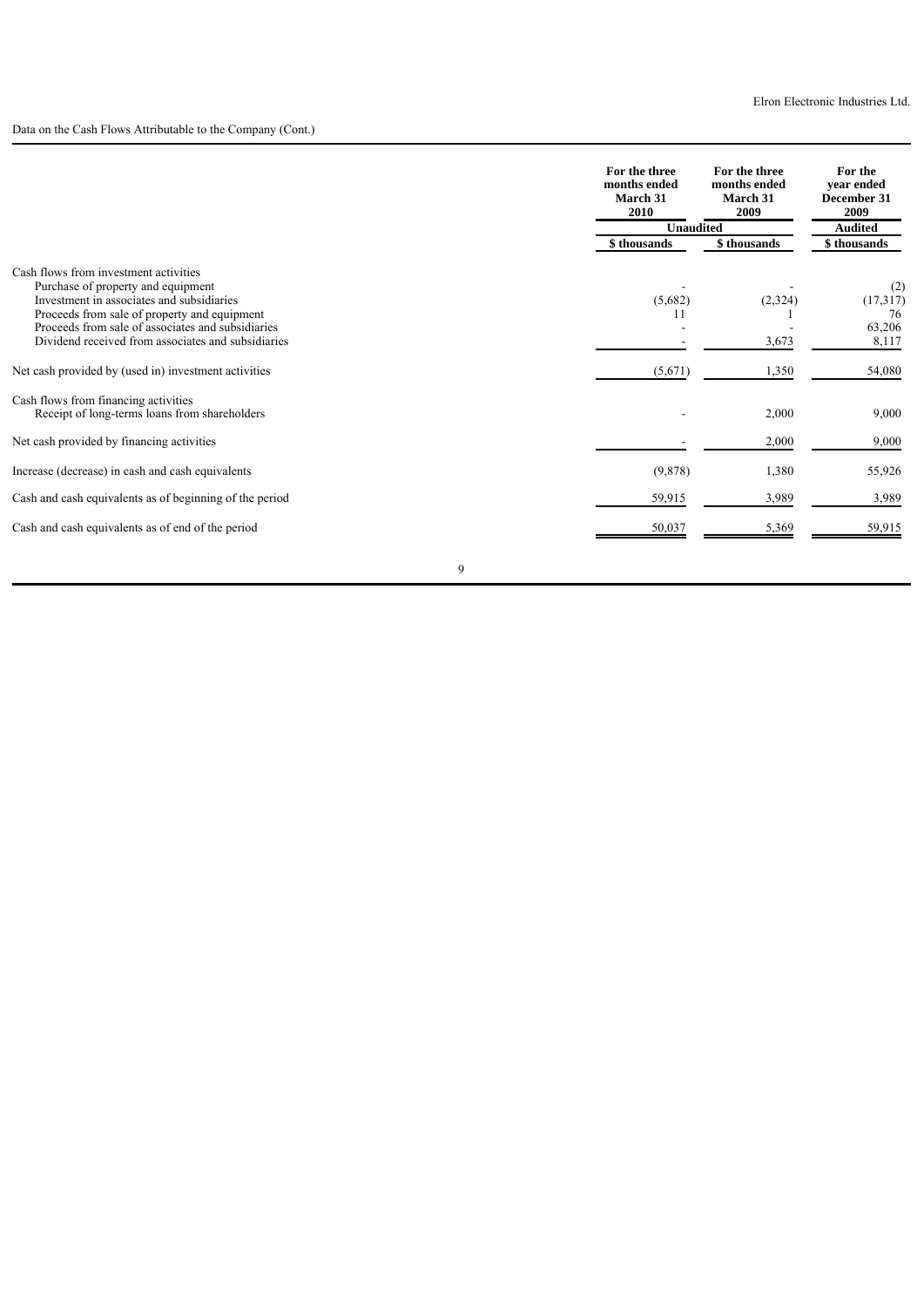## **ADDITIONAL INFORMATION**

#### **U.S.D in thousands**

#### 1. General

The accompanying condensed separate financial data have been prepared in accordance with Regulation 38D of the Israel Securities Law Regulations (Periodic and Immediate Statements) – 1970.

Pursuant to the decision of the Company's Board of Directors from November 12, 2009, on January 6, 2010, the Company's shares were de-listed from trading on the NASDAQ exchange. Elron further intends to terminate the registration of its ordinary shares as soon as possible under U.S. Securities and Exchange ("SEC") rules. The Company does not expect such deregistration to take effect earlier than the first quarter of 2011, if at all.

In the first quarter of 2010 Elron commenced reporting in accordance with the reporting obligations under the Israel Securities Law (1968) applicable to reporting companies in Israel which are not dual-listed. Up until January 2010, the Company reported in accordance with the reporting obligations under the Israel Securities Law applicable to reporting companies in Israel which are dual-listed.

As a result, the Company did not present separate financial data for December 31, 2009 and the year then ended. Therefore, the accompanying separate financial data should be read in conjunction with the Company's annual consolidated financial statements and the Company's interim consolidated financial statements and accompanying notes.

## 2. Additional Information and Accompanying Notes

### **A. Long term receivables**

Long term receivables include loans granted by the Company to its subsidiary, RDC – Rafael Development Corporation Ltd. ("RDC"). For further details concerning loans granted by the Company to RDC, see note 3d to the interim consolidated financial statements.

# **B. Other long term liabilities**

Other long term liabilities include liabilities towards Elbit Ltd. ("Elbit") which is a fully owned subsidiary of Elron. Such liabilities include non-interest bearing and unlinked NIS capital notes.

On December 31, 2009, Elbit distributed a dividend to Elron in the amount of approximately \$15,000 which partially paid off one of the capital notes in the amount of approximately \$12,000.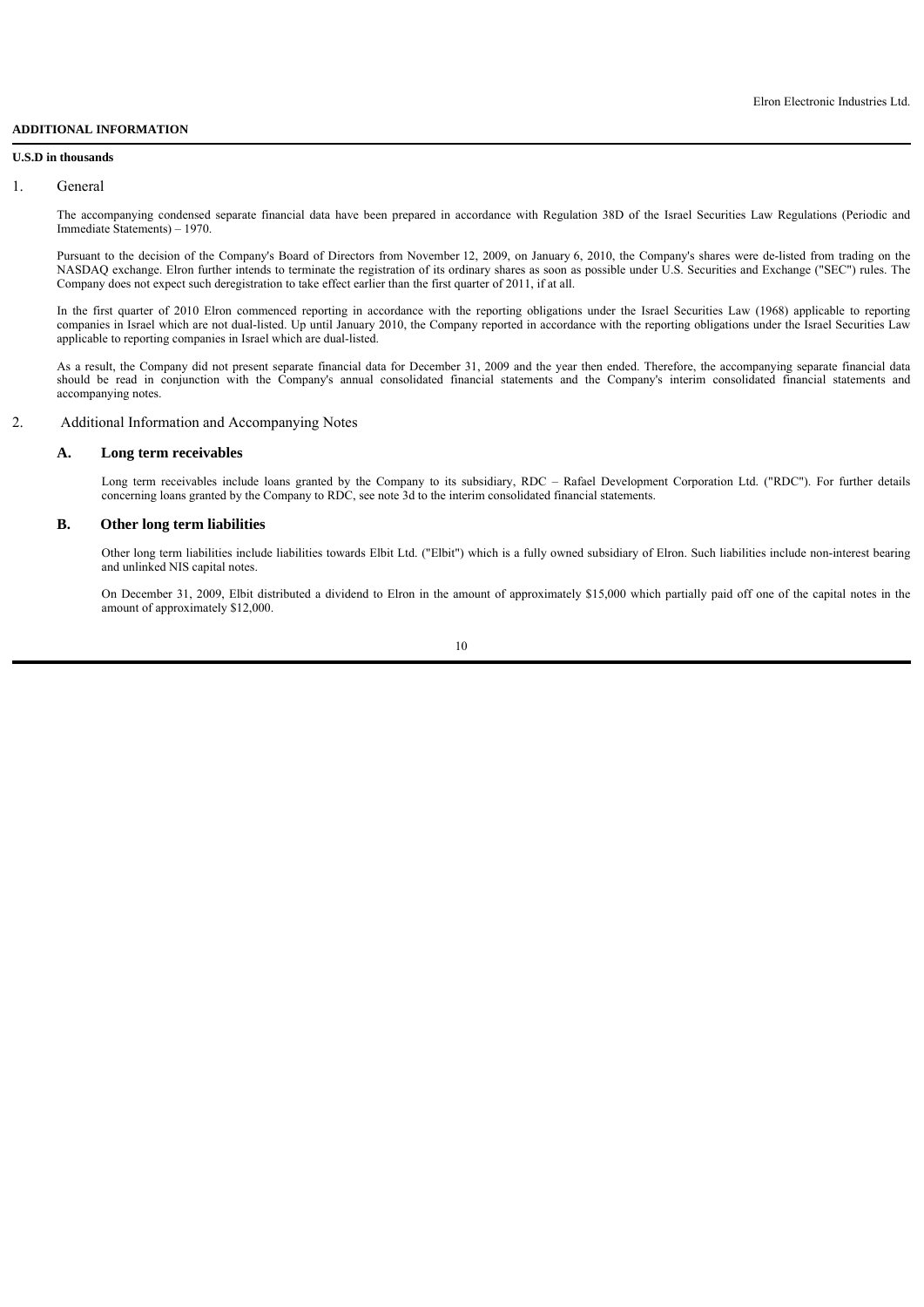## **Liabilities report of the Company by repayment date**

Section 36a to the Israel Securities Law (1968)

Report as of March 31, 2010

Following are the liabilities of the Company by repayment date: The following data are presented in NIS and were translated from USD to NIS using the exchange rate as of March 31, 2010 (1 USD = 3.713 NIS)

A. Debentures issued to the public by the reporting Entity and held by the public, excluding debentures held by the Company's parent ,controlling shareholder, companies controlled by one of the parties mentioned above or by companies controlled by the company - based on separate financial data of the Entity ("Solo" reports) (NIS in thousands)

|                           | <b>Principle repayment</b> |                            |      |            | <b>Gross interest</b><br>payments |                                    |
|---------------------------|----------------------------|----------------------------|------|------------|-----------------------------------|------------------------------------|
|                           | <b>NIS</b><br>(CPI linked) | <b>NIS</b><br>(Not linked) | Euro | <b>USD</b> | Other                             | (excluding<br>deduction of<br>tax) |
| First year                |                            |                            |      |            |                                   |                                    |
| Second year               |                            |                            |      |            |                                   |                                    |
| Third year                |                            |                            |      |            |                                   |                                    |
| Fourth Year               |                            |                            |      |            |                                   |                                    |
| Fifth year and thereafter |                            |                            |      |            |                                   |                                    |
| Total                     |                            |                            |      |            |                                   |                                    |

B. Private debentures and non-bank credit, excluding debentures or credit granted by the Comapny's parent, controlling shareholder, companies controlled by one of the parties mentioned above or by companies controlled by the company - based on separate financial data of the Entity ("Solo" reports) (NIS in thousands)

|                           | <b>Principle repayment</b> |                            |      |            |       | <b>Gross interest</b><br>payments  |
|---------------------------|----------------------------|----------------------------|------|------------|-------|------------------------------------|
|                           | <b>NIS</b><br>(CPI linked) | <b>NIS</b><br>(Not linked) | Euro | <b>USD</b> | Other | (excluding<br>deduction of<br>tax) |
| First year                |                            |                            |      |            |       |                                    |
| Second year               |                            |                            |      |            |       |                                    |
| Third year                |                            |                            |      |            |       |                                    |
| Fourth Year               |                            |                            |      |            |       |                                    |
| Fifth year and thereafter |                            |                            |      |            |       |                                    |
| Total                     |                            |                            |      |            |       |                                    |

C. Bank credit from Israeli banks - based on separate financial data of the Entity ("Solo" reports) (NIS in thousands)

|                           | <b>Principle repayment</b> |                            |      |            |       |                                                        |
|---------------------------|----------------------------|----------------------------|------|------------|-------|--------------------------------------------------------|
|                           | <b>NIS</b><br>(CPI linked) | <b>NIS</b><br>(Not linked) | Euro | <b>USD</b> | Other | payments<br><i>(excluding)</i><br>deduction of<br>tax) |
| First year                |                            |                            |      |            |       | 1,860                                                  |
| Second year               |                            |                            |      | 111,390    |       | 429                                                    |
| Third year                |                            |                            |      |            |       |                                                        |
| Fourth Year               |                            |                            |      |            |       |                                                        |
| Fifth year and thereafter |                            |                            |      |            |       |                                                        |
| Total                     |                            |                            |      | 111,390    |       | 2,289                                                  |

D. Bank credit from non-Israeli banks - based on separate financial data of the Entity ("Solo" reports) (NIS in thousands)

|                           | <b>Principle repayment</b> |                            |      |            |       | <b>Gross interest</b><br>payments    |
|---------------------------|----------------------------|----------------------------|------|------------|-------|--------------------------------------|
|                           | <b>NIS</b><br>(CPI linked) | <b>NIS</b><br>(Not linked) | Euro | <b>USD</b> | Other | (excluding<br>deduction of<br>$\tan$ |
| First year                |                            |                            |      |            |       |                                      |
| Second year               |                            |                            |      |            |       |                                      |
| Third year                |                            |                            |      |            |       |                                      |
| Fourth Year               |                            |                            |      |            |       |                                      |
| Fifth year and thereafter |                            |                            |      |            |       |                                      |
| Total                     |                            |                            |      |            |       |                                      |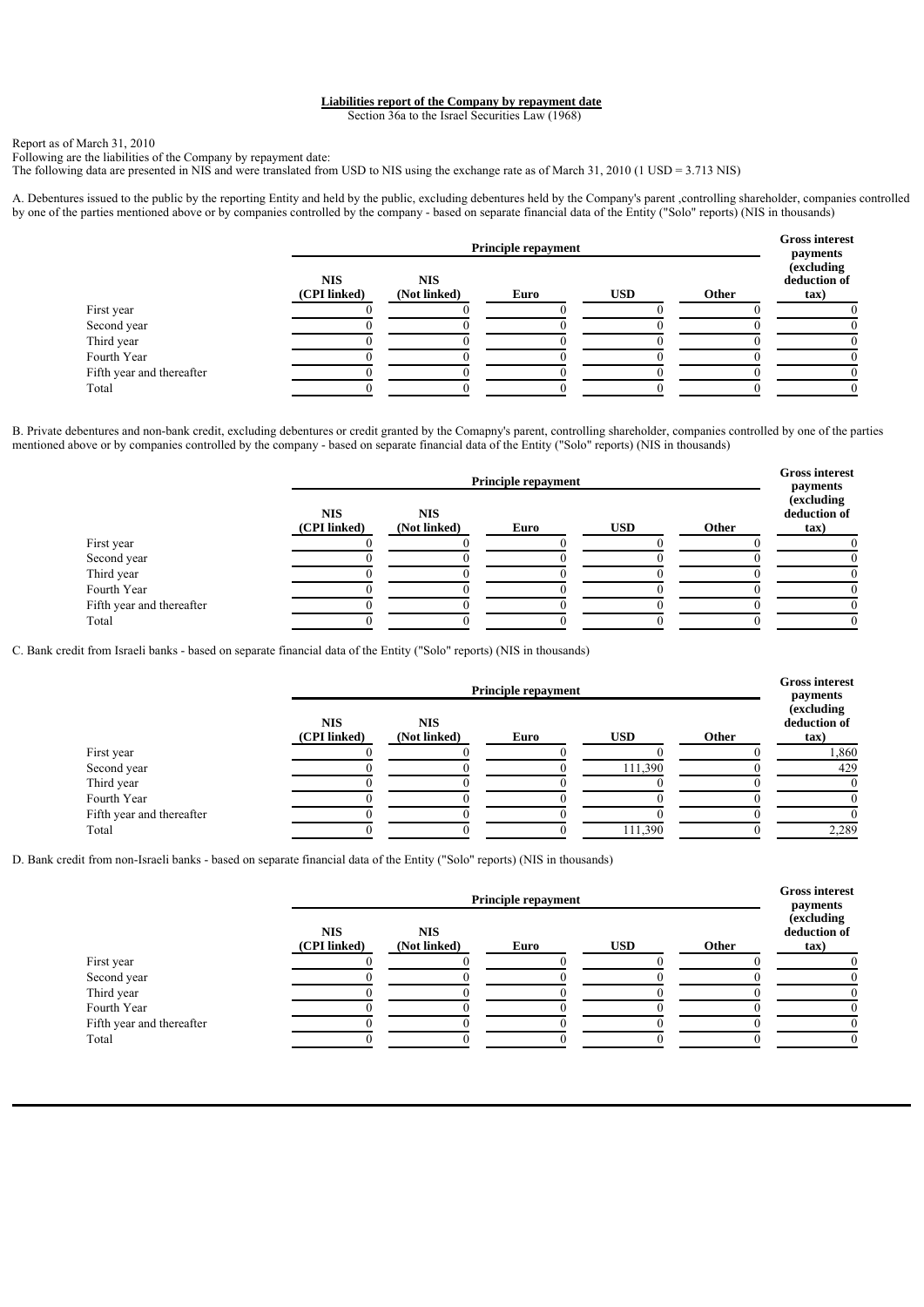E. Summary of tables A-D, totals of: bank credit, non-bank credit and debentures - based on separate financial data of the Entity ("Solo" reports) (NIS in thousands)

|                           | <b>Principle repayment</b> |                            |      |            |       |                                                                   |
|---------------------------|----------------------------|----------------------------|------|------------|-------|-------------------------------------------------------------------|
|                           | <b>NIS</b><br>(CPI linked) | <b>NIS</b><br>(Not linked) | Euro | <b>USD</b> | Other | payments<br><i>(excluding)</i><br>deduction of<br>$\mathbf{tax})$ |
| First year                |                            |                            |      |            |       | 1,860                                                             |
| Second year               |                            |                            |      | 111,390    |       | 429                                                               |
| Third year                |                            |                            |      |            |       |                                                                   |
| Fourth Year               |                            |                            |      |            |       |                                                                   |
| Fifth year and thereafter |                            |                            |      |            |       |                                                                   |
| Total                     |                            |                            |      | 111,390    |       | 2,289                                                             |

F. Off-balance credit exposure - based on separate financial data of the Entity ("Solo" reports) (NIS in thousands)

|                           | <b>Principle repayment</b> |                            |      |            |        | <b>Gross interest</b><br>payments          |
|---------------------------|----------------------------|----------------------------|------|------------|--------|--------------------------------------------|
|                           | <b>NIS</b><br>(CPI linked) | <b>NIS</b><br>(Not linked) | Euro | <b>USD</b> | Other  | <i>(excluding)</i><br>deduction of<br>tax) |
| First year                |                            |                            |      |            | 15,595 |                                            |
| Second year               |                            |                            |      |            |        |                                            |
| Third year                |                            |                            |      |            |        |                                            |
| Fourth Year               |                            |                            |      |            |        |                                            |
| Fifth year and thereafter |                            |                            |      |            |        |                                            |
| Total                     |                            |                            |      |            | 15,595 |                                            |

G. Off-balance credit exposure of all consolidated companies, excluding companies that are considered as reporting companies, and excluding the reporting Company's data described above in Table F (NIS in thousands)

|                           |                            | <b>Gross interest</b><br>payments |      |            |       |                                    |
|---------------------------|----------------------------|-----------------------------------|------|------------|-------|------------------------------------|
|                           | <b>NIS</b><br>(CPI linked) | <b>NIS</b><br>(Not linked)        | Euro | <b>USD</b> | Other | (excluding<br>deduction of<br>tax) |
| First year                |                            |                                   |      |            |       |                                    |
| Second year               |                            |                                   |      |            |       |                                    |
| Third year                |                            |                                   |      |            |       |                                    |
| Fourth Year               |                            |                                   |      |            |       |                                    |
| Fifth year and thereafter |                            |                                   |      |            |       |                                    |
| Total                     |                            |                                   |      |            |       |                                    |

H. Totals of: bank credit, non-bank credit, and debentures of all consolidated companies, excluding companies that are considered as reporting companies and excluding the data of the reporting Entity described above in Tables A-D (NIS in thousands)

|                           | <b>Principle repayment</b> |                            |      |            |        | <b>Gross interest</b><br>payments          |
|---------------------------|----------------------------|----------------------------|------|------------|--------|--------------------------------------------|
|                           | <b>NIS</b><br>(CPI linked) | <b>NIS</b><br>(Not linked) | Euro | <b>USD</b> | Other  | <i>(excluding)</i><br>deduction of<br>tax) |
| First year                |                            |                            |      | 39,200     |        | 1,319                                      |
| Second year               |                            |                            |      | 38,058     |        | 3,668                                      |
| Third year                |                            |                            |      |            |        |                                            |
| Fourth Year               |                            |                            |      |            |        |                                            |
| Fifth year and thereafter |                            |                            |      |            | 20,050 |                                            |
| Total                     |                            |                            |      | 77,258     | 20,050 | 4.987                                      |